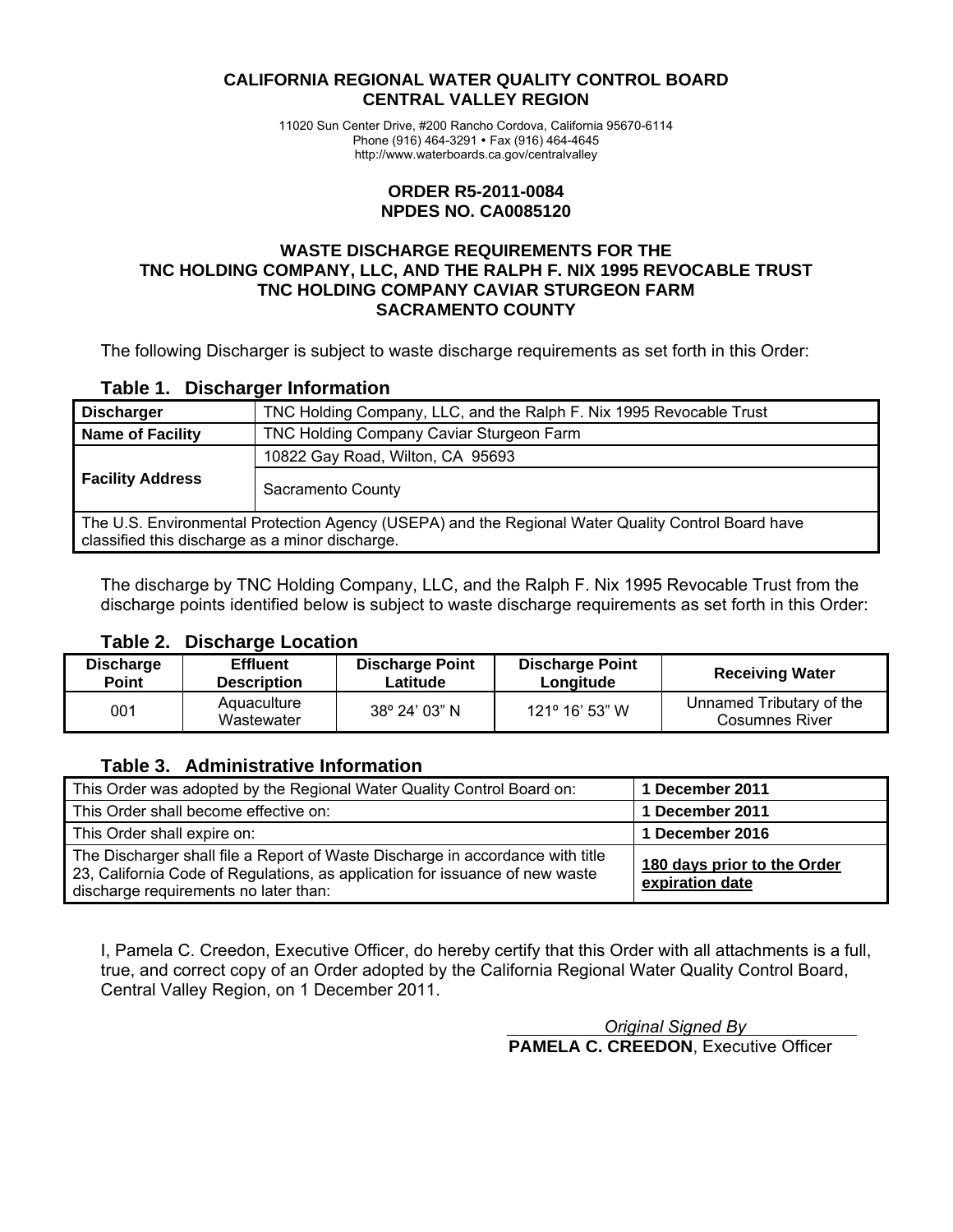# **Table of Contents**

| Ш.   |                                                                                  |    |
|------|----------------------------------------------------------------------------------|----|
| III. |                                                                                  |    |
| IV.  |                                                                                  |    |
|      |                                                                                  |    |
|      |                                                                                  |    |
|      |                                                                                  |    |
| V.   |                                                                                  |    |
|      |                                                                                  |    |
|      | B.                                                                               |    |
| VI.  |                                                                                  |    |
|      | A                                                                                |    |
|      | В.                                                                               |    |
|      |                                                                                  |    |
|      |                                                                                  | 19 |
|      | 2. Special Studies, Technical Reports and Additional Monitoring Requirements 19  |    |
|      |                                                                                  |    |
|      |                                                                                  |    |
|      | 5. Special Provisions for Municipal Facilities (POTWs Only) - Not Applicable  23 |    |
|      |                                                                                  |    |
|      |                                                                                  |    |
| VII. |                                                                                  |    |

# **List of Tables**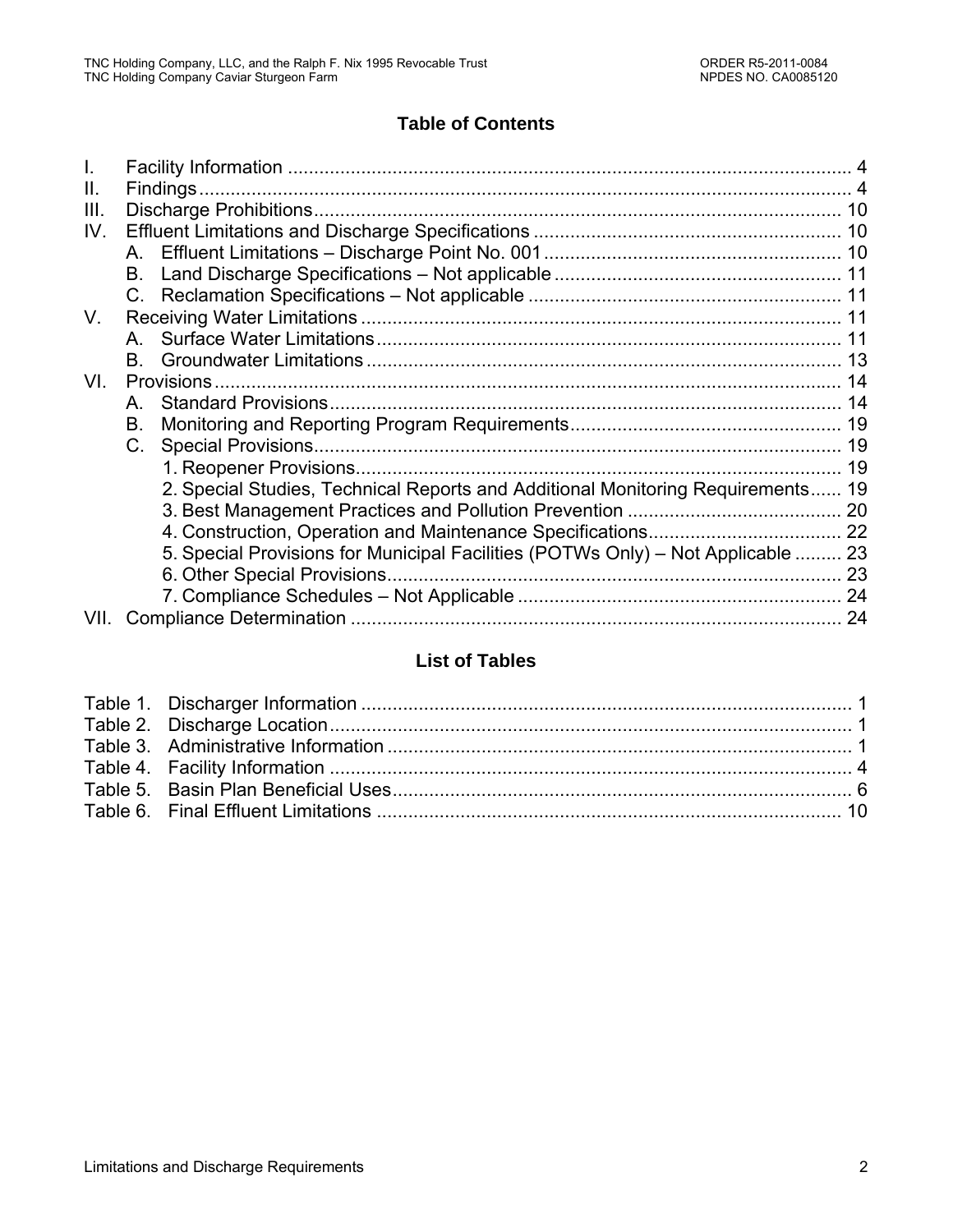# **List of Attachments**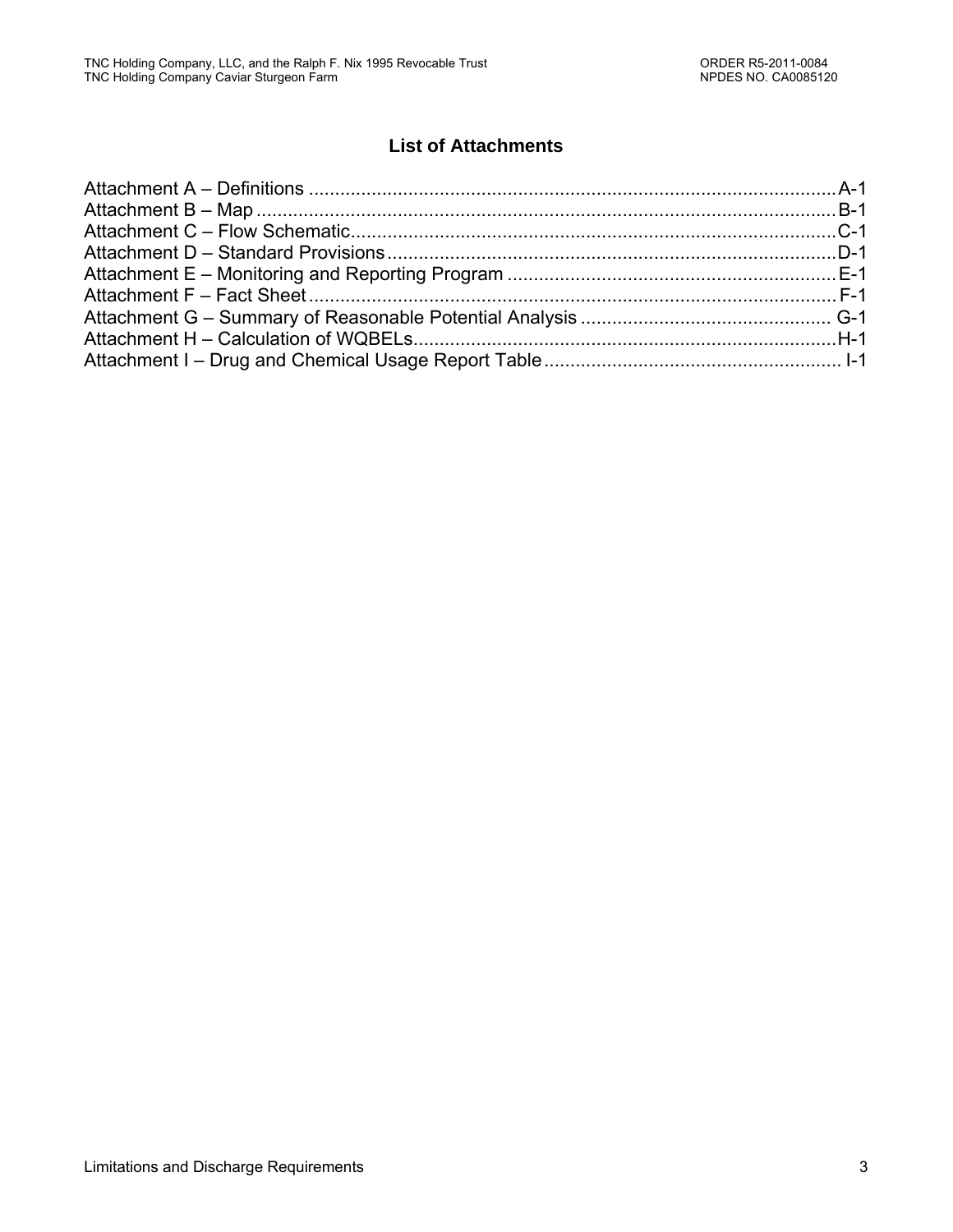# **I. FACILITY INFORMATION**

The following Discharger is subject to waste discharge requirements as set forth in this Order:

| <b>Discharger</b>                                   | TNC Holding Company, LLC and the Ralph F. Nix 1995 Revocable<br>Trust |  |
|-----------------------------------------------------|-----------------------------------------------------------------------|--|
| <b>Name of Facility</b>                             | TNC Holding Company Caviar Sturgeon Farm, Wilton                      |  |
|                                                     | 10822 Gay Road                                                        |  |
| <b>Facility Address</b>                             | Wilton, CA 95693                                                      |  |
|                                                     | Sacramento County                                                     |  |
| <b>Facility Contact, Title, and</b><br><b>Phone</b> | Steve Wheeler, Farm Manager, 916-544-2464                             |  |
| <b>Mailing Address</b>                              | 60 Dorman Avenue, San Francisco, CA 94124                             |  |
| <b>Type of Facility</b>                             | Concentrated Aquatic Animal Production/ Fish Hatchery (CAAP Facility) |  |
| <b>Facility Design Flow</b>                         | Not applicable                                                        |  |

#### **Table 4. Facility Information**

### **II. FINDINGS**

The California Regional Water Quality Control Board, Central Valley Region (hereinafter Central Valley Water Board), finds:

**A. Background.** TNC Holding Company, LLC, is the operator of the TNC Holding Company Caviar Sturgeon Farm (formerly Tsar Nicoulai Caviar Sturgeon Farm), a fish farm, having acquired through foreclosure the personal property assets and business the prior operator, Tsar Nicoulai Caviar, LLC. The Ralph F. Nix 1995 Revocable Trust owns the 5-acre property at 10822 Gay Road, Wilton, California, on which the Facility's water treatment pond is located. Title to the remaining 10 acres on which the Facility is located remains in Tsar Nicoulai Caviar, LLC, subject to a deed of trust in favor of TNC Holding Company, LLC, to secure additional indebtedness of the prior operator to TNC Holding Company, LLC. Together TNC Holding Company LLC and the Ralph F. Nix 1995 Revocable Trust are sometimes jointly hereinafter referred to as Discharger. The Discharger is currently discharging pursuant to Order R5-2005-0080 and National Pollutant Discharge Elimination System (NPDES) Permit No. CA0085120. The Discharger submitted a Report of Waste Discharge, dated 11 December 2009 and applied for a NPDES permit renewal to discharge up to 3.1 million gallons per day (mgd) of treated wastewater from the TNC Holding Company Caviar Sturgeon Farm, hereinafter Facility. The application was deemed complete on 3 August 2010.

For the purposes of this Order, references to the "discharger" or "permittee" in applicable federal and state laws, regulations, plans, or policy are held to be equivalent to references to the Discharger herein.

**B. Facility Description**. The treatment system consists of filtration, an aquatic vegetation pond for nutrient uptake, and a biofiltration system for ammonia and dissolved organics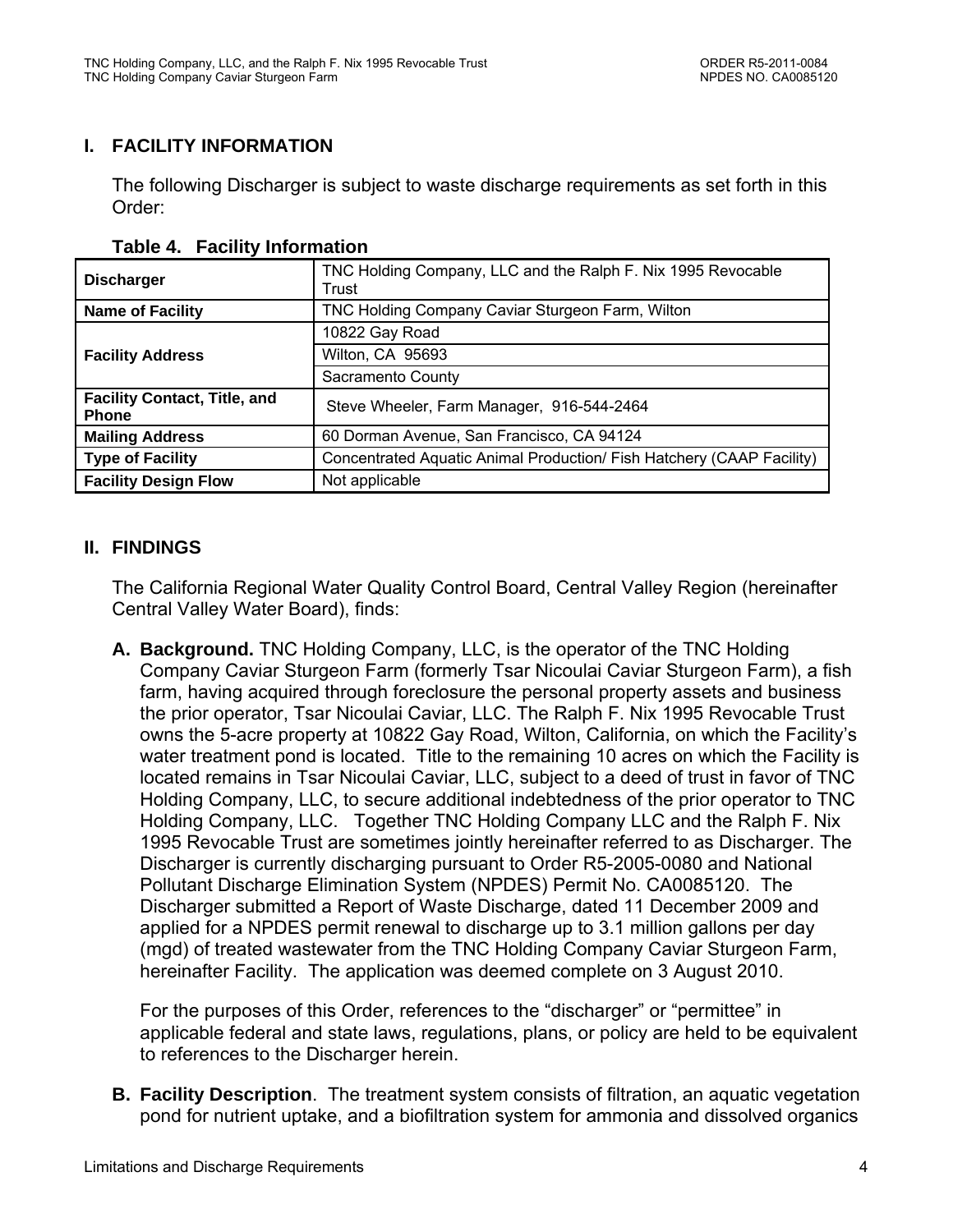removal. Wastewater is discharged from Discharge Point No. 001 (see table on cover page) to the Sacramento County storm drain system, which flows to an unnamed tributary of the Cosumnes River, and is ultimately discharged to the Cosumnes River, a water of the United States within the North Valley Floor Hydrologic Unit. Attachment B provides a topographic map of the area around the Facility. Attachment C provides a flow schematic of the Facility.

- **C. Legal Authorities.** This Order is issued pursuant to section 402 of the Clean Water Act (CWA) and implementing regulations adopted by USEPA and chapter 5.5, division 7 of the California Water Code (CWC; commencing with section 13370). It shall serve as a NPDES permit for point source discharges from this facility to surface waters. This Order also serves as Waste Discharge Requirements (WDRs) pursuant to article 4, chapter 4, division 7 of the CWC (commencing with section 13260).
- **D. Background and Rationale for Requirements.** The Central Valley Water Board developed the requirements in this Order based on information submitted as part of the application, through monitoring and reporting programs, and other available information. The Fact Sheet (Attachment F), which contains background information and rationale for Order requirements, is hereby incorporated into this Order and constitutes part of the Findings for this Order. Attachments A through E and G through I are also incorporated into this Order.
- **E. California Environmental Quality Act (CEQA).** Under CWC section 13389, this action to adopt an NPDES permit is exempt from the provisions of CEQA, Public Resources Code sections 21100-21177.
- **F. Technology-based Effluent Limitations.** Section 301(b) of the CWA and implementing USEPA permit regulations at section 122.44, title 40 of the Code of Federal Regulations (40 CFR 122.44), require that permits include conditions meeting applicable technology-based requirements at a minimum, and any more stringent effluent limitations necessary to meet applicable water quality standards. The discharge authorized by this Order must meet minimum federal technology-based requirements based on Effluent Limitations Guidelines and Standards for the Aquatic Animal Production Industry Category in 40 CFR 451 through the application of best available technology economically achievable (BAT) and the best conventional technology (BCT). A detailed discussion of the technology-based effluent limitations development is included in the Fact Sheet (Attachment F).
- **G. Water Quality-Based Effluent Limitations (WQBELs).** Section 301(b) of the CWA and 40 CFR 122.44(d) require that permits include limitations more stringent than applicable federal technology-based requirements where necessary to achieve applicable water quality standards.

40 CFR 122.44(d)(1)(i) mandates that permits include effluent limitations for all pollutants that are or may be discharged at levels that have the reasonable potential to cause or contribute to an exceedance of a water quality standard, including numeric and narrative objectives within a standard. Where reasonable potential has been established for a pollutant, but there is no numeric criterion or objective for the pollutant,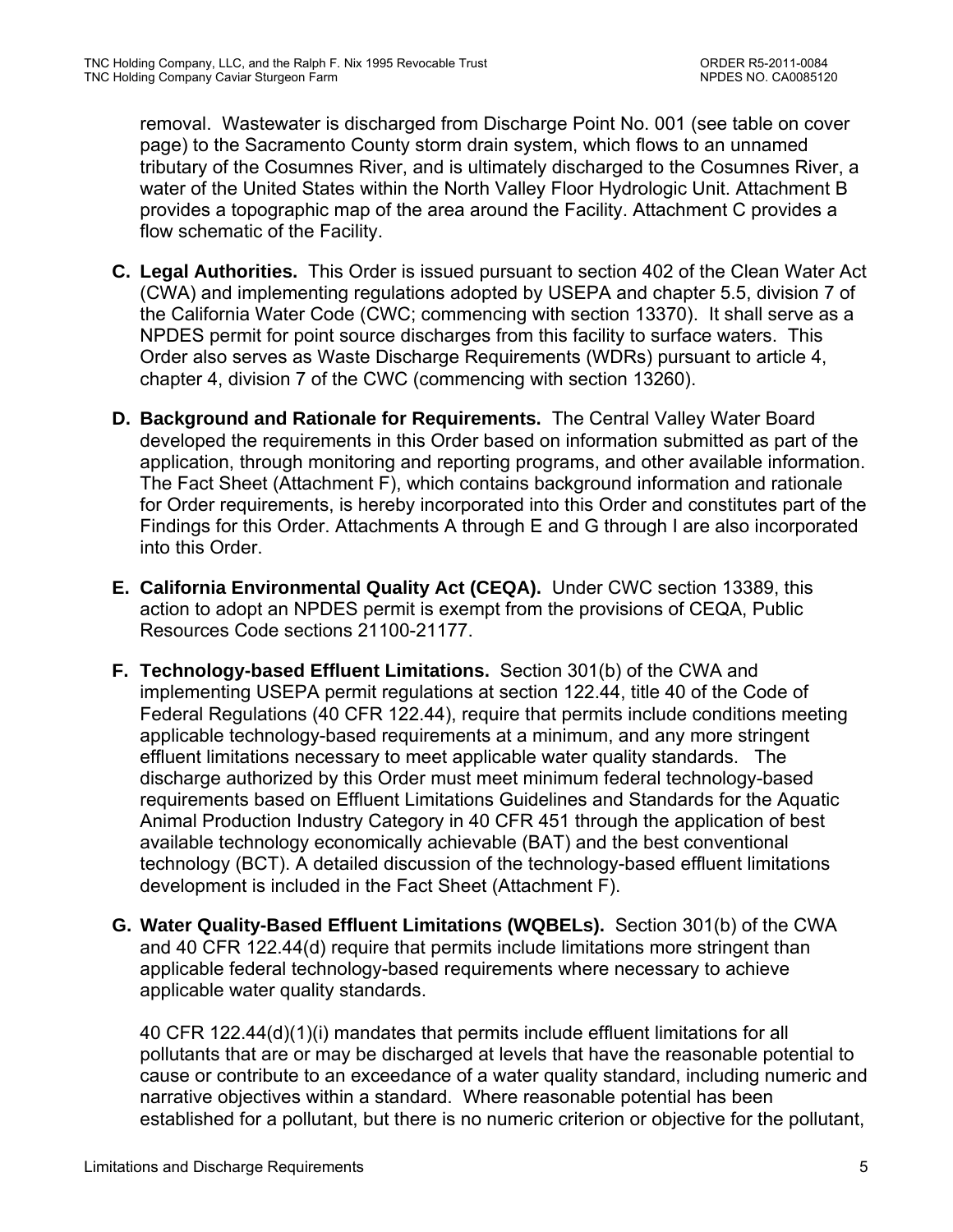WQBELs must be established using: (1) USEPA criteria guidance under CWA section 304(a), supplemented where necessary by other relevant information; (2) an indicator parameter for the pollutant of concern; or (3) a calculated numeric water quality criterion, such as a proposed state criterion or policy interpreting the state's narrative criterion, supplemented with other relevant information, as provided in 40 CFR 122.44(d)(1)(vi).

**H. Water Quality Control Plans.** The Central Valley Water Board adopted a *Water Quality Control Plan, Fourth Edition (Revised September 2009)*, for the Sacramento and San Joaquin River Basins (hereinafter Basin Plan) that designates beneficial uses, establishes water quality objectives, and contains implementation programs and policies to achieve those objectives for all waters addressed through the plan. The Basin Plan at page II-2.00 states that the "…*beneficial uses of any specifically identified water body generally apply to its tributary streams*." The Basin Plan does not specifically identify beneficial uses for unnamed tributary of the Cosumnes River, but does identify present and potential uses for Cosumnes River, to which the unnamed tributary of the Cosumnes River is tributary. In addition, the Basin Plan implements State Water Resources Control Board (State Water Board) Resolution No. 88-63, which established state policy that all waters, with certain exceptions, should be considered suitable or potentially suitable for municipal or domestic supply. Thus, as discussed in detail in the Fact Sheet, beneficial uses applicable to unnamed tributary of the Cosumnes River are as follows:

| <b>Discharge Point</b> | <b>Receiving Water Name</b>                       | <b>Beneficial Uses</b>                                                                                                                                                                                                                                                                                                                                                                                                                                                         |
|------------------------|---------------------------------------------------|--------------------------------------------------------------------------------------------------------------------------------------------------------------------------------------------------------------------------------------------------------------------------------------------------------------------------------------------------------------------------------------------------------------------------------------------------------------------------------|
| 001                    | Unnamed Tributary of the<br><b>Cosumnes River</b> | Existing:<br>Municipal and domestic supply (MUN); agricultural supply,<br>including irrigation and stock watering (AGR); water contact<br>recreation, including canoeing and rafting (REC-1); non-<br>contact water recreation (REC-2); warm freshwater habitat<br>(WARM); cold freshwater habitat (COLD); migration of<br>aquatic organisms, warm and cold (MIGR); spawning,<br>reproduction, and/or early development, warm and cold<br>(SPWN); and wildlife habitat (WILD). |

**Table 5. Basin Plan Beneficial Uses** 

The Basin Plan includes a list of Water Quality Limited Segments (WQLSs), which are defined as "…*those sections of lakes, streams, rivers or other fresh water bodies where water quality does not meet (or is not expected to meet) water quality standards even after the application of appropriate limitations for point sources (40 CFR 130, et seq.)*." The Basin Plan also states, "*Additional treatment beyond minimum federal standards will be imposed on dischargers to WQLSs. Dischargers will be assigned or allocated a maximum allowable load of critical pollutants so that water quality objectives can be met in the segment*." The Cosumnes River is listed as a WQLS for exotic species in the 303(d) list of impaired water bodies.

Requirements of this Order implement the Basin Plan.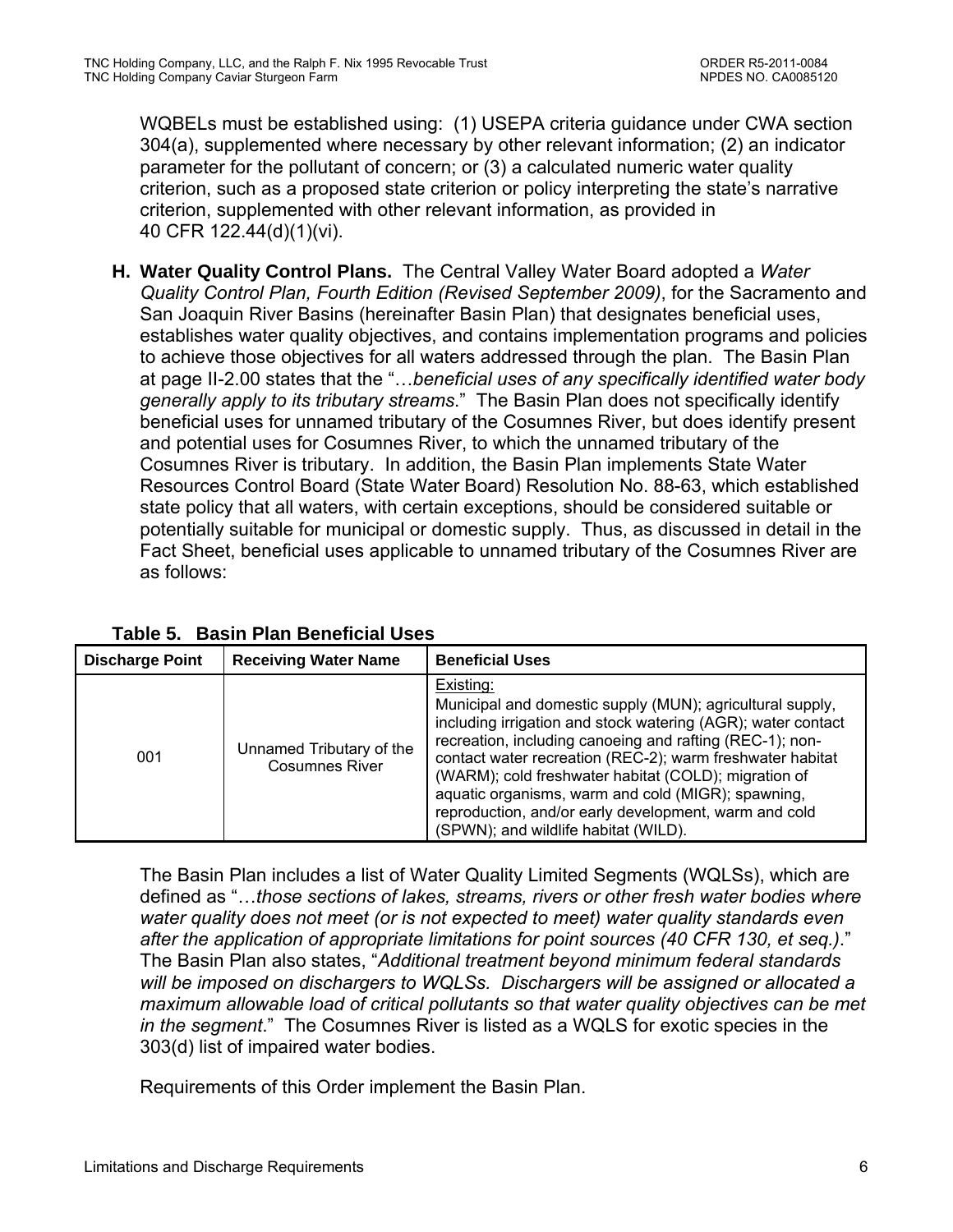- **I. National Toxics Rule (NTR) and California Toxics Rule (CTR).** USEPA adopted the NTR on 22 December 1992, and later amended it on 4 May 1995 and 9 November 1999. About 40 criteria in the NTR applied in California. On 18 May 2000, USEPA adopted the CTR. The CTR promulgated new toxics criteria for California and, in addition, incorporated the previously adopted NTR criteria that were applicable in the state. The CTR was amended on 13 February 2001. These rules contain water quality criteria for priority pollutants.
- **J. State Implementation Policy.** On 2 March 2000, the State Water Board adopted the *Policy for Implementation of Toxics Standards for Inland Surface Waters, Enclosed Bays, and Estuaries of California* (State Implementation Policy or SIP). The SIP became effective on 28 April 28 2000 with respect to the priority pollutant criteria promulgated for California by USEPA through the NTR and to the priority pollutant objectives established by the Central Valley Water Board in the Basin Plan. The SIP became effective on 18 May 2000 with respect to the priority pollutant criteria promulgated by USEPA through the CTR. The State Water Board adopted amendments to the SIP on 24 February 2005 that became effective on 13 July 2005. The SIP establishes implementation provisions for priority pollutant criteria and objectives and provisions for chronic toxicity control. Requirements of this Order implement the SIP.
- **K. Compliance Schedules and Interim Requirements.** In general, an NPDES permit must include final effluent limitations that are consistent with CWA section 301 and with 40 CFR 122.44(d). There are exceptions to this general rule. The State Water Board's *Policy for Compliance Schedules in National Pollutant Discharge Elimination System Permits* (Compliance Schedule Policy) allows compliance schedules for new, revised, or newly interpreted water quality objectives or criteria, or in accordance with a TMDL. All compliance schedules must be as short as possible, and may not exceed ten years from the effective date of the adoption, revision, or new interpretation of the applicable water quality objective or criterion, unless a TMDL allows a longer schedule. The Regional Water Board, however, is not required to include a compliance schedule, but may issue a Time Schedule Order pursuant to CWC section 13300 or a Cease and Desist Order pursuant to CWC section 13301 where it finds that the discharger is violating or threatening to violate the permit. The Regional Water Board will consider the merits of each case in determining whether it is appropriate to include a compliance schedule in a permit, and, consistent with the Compliance Schedule Policy, should consider feasibility of achieving compliance, and must impose a schedule that is as short as possible to achieve compliance with the effluent limit based on the objective or criteria.

The Compliance Schedule Policy and the SIP do not allow compliance schedules for priority pollutants beyond 18 May 2010, except for new or more stringent priority pollutant criteria adopted by USEPA after 17 December 2008.

Where a compliance schedule for a final effluent limitation exceeds one year, the Order must include interim numeric limitations for that constituent or parameter, interim milestones and compliance reporting within 14 days after each interim milestone. The permit may also include interim requirements to control the pollutant, such as pollutant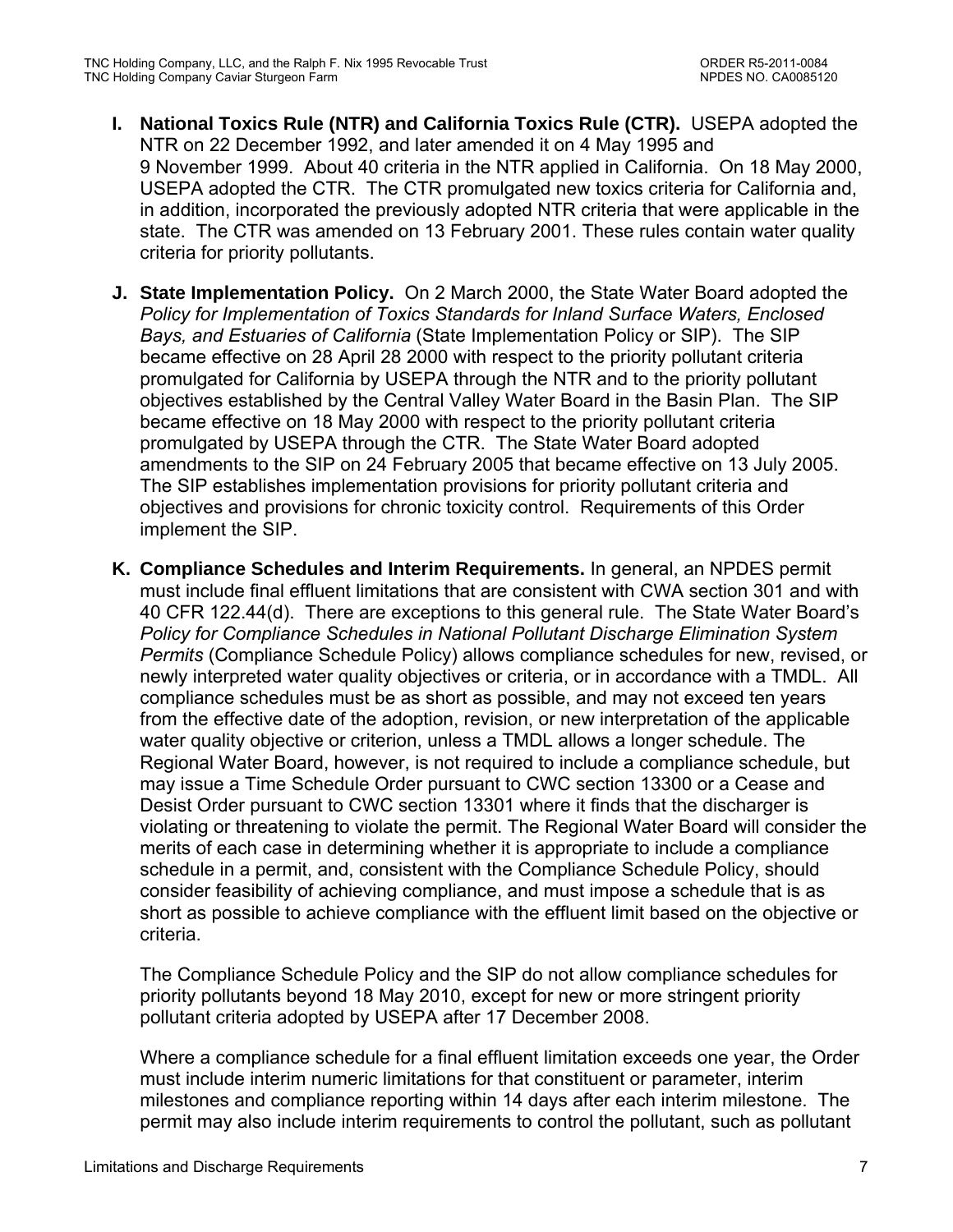minimization and source control measures. This Order does not include compliance schedules and interim effluent limitations

- **L. Alaska Rule.** On 30 March 2000, USEPA revised its regulation that specifies when new and revised state and tribal water quality standards become effective for CWA purposes. (40 CFR 131.21 and 65 FR 24641 (27 April 2000).) Under the revised regulation (also known as the Alaska rule), new and revised standards submitted to USEPA after 30 May 2000, must be approved by USEPA before being used for CWA purposes. The final rule also provides that standards already in effect and submitted to USEPA by 30 May 2000 may be used for CWA purposes, whether or not approved by USEPA.
- **M. Stringency of Requirements for Individual Pollutants.** This Order contains both technology-based effluent limitations and WQBELs for individual pollutants. The technology-based effluent limitations consist of restrictions on total suspended solids (TSS). The WQBELs consist of restrictions on ammonia, iron, and pH. This Order's technology-based pollutant restrictions implement the minimum, applicable federal technology-based requirements. In addition, this Order includes effluent limitations for pH, iron, and ammonia to meet numeric objectives or protect beneficial uses.
- **N. Antidegradation Policy**. 40 CFR 131.12 requires that the state water quality standards include an antidegradation policy consistent with the federal policy. The State Water Board established California's antidegradation policy in State Water Board Resolution No. 68-16. Resolution No. 68-16 incorporates the federal antidegradation policy where the federal policy applies under federal law. Resolution No. 68-16 requires that existing quality of waters be maintained unless degradation is justified based on specific findings. The Central Valley Water Board's Basin Plan implements, and incorporates by reference, both the state and federal antidegradation policies. As discussed in detail in the Fact Sheet, the permitted discharge is consistent with the antidegradation provision of 40 CFR 131.12 and Resolution No. 68-16.
- **O. Anti-Backsliding Requirements.** Sections 303(d)(4) and 402(o)(2) of the CWA and federal regulations at 40 CFR 122.44(l) prohibit backsliding in NPDES permits. These anti-backsliding provisions require effluent limitations in a reissued permit to be as stringent as those in the previous permit, with some exceptions. Some effluent limitations in this Order are less stringent that those in Order R5-2005-0080. As discussed in detail in the Fact Sheet, this relaxation of effluent limitations is consistent with the anti-backsliding requirements of the CWA and federal regulations.
- **P. Endangered Species Act.** This Order does not authorize any act that results in the taking of a threatened or endangered species or any act that is now prohibited, or becomes prohibited in the future, under either the California Endangered Species Act (Fish and Game Code sections 2050 to 2097) or the Federal Endangered Species Act (16 U.S.C.A. sections 1531 to 1544). This Order requires compliance with effluent limits, receiving water limits, and other requirements to protect the beneficial uses of waters of the state. The discharger is responsible for meeting all requirements of the applicable Endangered Species Act.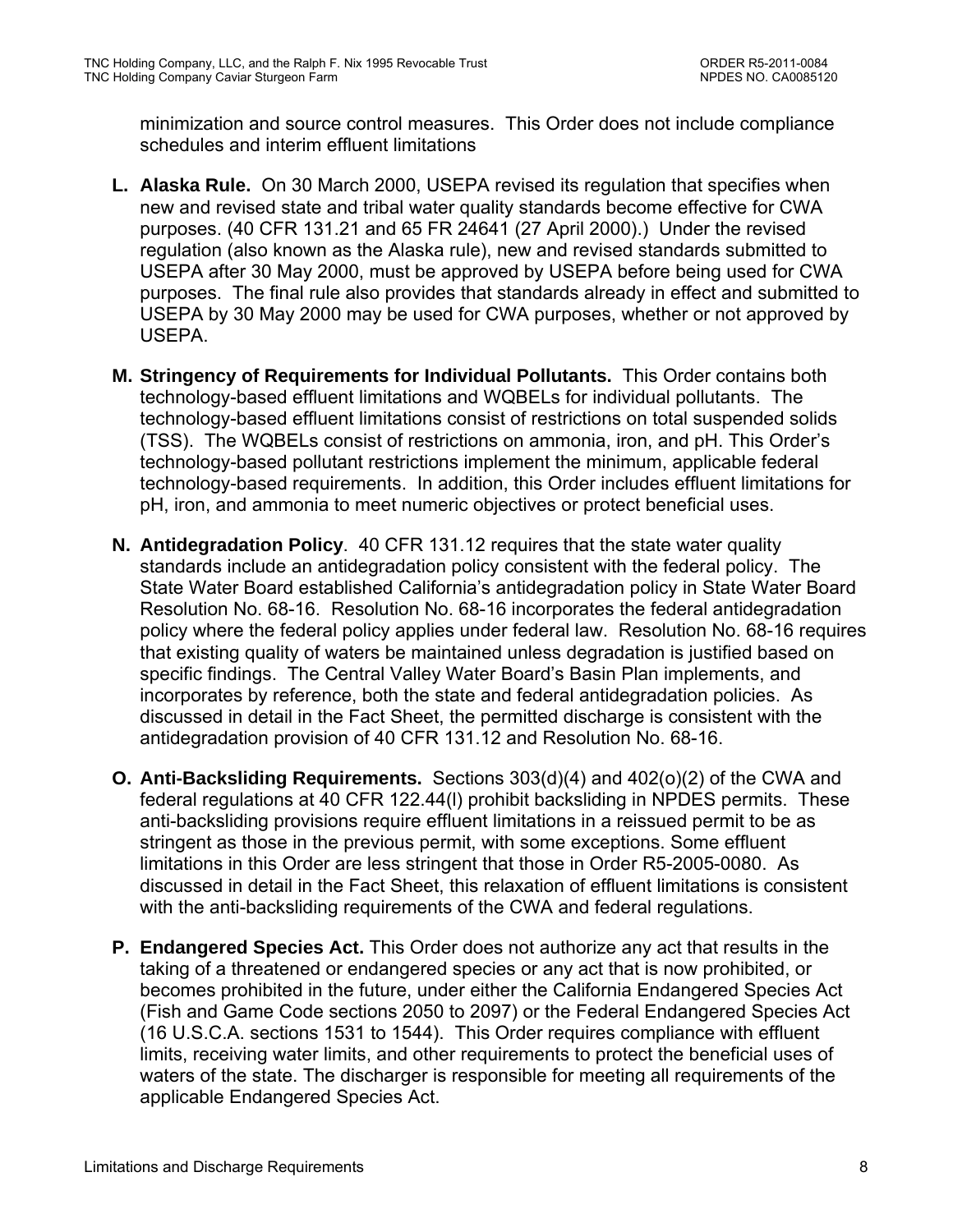**Q. Monitoring and Reporting.** 40 CFR 122.48 requires that all NPDES permits specify requirements for recording and reporting monitoring results. CWC sections 13267 and 13383 authorize the Central Valley Water Board to require technical and monitoring reports. The Monitoring and Reporting Program establishes monitoring and reporting requirements to implement federal and State requirements. The Monitoring and Reporting Program is provided in Attachment E.

The technical and monitoring reports in this Order are required in accordance with CWC Section 13267, which states the following in subsection (b)(1), "*In conducting an investigation specified in subdivision (a), the regional board may require that any person who has discharged, discharges, or is suspected of having discharged or discharging, or who proposes to discharge waste within its region, or any citizen or domiciliary, or political agency or entity of this state who has discharged, discharges, or is suspected of having discharged or discharging, or who proposes to discharge, waste outside of its region that could affect the quality of waters within its region shall furnish, under penalty of perjury, technical or monitoring program reports which the regional board requires. The burden, including costs, of these reports shall bear a reasonable relationship to the need for the report and the benefits to be obtained from the reports. In requiring those reports, the regional board shall provide the person with a written explanation with regard to the need for the reports, and shall identify the evidence that supports requiring that person to provide the reports."*

The monitoring reports required by this Order are necessary to determine compliance with this Order. The need for the monitoring reports is discussed in the Fact Sheet.

- **R. Standard and Special Provisions.** Standard Provisions, which apply to all NPDES permits in accordance with 40 CFR 122.41, and additional conditions applicable to specified categories of permits in accordance with 40 CFR 122.42, are provided in Attachment D. The discharger must comply with all standard provisions and with those additional conditions that are applicable under 40 CFR 122.42. The Central Valley Water Board has also included in this Order special provisions applicable to the Discharger. Some special provisions require submittal of technical reports. All technical reports are required in accordance with CWC Section 13267. A rationale for the special provisions and need for the technical reports required in this Order is provided in the Fact Sheet.
- **S. Provisions and Requirements Implementing State Law.** The provisions/requirements in sections IV.B, IV.C, V.B, VI.C.4.a, and VI.C.4.b of this Order are included to implement state law only. These provisions/requirements are not required or authorized under the federal CWA; consequently, violations of these provisions/requirements are not subject to the enforcement remedies that are available for NPDES violations.
- **T. Notification of Interested Parties.** The Central Valley Water Board has notified the Discharger and interested agencies and persons of its intent to prescribe WDRs for the discharge and has provided them with an opportunity to submit their written comments and recommendations. Details of notification are provided in the Fact Sheet of this Order.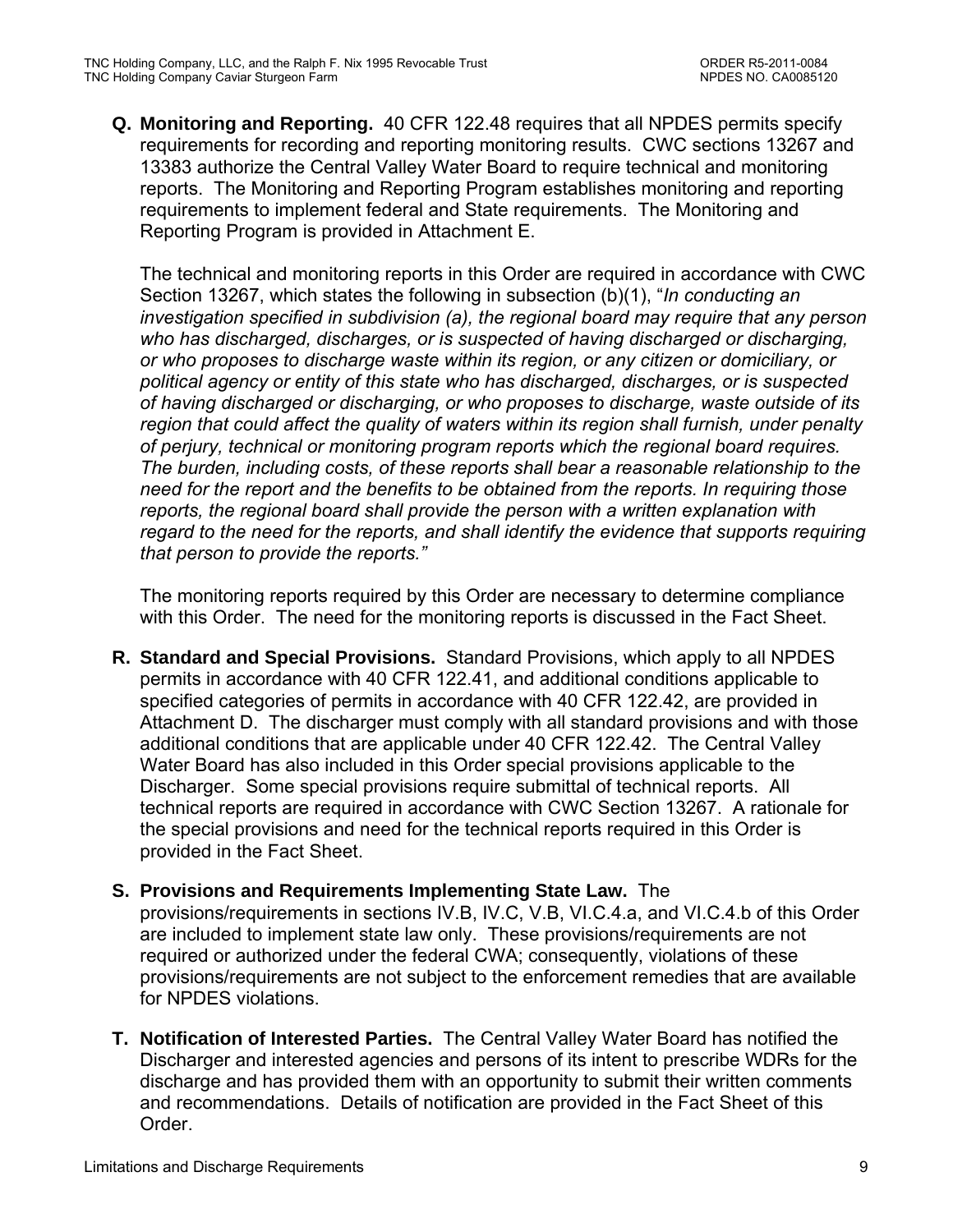**U. Consideration of Public Comment.** The Central Valley Water Board, in a public meeting, heard and considered all comments pertaining to the discharge. Details of the Public Hearing are provided in the Fact Sheet.

THEREFORE, IT IS HEREBY ORDERED, that this Order rescinds Order R5-2005-0080 except for enforcement purposes, and, in order to meet the provisions contained in division 7 of the CWC (commencing with section 13000) and regulations adopted thereunder, and the provisions of the federal CWA and regulations and guidelines adopted thereunder, the Discharger shall comply with the requirements in this Order.

# **III. DISCHARGE PROHIBITIONS**

- **A.** Discharge of wastewater at a location or in a manner different from that described in the Findings is prohibited.
- **B.** The by-pass or overflow of wastes to surface waters is prohibited, except as allowed by Federal Standard Provisions I.G. and I.H. (Attachment D).
- **C.** Neither the discharge nor its treatment shall create a nuisance as defined in section 13050 of the CWC.
- **D.** Practices that allow accumulated sludge, grit, and solid residues to be discharged to surface waters or surface water drainage courses are prohibited.
- **E.** Discharge of aquaculture drugs or chemical additives except salt is prohibited.

# **IV. EFFLUENT LIMITATIONS AND DISCHARGE SPECIFICATIONS**

# **A. Effluent Limitations – Discharge Point No. 001**

### **1. Final Effluent Limitations – Discharge Point No. 001**

**a.** The Discharger shall maintain compliance with the following effluent limitations at Discharge Point No. 001, with compliance measured at Monitoring Location EFF-001 as described in the Monitoring and Reporting Program:

|                         |                |                           | <b>Effluent Limitations</b>    |                                        |                                        |  |
|-------------------------|----------------|---------------------------|--------------------------------|----------------------------------------|----------------------------------------|--|
| <b>Parameter</b>        | <b>Units</b>   | Average<br><b>Monthly</b> | <b>Maximum</b><br><b>Daily</b> | <b>Instantaneous</b><br><b>Minimum</b> | <b>Instantaneous</b><br><b>Maximum</b> |  |
| <b>Flow</b>             | mgd            |                           | 3.1                            | $\overline{\phantom{a}}$               |                                        |  |
| Ammonia Nitrogen, Total | mg/L           |                           | 3.2                            | $\overline{\phantom{a}}$               |                                        |  |
| (as N)                  | lbs/day        | 14                        | 83                             |                                        |                                        |  |
| pH                      | standard units |                           |                                | 6.5                                    | 8.5                                    |  |

### **Table 6. Final Effluent Limitations**

**b.** The Discharger shall minimize the discharge of total suspended solids through implementing best management practices established in Special Provision VI.C.3.a. of this Order.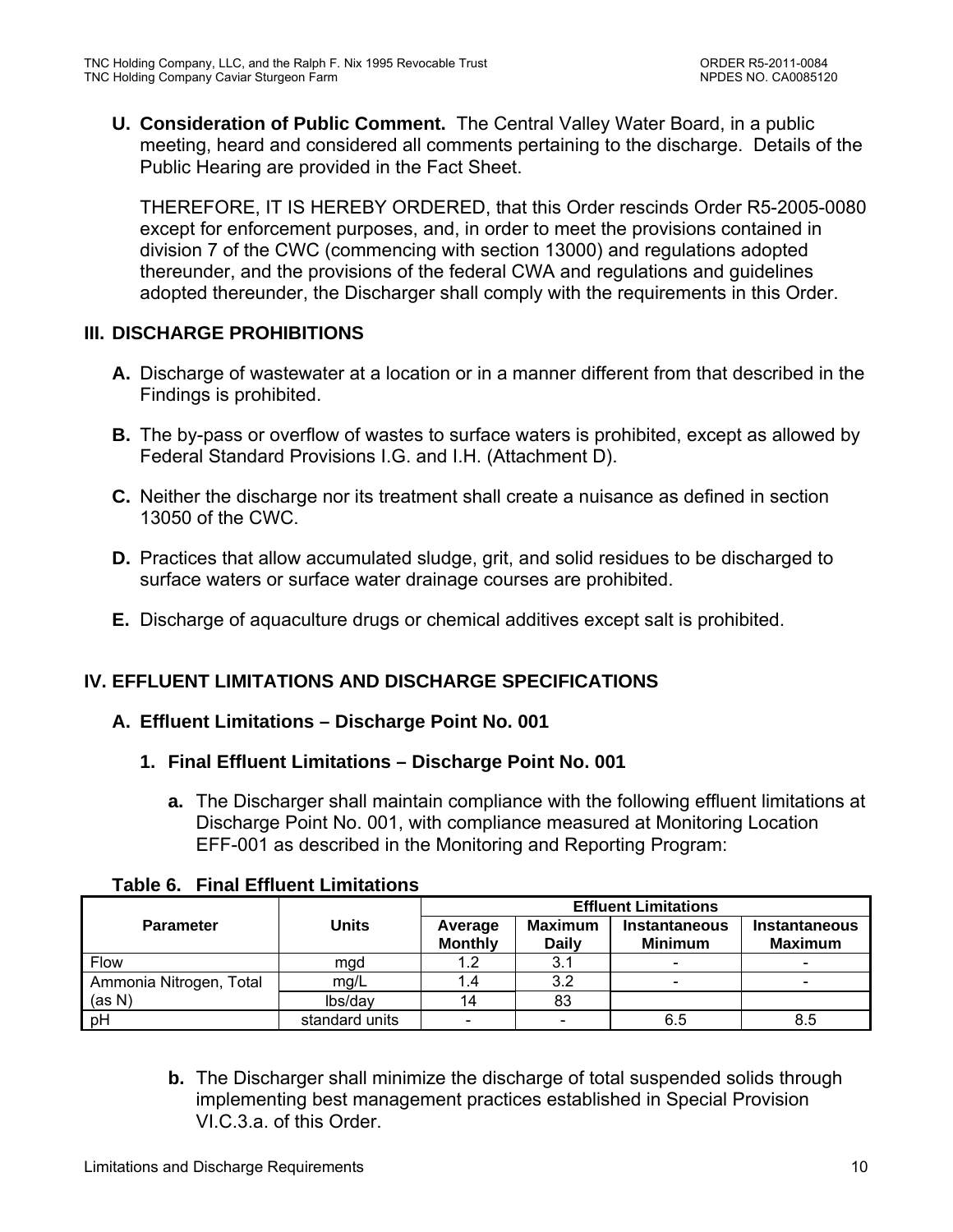- **c. Iron.** Effluent total recoverable iron concentrations shall not exceed 300 µg/L as a calendar annual average.
- **2. Interim Effluent Limitations Not applicable**
- **B. Land Discharge Specifications Not applicable**
- **C. Reclamation Specifications Not applicable**

### **V. RECEIVING WATER LIMITATIONS**

### **A. Surface Water Limitations**

Receiving water limitations are based on water quality objectives contained in the Basin Plan and are a required part of this Order. The discharge shall not cause the following in unnamed tributary of the Cosumnes River:

- **1. Bacteria.** The fecal coliform concentration, based on a minimum of not less than five samples for any 30-day period, to exceed a geometric mean of 200 MPN/100 mL, nor more than 10 percent of the total number of fecal coliform samples taken during any 30-day period to exceed 400 MPN/100 mL.
- **2. Biostimulatory Substances.** Water to contain biostimulatory substances which promote aquatic growths in concentrations that cause nuisance or adversely affect beneficial uses.
- **3. Chemical Constituents.** Chemical constituents to be present in concentrations that adversely affect beneficial uses.
- **4. Color.** Discoloration that causes nuisance or adversely affects beneficial uses.
- **5. Dissolved Oxygen:** 
	- **a.** The monthly median of the mean daily dissolved oxygen concentration to fall below 85 percent of saturation in the main water mass;
	- **b.** The 95 percentile dissolved oxygen concentration to fall below 75 percent of saturation; nor
	- **c.** The dissolved oxygen concentration to be reduced below 7.0 mg/L at any time.
- **6. Floating Material.** Floating material to be present in amounts that cause nuisance or adversely affect beneficial uses.
- **7. Oil and Grease.** Oils, greases, waxes, or other materials to be present in concentrations that cause nuisance, result in a visible film or coating on the surface of the water or on objects in the water, or otherwise adversely affect beneficial uses.
- **8. pH.** The pH to be depressed below 6.5 or raised above 8.5.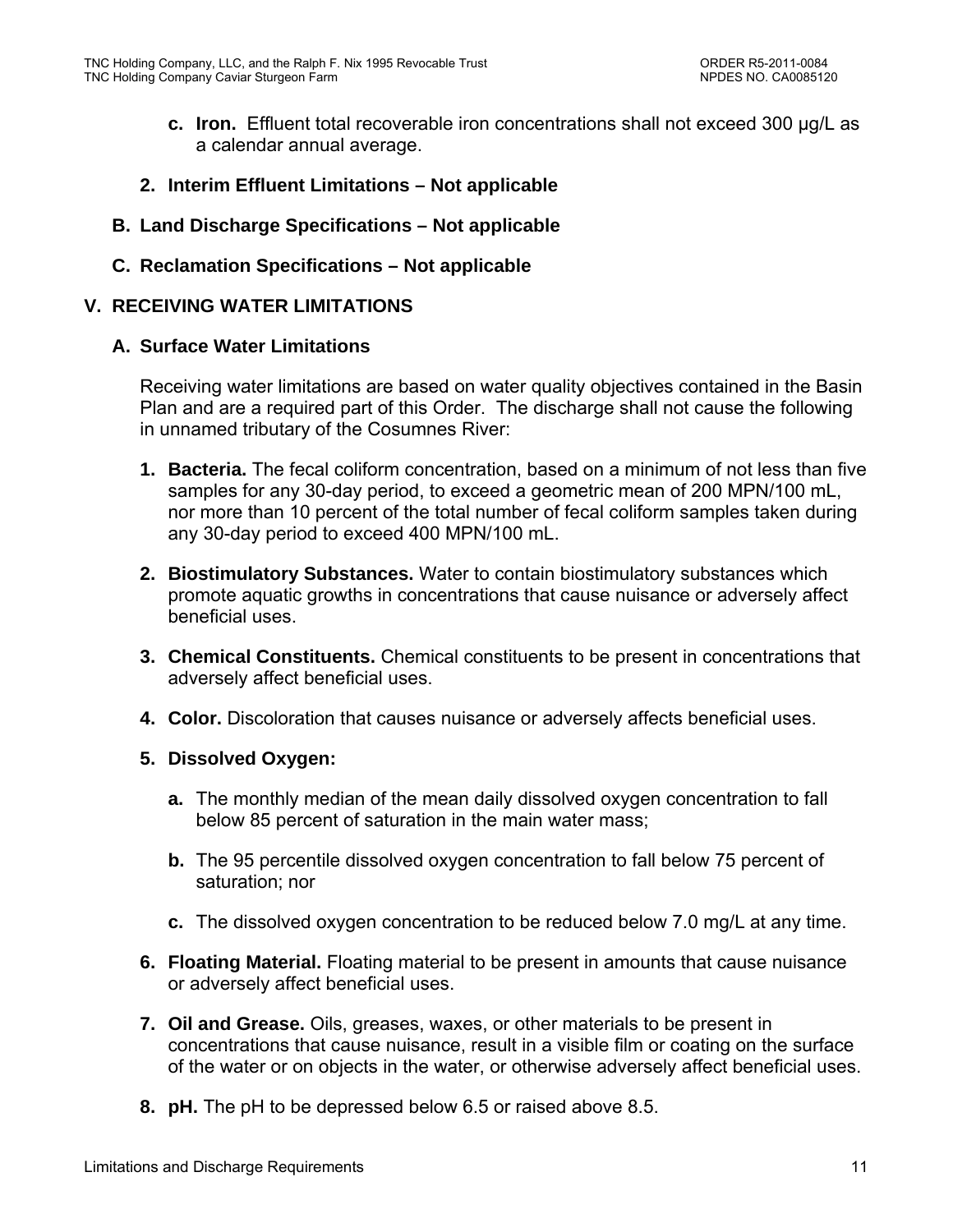# **9. Pesticides:**

- **a.** Pesticides to be present, individually or in combination, in concentrations that adversely affect beneficial uses;
- **b.** Pesticides to be present in bottom sediments or aquatic life in concentrations that adversely affect beneficial uses;
- **c.** Total identifiable persistent chlorinated hydrocarbon pesticides to be present in the water column at concentrations detectable within the accuracy of analytical methods approved by USEPA or the Executive Officer;
- **d.** Pesticide concentrations to exceed those allowable by applicable antidegradation policies (see State Water Board Resolution No. 68-16 and 40 CFR 131.12.);
- **e.** Pesticide concentrations to exceed the lowest levels technically and economically achievable;
- **f.** Pesticides to be present in concentration in excess of the maximum contaminant levels set forth in CCR, Title 22, division 4, chapter 15; nor
- **g.** Thiobencarb to be present in excess of 1.0 µg/L.

### **10. Radioactivity:**

- **a.** Radionuclides to be present in concentrations that are harmful to human, plant, animal, or aquatic life nor that result in the accumulation of radionuclides in the food web to an extent that presents a hazard to human, plant, animal, or aquatic life.
- **b.** Radionuclides to be present in excess of the maximum contaminant levels specified in Table 4 (MCL Radioactivity) of Section 64443 of Title 22 of the California Code of Regulations.
- **11. Suspended Sediments.** The suspended sediment load and suspended sediment discharge rate of surface waters to be altered in such a manner as to cause nuisance or adversely affect beneficial uses.
- **12. Settleable Substances.** Substances to be present in concentrations that result in the deposition of material that causes nuisance or adversely affects beneficial uses.
- **13. Suspended Material.** Suspended material to be present in concentrations that cause nuisance or adversely affect beneficial uses.
- **14. Taste and Odors.** Taste- or odor-producing substances to be present in concentrations that impart undesirable tastes or odors to fish flesh or other edible products of aquatic origin, or that cause nuisance, or otherwise adversely affect beneficial uses.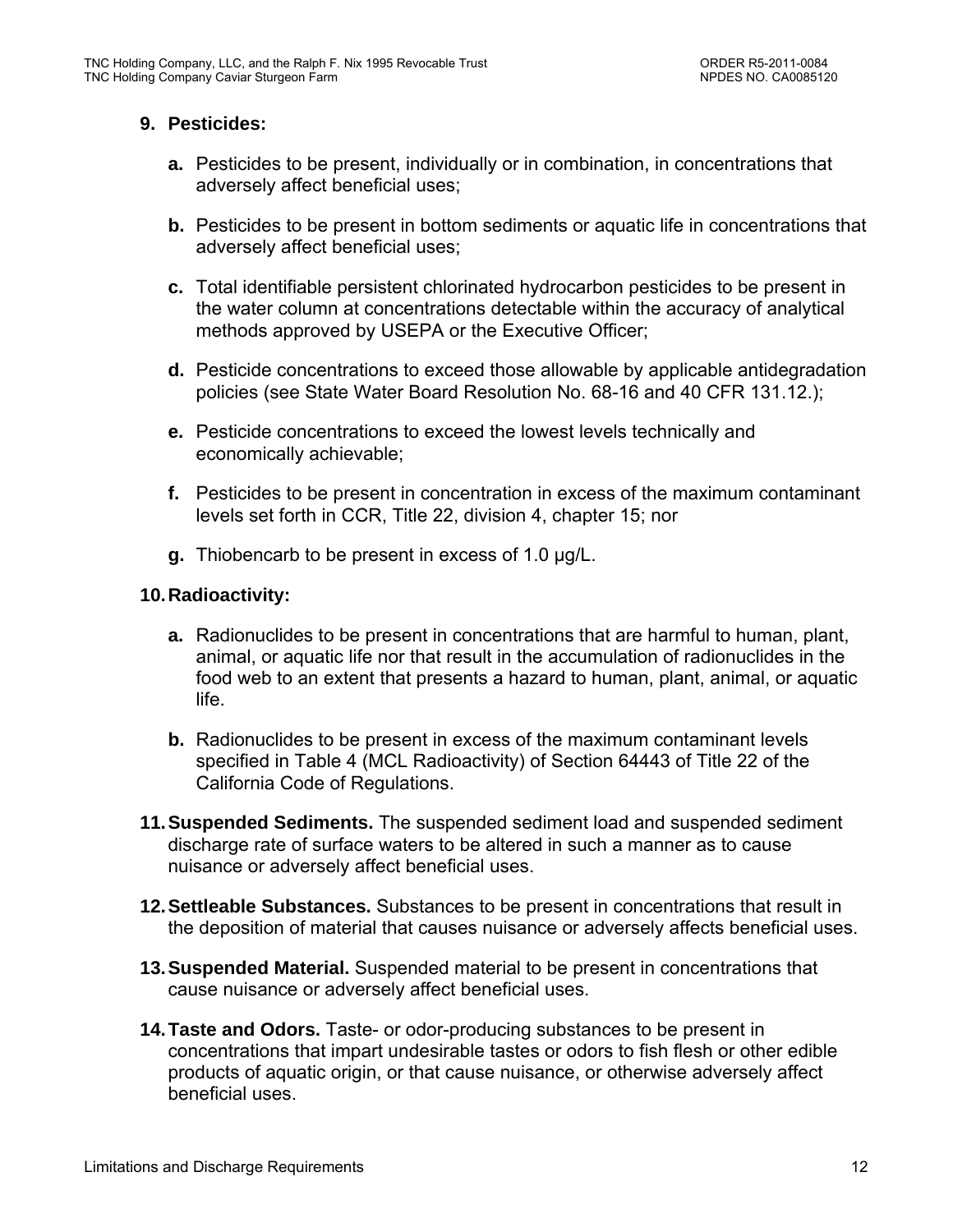**15. Temperature.** The natural temperature to be increased by more than 5°F.

- **16. Toxicity.** Toxic substances to be present, individually or in combination, in concentrations that produce detrimental physiological responses in human, plant, animal, or aquatic life.
- **17. Turbidity.** The turbidity to exceed the following limitations:
	- **1.** Where natural turbidity is less than 1 Nephelometric Turbidity Units (NTU), controllable factors shall not cause the downstream receiving water to exceed 2 NTU;
	- **2.** Where natural turbidity is between 1 and 5 NTUs, increases shall not exceed 1 NTU;
	- **3.** Where natural turbidity is between 5 and 50 NTUs, increases shall not exceed more than 20 percent;
	- **4.** Where natural turbidity is between 50 and 100 NTUs, increases shall not exceed 10 NTU; nor
	- **5.** Where natural turbidity is greater than 100 NTUs, increases shall not exceed more than 10 percent.

# **B. Groundwater Limitations**

- 1. Release of waste constituents from any storage, treatment, or disposal component associated with the Facility shall not, in combination with other sources of the waste constituents, cause groundwater within influence of the Facility and discharge area(s) to contain waste constituents in concentrations in excess of natural background quality or the applicable water quality objectives, whichever is greater.
	- a. The water quality objectives are listed below.

| Constituent                   | <b>Water Quality</b> |  |  |
|-------------------------------|----------------------|--|--|
|                               | Objective, mg/L      |  |  |
| Boron                         | 0.7                  |  |  |
| Chloride                      | 106                  |  |  |
| Iron                          | 0.3                  |  |  |
| Manganese                     | 0.05                 |  |  |
| Sodium                        | 69                   |  |  |
| <b>Total Dissolved Solids</b> | 450                  |  |  |
| Nitrate (as N)                | 10                   |  |  |

b. Shall not exhibit a pH of less than 6.5 or greater than 8.4 pH units.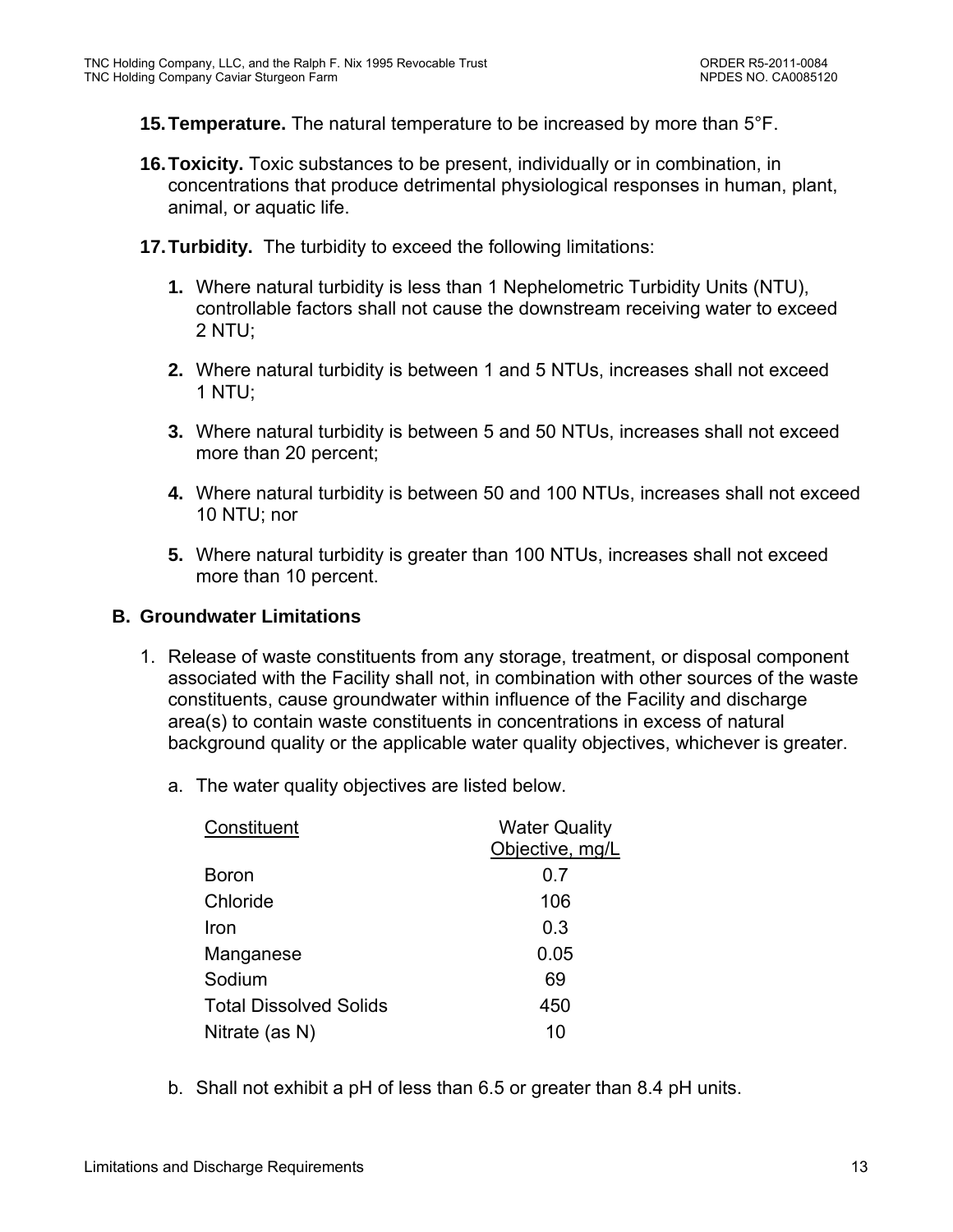- c. Shall not impart taste, odor, toxicity, or color that creates nuisance or impairs any beneficial use.
- 2. If groundwater monitoring results show that the discharge of waste is causing groundwater to contain waste constituents in concentrations statistically greater than Water Quality Objectives or background water quality then, within **120 days** of the request of the Executive Officer, the Discharger shall submit a *BPTC Evaluation Workplan* that sets forth the scope and schedule for a systematic and comprehensive technical evaluation of each component of the facility's waste treatment and disposal system to determine best practicable treatment and control for each waste constituent listed in the Groundwater Limitations of this Order. The workplan shall contain a preliminary evaluation of each component of the Facility and effluent disposal system and propose a time schedule for completing the comprehensive technical evaluation. The schedule to complete the evaluation shall be as short as practicable, and shall not exceed one year.
- 3. In accordance with California Business and Professions Code Sections 6735, 7835, and 7835.1, engineering and geologic evaluations and judgments shall be performed by or under the direction of registered professionals competent and proficient in the fields pertinent to the required activities. All technical reports specified herein that contain workplans for investigations and studies, that describe the conduct of investigations and studies, or that contain technical conclusions and recommendations concerning engineering and geology shall be prepared by or under the direction of appropriately qualified professional(s), even if not explicitly stated. Each technical report submitted by the Discharger shall bear the professional's signature and stamp.

# **VI. PROVISIONS**

# **A. Standard Provisions**

- **1.** The Discharger shall comply with all Standard Provisions (federal NPDES standard conditions from 40 CFR Part 122) included in Attachment D of this Order.
- **2.** The Discharger shall comply with the following provisions:
	- **a.** If the Discharger's wastewater treatment plant is publicly owned or subject to regulation by California Public Utilities Commission, it shall be supervised and operated by persons possessing certificates of appropriate grade according to Title 23, CCR, division 3, chapter 26.
	- **b.** After notice and opportunity for a hearing, this Order may be terminated or modified for cause, including, but not limited to:
	- **i.** violation of any term or condition contained in this Order;
	- **ii.** obtaining this Order by misrepresentation or by failing to disclose fully all relevant facts;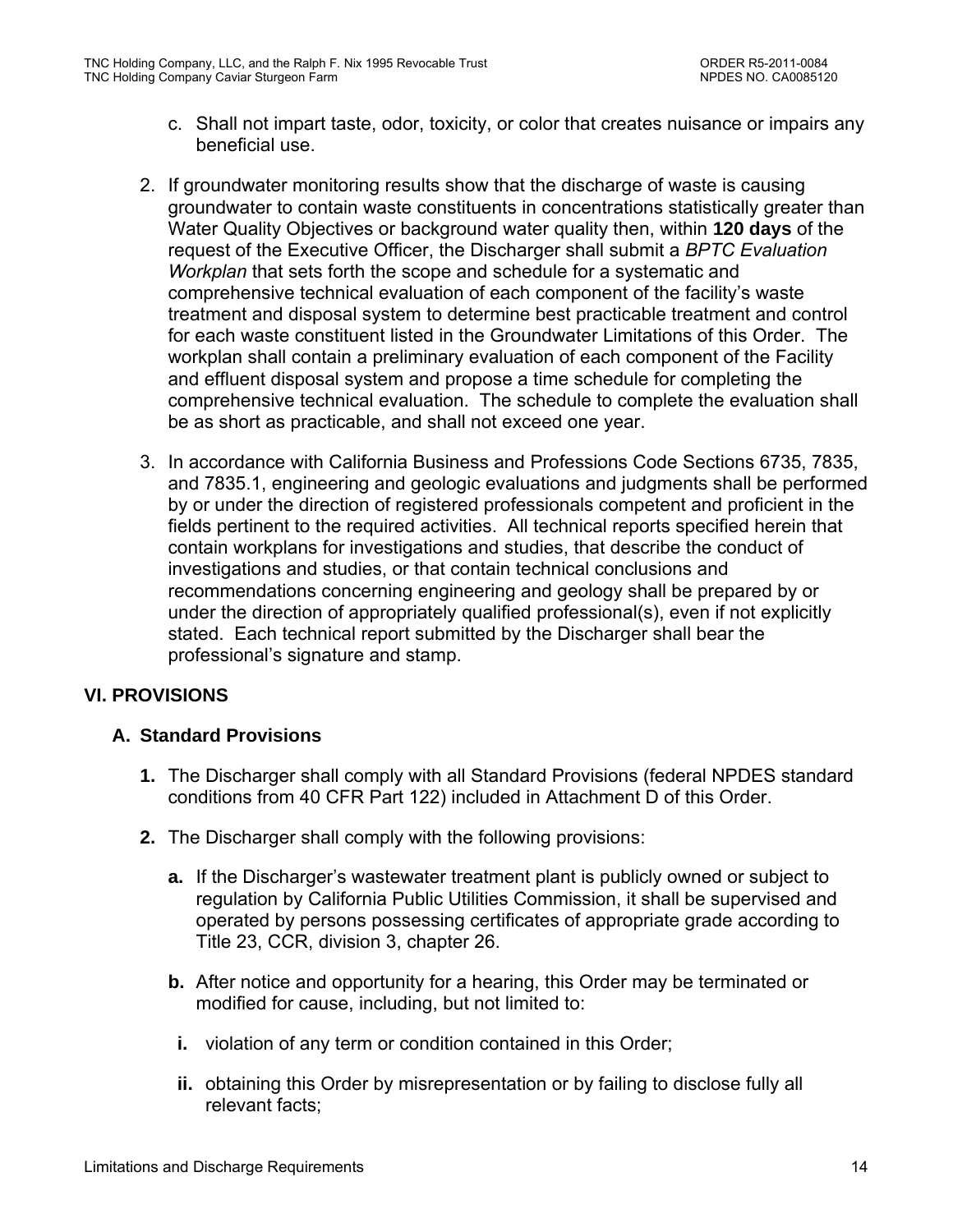- **iii.** a change in any condition that requires either a temporary or permanent reduction or elimination of the authorized discharge; and
- **iv.** a material change in the character, location, or volume of discharge.

The causes for modification include:

- *New regulations.* New regulations have been promulgated under section 405(d) of the CWA, or the standards or regulations on which the permit was based have been changed by promulgation of amended standards or regulations or by judicial decision after the permit was issued.
- *Land application plans.* When required by a permit condition to incorporate a land application plan for beneficial reuse of sewage sludge, to revise an existing land application plan, or to add a land application plan.
- *Change in sludge use or disposal practice.* Under 40 CFR 122.62(a)(1), a change in the Discharger's sludge use or disposal practice is a cause for modification of the permit. It is cause for revocation and reissuance if the Discharger requests or agrees.

The Central Valley Water Board may review and revise this Order at any time upon application of any affected person or the Central Valley Water Board's own motion.

**c.** If a toxic effluent standard or prohibition (including any scheduled compliance specified in such effluent standard or prohibition) is established under section 307(a) of the CWA, or amendments thereto, for a toxic pollutant that is present in the discharge authorized herein, and such standard or prohibition is more stringent than any limitation upon such pollutant in this Order, the Central Valley Water Board will revise or modify this Order in accordance with such toxic effluent standard or prohibition.

The Discharger shall comply with effluent standards and prohibitions within the time provided in the regulations that establish those standards or prohibitions, even if this Order has not yet been modified.

- **d.** This Order shall be modified, or alternately revoked and reissued, to comply with any applicable effluent standard or limitation issued or approved under sections 301(b)(2)(C) and (D), 304(b)(2), and 307(a)(2) of the CWA, if the effluent standard or limitation so issued or approved:
	- **i.** contains different conditions or is otherwise more stringent than any effluent limitation in the Order; or
	- **ii.** controls any pollutant limited in the Order.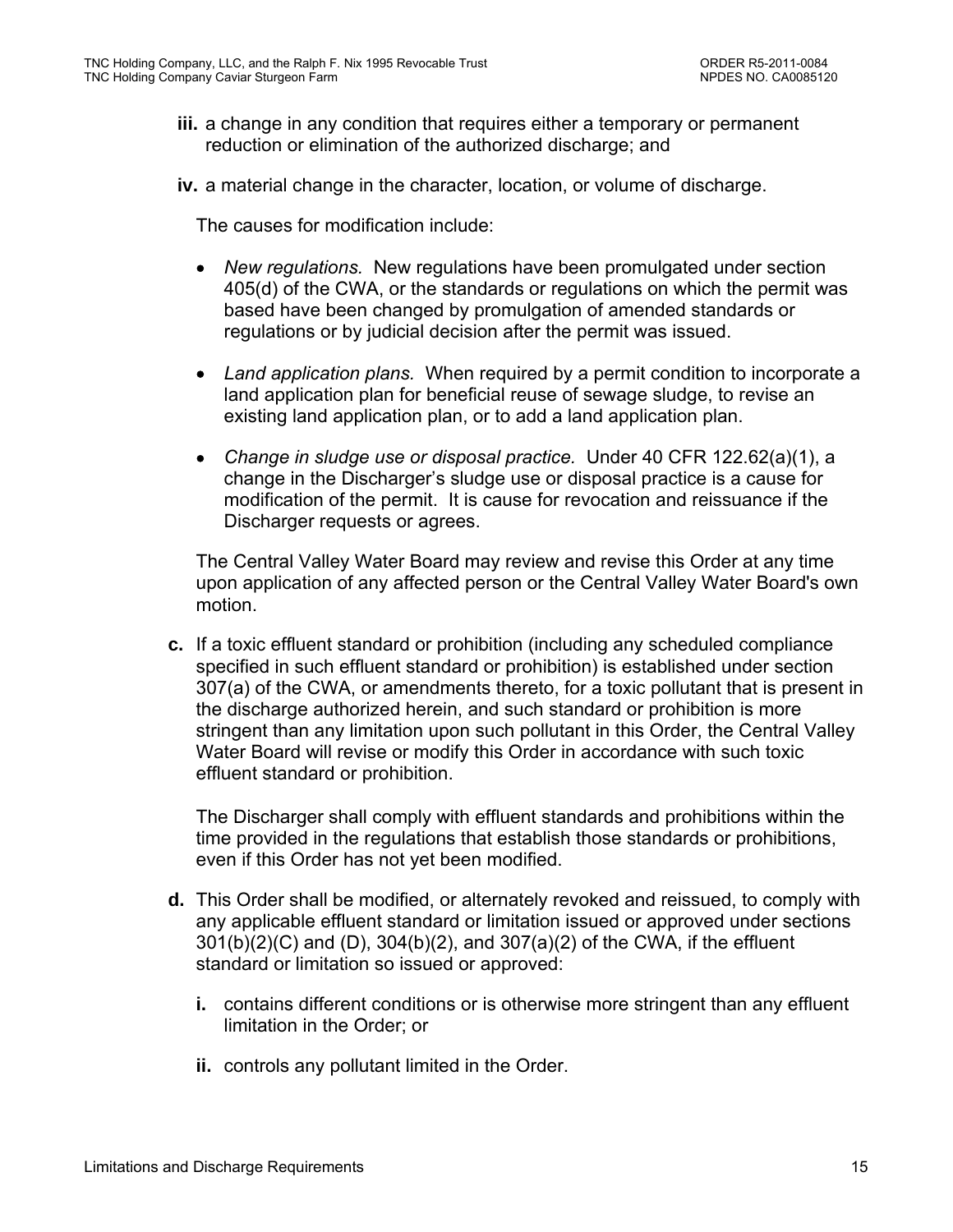The Order, as modified or reissued under this paragraph, shall also contain any other requirements of the CWA then applicable.

- **e.** The provisions of this Order are severable. If any provision of this Order is found invalid, the remainder of this Order shall not be affected.
- **f.** The Discharger shall take all reasonable steps to minimize any adverse effects to waters of the State or users of those waters resulting from any discharge or sludge use or disposal in violation of this Order. Reasonable steps shall include such accelerated or additional monitoring as necessary to determine the nature and impact of the non-complying discharge or sludge use or disposal.
- **g.** The Discharger shall ensure compliance with any existing or future pretreatment standard promulgated by USEPA under section 307 of the CWA, or amendment thereto, for any discharge to the municipal system.
- **h.** A copy of this Order shall be maintained at the discharge facility and be available at all times to operating personnel. Key operating personnel shall be familiar with its content.
- **i.** Safeguard to electric power failure:
	- **i.** The Discharger shall provide safeguards to assure that, should there be reduction, loss, or failure of electric power, the discharge shall comply with the terms and conditions of this Order.
	- **ii.** Upon written request by the Central Valley Water Board the Discharger shall submit a written description of safeguards. Such safeguards may include alternate power sources, standby generators, retention capacity, operating procedures, or other means. A description of the safeguards provided shall include an analysis of the frequency, duration, and impact of power failures experienced over the past 5 years on effluent quality and on the capability of the Discharger to comply with the terms and conditions of the Order. The adequacy of the safeguards is subject to the approval of the Central Valley Water Board.
	- **iii.** Should the treatment works not include safeguards against reduction, loss, or failure of electric power, or should the Central Valley Water Board not approve the existing safeguards, the Discharger shall, within 90 days of having been advised in writing by the Central Valley Water Board that the existing safeguards are inadequate, provide to the Central Valley Water Board and USEPA a schedule of compliance for providing safeguards such that in the event of reduction, loss, or failure of electric power, the Discharger shall comply with the terms and conditions of this Order. The schedule of compliance shall, upon approval of the Central Valley Water Board, become a condition of this Order.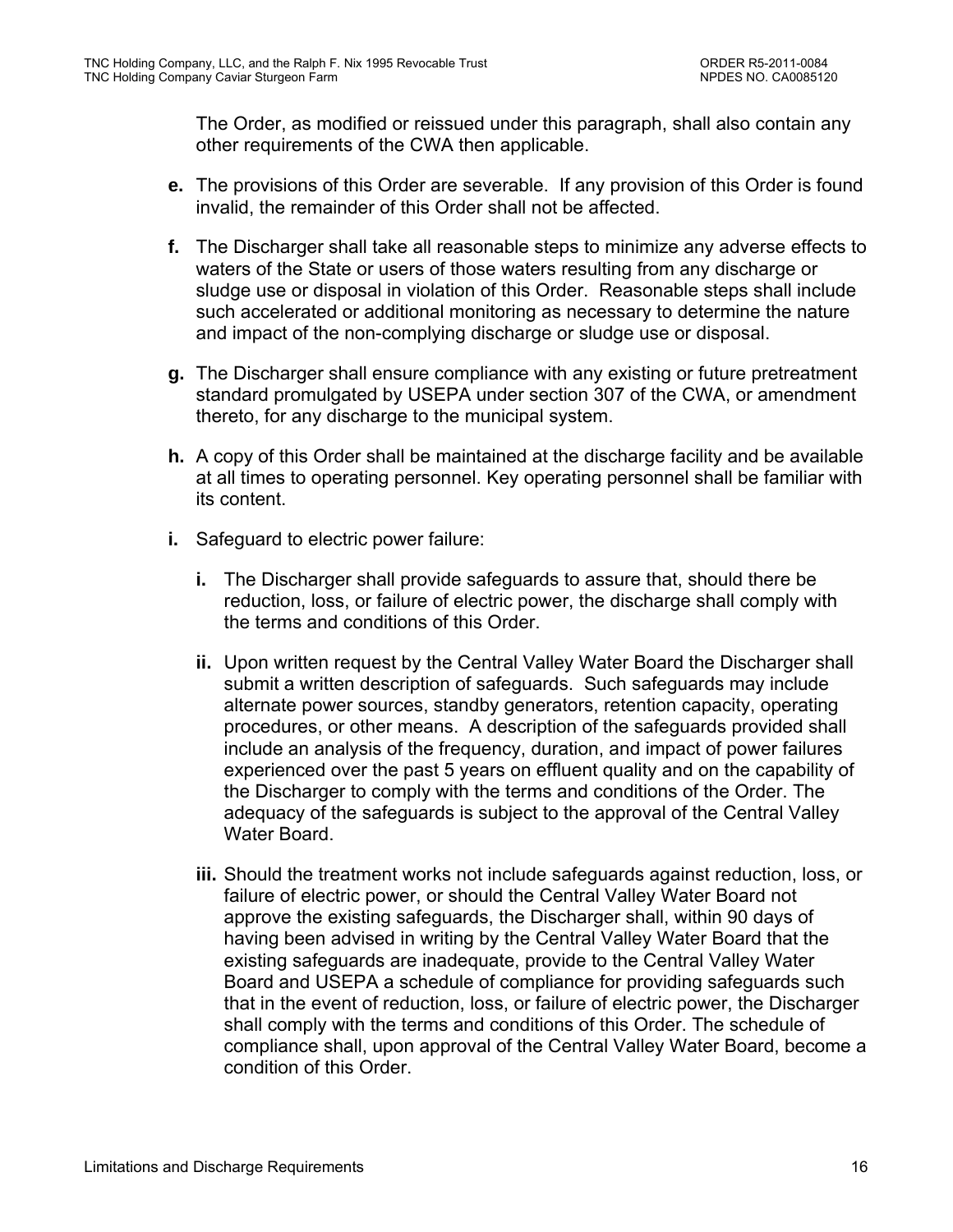**j.** The Discharger, upon written request of the Central Valley Water Board, shall file with the Board a technical report on its preventive (failsafe) and contingency (cleanup) plans for controlling accidental discharges, and for minimizing the effect of such events. This report may be combined with that required under Central Valley Water Board Standard Provision contained in section VI.A.2.i. of this Order.

The technical report shall:

- **i.** Identify the possible sources of spills, leaks, untreated waste by-pass, and contaminated drainage. Loading and storage areas, power outage, waste treatment unit outage, and failure of process equipment, tanks and pipes should be considered.
- **ii.** Evaluate the effectiveness of present facilities and procedures and state when they became operational.
- **iii.** Predict the effectiveness of the proposed facilities and procedures and provide an implementation schedule containing interim and final dates when they will be constructed, implemented, or operational.

The Central Valley Water Board, after review of the technical report, may establish conditions which it deems necessary to control accidental discharges and to minimize the effects of such events. Such conditions shall be incorporated as part of this Order, upon notice to the Discharger.

- **k.** A publicly owned treatment works whose waste flow has been increasing, or is projected to increase, shall estimate when flows will reach hydraulic and treatment capacities of its treatment and disposal facilities. The projections shall be made in January, based on the last 3 years' average dry weather flows, peak wet weather flows and total annual flows, as appropriate. When any projection shows that capacity of any part of the facilities may be exceeded in 4 years, the Discharger shall notify the Central Valley Water Board by 31 January. A copy of the notification shall be sent to appropriate local elected officials, local permitting agencies and the press. Within 120 days of the notification, the Discharger shall submit a technical report showing how it will prevent flow volumes from exceeding capacity or how it will increase capacity to handle the larger flows. The Central Valley Water Board may extend the time for submitting the report.
- **l.** The Discharger shall submit technical reports as directed by the Executive Officer. All technical reports required herein that involve planning, investigation, evaluation, or design, or other work requiring interpretation and proper application of engineering or geologic sciences, shall be prepared by or under the direction of persons registered to practice in California pursuant to California Business and Professions Code, sections 6735, 7835, and 7835.1. To demonstrate compliance with Title 16, CCR, sections 415 and 3065, all technical reports must contain a statement of the qualifications of the responsible registered professional(s). As required by these laws, completed technical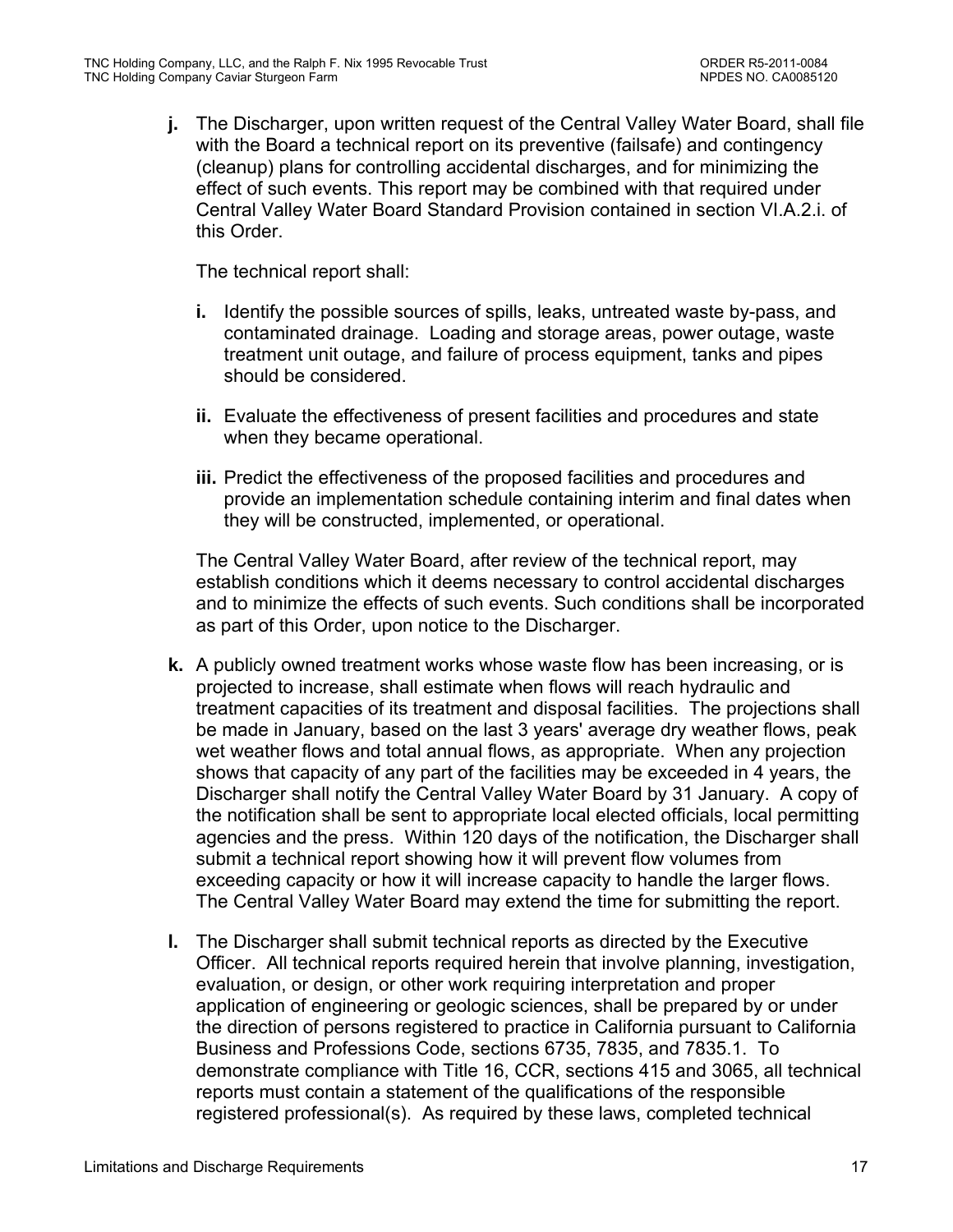reports must bear the signature(s) and seal(s) of the registered professional(s) in a manner such that all work can be clearly attributed to the professional responsible for the work.

- **m.** The Central Valley Water Board is authorized to enforce the terms of this permit under several provisions of the CWC, including, but not limited to, sections 13385, 13386, and 13387.
- **n.** For publicly owned treatment works, prior to making any change in the point of discharge, place of use, or purpose of use of treated wastewater that results in a decrease of flow in any portion of a watercourse, the Discharger must file a petition with the State Water Board, Division of Water Rights, and receive approval for such a change. (CWC section 1211).
- **o.** In the event the Discharger does not comply or will be unable to comply for any reason, with any prohibition, maximum daily effluent limitation, 1-hour average effluent limitation, or receiving water limitation contained in this Order, the Discharger shall notify the Central Valley Water Board by telephone (916) 464- 3291 within 24 hours of having knowledge of such noncompliance, and shall confirm this notification in writing within 5 days, unless the Central Valley Water Board waives confirmation. The written notification shall include the information required by the Standard Provision contained in Attachment D section V.E.1. [40 CFR 122.41(l)(6)(i)].
- **p.** Failure to comply with provisions or requirements of this Order, or violation of other applicable laws or regulations governing discharges from this facility, may subject the Discharger to administrative or civil liabilities, criminal penalties, and/or other enforcement remedies to ensure compliance. Additionally, certain violations may subject the Discharger to civil or criminal enforcement from appropriate local, state, or federal law enforcement entities.
- **q.** In the event of any change in control or ownership of land or waste discharge facilities presently owned or controlled by the Discharger, the Discharger shall notify the succeeding owner or operator of the existence of this Order by letter, a copy of which shall be immediately forwarded to the Central Valley Water Board.

To assume operation under this Order, the succeeding owner or operator must apply in writing to the Executive Officer requesting transfer of the Order. The request must contain the requesting entity's full legal name, the state of incorporation if a corporation, address and telephone number of the persons responsible for contact with the Central Valley Water Board and a statement. The statement shall comply with the signatory and certification requirements in the federal Standard Provisions (Attachment D, section V.B) and state that the new owner or operator assumes full responsibility for compliance with this Order. Failure to submit the request shall be considered a discharge without requirements, a violation of the CWC. Transfer shall be approved or disapproved in writing by the Executive Officer.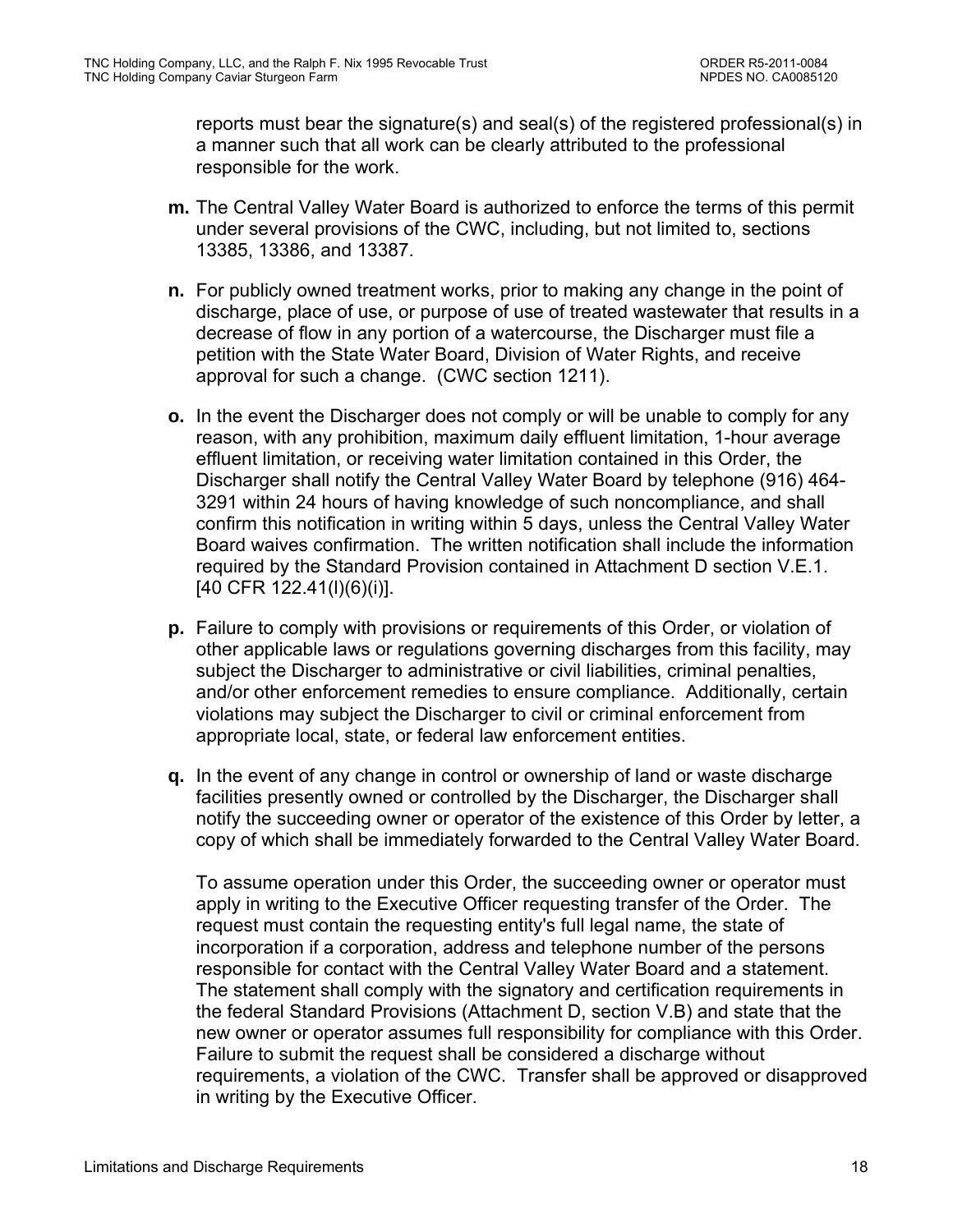# **B. Monitoring and Reporting Program Requirements**

The Discharger shall comply with the Monitoring and Reporting Program, and future revisions thereto, in Attachment E of this Order.

### **C. Special Provisions**

### **1. Reopener Provisions**

- **a.** Conditions that necessitate a major modification of a permit are described in 40 CFR 122.62, including:
	- **i.** If new or amended applicable water quality standards are promulgated or approved pursuant to section 303 of the CWA, or amendments thereto, this permit may be reopened and modified in accordance with the new or amended standards.
	- **ii.** When new information, that was not available at the time of permit issuance, would have justified different permit conditions at the time of issuance.
- **b.** This Order may be reopened for modification, or revocation and reissuance, as a result of the detection of a reportable priority pollutant generated by special conditions included in this Order. These special conditions may be, but are not limited to, fish tissue sampling, whole effluent toxicity, monitoring requirements on internal waste stream(s), and monitoring for surrogate parameters. Additional requirements may be included in this Order as a result of the special condition monitoring data.
- **c. Discharge of Aquaculture Chemicals.** This Order may be reopened to include additional prohibitions, effluent limitations or other discharge requirements in the event that the Discharger submits the required information under Section VI.C.2.a of this Order for the discharge of aquaculture chemicals or drugs in addition to salt and hydrogen peroxide.
- **d. Ownership Changes.** If the ownership of that portion of the Facility property that is currently owned by the Ralph F. Nix 1995 Revocable Trust is transferred to TNC Holding Company, LLC, this Order will be reopened to remove the Ralph F. Nix 1995 Revocable Trust as a Discharger named to this Order.

### **2. Special Studies, Technical Reports and Additional Monitoring Requirements**

**a. Aquaculture Chemicals or Drugs.** This permit authorizes the discharge of salt in accordance with the effluent limitations, BMP plan requirements, monitoring and reporting requirements and other conditions of this permit. In addition, this permit allows the use of hydrogen peroxide, which breaks down to water and oxygen gas, in the fish rearing tanks. Other aquaculture chemicals or drugs that may enter the wastewater discharge can only be authorized if the Discharger submits a report of waste discharge (RWD) to the Central Valley Water Board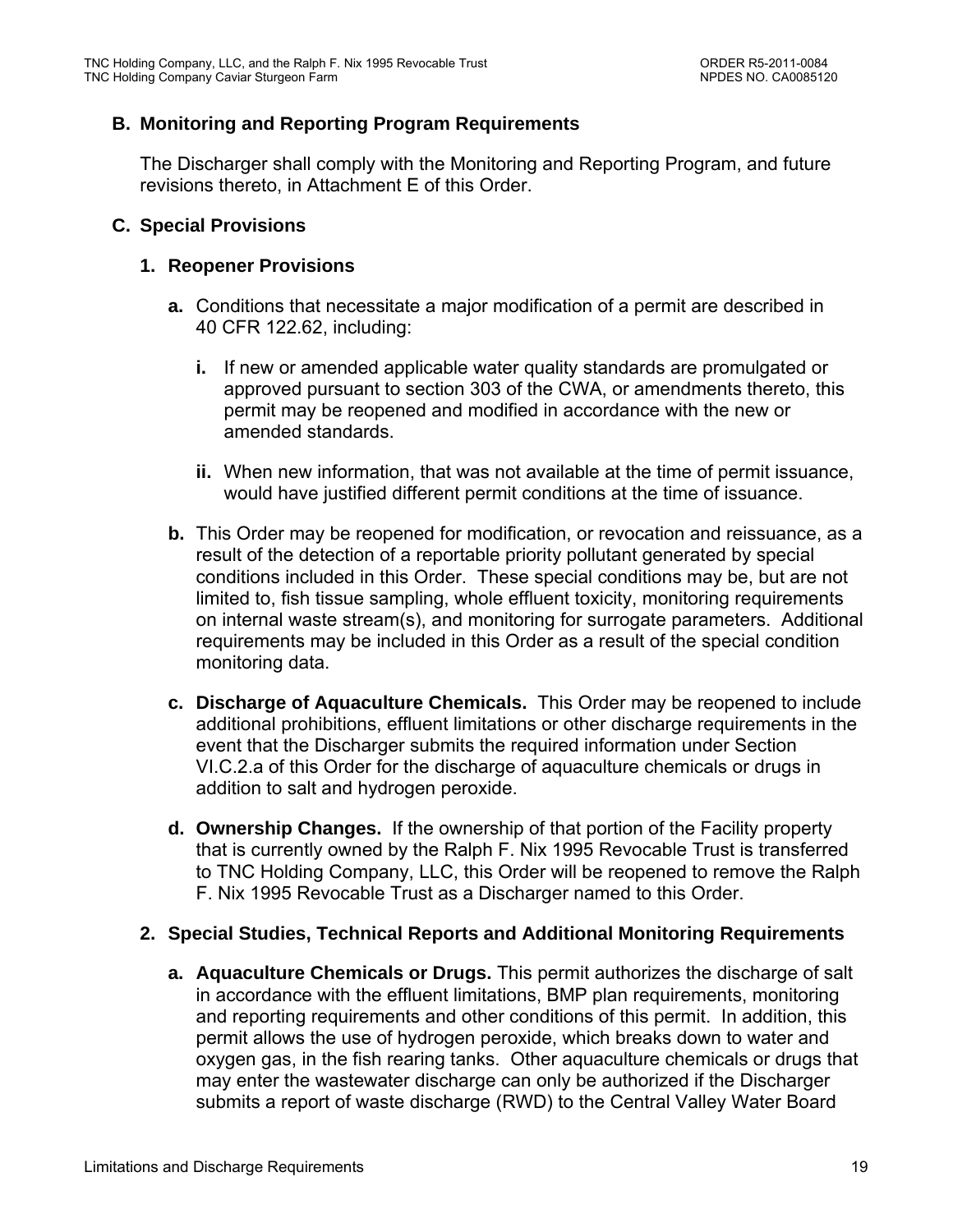and the Central Valley Water Board reopens and revises this Order. The RWD must include, at minimum, the following information:

- i. The common name(s) and active ingredient(s) of the drug or chemical proposed for use and discharge.
- ii. The purpose for the proposed use of the drug or chemical (i.e., list the specific disease for treatment and specific species for treatment).
- iii. The amount proposed for use and the resulting calculated concentration in the discharge.
- iv. The duration and frequency of the proposed use.
- v. Material Safety Data Sheets and available toxicity information.
- vi. Any related Investigational New Animal Drug (INAD), New Animal Drug Application (NADA) information, extra-label use requirements and/or veterinarian prescriptions.

The Discharger shall also submit acute toxicity test information on any new chemical or drug in accordance with methods specified in EPA 600/4-90/027, Methods for Measuring the Acute Toxicity of Effluents and Receiving Waters to Freshwater and Marine Organisms, using Ceriodaphnia dubia to determine the no observed adverse effect level (NOAEL), and the lowest observed adverse effect level (LOAEL).

### **3. Best Management Practices and Pollution Prevention**

- **a. Best Management Practices (BMP). Within 6 months of adoption of this Order**, the Discharger shall submit an updated BMP plan for approval. The updated BMP plan must be consistent with the following objectives:
	- **i.** Minimize the discharge of salinity to surface waters and groundwater.
	- **ii.** Solids Management
		- 1. Conduct fish feeding in aquaculture ponds in a manner that limits feed input to the minimum amount reasonably necessary to achieve production goals and sustain targeted rates of aquatic animal growth and minimizes the discharge of unconsumed food and waste products to surface waters.
		- 2. Clean aquaculture ponds using procedures and at frequencies that minimize the disturbance and subsequent discharge of accumulated solids during routine activities such as inventorying, grading, and harvesting.
		- 3. Storage and disposal practices of harvested water hyacinths or duck weed from aquaculture ponds must be carried out in an environmentally safe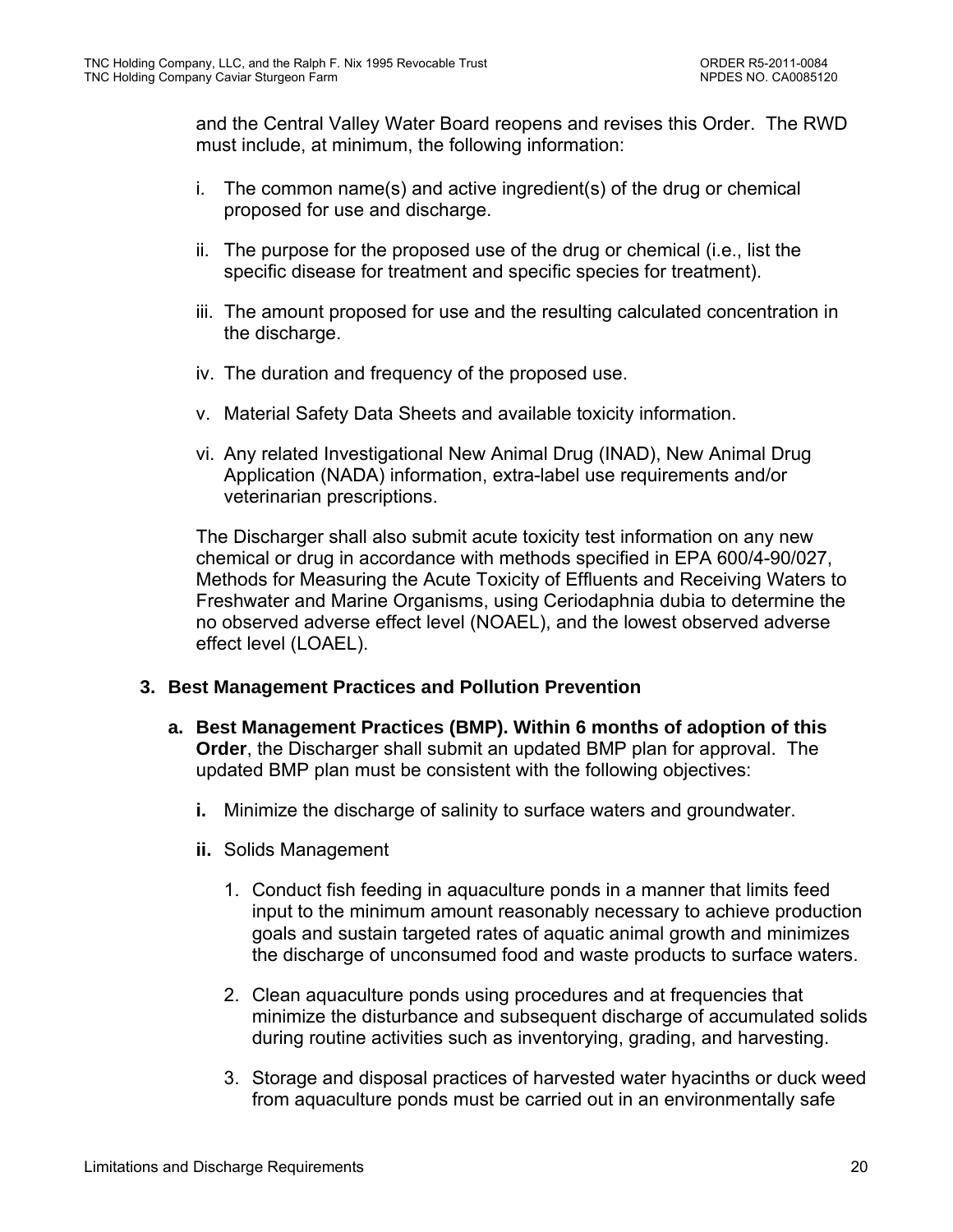manner so as to prevent any nuisance conditions caused from storing onsite.

- 4. Report the final disposition of all other solids and liquids, including aquaculture drugs and chemicals, not discharged to surface waters in the effluent.
- **iii.** Operations and Maintenance
	- 1. Maintain in-system production and wastewater treatment technologies to prevent the overflow of any floating matter or bypassing of treatment technologies.
	- 2. Inspect the production system and the wastewater treatment system on a routine basis in order to identify and promptly repair any damage.
	- 3. Ensure storage and containment of drugs, chemicals, fuel, waste oil, or other materials to prevent spillage or release into the aquatic animal production Facility, surface waters, or groundwater.
	- 4. Implement procedures for properly containing, cleaning, and disposing of any spilled material.
	- 5. Prevent fish from being released within the FDA-required withdrawal time of any drug or chemical with which they have been treated.
	- 6. Implement procedures to regulate salt usage and to minimize its discharge to surface waters and ground water.
	- 7. Implement appropriate sediment control measures necessary to ensure the discharge does not cause sediment to be discharged into the Cosumnes River.
- **iv.** Recordkeeping
	- 1. Maintain records for aquatic animal rearing units documenting the feed amounts and estimates of the numbers and weight of aquatic animals in order to calculate representative feed conversion ratios.
	- 2. Keep records documenting the frequency of cleaning, inspections, maintenance and repairs.
- **v.** Training
	- 1. Adequately train all relevant facility personnel in spill prevention and how to respond in the event of a spill in order to ensure the proper clean-up and disposal of spilled material.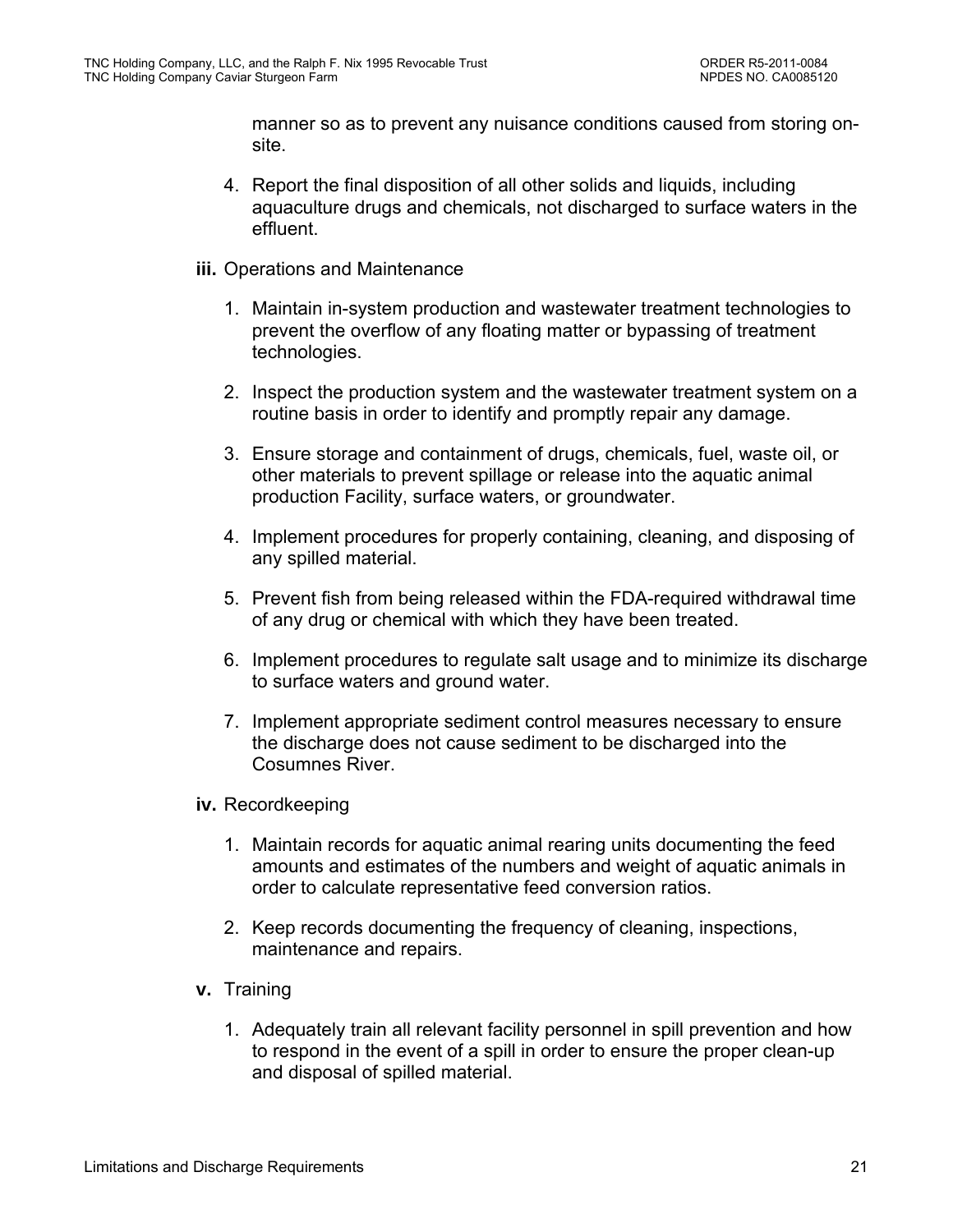- 2. Train staff on the proper operation and cleaning of production and wastewater treatment systems, including training in feeding procedures and proper use of equipment.
- **b. Storm Water.** The Discharger shall obtain coverage under the State Water Board's general industrial storm water permit (Water Quality Order No. 97-03- DWQ). **Within 6 months of adoption of this Order**, the Discharger shall certify in writing to the Central Valley Water Board that it has obtained coverage for discharges of storm water. Application for storm water permit can be obtained from the following address:

State Water Resources Control Board Division of Water Quality Attn: Storm Water Section P.O. Box 1977 Sacramento, CA 95812-1977

### **4. Construction, Operation and Maintenance Specifications**

### **a**. **Solids disposal specifications:**

- i. Collected screenings, sludges, and other solids, including fish carcasses, but not including harvested water hyacinths and duckweed, shall be disposed of in a manner approved by the Executive Officer and consistent *with Consolidated Regulations for Treatment, Storage, Processing, or Disposal of Solid Waste*, as set forth in Title 27, CCR, Division 2, Subdivision 1, Section 20005, et seq.
- ii. The discharge of solid waste to lands not owned or controlled by the Discharger, or in a manner not approved by the Executive Officer, is prohibited.
- iii. Collected water hyacinths and duckweed shall be disposed of in a manner that is consistent with the Best Management Plan developed in accordance with Provision VI.C.3.a.
- iv. Any proposed change in solids disposal from a previously approved practice (as described in this Order) shall be reported to this office at least 90 days in advance of the change.

### **b. Treatment Pond Operating Requirements.**

- **i.** Objectionable odors originating at this facility shall not be perceivable beyond the limits of the wastewater treatment and disposal areas or property owned by the discharger.
- **ii.** The dissolved oxygen content in the upper zone (1 foot) of wastewater in ponds shall not be less than 1.0 mg/L.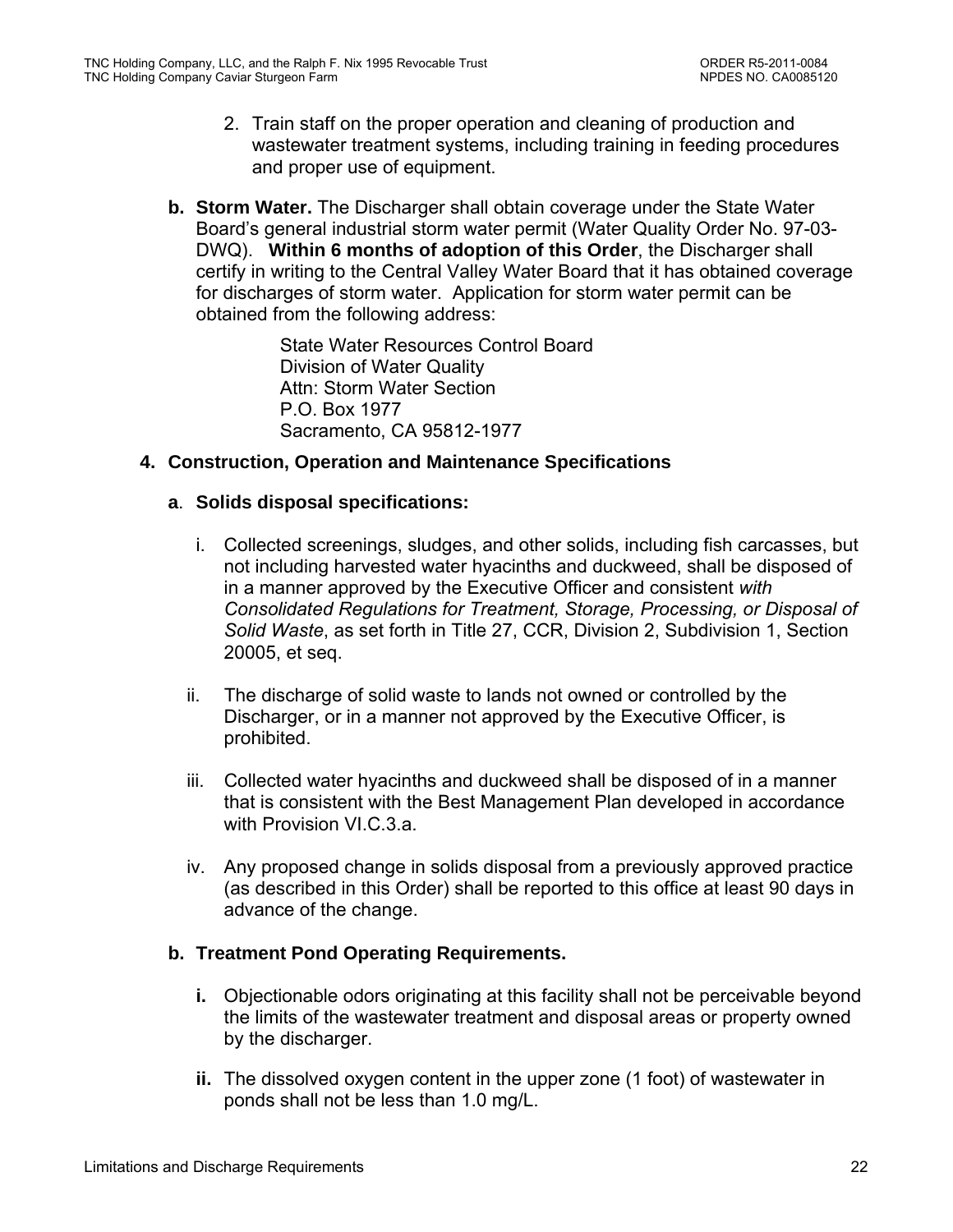- **iii.** Ponds shall not have a pH less than 6.5 or greater than 8.5.
- **iv.** Freeboard shall never be less than two feet (measured vertically to the lowest point of overflow).
- **v.** Ponds shall be managed to prevent breeding of mosquitoes. In particular:
	- 1. An erosion control program should assure that small coves and irregularities are not created around the perimeter of water surfaces.
	- 2. Weeds shall be minimized, through control of water depth, harvesting, or herbicides.
	- 3. Dead algae, dead vegetation, and debris shall not accumulate on water surfaces.
- **c. Mosquito Prevention**. Areas utilized to collect and transport wastewater, or to treat wastewater shall be managed to prevent breeding of mosquitoes. More specifically,
	- **i.** Ditches shall be free of emergent, marginal and floating vegetation.
	- **ii.** Standing water shall not be allowed for greater than 48-hours.
	- **iii.** Low pressure and un-pressurized pipelines and ditches accessible to mosquitoes shall not be used to store wastewater.
	- **iv.** Fish tank leakage shall not create standing water.

### **5. Special Provisions for Municipal Facilities (POTWs Only) – Not Applicable**

#### **6. Other Special Provisions**

- **a.** Prior to making any change in the discharge point, place of use, or purpose of use of the wastewater, the Discharger shall obtain approval of, or clearance from the State Water Resources Control Board (Division of Water Rights).
- **b.** In the event of any change in control or ownership of land or waste discharge facilities presently owned or controlled by the Discharger, the Discharger shall notify the succeeding owner or operator of the existence of this Order by letter, a copy of which shall be immediately forwarded to this office.

To assume operation under this Order, the succeeding owner or operator must apply in writing to the Executive Officer requesting transfer of the Order. The request must contain the requesting entity's full legal name, the State of incorporation if a corporation, address and telephone number of the persons responsible for contact with the Central Valley Water Board and a statement. The statement shall comply with the signatory paragraph of Standard Provision V.B, Attachment D, and state that the new owner or operator assumes full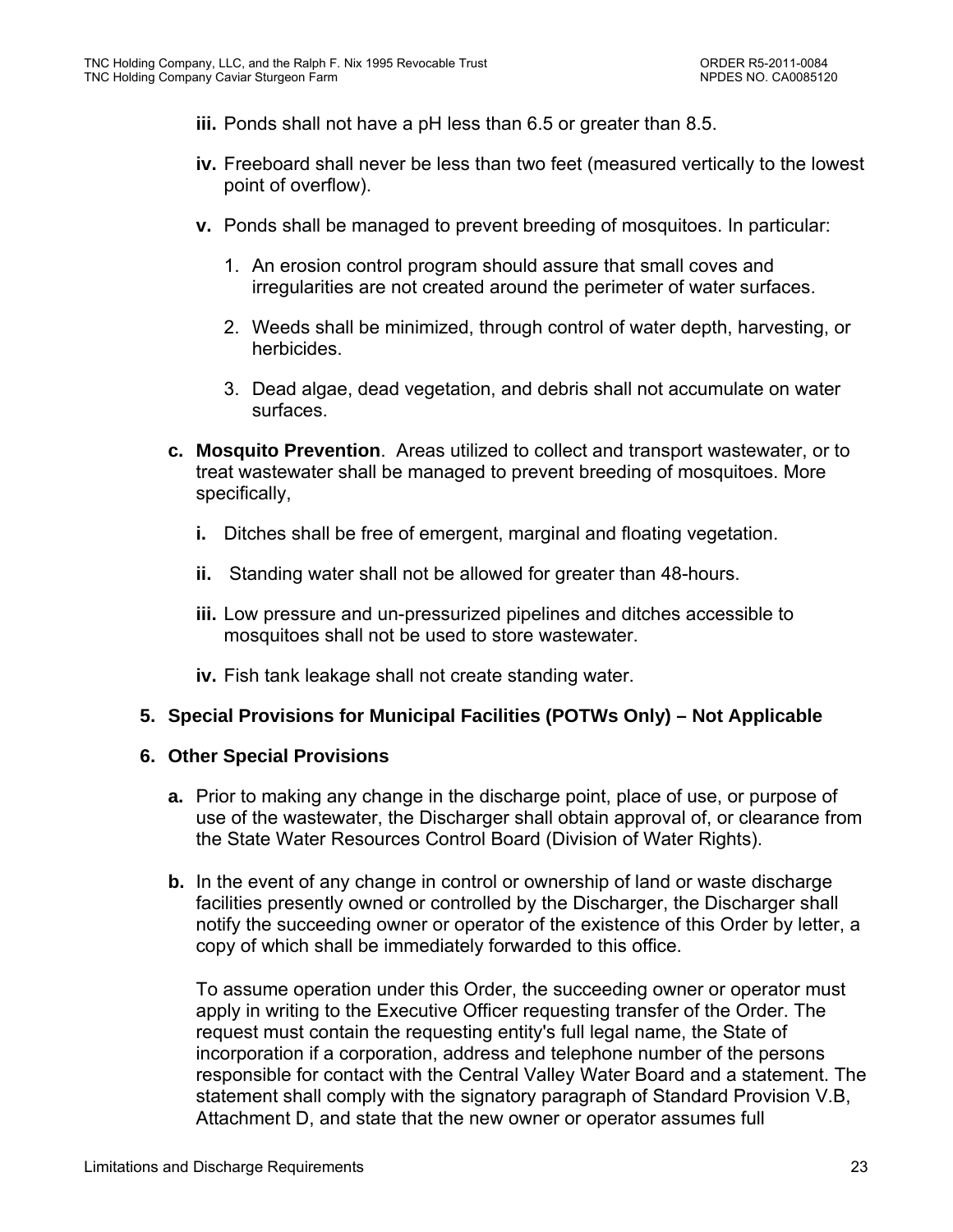responsibility for compliance with this Order. Failure to submit the request shall be considered a discharge without requirements, a violation of the California Water Code. Transfer shall be approved or disapproved in writing by the Executive Officer.

### **7. Compliance Schedules – Not Applicable**

### **VII. COMPLIANCE DETERMINATION**

**A. Annual Average Effluent Limitation:** For constituents with effluent limitations specified as "calendar annual average" (i.e., iron), the compliance determination is calculated as the average of the monthly averages for the calendar year.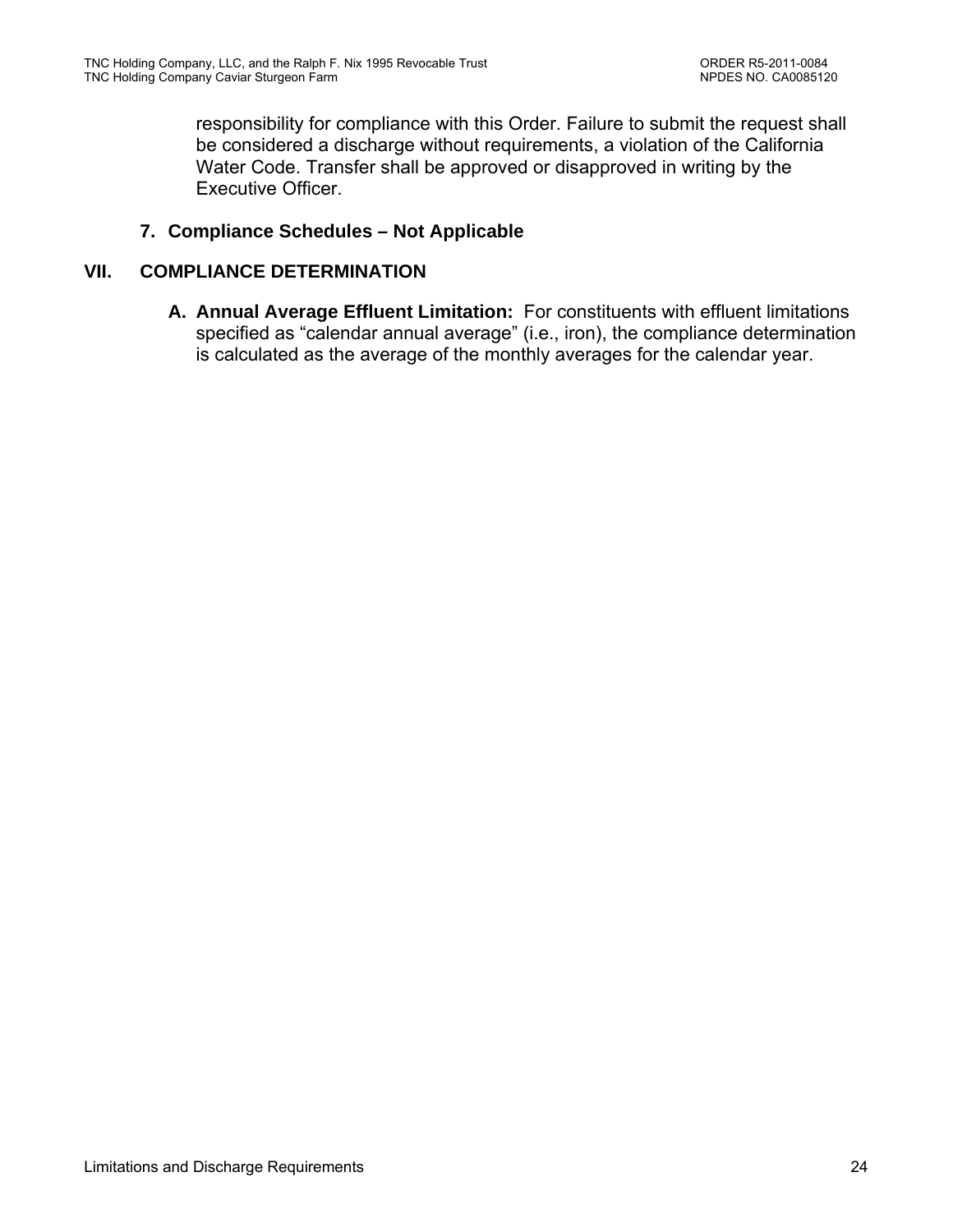# **ATTACHMENT A – DEFINITIONS**

# **Arithmetic Mean ()**

Also called the average, is the sum of measured values divided by the number of samples. For ambient water concentrations, the arithmetic mean is calculated as follows:

Arithmetic mean =  $\mu$  =  $\Sigma x / n$  where:  $\Sigma x$  is the sum of the measured ambient water concentrations, and n is the number of samples.

# **Average Monthly Effluent Limitation (AMEL)**

The highest allowable average of daily discharges over a calendar month, calculated as the sum of all daily discharges measured during a calendar month divided by the number of daily discharges measured during that month.

# **Average Weekly Effluent Limitation (AWEL)**

The highest allowable average of daily discharges over a calendar week (Sunday through Saturday), calculated as the sum of all daily discharges measured during a calendar week divided by the number of daily discharges measured during that week.

### **Bioaccumulative**

Those substances taken up by an organism from its surrounding medium through gill membranes, epithelial tissue, or from food and subsequently concentrated and retained in the body of the organism.

### **Carcinogenic**

Pollutants are substances that are known to cause cancer in living organisms.

### **Coefficient of Variation (CV)**

CV is a measure of the data variability and is calculated as the estimated standard deviation divided by the arithmetic mean of the observed values.

### **Daily Discharge**

Daily Discharge is defined as either: (1) the total mass of the constituent discharged over the calendar day (12:00 am through 11:59 pm) or any 24-hour period that reasonably represents a calendar day for purposes of sampling (as specified in the permit), for a constituent with limitations expressed in units of mass or; (2) the unweighted arithmetic mean measurement of the constituent over the day for a constituent with limitations expressed in other units of measurement (e.g., concentration).

The daily discharge may be determined by the analytical results of a composite sample taken over the course of 1 day (a calendar day or other 24-hour period defined as a day) or by the arithmetic mean of analytical results from one or more grab samples taken over the course of the day.

For composite sampling, if 1 day is defined as a 24-hour period other than a calendar day, the analytical result for the 24-hour period will be considered as the result for the calendar day in which the 24-hour period ends.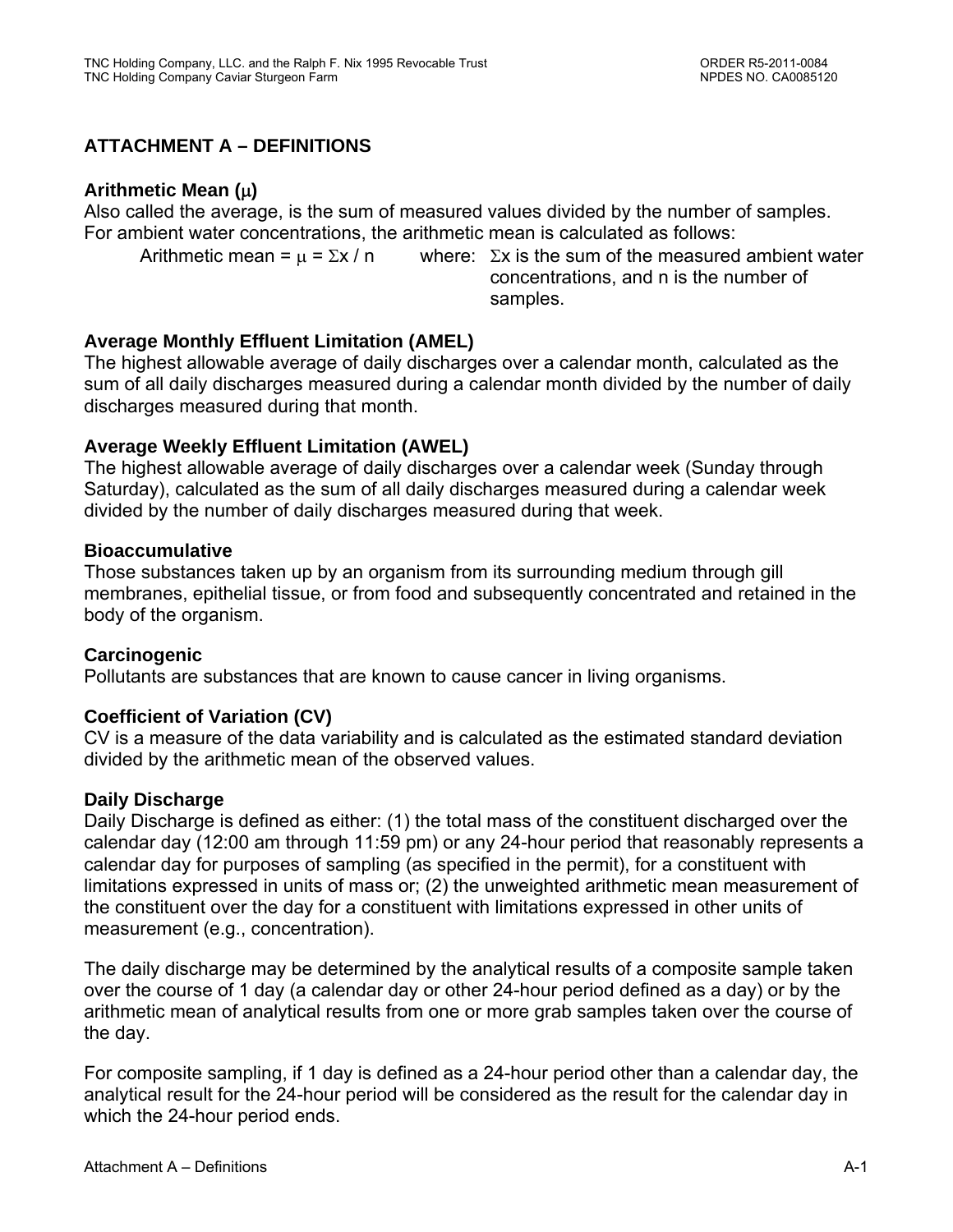# **Detected, but Not Quantified (DNQ)**

DNQ are those sample results less than the RL, but greater than or equal to the laboratory's MDL.

# **Dilution Credit**

Dilution Credit is the amount of dilution granted to a discharge in the calculation of a water quality-based effluent limitation, based on the allowance of a specified mixing zone. It is calculated from the dilution ratio or determined through conducting a mixing zone study or modeling of the discharge and receiving water.

# **Effluent Concentration Allowance (ECA)**

ECA is a value derived from the water quality criterion/objective, dilution credit, and ambient background concentration that is used, in conjunction with the coefficient of variation for the effluent monitoring data, to calculate a long-term average (LTA) discharge concentration. The ECA has the same meaning as waste load allocation (WLA) as used in USEPA guidance (Technical Support Document For Water Quality-based Toxics Control, March 1991, second printing, EPA/505/2-90-001).

# **Enclosed Bays**

Enclosed Bays means indentations along the coast that enclose an area of oceanic water within distinct headlands or harbor works. Enclosed bays include all bays where the narrowest distance between the headlands or outermost harbor works is less than 75 percent of the greatest dimension of the enclosed portion of the bay. Enclosed bays include, but are not limited to, Humboldt Bay, Bodega Harbor, Tomales Bay, Drake's Estero, San Francisco Bay, Morro Bay, Los Angeles-Long Beach Harbor, Upper and Lower Newport Bay, Mission Bay, and San Diego Bay. Enclosed bays do not include inland surface waters or ocean waters.

### **Estimated Chemical Concentration**

The estimated chemical concentration that results from the confirmed detection of the substance by the analytical method below the ML value.

### **Estuaries**

Estuaries means waters, including coastal lagoons, located at the mouths of streams that serve as areas of mixing for fresh and ocean waters. Coastal lagoons and mouths of streams that are temporarily separated from the ocean by sandbars shall be considered estuaries. Estuarine waters shall be considered to extend from a bay or the open ocean to a point upstream where there is no significant mixing of fresh water and seawater. Estuarine waters included, but are not limited to, the Sacramento-San Joaquin Delta, as defined in CWC section 12220, Suisun Bay, Carquinez Strait downstream to the Carquinez Bridge, and appropriate areas of the Smith, Mad, Eel, Noyo, Russian, Klamath, San Diego, and Otay rivers. Estuaries do not include inland surface waters or ocean waters.

### **Inland Surface Waters**

All surface waters of the State that do not include the ocean, enclosed bays, or estuaries.

# **Instantaneous Maximum Effluent Limitation**

The highest allowable value for any single grab sample or aliquot (i.e., each grab sample or aliquot is independently compared to the instantaneous maximum limitation).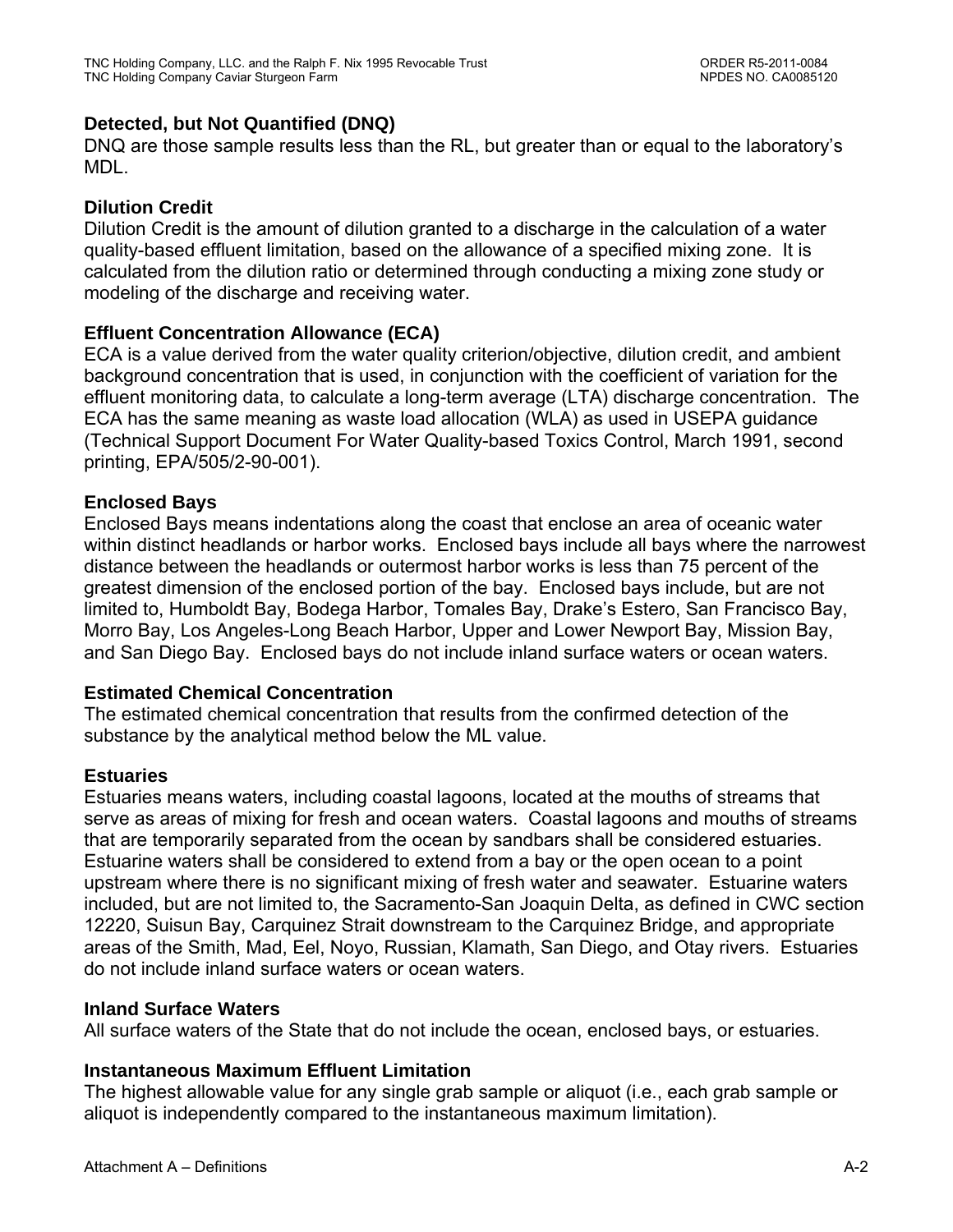### **Instantaneous Minimum Effluent Limitation**

The lowest allowable value for any single grab sample or aliquot (i.e., each grab sample or aliquot is independently compared to the instantaneous minimum limitation).

### **Maximum Daily Effluent Limitation (MDEL)**

The highest allowable daily discharge of a pollutant, over a calendar day (or 24-hour period). For pollutants with limitations expressed in units of mass, the daily discharge is calculated as the total mass of the pollutant discharged over the day. For pollutants with limitations expressed in other units of measurement, the daily discharge is calculated as the arithmetic mean measurement of the pollutant over the day.

# **Median**

The middle measurement in a set of data. The median of a set of data is found by first arranging the measurements in order of magnitude (either increasing or decreasing order). If the number of measurements (*n*) is odd, then the median =  $X_{(n+1)/2}$ . If *n* is even, then the median =  $(X_{n/2} + X_{(n/2)+1})/2$  (i.e., the midpoint between the  $n/2$  and  $n/2+1$ ).

# **Method Detection Limit (MDL)**

MDL is the minimum concentration of a substance that can be measured and reported with 99 percent confidence that the analyte concentration is greater than zero, as defined in 40 CFR Part 136, Attachment B, revised as of 3 July 1999.

# **Minimum Level (ML)**

ML is the concentration at which the entire analytical system must give a recognizable signal and acceptable calibration point. The ML is the concentration in a sample that is equivalent to the concentration of the lowest calibration standard analyzed by a specific analytical procedure, assuming that all the method specified sample weights, volumes, and processing steps have been followed.

# **Mixing Zone**

Mixing Zone is a limited volume of receiving water that is allocated for mixing with a wastewater discharge where water quality criteria can be exceeded without causing adverse effects to the overall water body.

### **Not Detected (ND)**

Sample results which are less than the laboratory's MDL.

### **Ocean Waters**

The territorial marine waters of the State as defined by California law to the extent these waters are outside of enclosed bays, estuaries, and coastal lagoons. Discharges to ocean waters are regulated in accordance with the State Water Board's California Ocean Plan.

### **Persistent Pollutants**

Persistent pollutants are substances for which degradation or decomposition in the environment is nonexistent or very slow.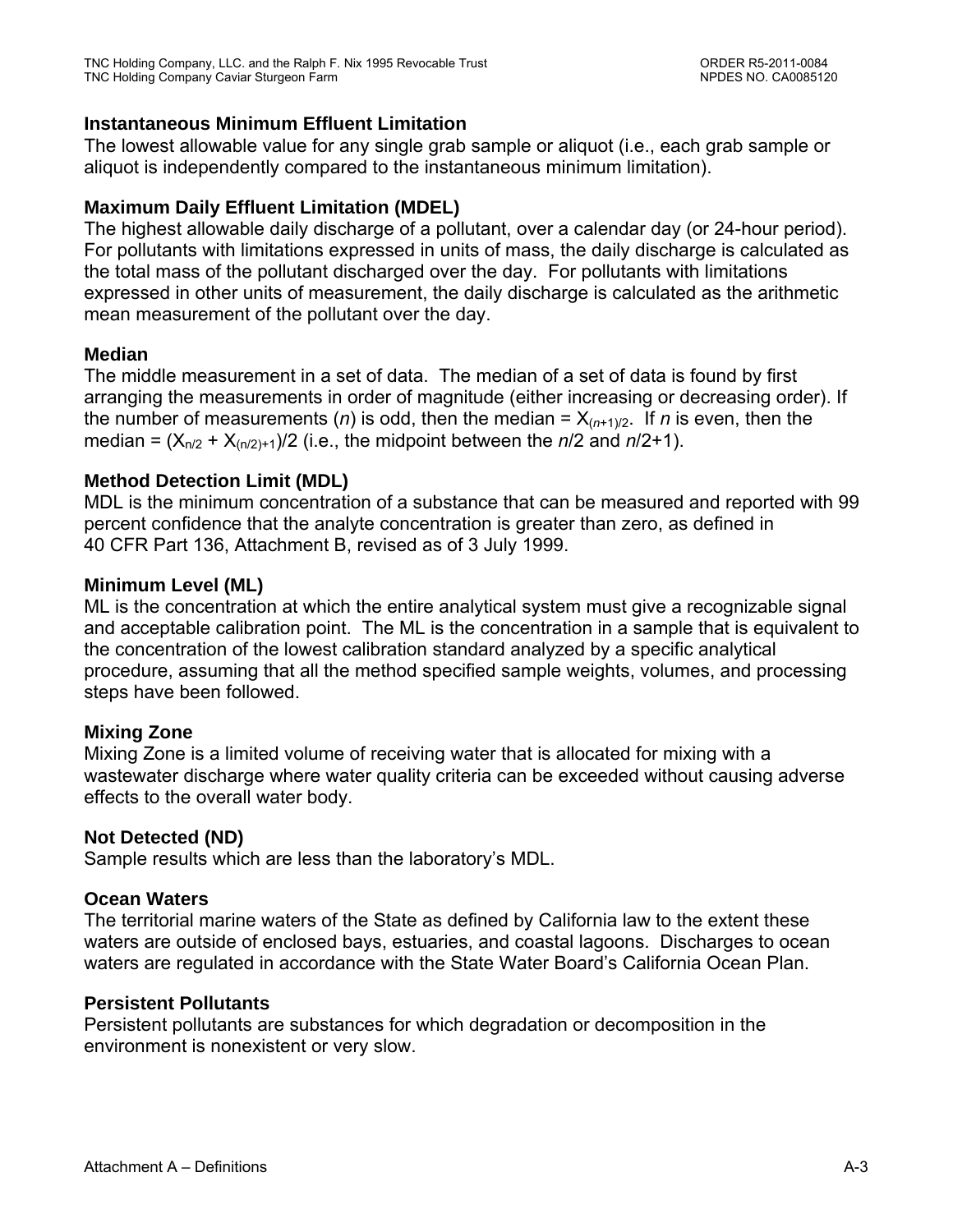# **Pollutant Minimization Program (PMP)**

PMP means waste minimization and pollution prevention actions that include, but are not limited to, product substitution, waste stream recycling, alternative waste management methods, and education of the public and businesses. The goal of the PMP shall be to reduce all potential sources of a priority pollutant(s) through pollutant minimization (control) strategies, including pollution prevention measures as appropriate, to maintain the effluent concentration at or below the water quality-based effluent limitation. Pollution prevention measures may be particularly appropriate for persistent bioaccumulative priority pollutants where there is evidence that beneficial uses are being impacted. The Central Valley Water Board may consider cost effectiveness when establishing the requirements of a PMP. The completion and implementation of a Pollution Prevention Plan, if required pursuant to CWC section 13263.3(d), shall be considered to fulfill the PMP requirements.

# **Pollution Prevention**

Pollution Prevention means any action that causes a net reduction in the use or generation of a hazardous substance or other pollutant that is discharged into water and includes, but is not limited to, input change, operational improvement, production process change, and product reformulation (as defined in Water Code section 13263.3). Pollution prevention does not include actions that merely shift a pollutant in wastewater from one environmental medium to another environmental medium, unless clear environmental benefits of such an approach are identified to the satisfaction of the State or Central Valley Water Board.

# **Reporting Level (RL)**

RL is the ML (and its associated analytical method) chosen by the Discharger for reporting and compliance determination from the MLs included in this Order. The MLs included in this Order correspond to approved analytical methods for reporting a sample result that are selected by the Central Valley Water Board either from Appendix 4 of the SIP in accordance with section 2.4.2 of the SIP or established in accordance with section 2.4.3 of the SIP. The ML is based on the proper application of method-based analytical procedures for sample preparation and the absence of any matrix interferences. Other factors may be applied to the ML depending on the specific sample preparation steps employed. For example, the treatment typically applied in cases where there are matrix-effects is to dilute the sample or sample aliquot by a factor of ten. In such cases, this additional factor must be applied to the ML in the computation of the RL.

### **Satellite Collection System**

The portion, if any, of a sanitary sewer system owned or operated by a different public agency than the agency that owns and operates the wastewater treatment facility that a sanitary sewer system is tributary to.

### **Source of Drinking Water**

Any water designated as municipal or domestic supply (MUN) in a Central Valley Water Board Basin Plan.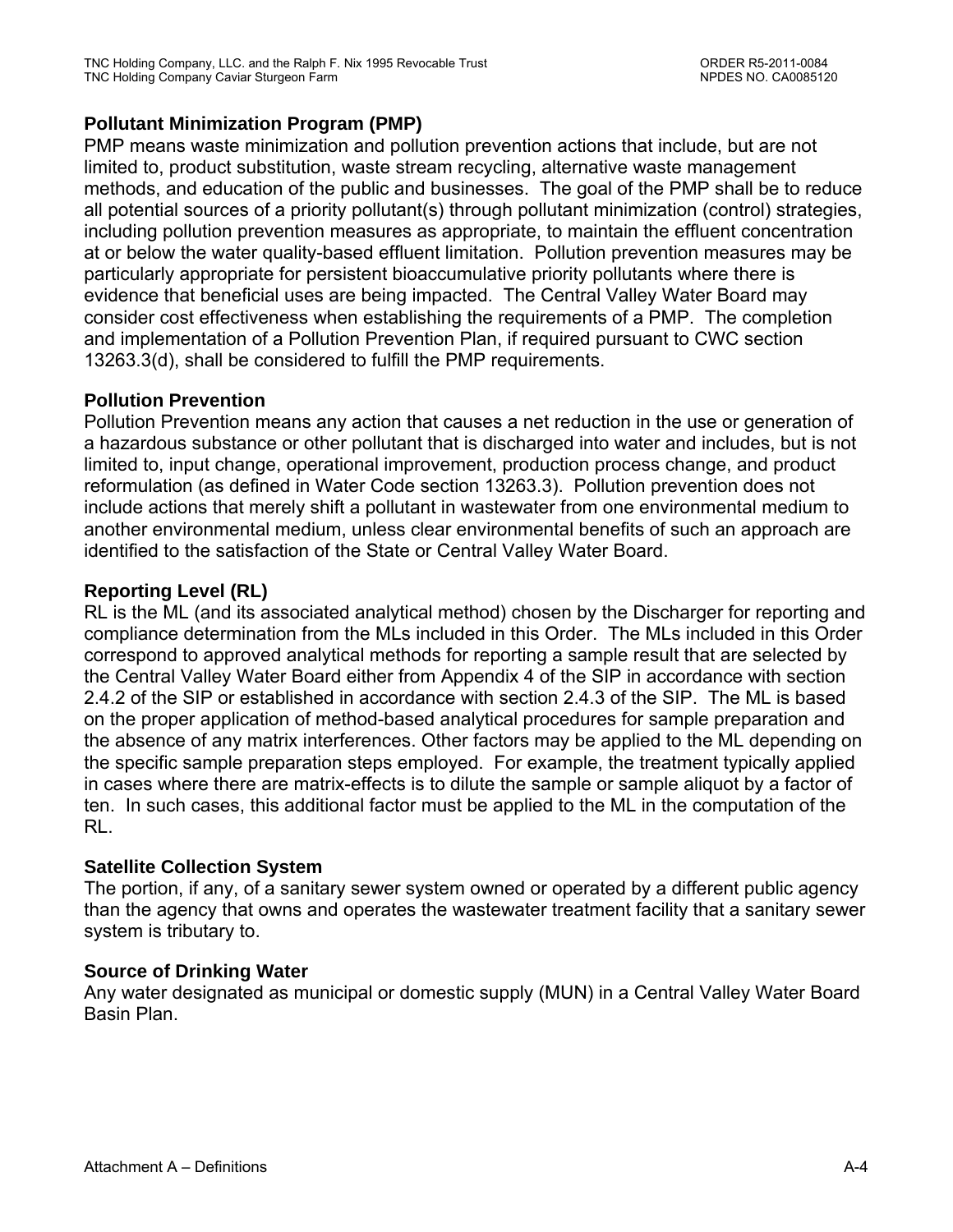# **Standard Deviation ()**

Standard Deviation is a measure of variability that is calculated as follows:

$$
\sigma = (\sum [(x - \mu)^2]/(n - 1))^{0.5}
$$
  
where:

x is the observed value;

 $\mu$  is the arithmetic mean of the observed values; and

n is the number of samples.

# **Toxicity Reduction Evaluation (TRE)**

TRE is a study conducted in a step-wise process designed to identify the causative agents of effluent or ambient toxicity, isolate the sources of toxicity, evaluate the effectiveness of toxicity control options, and then confirm the reduction in toxicity. The first steps of the TRE consist of the collection of data relevant to the toxicity, including additional toxicity testing, and an evaluation of facility operations and maintenance practices, and best management practices. A Toxicity Identification Evaluation (TIE) may be required as part of the TRE, if appropriate. (A TIE is a set of procedures to identify the specific chemical(s) responsible for toxicity. These procedures are performed in three phases (characterization, identification, and confirmation) using aquatic organism toxicity tests.)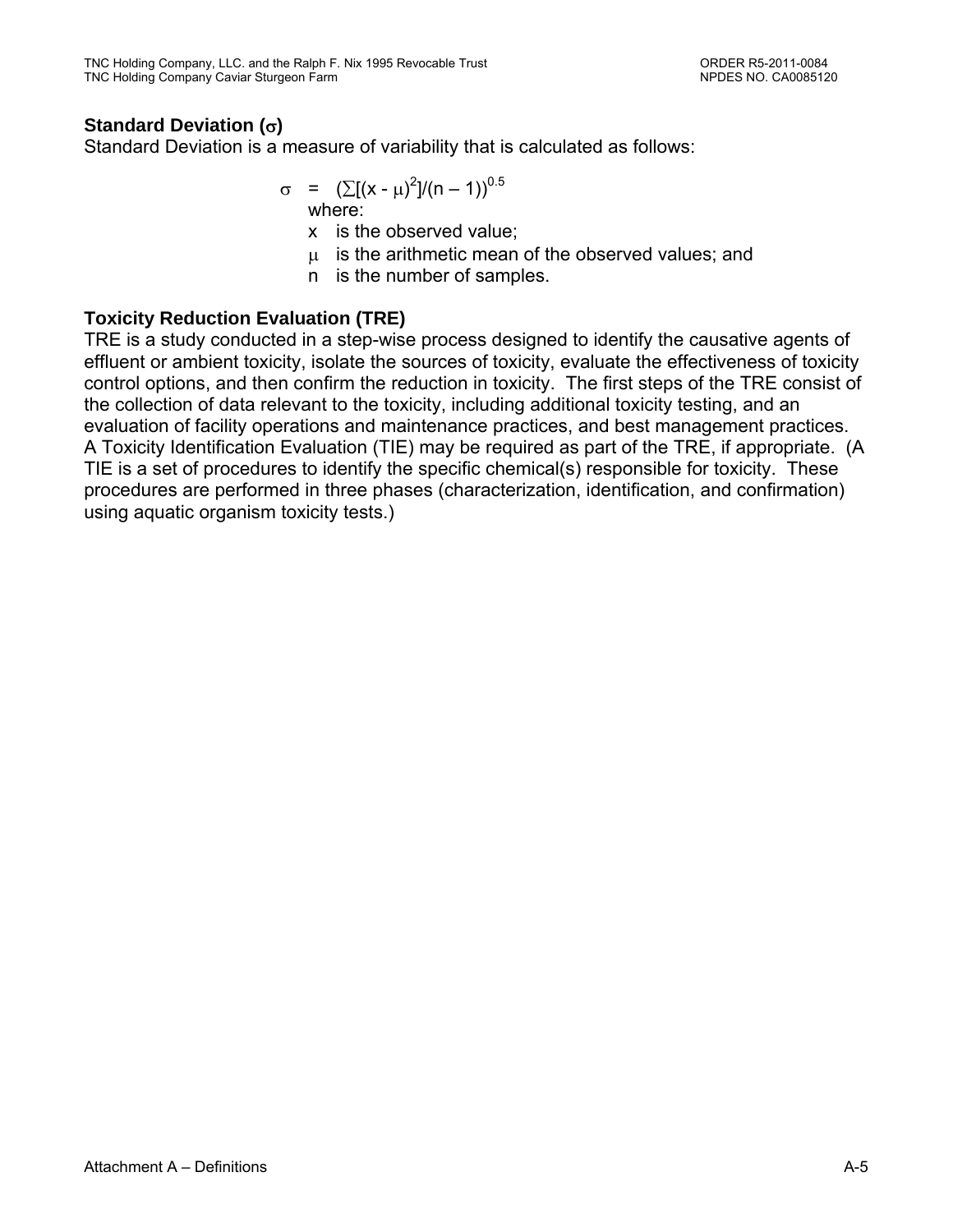

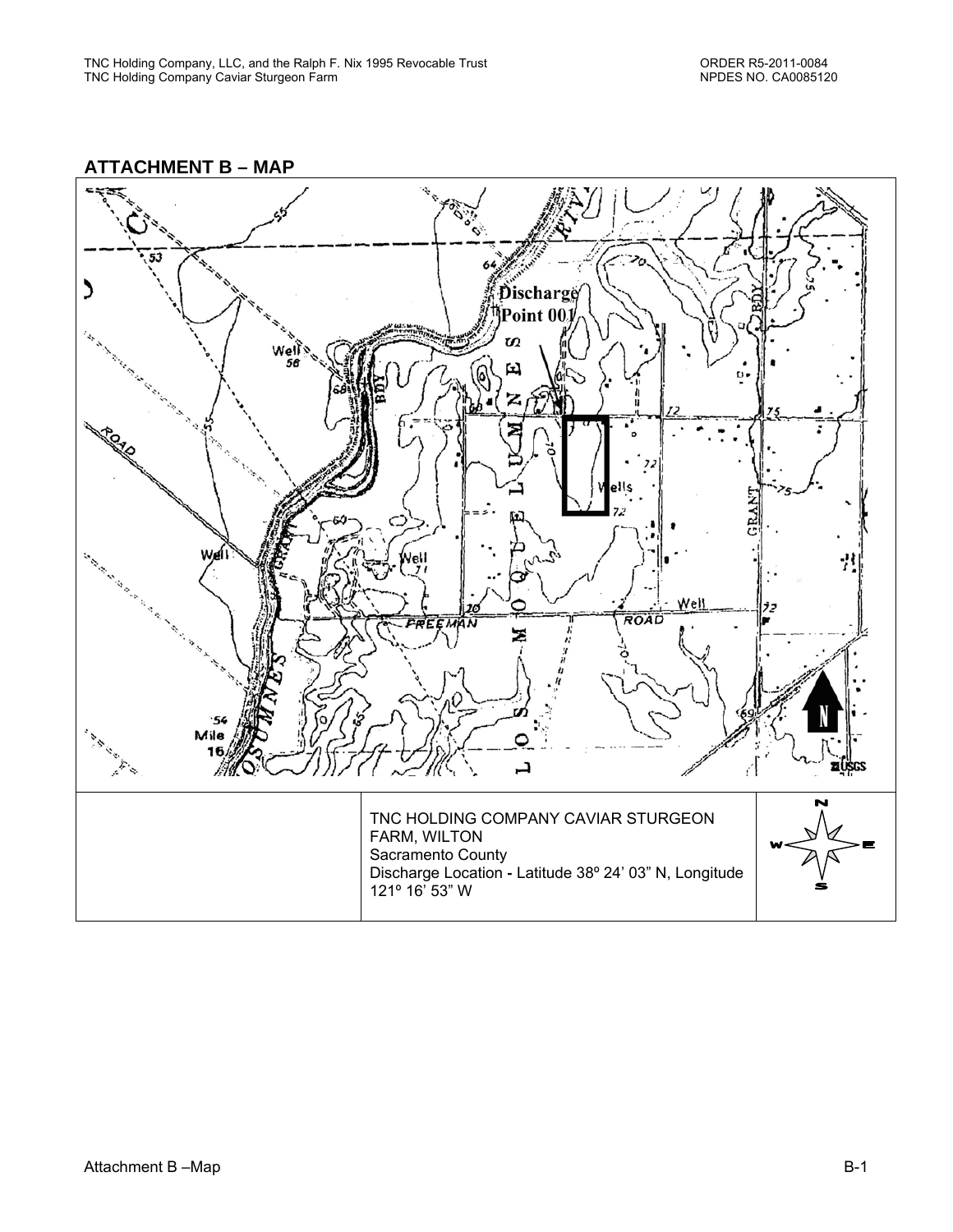# **ATTACHMENT C – FLOW SCHEMATIC**

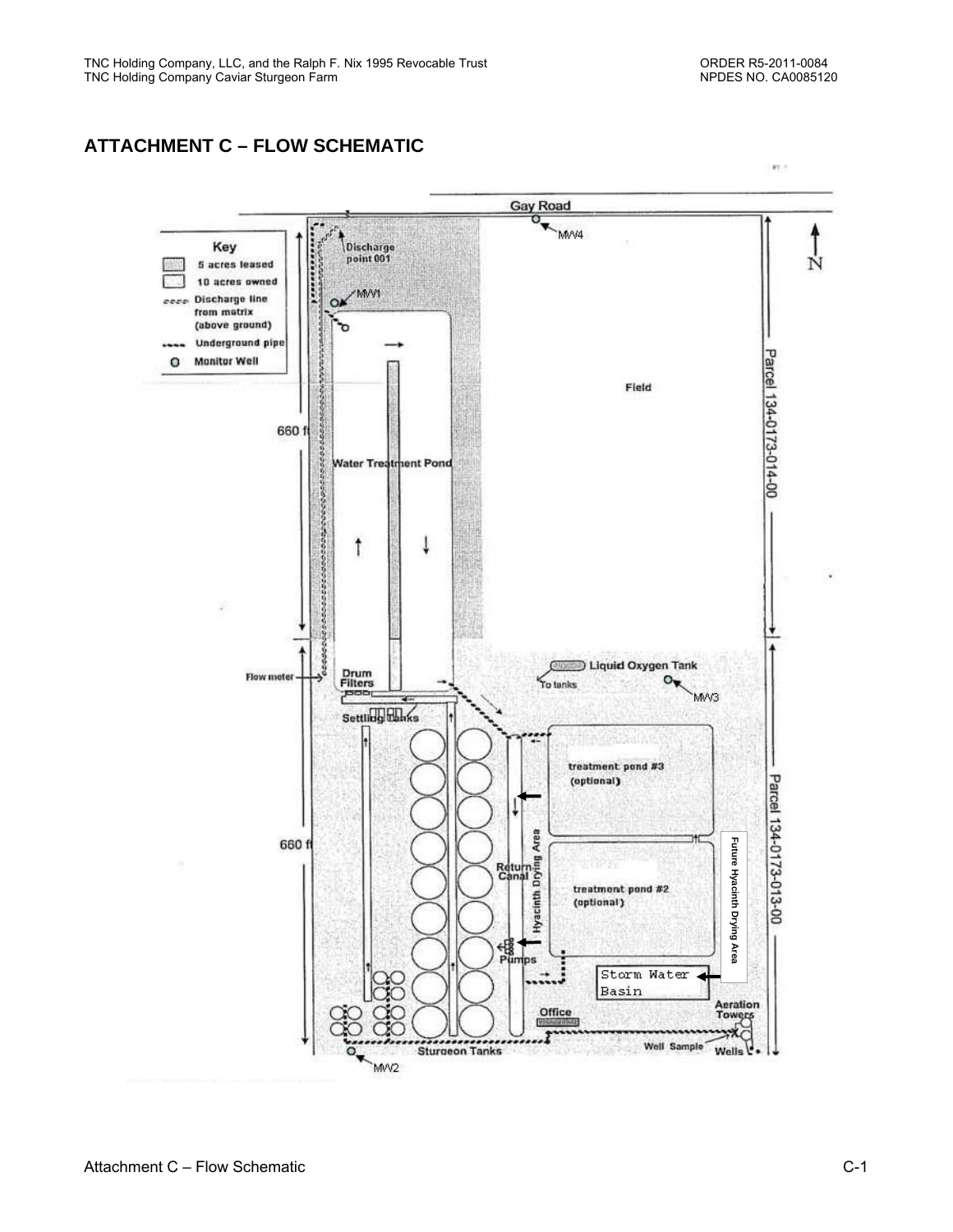# **ATTACHMENT D – STANDARD PROVISIONS**

### **I. STANDARD PROVISIONS – PERMIT COMPLIANCE**

# **A. Duty to Comply**

- **1.** The Discharger must comply with all of the conditions of this Order. Any noncompliance constitutes a violation of the Clean Water Act (CWA) and the California Water Code (CWC) and is grounds for enforcement action, for permit termination, revocation and reissuance, or modification; or denial of a permit renewal application. (40 CFR 122.41(a).)
- **2.** The Discharger shall comply with effluent standards or prohibitions established under section 307(a) of the CWA for toxic pollutants and with standards for sewage sludge use or disposal established under section 405(d) of the CWA within the time provided in the regulations that establish these standards or prohibitions, even if this Order has not yet been modified to incorporate the requirement. (40 CFR 122.41(a)(1).)

# **B. Need to Halt or Reduce Activity Not a Defense**

It shall not be a defense for a Discharger in an enforcement action that it would have been necessary to halt or reduce the permitted activity in order to maintain compliance with the conditions of this Order. (40 CFR 122.41(c).)

### **C. Duty to Mitigate**

The Discharger shall take all reasonable steps to minimize or prevent any discharge or sludge use or disposal in violation of this Order that has a reasonable likelihood of adversely affecting human health or the environment. (40 CFR 122.41(d).)

### **D. Proper Operation and Maintenance**

The Discharger shall at all times properly operate and maintain all facilities and systems of treatment and control (and related appurtenances) which are installed or used by the Discharger to achieve compliance with the conditions of this Order. Proper operation and maintenance also includes adequate laboratory controls and appropriate quality assurance procedures. This provision requires the operation of backup or auxiliary facilities or similar systems that are installed by a Discharger only when necessary to achieve compliance with the conditions of this Order. (40 CFR 122.41(e).)

### **E. Property Rights**

1. This Order does not convey any property rights of any sort or any exclusive privileges. (40 CFR 122.41(g).)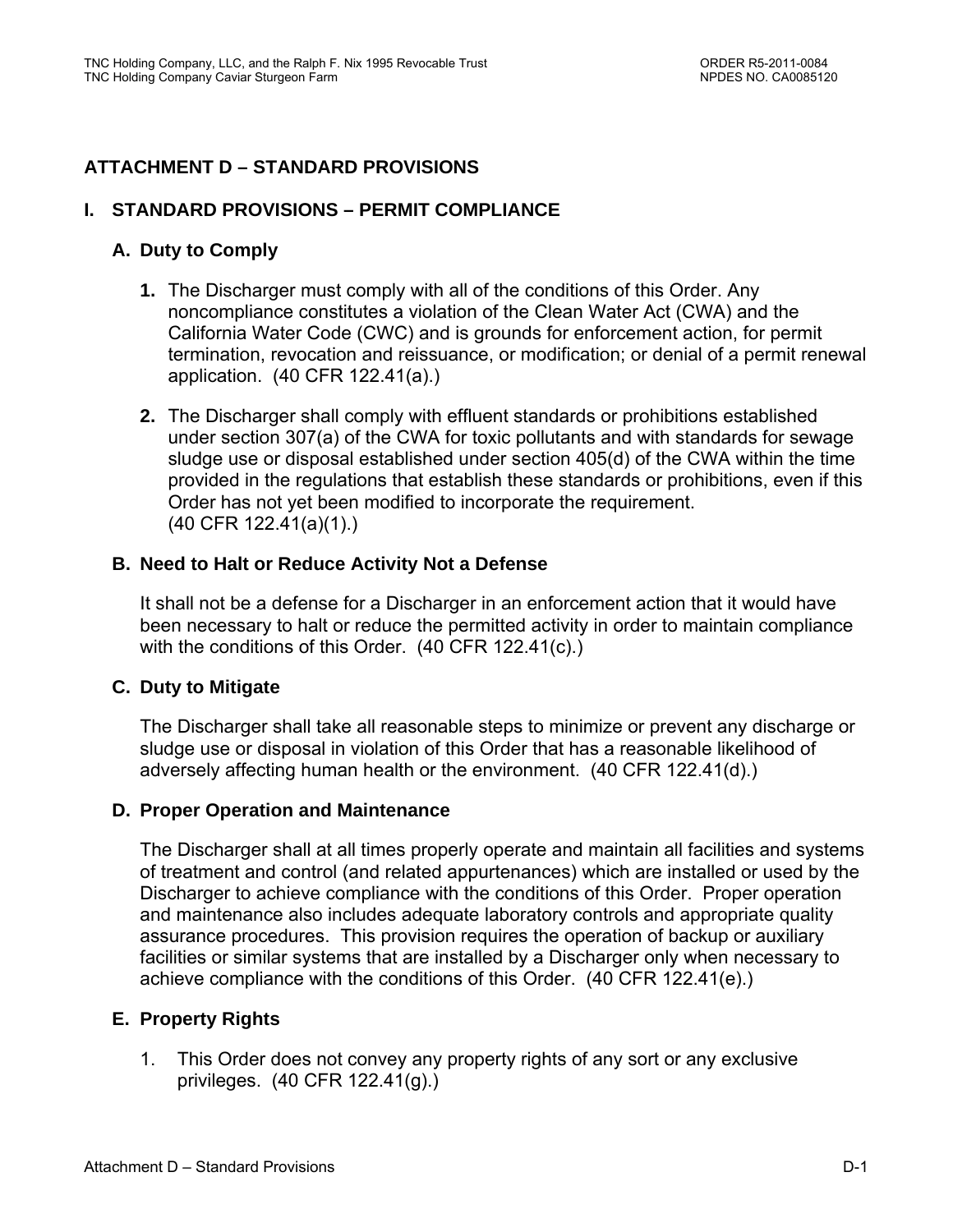2. The issuance of this Order does not authorize any injury to persons or property or invasion of other private rights, or any infringement of state or local law or regulations. (40 CFR 122.5(c).)

# **F. Inspection and Entry**

The Discharger shall allow the Central Valley Water Board, State Water Board, United States Environmental Protection Agency (USEPA), and/or their authorized representatives (including an authorized contractor acting as their representative), upon the presentation of credentials and other documents, as may be required by law, to (40 CFR 122.41(i); CWC section 13383):

- **1.** Enter upon the Discharger's premises where a regulated facility or activity is located or conducted, or where records are kept under the conditions of this Order (40 CFR 122.41(i)(1));
- **2.** Have access to and copy, at reasonable times, any records that must be kept under the conditions of this Order (40 CFR 122.41(i)(2));
- **3.** Inspect and photograph, at reasonable times, any facilities, equipment (including monitoring and control equipment), practices, or operations regulated or required under this Order (40 CFR 122.41(i)(3)); and
- **4.** Sample or monitor, at reasonable times, for the purposes of assuring Order compliance or as otherwise authorized by the CWA or the CWC, any substances or parameters at any location. (40 CFR 122.41(i)(4).)

# **G. Bypass**

- **1.** Definitions
	- **a.** "Bypass" means the intentional diversion of waste streams from any portion of a treatment facility. (40 CFR 122.41(m)(1)(i).)
	- **b.** "Severe property damage" means substantial physical damage to property, damage to the treatment facilities, which causes them to become inoperable, or substantial and permanent loss of natural resources that can reasonably be expected to occur in the absence of a bypass. Severe property damage does not mean economic loss caused by delays in production. (40 CFR 122.41(m)(1)(ii).)
- **2.** Bypass not exceeding limitations. The Discharger may allow any bypass to occur which does not cause exceedances of effluent limitations, but only if it is for essential maintenance to assure efficient operation. These bypasses are not subject to the provisions listed in Standard Provisions – Permit Compliance I.G.3, I.G.4, and I.G.5 below. (40 CFR 122.41(m)(2).)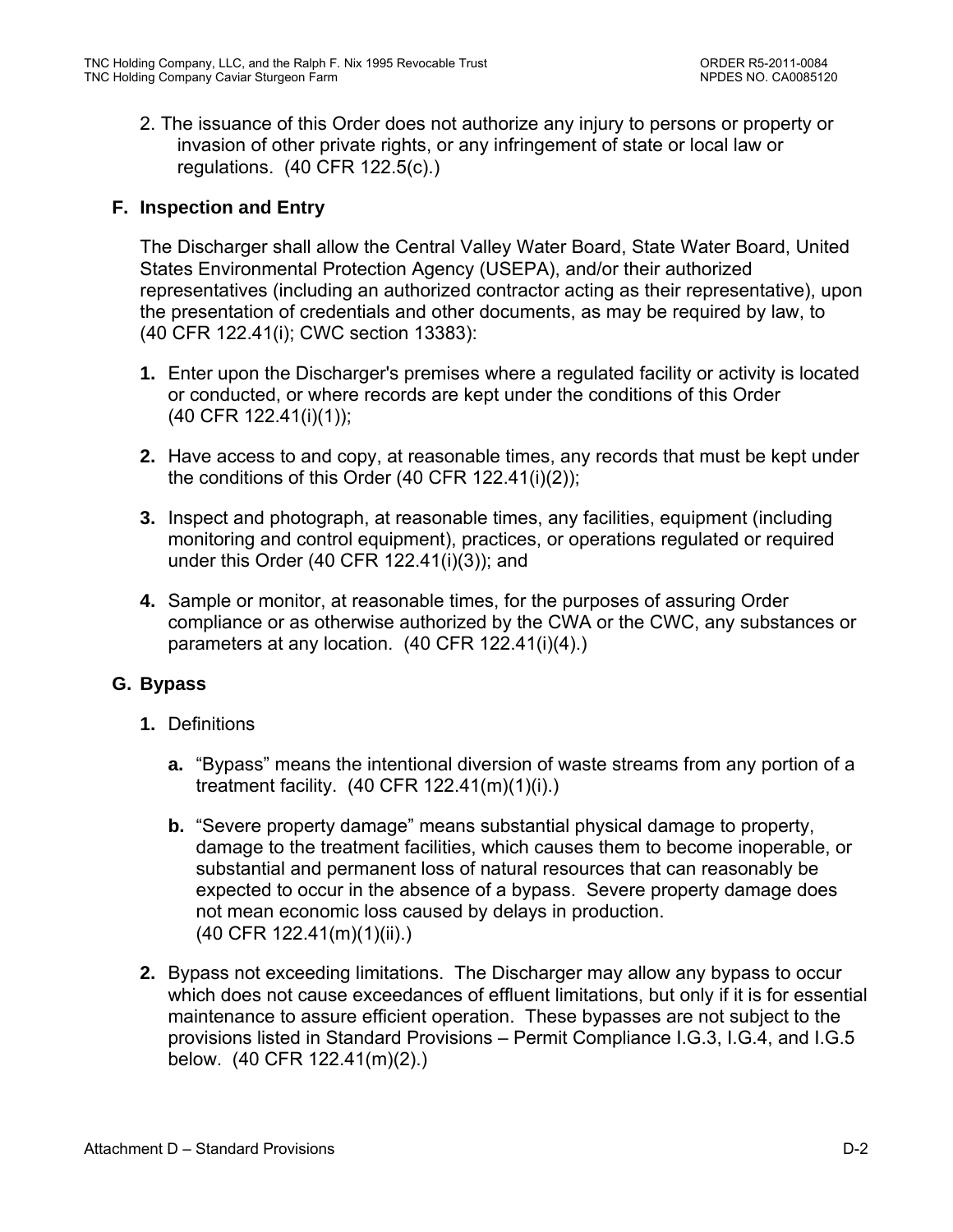- **3.** Prohibition of bypass. Bypass is prohibited, and the Central Valley Water Board may take enforcement action against a Discharger for bypass, unless (40 CFR 122.41(m)(4)(i)):
	- **a.** Bypass was unavoidable to prevent loss of life, personal injury, or severe property damage (40 CFR 122.41(m)(4)(i)(A));
	- **b.** There were no feasible alternatives to the bypass, such as the use of auxiliary treatment facilities, retention of untreated wastes, or maintenance during normal periods of equipment downtime. This condition is not satisfied if adequate back-up equipment should have been installed in the exercise of reasonable engineering judgment to prevent a bypass that occurred during normal periods of equipment downtime or preventive maintenance (40 CFR 122.41(m)(4)(i)(B)); and
	- **c.** The Discharger submitted notice to the Central Valley Water Board as required under Standard Provisions – Permit Compliance I.G.5 below. (40 CFR 122.41(m)(4)(i)(C).)
- **4.** The Central Valley Water Board may approve an anticipated bypass, after considering its adverse effects, if the Central Valley Water Board determines that it will meet the three conditions listed in Standard Provisions – Permit Compliance I.G.3 above. (40 CFR 122.41(m)(4)(ii).)
- **5.** Notice
	- **a.** Anticipated bypass. If the Discharger knows in advance of the need for a bypass, it shall submit a notice, if possible at least 10 days before the date of the bypass. (40 CFR 122.41(m)(3)(i).)
	- **b.** Unanticipated bypass. The Discharger shall submit notice of an unanticipated bypass as required in Standard Provisions - Reporting V.E below (24-hour notice). (40 CFR 122.41(m)(3)(ii).)

# **H. Upset**

Upset means an exceptional incident in which there is unintentional and temporary noncompliance with technology based permit effluent limitations because of factors beyond the reasonable control of the Discharger. An upset does not include noncompliance to the extent caused by operational error, improperly designed treatment facilities, inadequate treatment facilities, lack of preventive maintenance, or careless or improper operation. (40 CFR 122.41(n)(1).)

**1.** Effect of an upset. An upset constitutes an affirmative defense to an action brought for noncompliance with such technology based permit effluent limitations if the requirements of Standard Provisions – Permit Compliance I.H.2 below are met. No determination made during administrative review of claims that noncompliance was caused by upset, and before an action for noncompliance, is final administrative action subject to judicial review. (40 CFR 122.41(n)(2).)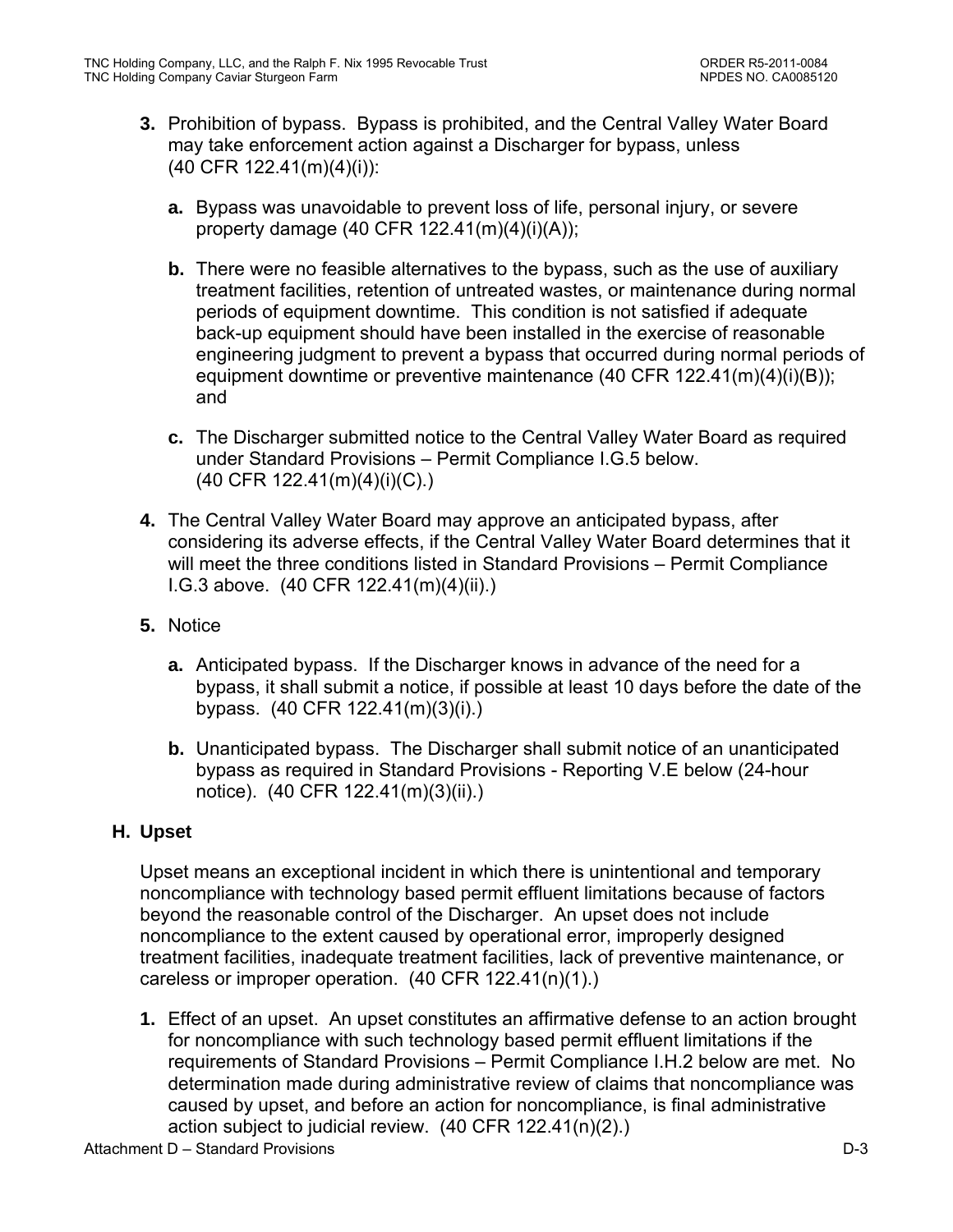- **2.** Conditions necessary for a demonstration of upset. A Discharger who wishes to establish the affirmative defense of upset shall demonstrate, through properly signed, contemporaneous operating logs or other relevant evidence that (40 CFR 122.41(n)(3)):
	- **a.** An upset occurred and that the Discharger can identify the cause(s) of the upset (40 CFR 122.41(n)(3)(i));
	- **b.** The permitted facility was, at the time, being properly operated (40 CFR 122.41(n)(3)(ii));
	- **c.** The Discharger submitted notice of the upset as required in Standard Provisions – Reporting V.E.2.b below (24-hour notice) (40 CFR 122.41(n)(3)(iii)); and
	- **d.** The Discharger complied with any remedial measures required under Standard Provisions – Permit Compliance I.C above. (40 CFR 122.41(n)(3)(iv).)
- **3.** Burden of proof. In any enforcement proceeding, the Discharger seeking to establish the occurrence of an upset has the burden of proof. (40 CFR 122.41(n)(4).)

# **II. STANDARD PROVISIONS – PERMIT ACTION**

# **A. General**

This Order may be modified, revoked and reissued, or terminated for cause. The filing of a request by the Discharger for modification, revocation and reissuance, or termination, or a notification of planned changes or anticipated noncompliance does not stay any Order condition. (40 CFR 122.41(f).)

### **B. Duty to Reapply**

If the Discharger wishes to continue an activity regulated by this Order after the expiration date of this Order, the Discharger must apply for and obtain a new permit. (40 CFR 122.41(b).)

# **C. Transfers**

This Order is not transferable to any person except after notice to the Central Valley Water Board. The Central Valley Water Board may require modification or revocation and reissuance of the Order to change the name of the Discharger and incorporate such other requirements as may be necessary under the CWA and the CWC. (40 CFR 122.41(l)(3) and 122.61.)

# **III. STANDARD PROVISIONS – MONITORING**

**A.** Samples and measurements taken for the purpose of monitoring shall be representative of the monitored activity. (40 CFR 122.41(j)(1).)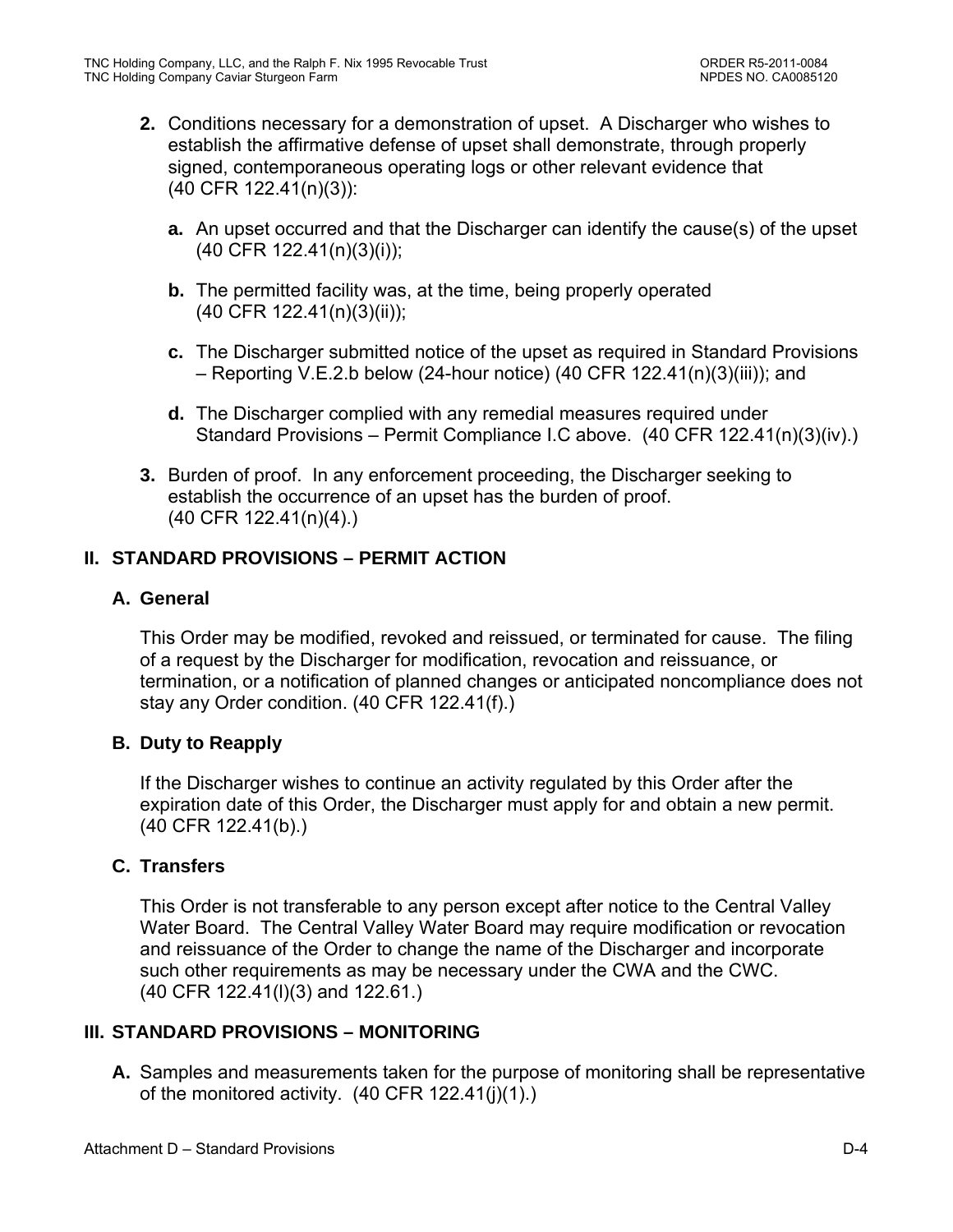**B.** Monitoring results must be conducted according to test procedures under 40 CFR Part 136 or, in the case of sludge use or disposal, approved under 40 CFR Part 136 unless otherwise specified in 40 CFR Part 503 unless other test procedures have been specified in this Order. (40 CFR 122.41(j)(4) and 122.44(i)(1)(iv).)

# **IV. STANDARD PROVISIONS – RECORDS**

**A.** Except for records of monitoring information required by this Order related to the Discharger's sewage sludge use and disposal activities, which shall be retained for a period of at least 5 years (or longer as required by 40 CFR Part 503), the Discharger shall retain records of all monitoring information, including all calibration and maintenance records and all original strip chart recordings for continuous monitoring instrumentation, copies of all reports required by this Order, and records of all data used to complete the application for this Order, for a period of at least three (3) years from the date of the sample, measurement, report or application. This period may be extended by request of the Central Valley Water Board Executive Officer at any time. (40 CFR 122.41(j)(2).)

# **B. Records of monitoring information shall include:**

- **1.** The date, exact place, and time of sampling or measurements (40 CFR 122.41(j)(3)(i));
- **2.** The individual(s) who performed the sampling or measurements (40 CFR 122.41(j)(3)(ii));
- **3.** The date(s) analyses were performed (40 CFR 122.41(j)(3)(iii));
- **4.** The individual(s) who performed the analyses (40 CFR 122.41(j)(3)(iv));
- **5.** The analytical techniques or methods used (40 CFR 122.41(j)(3)(v)); and
- **6.** The results of such analyses. (40 CFR 122.41(j)(3)(vi).)

# **C. Claims of confidentiality for the following information will be denied (40 CFR 122.7(b)):**

- **1.** The name and address of any permit applicant or Discharger (40 CFR 122.7(b)(1)); and
- **2.** Permit applications and attachments, permits and effluent data. (40 CFR 122.7(b)(2).)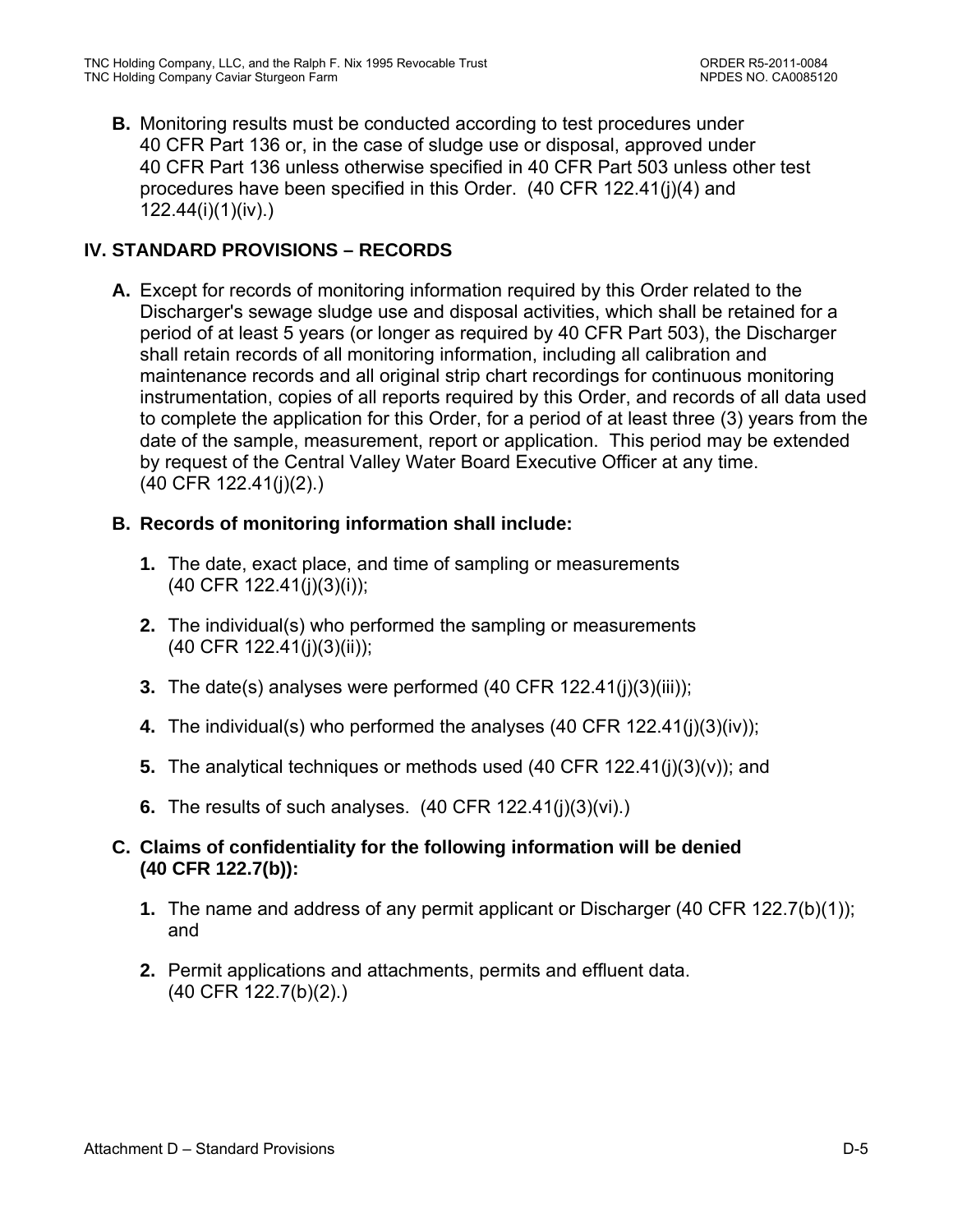## **V. STANDARD PROVISIONS – REPORTING**

### **A. Duty to Provide Information**

The Discharger shall furnish to the Central Valley Water Board, State Water Board, or USEPA within a reasonable time, any information which the Central Valley Water Board, State Water Board, or USEPA may request to determine whether cause exists for modifying, revoking and reissuing, or terminating this Order or to determine compliance with this Order. Upon request, the Discharger shall also furnish to the Central Valley Water Board, State Water Board, or USEPA copies of records required to be kept by this Order. (40 CFR 122.41(h); Wat. Code, § 13267.)

### **B. Signatory and Certification Requirement**s

- **1.** All applications, reports, or information submitted to the Central Valley Water Board, State Water Board, and/or USEPA shall be signed and certified in accordance with Standard Provisions – Reporting V.B.2, V.B.3, V.B.4, and V.B.5 below. (40 CFR 122.41(k).)
- **2.** All permit applications shall be signed by a responsible corporate officer. For the purpose of this section, a responsible corporate officer means: (i) A president, secretary, treasurer, or vice-president of the corporation in charge of a principal business function, or any other person who performs similar policy- or decisionmaking functions for the corporation, or (ii) the manager of one or more manufacturing, production, or operating facilities, provided, the manager is authorized to make management decisions which govern the operation of the regulated facility including having the explicit or implicit duty of making major capital investment recommendations, and initiating and directing other comprehensive measures to assure long term environmental compliance with environmental laws and regulations; the manager can ensure that the necessary systems are established or actions taken to gather complete and accurate information for permit application requirements; and where authority to sign documents has been assigned or delegated to the manager in accordance with corporate procedures. (40 CFR 122.22(a)(1).)
- **3.** All reports required by this Order and other information requested by the Central Valley Water Board, State Water Board, or USEPA shall be signed by a person described in Standard Provisions – Reporting V.B.2 above, or by a duly authorized representative of that person. A person is a duly authorized representative only if:
	- **a.** The authorization is made in writing by a person described in Standard Provisions – Reporting V.B.2 above (40 CFR 122.22(b)(1));
	- **b.** The authorization specifies either an individual or a position having responsibility for the overall operation of the regulated facility or activity such as the position of plant manager, operator of a well or a well field, superintendent, position of equivalent responsibility, or an individual or position having overall responsibility for environmental matters for the company. (A duly authorized representative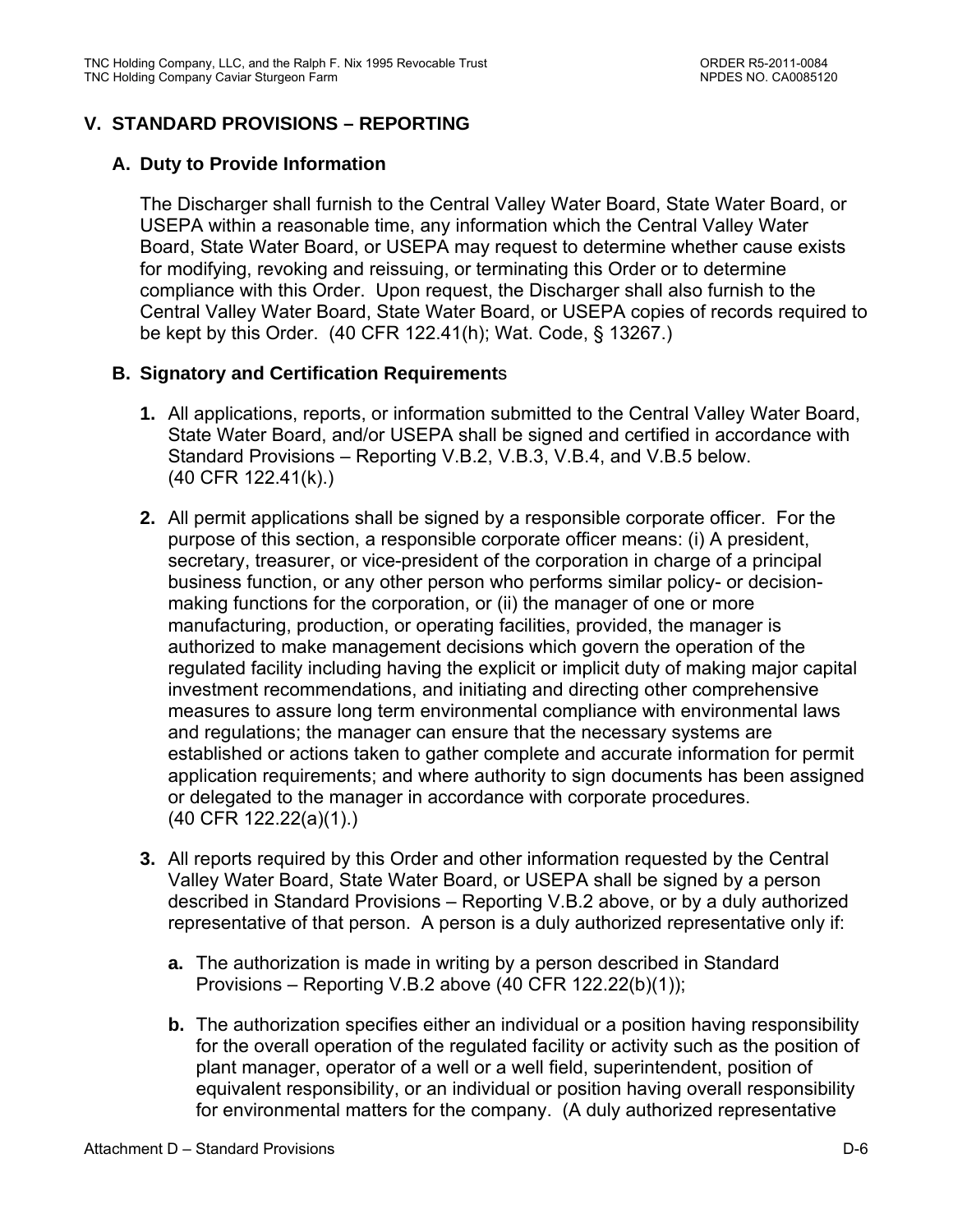may thus be either a named individual or any individual occupying a named position.) (40 CFR 122.22(b)(2)); and

- **c.** The written authorization is submitted to the Central Valley Water Board and State Water Board. (40 CFR 122.22(b)(3).)
- **4.** If an authorization under Standard Provisions Reporting V.B.3 above is no longer accurate because a different individual or position has responsibility for the overall operation of the facility, a new authorization satisfying the requirements of Standard Provisions – Reporting V.B.3 above must be submitted to the Central Valley Water Board and State Water Board prior to or together with any reports, information, or applications, to be signed by an authorized representative. (40 CFR 122.22(c).)
- **5.** Any person signing a document under Standard Provisions Reporting V.B.2 or V.B.3 above shall make the following certification:

"*I certify under penalty of law that this document and all attachments were prepared under my direction or supervision in accordance with a system designed to assure that qualified personnel properly gather and evaluate the information submitted. Based on my inquiry of the person or persons who manage the system or those persons directly responsible for gathering the information, the information submitted is, to the best of my knowledge and belief, true, accurate, and complete. I am aware that there are significant penalties for submitting false information, including the possibility of fine and imprisonment for knowing violations.*" (40 CFR 122.22(d).)

## **C. Monitoring Reports**

- **1.** Monitoring results shall be reported at the intervals specified in the Monitoring and Reporting Program (Attachment E) in this Order. (40 CFR 122.22(l)(4).)
- **2.** Monitoring results must be reported on a Discharge Monitoring Report (DMR) form or forms provided or specified by the Central Valley Water Board or State Water Board for reporting results of monitoring of sludge use or disposal practices. (40 CFR 122.41(l)(4)(i).)
- **3.** If the Discharger monitors any pollutant more frequently than required by this Order using test procedures approved under 40 CFR Part 136 or, in the case of sludge use or disposal, approved under 40 CFR Part 136 unless otherwise specified in 40 CFR Part 503, or as specified in this Order, the results of this monitoring shall be included in the calculation and reporting of the data submitted in the DMR or sludge reporting form specified by the Central Valley Water Board. (40 CFR 122.41(l)(4)(ii).)
- **4.** Calculations for all limitations, which require averaging of measurements, shall utilize an arithmetic mean unless otherwise specified in this Order. (40 CFR 122.41(l)(4)(iii).)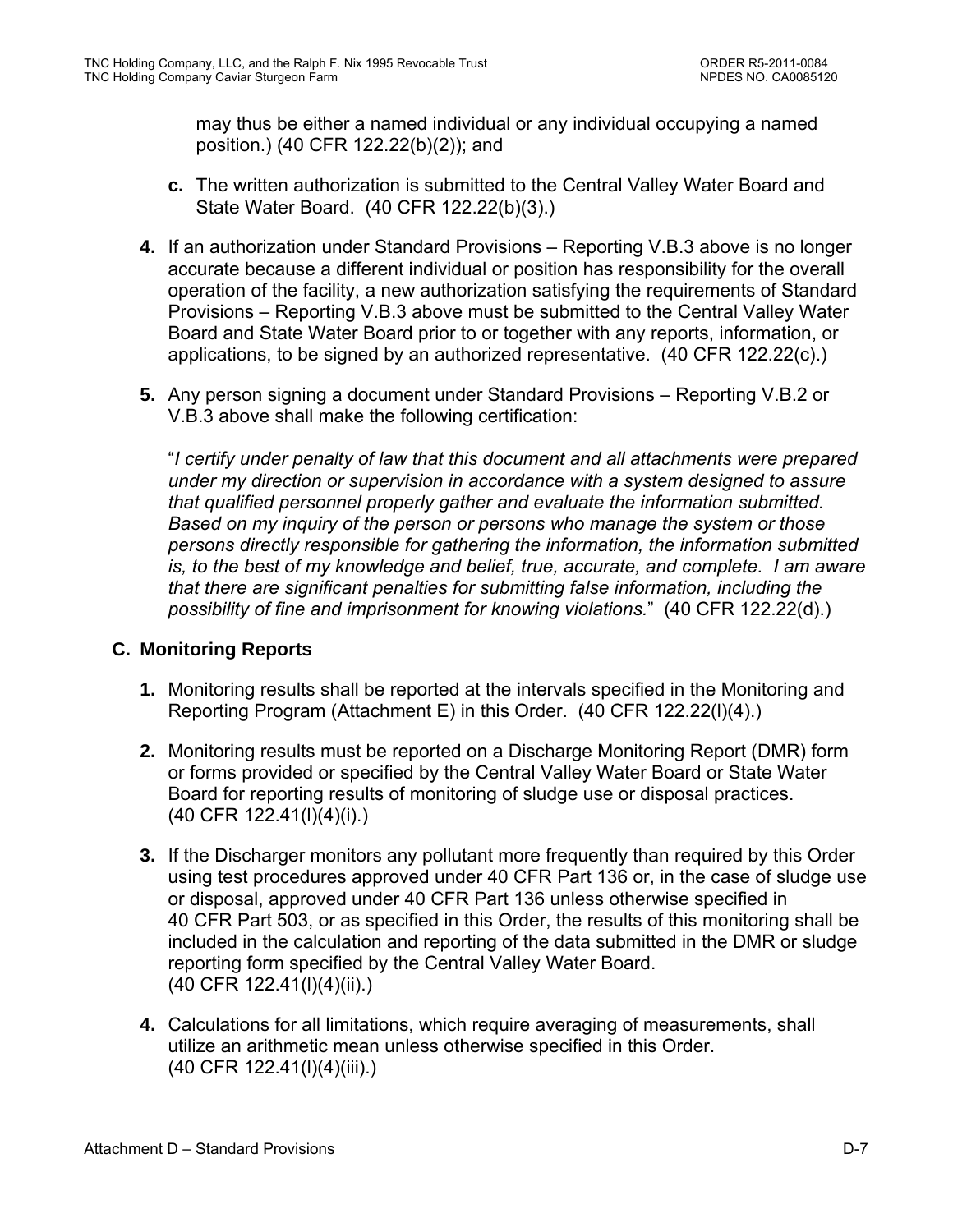## **D. Compliance Schedules**

Reports of compliance or noncompliance with, or any progress reports on, interim and final requirements contained in any compliance schedule of this Order, shall be submitted no later than 14 days following each schedule date. (40 CFR 122.41(l)(5).)

## **E. Two-Hour and Twenty-Four Hour Reporting**

- **1.** The Discharger shall notify the Office of Emergency Services any noncompliance that may endanger health or the environment within 2-hours frm the time the Discharger becomes aware of the circumstances. Any information shall be provided by telephone or fax within 24 hours from the time the Discharger becomes aware of the circumstances. A written submission shall also be provided within five (5) days of the time the Discharger becomes aware of the circumstances. The written submission shall contain a description of the noncompliance and its cause; the period of noncompliance, including exact dates and times, and if the noncompliance has not been corrected, the anticipated time it is expected to continue; and steps taken or planned to reduce, eliminate, and prevent reoccurrence of the noncompliance. (40 CFR 122.41(l)(6)(i).)
- **2.** The following shall be included as information that must be reported within 24 hours under this paragraph (40 CFR 122.41(l)(6)(ii)):
	- **a.** Any unanticipated bypass that exceeds any effluent limitation in this Order. (40 CFR 122.41(l)(6)(ii)(A).)
	- **b.** Any upset that exceeds any effluent limitation in this Order. (40 CFR 122.41(l)(6)(ii)(B).)
- **3.** The Central Valley Water Board may waive the above-required written report under this provision on a case-by-case basis if an oral report has been received within 24 hours. (40 CFR 122.41(I)(6)(iii).)

## **F. Planned Changes**

The Discharger shall give notice to the Central Valley Water Board as soon as possible of any planned physical alterations or additions to the permitted facility. Notice is required under this provision only when (40 CFR 122.41(l)(1)):

- **1.** The alteration or addition to a permitted facility may meet one of the criteria for determining whether a facility is a new source in 40 CFR 122.29(b) (40 CFR 122.41(l)(1)(i)); or
- **2.** The alteration or addition could significantly change the nature or increase the quantity of pollutants discharged. This notification applies to pollutants that are not subject to effluent limitations in this Order. (40 CFR 122.41(I)(1)(ii).)

The alteration or addition could significantly change the nature or increase the quantity of pollutants discharged. This notification applies to pollutants that are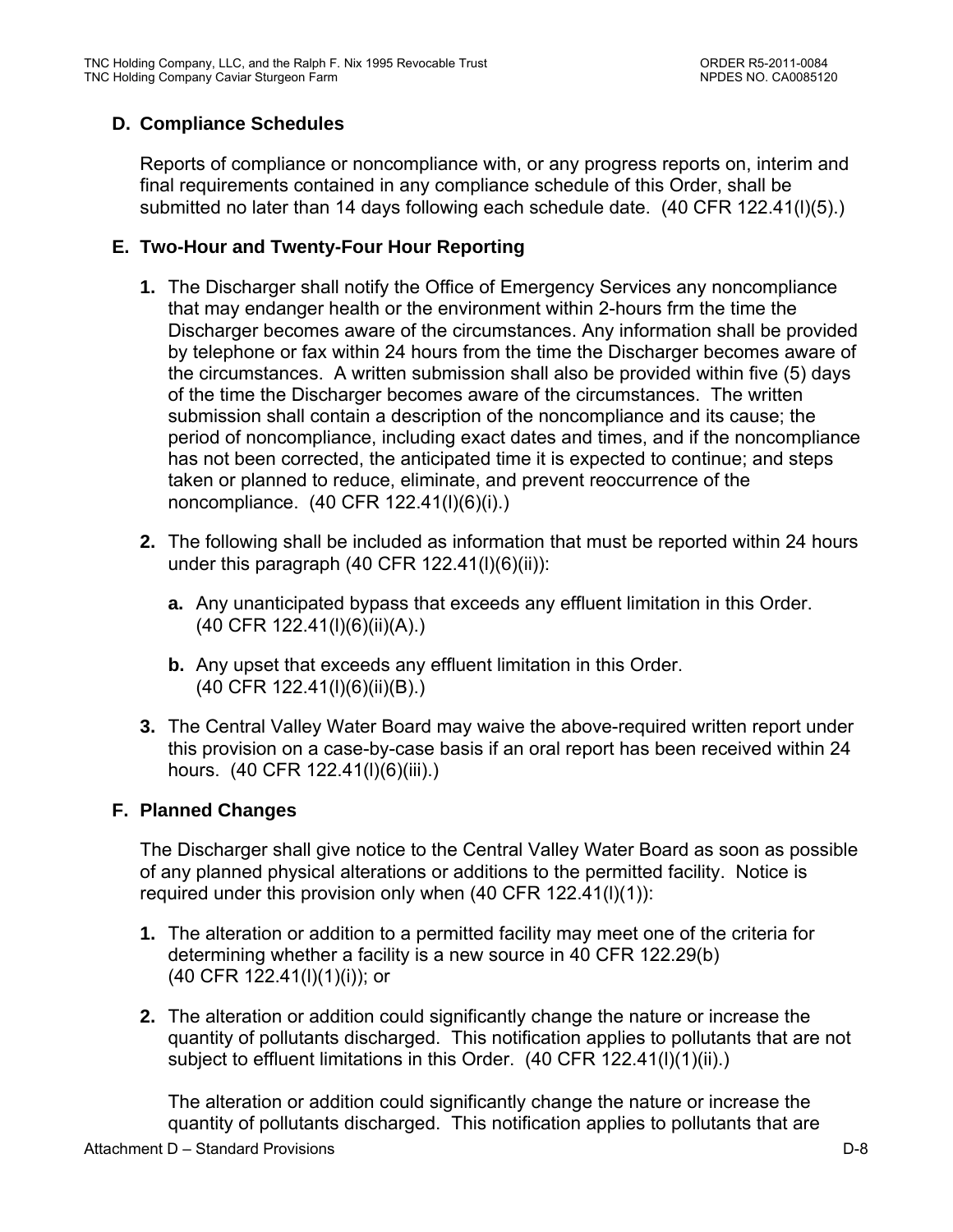subject neither to effluent limitations in this Order nor to notification requirements under 40 CFR 122.42(a)(1) (see Additional Provisions—Notification Levels VII.A.1). (40 CFR 122.41(l)(1)(ii).)

### **G. Anticipated Noncompliance**

The Discharger shall give advance notice to the Central Valley Water Board or State Water Board of any planned changes in the permitted facility or activity that may result in noncompliance with General Order requirements. (40 CFR 122.41(l)(2).)

### **H. Other Noncompliance**

The Discharger shall report all instances of noncompliance not reported under Standard Provisions – Reporting V.C, V.D, and V.E above at the time monitoring reports are submitted. The reports shall contain the information listed in Standard Provision – Reporting V.E above. (40 CFR 122.41(l)(7).)

### **I. Other Information**

When the Discharger becomes aware that it failed to submit any relevant facts in a permit application, or submitted incorrect information in a permit application or in any report to the Central Valley Water Board, State Water Board, or USEPA, the Discharger shall promptly submit such facts or information. (40 CFR 122.41(l)(8).)

### **VI. STANDARD PROVISIONS – ENFORCEMENT**

**A.** The Central Valley Water Board is authorized to enforce the terms of this permit under several provisions of the CWC, including, but not limited to, sections 13385, 13386, and 13387

## **VII. ADDITIONAL PROVISIONS – NOTIFICATION LEVELS**

## **A. Non-Municipal Facilities**

Existing manufacturing, commercial, mining, and silvicultural Dischargers shall notify the Central Valley Water Board as soon as they know or have reason to believe (40 CFR 122.42(a)):

- **1.** That any activity has occurred or will occur that would result in the discharge, on a routine or frequent basis, of any toxic pollutant that is not limited in this Order, if that discharge will exceed the highest of the following "notification levels" (40 CFR 122.42(a)(1)):
	- **a.** 100 micrograms per liter (μg/L) (40 CFR 122.42(a)(1)(i));
	- **b.** 200 μg/L for acrolein and acrylonitrile; 500 μg/L for 2,4-dinitrophenol and 2-methyl-4,6-dinitrophenol; and 1 milligram per liter (mg/L) for antimony (40 CFR 122.42(a)(1)(ii));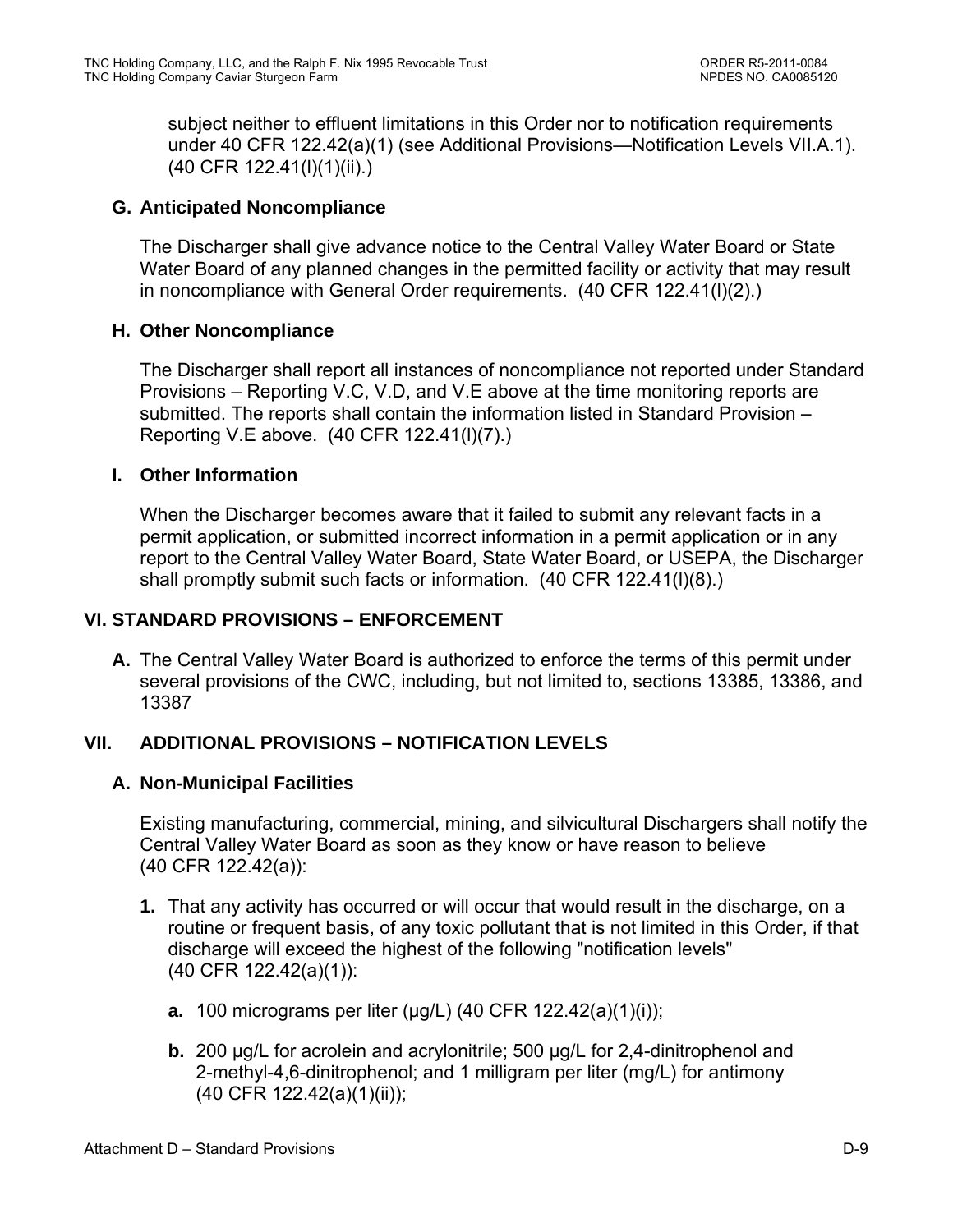- **c.** Five (5) times the maximum concentration value reported for that pollutant in the Report of Waste Discharge (40 CFR 122.42(a)(1)(iii)); or
- **d.** The level established by the Central Valley Water Board in accordance with 40 CFR 122.44(f). (40 CFR 122.42(a)(1)(iv).)
- **2.** That any activity has occurred or will occur that would result in the discharge, on a non-routine or infrequent basis, of any toxic pollutant that is not limited in this Order, if that discharge will exceed the highest of the following "notification levels" (40 CFR 122.42(a)(2)):
	- **a.** 500 micrograms per liter (μg/L) (40 CFR 122.42(a)(2)(i));
	- **b.** 1 milligram per liter (mg/L) for antimony (40 CFR 122.42(a)(2)(ii));
	- **c.** Ten (10) times the maximum concentration value reported for that pollutant in the Report of Waste Discharge (40 CFR 122.42(a)(2)(iii)); or
	- **d.** The level established by the Central Valley Water Board in accordance with section 122.44(f). (40 CFR 122.42(a)(2)(iv).)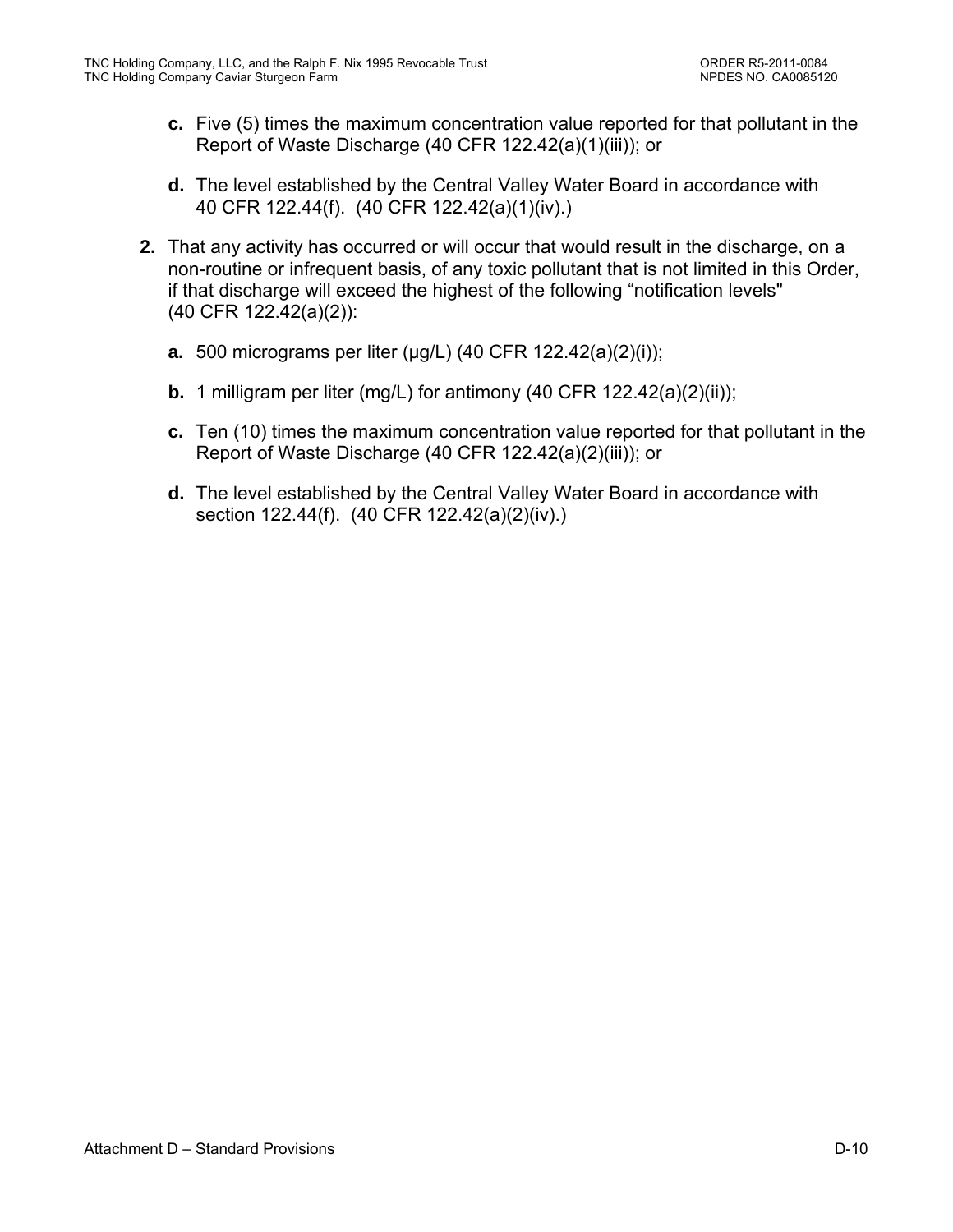## **ATTACHMENT E – MONITORING AND REPORTING PROGRAM**

### **Table of Contents**

|      |                               | $E-2$  |
|------|-------------------------------|--------|
| Ш.   |                               | $E-3$  |
| III. |                               | $E-4$  |
|      |                               | $E-4$  |
| IV.  |                               | $E-4$  |
|      |                               | $E-4$  |
| V.   |                               | $E-5$  |
| VI.  |                               |        |
| VII. |                               |        |
|      |                               | E-5    |
|      |                               | $E-5$  |
|      |                               |        |
| IX.  |                               | $E-6$  |
|      |                               | $E-6$  |
| X.   | <b>Reporting Requirements</b> | $E-7$  |
|      |                               | $E-7$  |
|      | В.                            |        |
|      |                               | $E-10$ |
|      | D.                            | $E-10$ |
|      |                               |        |

## **List of Tables**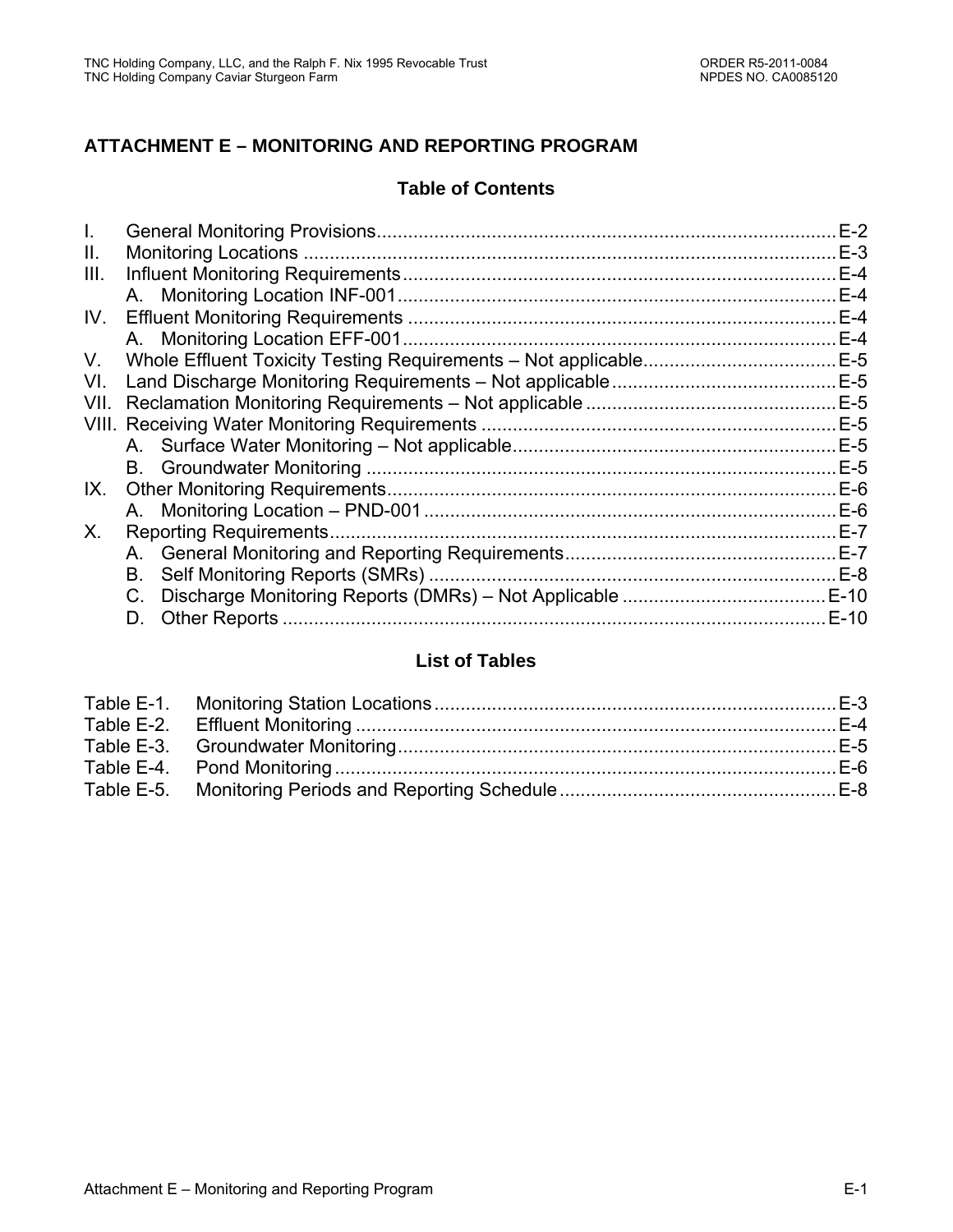## **ATTACHMENT E – MONITORING AND REPORTING PROGRAM**

Title 40 of the Code of Federal Regulations (CFR), section 122.48 (40 CFR 122.48) requires that all NPDES permits specify monitoring and reporting requirements. California Water Code (CWC) sections 13267 and 13383 also authorize the Regional Water Quality Control Board (Central Valley Water Board) to require technical and monitoring reports. This Monitoring and Reporting Program establishes monitoring and reporting requirements, which implement the federal and California regulations.

### **I. GENERAL MONITORING PROVISIONS**

- **A.** Samples and measurements taken as required herein shall be representative of the volume and nature of the monitored discharge. All samples shall be taken at the monitoring locations specified below and, unless otherwise specified, before the monitored flow joins or is diluted by any other waste stream, body of water, or substance. Monitoring locations shall not be changed without notification to and the approval of this Regional Water Board.
- **B.** Effluent samples shall be taken downstream of the last addition of wastes to the treatment or discharge works where a representative sample may be obtained prior to mixing with the receiving waters. Samples shall be collected at such a point and in such a manner to ensure a representative sample of the discharge.
- **C.** Chemical, bacteriological, and bioassay analyses of any material required by this Order shall be conducted by a laboratory certified for such analyses by the Department of Public Health (DPH; formerly the Department of Health Services). Laboratories that perform sample analyses must be identified in all monitoring reports submitted to the Regional Water Board. In the event a certified laboratory is not available to the Discharger for any onsite field measurements such as pH, turbidity, temperature and residual chlorine, such analyses performed by a noncertified laboratory will be accepted provided a Quality Assurance-Quality Control Program is instituted by the laboratory. A manual containing the steps followed in this program for any onsite field measurements such as pH, turbidity, temperature and residual chlorine must be kept onsite in the treatment facility laboratory and shall be available for inspection by Regional Water Board staff. The Quality Assurance-Quality Control Program must conform to USEPA guidelines or to procedures approved by the Regional Water Board.
- **D.** Appropriate flow measurement devices and methods consistent with accepted scientific practices shall be selected and used to ensure the accuracy and reliability of measurements of the volume of monitored discharges. All monitoring instruments and devices used by the Discharger to fulfill the prescribed monitoring program shall be properly maintained and calibrated as necessary, at least yearly, to ensure their continued accuracy. All flow measurement devices shall be calibrated at least once per year to ensure continued accuracy of the devices.
- **E.** Monitoring results, including noncompliance, shall be reported at intervals and in a manner specified in this Monitoring and Reporting Program.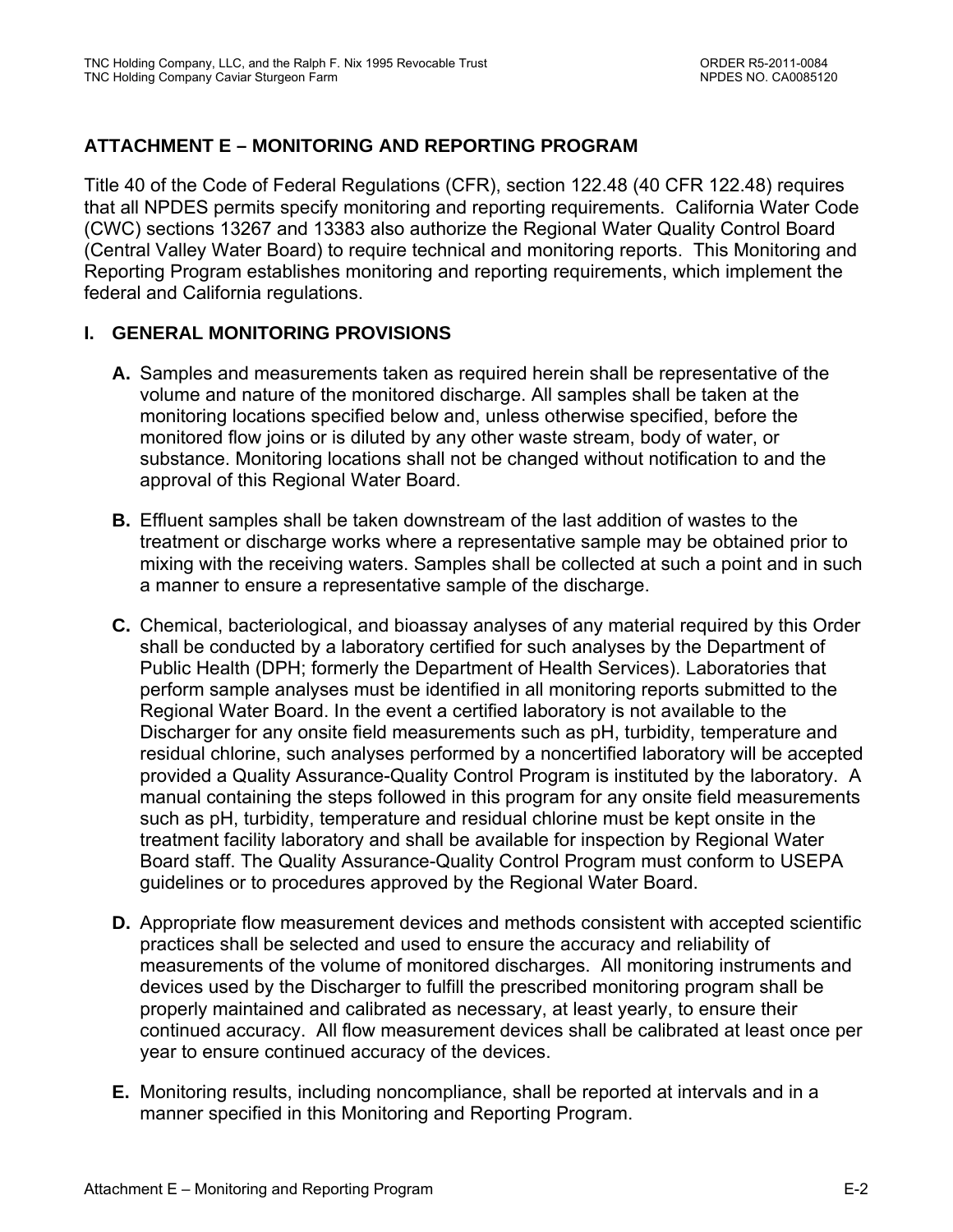- **F.** Laboratories analyzing monitoring samples shall be certified by DPH, in accordance with the provision of CWC section 13176, and must include quality assurance/quality control data with their reports.
- **G.** The Discharger shall conduct analysis on any sample provided by USEPA as part of the Discharge Monitoring Quality Assurance (DMQA) program. The results of any such analysis shall be submitted to USEPA's DMQA manager.
- **H.** The Discharger shall file with the Regional Water Board technical reports on selfmonitoring performed according to the detailed specifications contained in this Monitoring and Reporting Program.
- **I.** The results of all monitoring required by this Order shall be reported to the Regional Water Board, and shall be submitted in such a format as to allow direct comparison with the limitations and requirements of this Order. Unless otherwise specified, discharge flows shall be reported in terms of the monthly average and the daily maximum discharge flows.

## **II. MONITORING LOCATIONS**

The Discharger shall establish the following monitoring locations to demonstrate compliance with the effluent limitations, discharge specifications, and other requirements in this Order:

| <b>Discharge Point</b><br><b>Name</b> | <b>Monitoring Location</b><br><b>Name</b> | <b>Monitoring Location Description</b>                                                                                                                               |
|---------------------------------------|-------------------------------------------|----------------------------------------------------------------------------------------------------------------------------------------------------------------------|
|                                       | <b>INF-001</b>                            | Representative sample of supply water from supply wells after<br>initial treatment through the degassing/aeration tower.                                             |
| 001                                   | EFF-001                                   | Representative sample of total effluent wastewater flow after all<br>treatment operations, at the last connection prior to discharge from<br>Discharge Point No. 001 |
|                                       | MW-01                                     | Groundwater monitoring well (See Attachment C for location<br>designated as "MW1")                                                                                   |
|                                       | MW-02                                     | Groundwater monitoring well (See Attachment C for location<br>designated as "MW2")                                                                                   |
|                                       | MW-03                                     | Groundwater monitoring well (See Attachment C for location<br>designated as "MW3")                                                                                   |
|                                       | MW-04                                     | Groundwater monitoring well (See Attachment C for location<br>designated as "MW4")                                                                                   |
|                                       | <b>PND-001</b>                            | Location where a representative sample of wastewater can be<br>collected in the U-Shaped Treatment Pond                                                              |

**Table E-1. Monitoring Station Locations**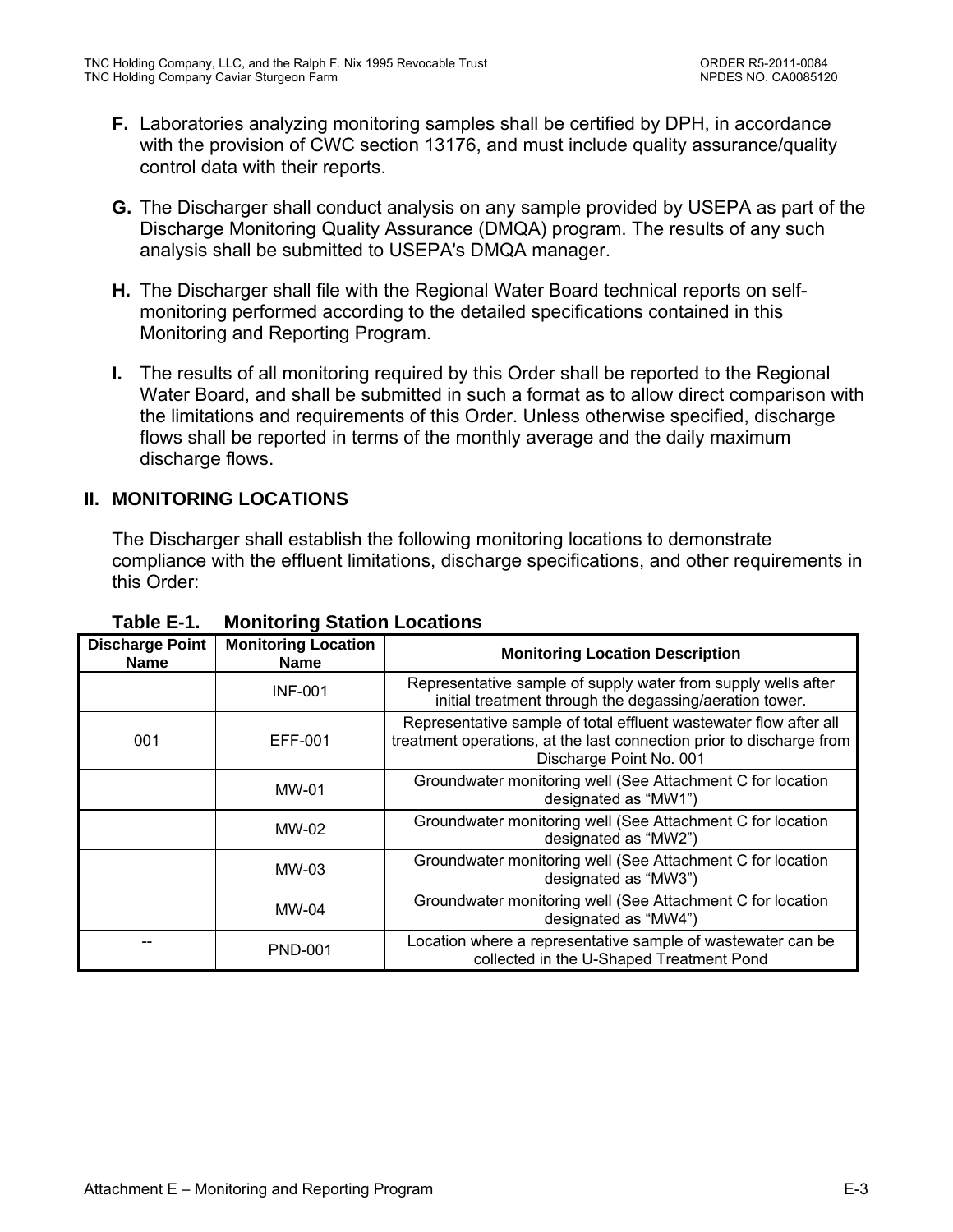## **III. INFLUENT MONITORING REQUIREMENTS**

#### **A. Monitoring Location INF-001**

**1.** The Discharger shall monitor the process supply water obtained from two wells located in the southeast corner of the Facility. Monitoring of this source water shall be conducted after treatment in the degassing/aeration tower at Monitoring Location INF-001 as follows:

| <b>Parameter</b>                              | <b>Units</b>      | <b>Sample</b><br><b>Type</b> | <b>Minimum</b><br><b>Sampling</b><br><b>Frequency</b> | <b>Required Analytical</b><br><b>Test Method</b> |
|-----------------------------------------------|-------------------|------------------------------|-------------------------------------------------------|--------------------------------------------------|
| pH                                            | standard<br>units | Grab                         | 1/Year                                                |                                                  |
| Aluminum, Total<br>Recoverable                | $\mu$ g/L         | Grab                         | 1/Year                                                | 1,2                                              |
| <b>Electrical Conductivity</b><br>@ 25 Deg. C | umhos/cm          | Grab                         | 1/Year                                                | 1                                                |
| Iron, Total<br>Recoverable                    | $\mu$ g/L         | Grab                         | 1/Year                                                |                                                  |
| Manganese, Total<br>Recoverable               | $\mu$ g/L         | Grab                         | 1/Year                                                |                                                  |
| Nitrate Nitrogen, Total<br>(as N)             | mg/L              | Grab                         | 1/Year                                                |                                                  |
| <b>Total Dissolved Solids</b>                 | mg/L              | Grab                         | 1/Year                                                |                                                  |

| Table E-2. | <b>Influent Monitoring</b> |
|------------|----------------------------|
|------------|----------------------------|

1 Pollutants shall be analyzed using the analytical methods described in 40 CFR Part 136.

**<sup>2</sup>**Monitoring for aluminum can be reported as either total or acid-soluble (inductively coupled plasma/atomic emission spectrometry or inductively coupled plasma/mass spectrometry analysis methods, as supported by USEPA's Ambient Water Quality Criteria for Aluminum document (EPA 440/5- 86-008), or other standard methods that exclude aluminum silicate particles as approved by the Executive Officer.)

### **IV. EFFLUENT MONITORING REQUIREMENTS**

### **A. Monitoring Location EFF-001**

**1.** The Discharger shall monitor aquaculture wastewater at Monitoring Location EFF-001 as follows. If more than one analytical test method is listed for a given parameter, the Discharger must select from the listed methods and corresponding Minimum Level:

| <b>Parameter</b>                 | <b>Units</b>      | <b>Sample</b><br><b>Type</b> | <b>Minimum</b><br>Sampling<br><b>Frequency</b> | <b>Required Analytical</b><br><b>Test Method</b> |
|----------------------------------|-------------------|------------------------------|------------------------------------------------|--------------------------------------------------|
| Flow                             | mgd               | Meter                        | Continuous                                     |                                                  |
| pH                               | standard<br>units | Grab                         | 1/Week                                         | 1,3                                              |
| <b>Total Suspended</b><br>Solids | mg/L              | Grab                         | 1/Week                                         |                                                  |
| Temperature                      | °F                | Grab                         | 1/Week                                         | 1.3                                              |

### **Table E-3. Effluent Monitoring**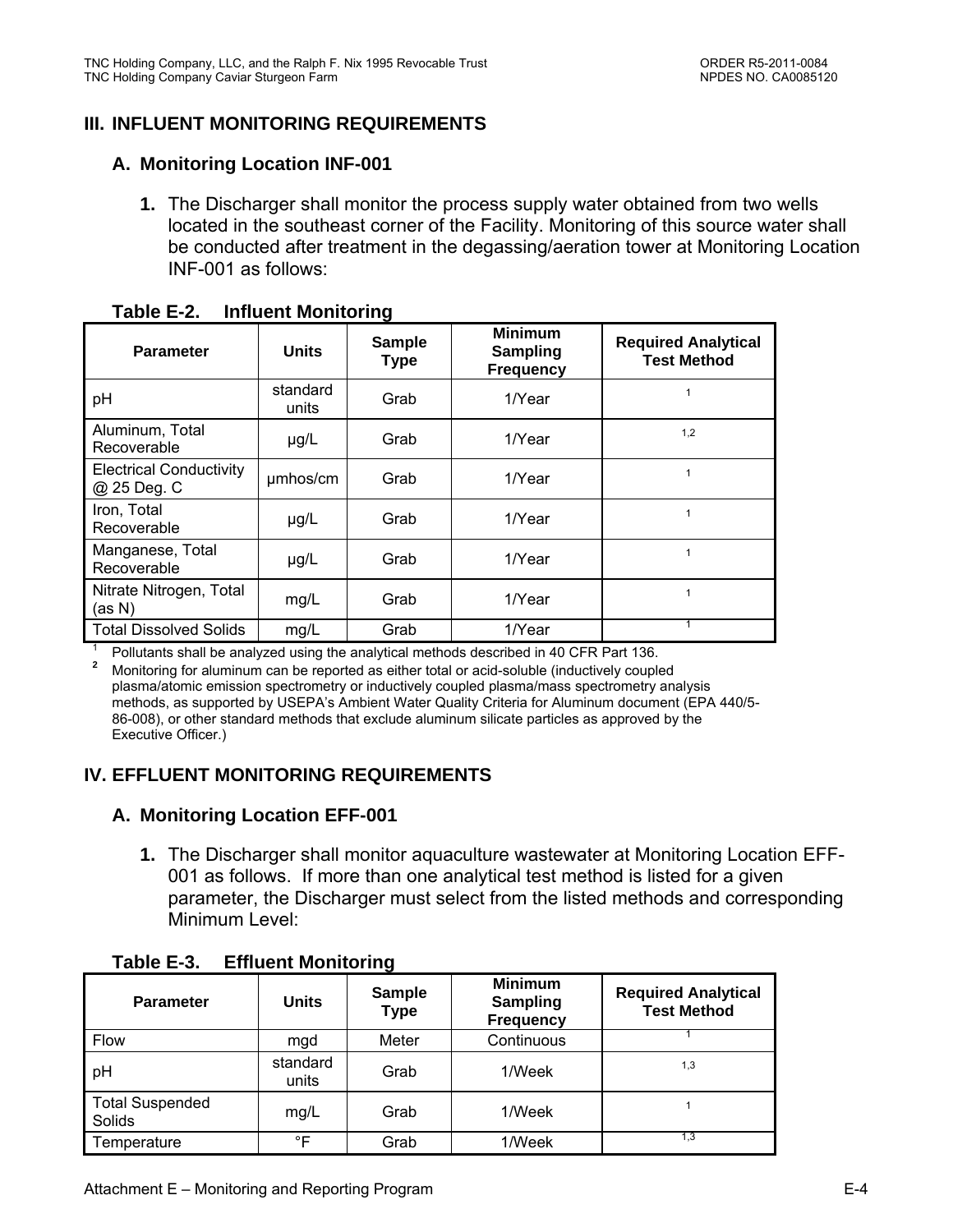| <b>Parameter</b>                                                 | <b>Units</b> | <b>Sample</b><br><b>Type</b> | <b>Minimum</b><br><b>Sampling</b><br><b>Frequency</b> | <b>Required Analytical</b><br><b>Test Method</b> |
|------------------------------------------------------------------|--------------|------------------------------|-------------------------------------------------------|--------------------------------------------------|
| Dissolved Oxygen                                                 | mg/L         | Grab                         | 1/Week                                                | 1                                                |
| Ammonia Nitrogen,<br>Total (as N)                                | mg/L         | Grab                         | 1/Week                                                | $\mathbf{1}$                                     |
| Settleable Solids                                                | m/L          | Grab                         | 1/Month                                               | $\mathbf{1}$                                     |
| <b>Electrical Conductivity</b><br>@ 25 Deg. C                    | umhos/cm     | Grab                         | 1/Month                                               | 1                                                |
| <b>Biochemical Oxygen</b><br>Demand (BOD) (5-day<br>@ 20 Deg. C) | mg/L         | Grab                         | 1/Quarter                                             | $\mathbf{1}$                                     |
| Aluminum, Total<br>Recoverable                                   | $\mu$ g/L    | Grab                         | 1/Quarter                                             | 1.2                                              |
| Iron, Total<br>Recoverable                                       | $\mu$ g/L    | Grab                         | 1/Quarter                                             | $\mathbf{1}$                                     |
| Manganese, Total<br>Recoverable                                  | $\mu$ g/L    | Grab                         | 1/Quarter                                             | $\mathbf{1}$                                     |
| Nitrate Nitrogen, Total<br>(as N)                                | mg/L         | Grab                         | 1/Quarter                                             | $\mathbf{1}$                                     |
| <b>Total Dissolved Solids</b>                                    | mg/L         | Grab                         | 1/Quarter                                             | $\mathbf{1}$                                     |
| Chloride                                                         | mg/L         | Grab                         | 1/Quarter                                             | $\mathbf{1}$                                     |

1 Pollutants shall be analyzed using the analytical methods described in 40 CFR Part 136.

**<sup>2</sup>**Monitoring for aluminum can be reported as either total or acid-soluble (inductively coupled plasma/atomic emission spectrometry or inductively coupled plasma/mass spectrometry analysis methods, as supported by USEPA's Ambient Water Quality Criteria for Aluminum document (EPA 440/5- 86-008), or other standard methods that exclude aluminum silicate particles as approved by the Executive Officer.)

<sup>3</sup> pH and temperature shall be recorded at the time of ammonia sample collection.

## **V. WHOLE EFFLUENT TOXICITY TESTING REQUIREMENTS – NOT APPLICABLE**

## **VI. LAND DISCHARGE MONITORING REQUIREMENTS – NOT APPLICABLE**

### **VII. RECLAMATION MONITORING REQUIREMENTS – NOT APPLICABLE**

### **VIII. RECEIVING WATER MONITORING REQUIREMENTS**

- **A. Surface Water Monitoring Not applicable**
- **B. Groundwater Monitoring**

### **1. Monitoring Locations MW-1, MW-2, MW-3, MW-4**

a. Prior to construction and/or sampling of any groundwater monitoring wells, the Discharger shall submit plans and specifications to the Central Valley Water Board for Executive Officer's approval. Once installed, all new wells shall be added to the monitoring network (which currently consists of groundwater monitoring wells MW-1, MW-2, MW-3, and MW-4), and shall be sampled and analyzed according to the schedule below. Water table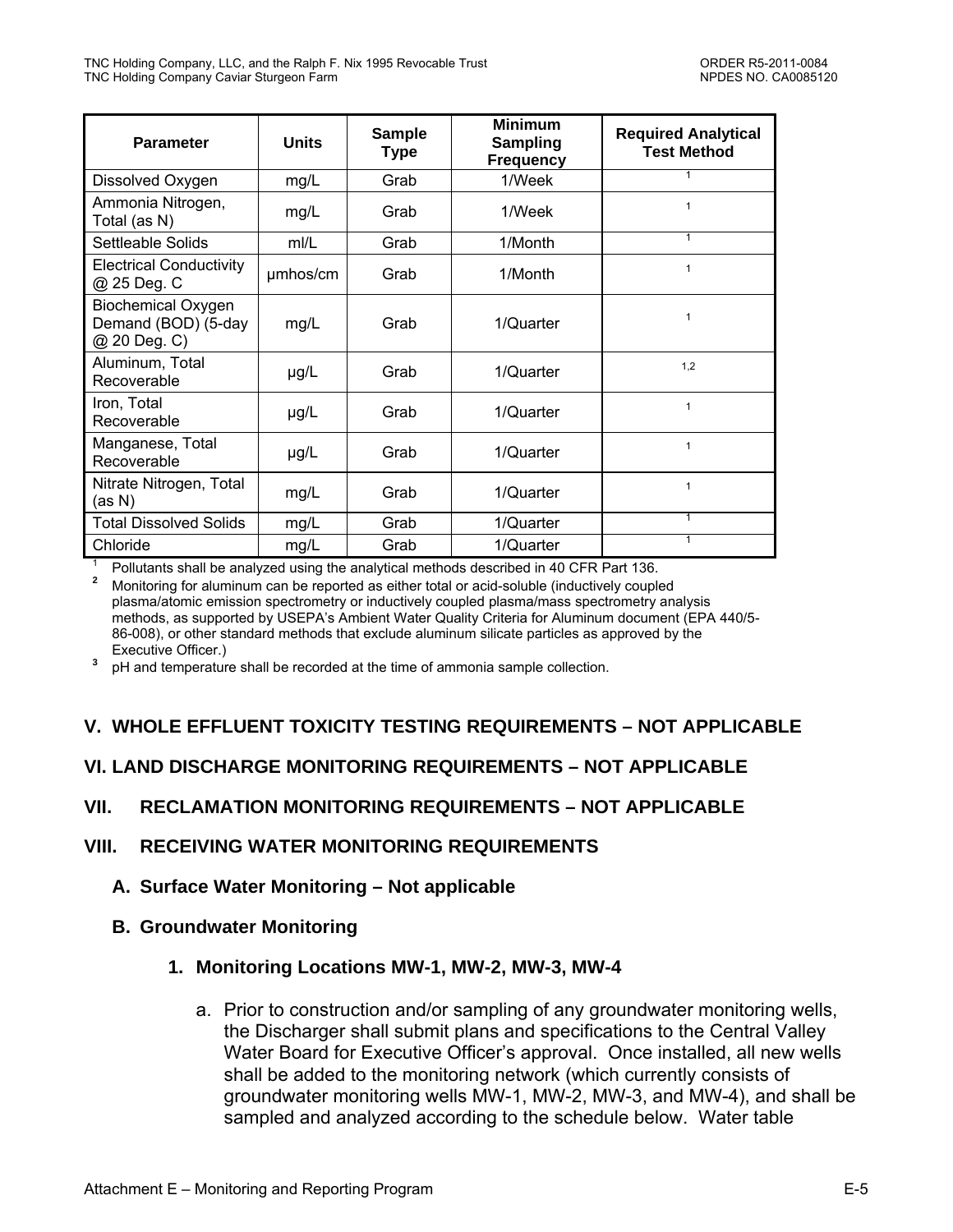elevations shall be calculated to determine groundwater gradient and direction of flow.

Prior to sampling, the groundwater elevations shall be measured and the wells shall be purged of at least three well volumes until, temperature, pH, and electrical conductivity have stabilized. Depth to groundwater shall be measured to the nearest 0.01 feet. Samples shall be collected and analyzed using standard USEPA methods. Groundwater monitoring shall include, at minimum the following:

**Table E-4. Groundwater Monitoring** 

|                              |                                       |                       |                        | <b>Required</b><br><b>Analytical Test</b> |
|------------------------------|---------------------------------------|-----------------------|------------------------|-------------------------------------------|
| <b>Constituent/Parameter</b> | <b>Units</b>                          | <b>Type of Sample</b> | <b>Frequency</b>       | <b>Method</b>                             |
| Depth to Groundwater         | Measured to<br>$0.01$ foot            | Measured              | $2$ /Year <sup>1</sup> |                                           |
| <b>Groundwater Elevation</b> | Above mean sea<br>level, to 0.01 foot | Calculated            | $2$ /Year <sup>1</sup> |                                           |
| <b>Groundwater Direction</b> | Degrees                               | Calculated            | $2$ /Year <sup>1</sup> |                                           |
| pH                           | pH Units                              | Grab                  | $2$ /Year <sup>1</sup> | $\overline{2}$                            |
| <b>Total Nitrogen</b>        | mg/L                                  | Grab                  | $2$ Year <sup>11</sup> | $\overline{2}$                            |
| Nitrate Nitrogen             | mg/L                                  | Grab                  | $2$ /Year <sup>1</sup> | $\overline{2}$                            |
| Total Ammonia as N           | mg/L                                  | Grab                  | $2$ /Year <sup>1</sup> | $\mathcal{P}$                             |

1 April and October. 2

Parameters shall be analyzed using the analytical methods described in 40 CFR Part 136

## **IX. OTHER MONITORING REQUIREMENTS**

### **A. Monitoring Location – PND-001**

**1.** The Discharger shall monitor wastewater in the treatment pond at Monitoring Location PND-001 as follows:

**Table E-5. Pond Monitoring** 

| <b>Parameter</b>      | <b>Units</b>      | <b>Sample</b><br>Type | <b>Minimum</b><br><b>Sampling</b><br><b>Frequency</b> | <b>Required Analytical</b><br><b>Test Method</b> |
|-----------------------|-------------------|-----------------------|-------------------------------------------------------|--------------------------------------------------|
| Freeboard             | ft.               | Measure               | 1/Week                                                |                                                  |
| pH                    | standard<br>units | Grab                  | 1/Month                                               | 2                                                |
| Dissolved Oxygen      | mg/L              | Grab                  | 1/Month                                               |                                                  |
| <b>Total Nitrogen</b> | mg/L              | Grab                  | 2/Year                                                |                                                  |
| Nitrate Nitrogen      | mg/L              | Grab                  | 2/Year                                                |                                                  |
| Total Ammonia as N    | mg/L              | Grab                  | 2/Year                                                |                                                  |

April and October.

1

2 Parameters shall be analyzed using the analytical methods described in 40 CFR Part 136.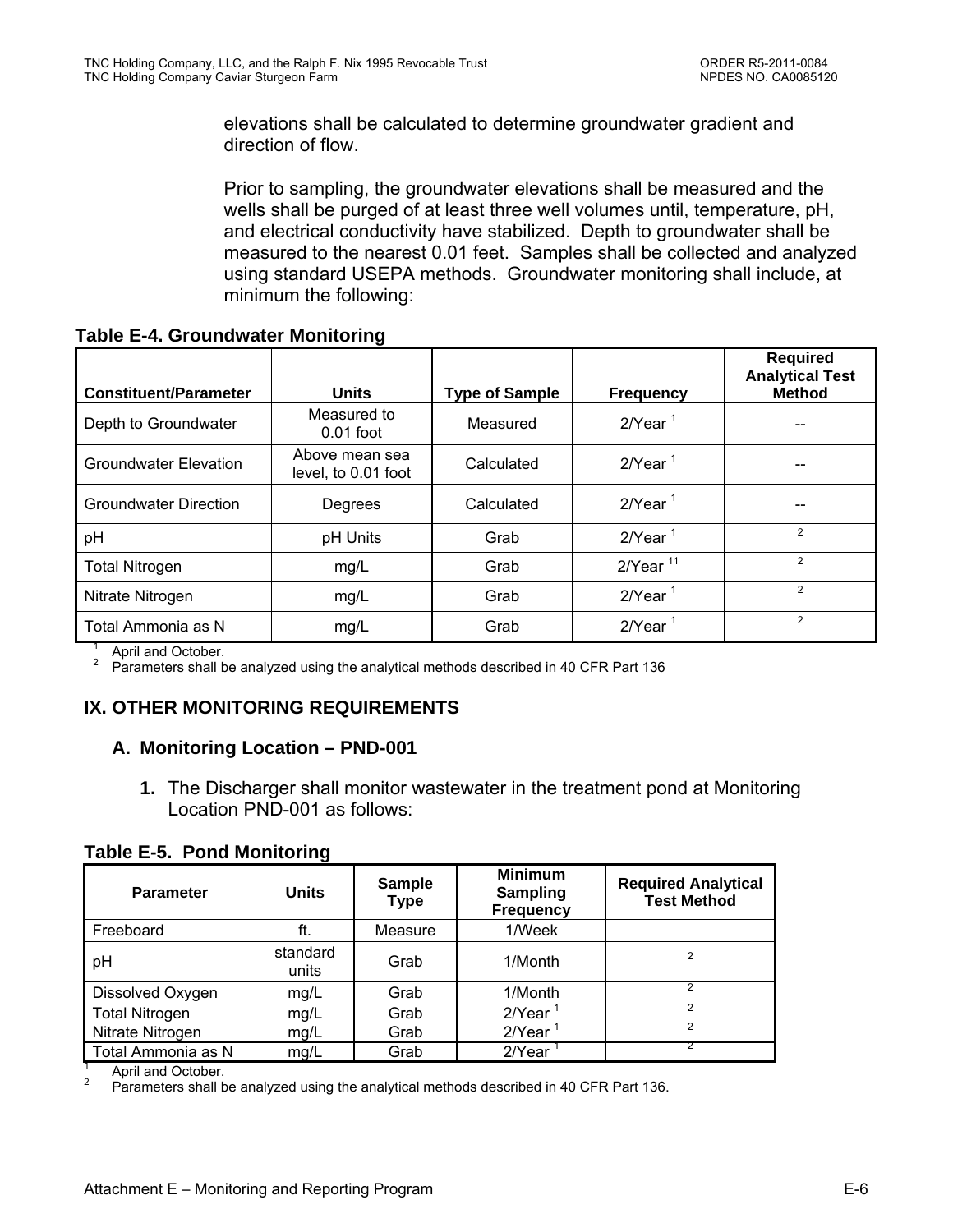## **X. REPORTING REQUIREMENTS**

### **A. General Monitoring and Reporting Requirements**

- **1.** The Discharger shall comply with all Standard Provisions (Attachment D) related to monitoring, reporting, and recordkeeping.
- **2.** Upon written request of the Central Valley Water Board, the Discharger shall submit a summary monitoring report. The report shall contain both tabular and graphical summaries of the monitoring data obtained during the previous year(s).
- **3.** The Discharger shall report to the Central Valley Water Board any toxic chemical release data it reports to the State Emergency Response Commission within 15 days of reporting the data to the Commission pursuant to section 313 of the "*Emergency Planning and Community Right to Know Act*" of 1986.
- **4. Groundwater Reporting Requirements**. Groundwater monitoring reports shall be submitted twice per year under separate cover to the Central Valley Water Board. The Quarterly Report shall include the following:
	- a. Tabular summary of groundwater monitoring results.
	- b. A scaled map showing relevant structures and features of the facility, the locations of monitoring wells and any other sampling stations, and groundwater elevation contours referenced to mean sea level datum.
	- c. An assessment of groundwater flow direction and gradient on the date of measurement, comparison of previous flow direction and gradient data, and discussion of seasonal trends, if any.
	- d. A narrative discussion of the analytical results for all groundwater locations monitored including spatial and temporal trends, with reference to summary data tables, graphs, and appended analytical reports (as applicable).
	- e. A comparison of the monitoring data during the reporting period to numerical groundwater limitations in the WDRs and an explanation of any exceedances of limitations.
	- f. A narrative description of all preparatory, monitoring, sampling, and analytical testing activities for the groundwater monitoring (reference to previous submitted report(s) describing standard sampling procedures is acceptable).
	- g. Field logs for each well documenting depth to groundwater; parameters measured before, during, and after purging; method of purging; calculation of casing volume; and total volume of water purged.
	- h. Summary data tables of historical and current water table elevations and analytical results.
	- i. Copies of laboratory analytical report(s) for groundwater monitoring.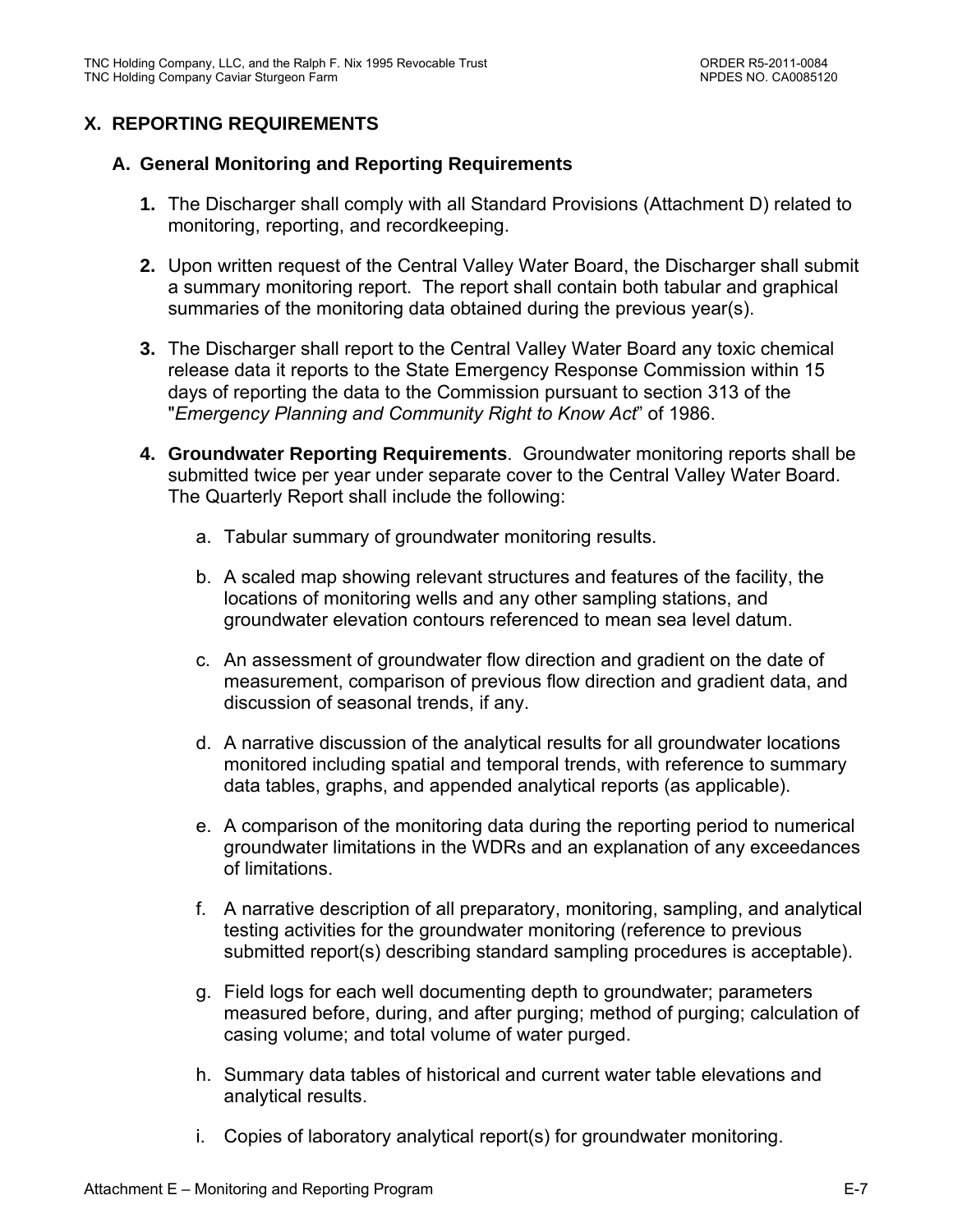## **B. Self Monitoring Reports (SMRs)**

- **1.** At any time during the term of this permit, the State Water Board or the Central Valley Water Board may notify the Discharger to electronically submit Self-Monitoring Reports (SMRs) using the State Water Board's California Integrated Water Quality System (CIWQS) Program Web site (http://www.waterboards.ca.gov/ciwqs/index.html). Until such notification is given, the Discharger shall submit hard copy SMRs. The CIWQS Web site will provide additional directions for SMR submittal in the event there will be service interruption for electronic submittal.
- **2.** The Discharger shall report in the SMR the results for all monitoring specified in this Monitoring and Reporting Program under sections III through IX. The Discharger shall submit monthly SMRs including the results of all required monitoring using USEPA-approved test methods or other test methods specified in this Order. If the Discharger monitors any pollutant more frequently than required by this Order, the results of this monitoring shall be included in the calculations and reporting of the data submitted in the SMR.
- **3.** Monitoring periods and reporting for all required monitoring shall be completed according to the following schedule:

| Sampling<br><b>Frequency</b> | <b>Monitoring Period</b><br>Begins On | <b>Monitoring Period</b>                                                                                             | <b>SMR Due Date</b>                              |
|------------------------------|---------------------------------------|----------------------------------------------------------------------------------------------------------------------|--------------------------------------------------|
| 1/Week                       | Permit effective date                 | Sunday through Saturday                                                                                              | Submit with monthly SMR                          |
| 1/Month                      | Permit effective date                 | First day of calendar month through<br>last day of calendar month                                                    | 30 days from the end of the<br>monitoring period |
| 1/Quarter                    | Permit effective date                 | 1 January through 1 March<br>1 April through 30 June<br>1 July through 30 September<br>1 October through 31 December | 30 days from the end of the<br>monitoring period |
| 2/Year                       | Permit effective date                 | 1 January through 30 June<br>1 July through 31 December                                                              | 30 days from the end of the<br>monitoring period |
| 1/Year                       | Permit effective date                 | 1 January through 31 December                                                                                        | 30 days from the end of the<br>monitoring period |

### **Table E-6. Monitoring Periods and Reporting Schedule**

**4. Reporting Protocols.** The Discharger shall report with each sample result the applicable reported Minimum Level (ML) and the current Method Detection Limit (MDL), as determined by the procedure in 40 CFR Part 136.

The Discharger shall report the results of analytical determinations for the presence of chemical constituents in a sample using the following reporting protocols:

- **e.** Sample results greater than or equal to the reported ML shall be reported as measured by the laboratory (i.e., the measured chemical concentration in the sample).
- **f.** Sample results less than the RL, but greater than or equal to the laboratory's MDL, shall be reported as "Detected, but Not Quantified," or DNQ. The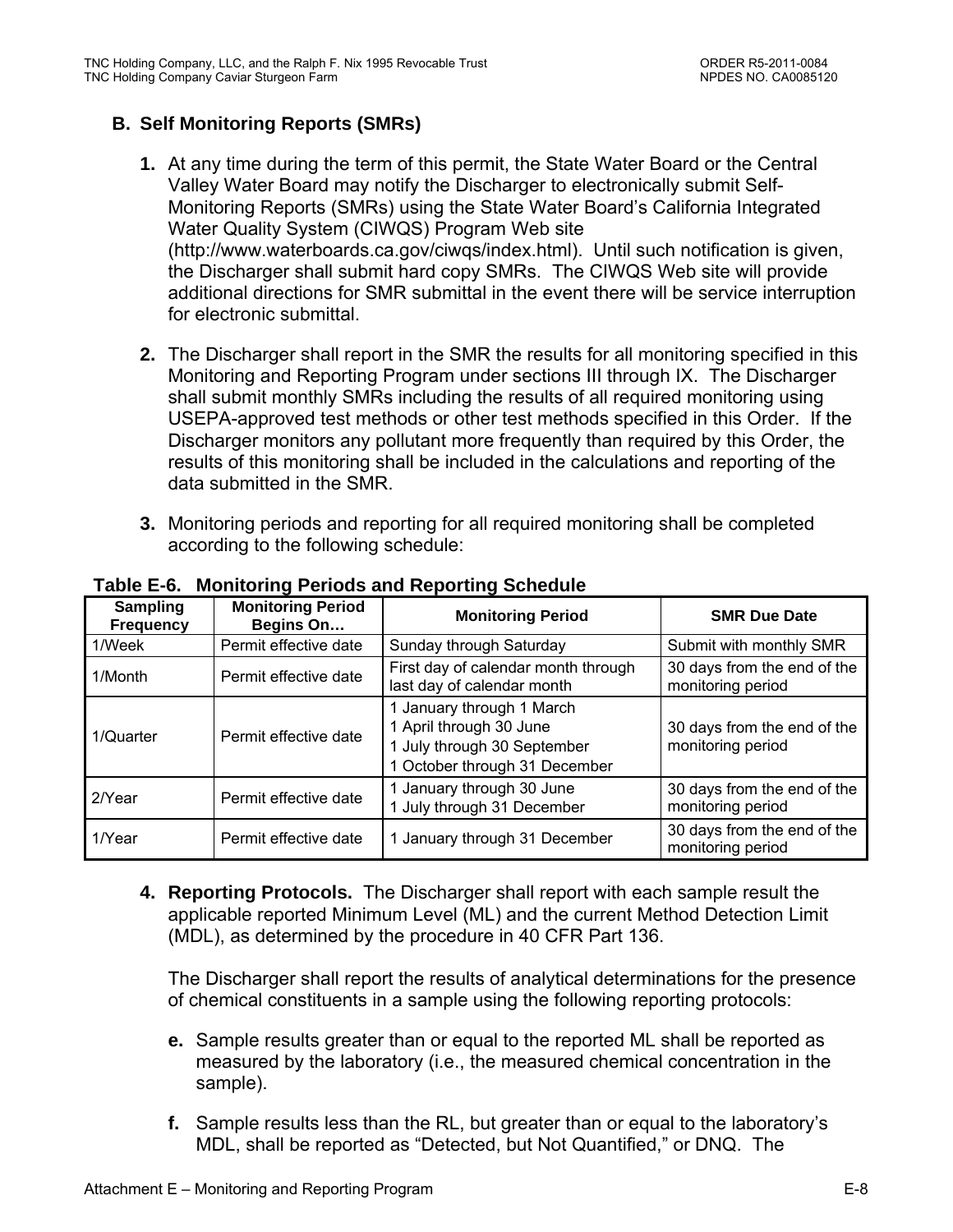estimated chemical concentration of the sample shall also be reported.

For the purposes of data collection, the laboratory shall write the estimated chemical concentration next to DNQ as well as the words "Estimated Concentration" (may be shortened to "Est. Conc."). The laboratory may, if such information is available, include numerical estimates of the data quality for the reported result. Numerical estimates of data quality may be percent accuracy (+ a percentage of the reported value), numerical ranges (low to high), or any other means considered appropriate by the laboratory.

- **g.** Sample results less than the laboratory's MDL shall be reported as "Not Detected," or ND.
- **h.** Dischargers are to instruct laboratories to establish calibration standards so that the ML value (or its equivalent if there is differential treatment of samples relative to calibration standards) is the lowest calibration standard. At no time is the Discharger to use analytical data derived from extrapolation beyond the lowest point of the calibration curve.
- **5. Multiple Sample Data.** When determining compliance with an AMEL, AWEL, or MDEL for priority pollutants and more than one sample result is available, the Discharger shall compute the arithmetic mean unless the data set contains one or more reported determinations of "Detected, but Not Quantified" (DNQ) or "Not Detected" (ND). In those cases, the Discharger shall compute the median in place of the arithmetic mean in accordance with the following procedure:
	- **a.** The data set shall be ranked from low to high, ranking the reported ND determinations lowest, DNQ determinations next, followed by quantified values (if any). The order of the individual ND or DNQ determinations is unimportant.
	- **b.** The median value of the data set shall be determined. If the data set has an odd number of data points, then the median is the middle value. If the data set has an even number of data points, then the median is the average of the two values around the middle unless one or both of the points are ND or DNQ, in which case the median value shall be the lower of the two data points where DNQ is lower than a value and ND is lower than DNQ.
- **6.** The Discharger shall submit SMRs in accordance with the following requirements:
	- **a.** The Discharger shall arrange all reported data in a tabular format. The data shall be summarized to clearly illustrate whether the facility is operating in compliance with interim and/or final effluent limitations. When electronic submittal of data is required and CIWQS does not provide for entry into a tabular format within the system, the Discharger shall electronically submit the data in a tabular format as an attachment.
	- **i. Annual Average Limitations**. For constituents with effluent limitations specified as "calendar annual average" (iron) the Discharger shall report the calendar annual average in the December SMR. The calendar annual average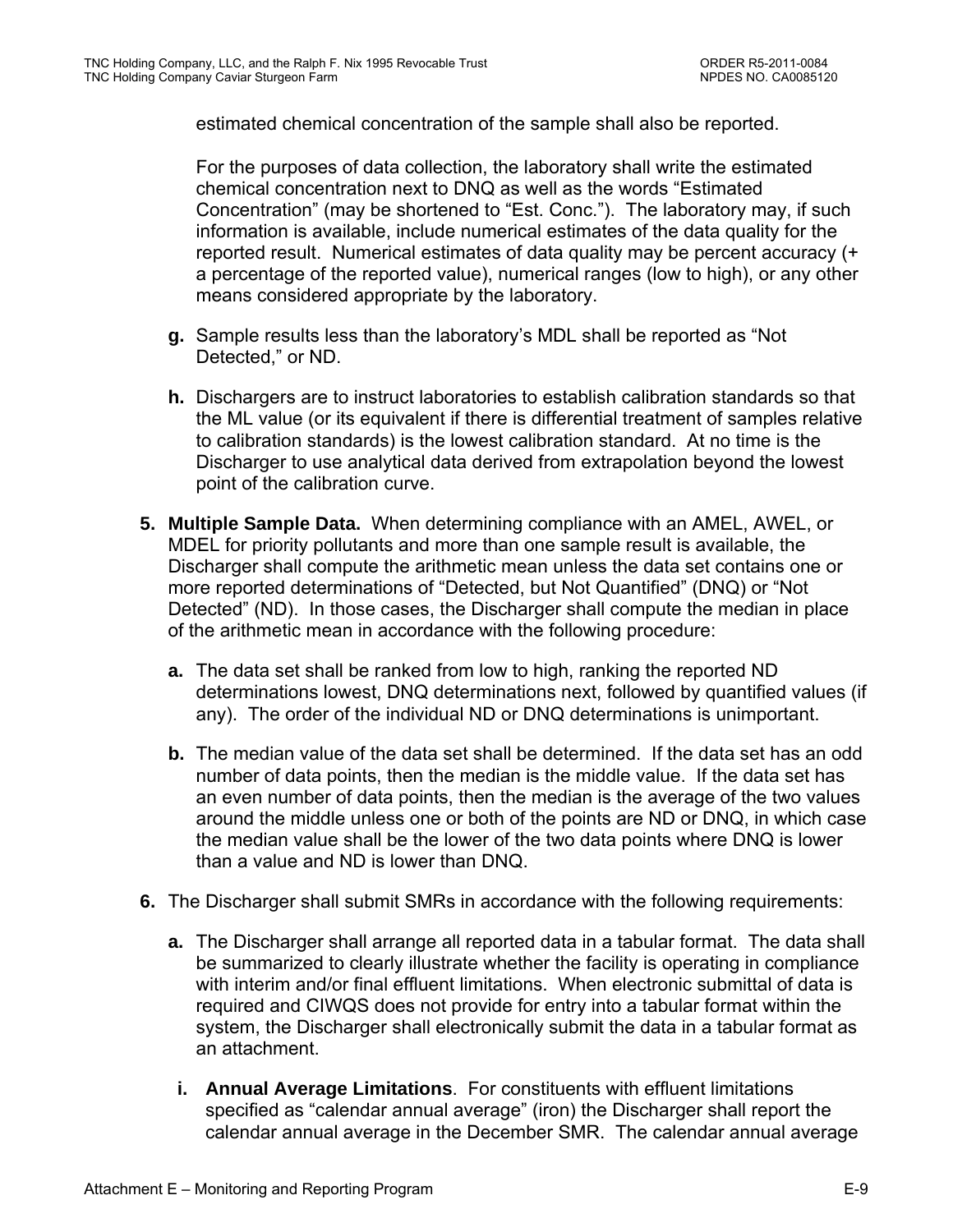shall be calculated as the average of the monthly averages for the calendar year.

**ii. Mass Loading Limitations**. For ammonia, the Discharger shall calculate and report the mass loading (lbs/day) in the SMRs. The mass loading shall be calculated as follows:

Mass Loading (lbs/day) = Flow (MGD) x Concentration (mg/L) x 8.34

When calculating daily mass loading, the daily average flow and constituent concentration shall be used. For weekly average mass loading, the weekly average flow and constituent concentration shall be used. For monthly average mass loading, the monthly average flow and constituent concentration shall be used.

- **b.** The Discharger shall attach a cover letter to the SMR. The information contained in the cover letter shall clearly identify violations of the WDRs; discuss corrective actions taken or planned; and the proposed time schedule for corrective actions. Identified violations must include a description of the requirement that was violated and a description of the violation.
- **c.** SMRs must be submitted to the Central Valley Water Board, signed and certified as required by the Standard Provisions (Attachment D), to the address listed below:

Regional Water Quality Control Board Central Valley Region NPDES Compliance and Enforcement Unit 11020 Sun Center Dr., Suite #200 Rancho Cordova, CA 95670-6114

## **C. Discharge Monitoring Reports (DMRs) – Not Applicable**

### **D. Other Reports**

- **1. Within 60 days of permit adoption**, the Discharger shall submit a report outlining minimum levels, method detection limits, and analytical methods for approval, with a goal to achieve detection levels below applicable water quality criteria. At a minimum, the Discharger shall comply with the monitoring requirements for CTR constituents as outlined in section 2.3 and 2.4 of the SIP.
- **2. Annual Solids Disposal Report.** An annual solids disposal report shall be submitted with annual self-monitoring reports. The report shall describe the annual volume of solids generated by the Facility and specify the disposal practices. Solids include collected screenings, sludges, and other solids, including fish carcasses, but not including harvested water hyacinths and duckweed.
- **3. Annual Drug and Chemical Use Report.** The information listed below shall be submitted for all aquaculture drugs or chemicals used at the Facility, as allowed by this Order. This information shall be reported at annual intervals and submitted with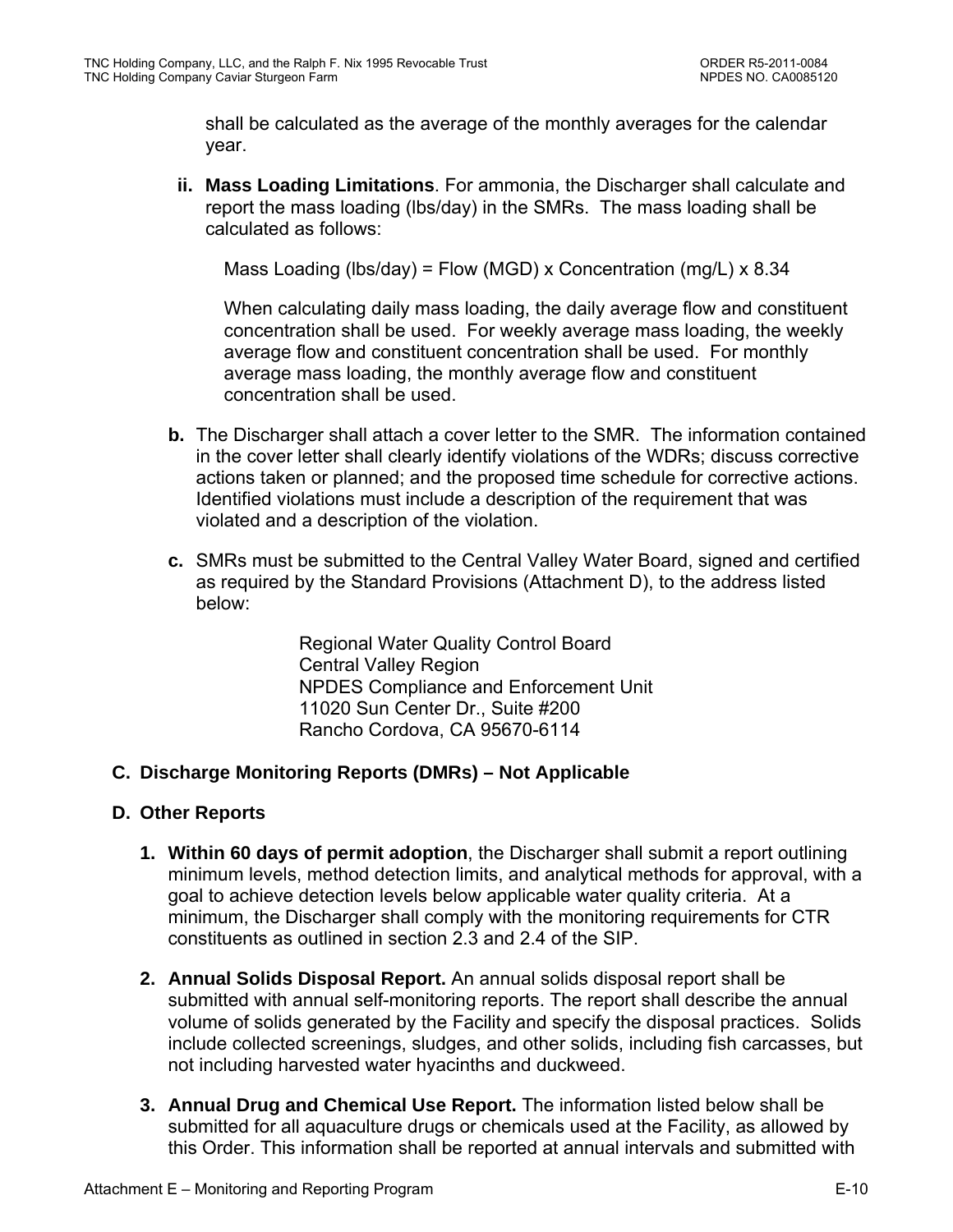the annual self-monitoring reports using the drug and chemical usage report table found in Attachment I of this Order. At such time as the Discharger is required to begin submitting self-monitoring reports electronically, it shall submit the annual drug and chemical use reports as an attachment.

- **a.** The name(s) and active ingredient(s) of the drug or chemical.
- **b.** The date(s) of application.
- **c.** The purpose(s) for the application.
- **d.** The method of application (e.g., immersion bath, administered in feed), duration of treatment, whether the treatment was static or flush (for drugs or chemicals applied directly to water), amount in gallons or pounds used, treatment concentration(s), and the flow in cubic feet per second (cfs) in the treatment units.
- **e.** The total flow through the Facility in cubic feet per second (cfs) to the receiving water after mixing with the treated water.
- **f.** For drugs and chemicals applied directly to water (i.e., immersion bath, flush treatment) and for which effluent monitoring is not otherwise required, the estimated concentration in the effluent at the point of discharge.
- **g.** The method of disposal for drugs or chemicals used but not discharged in the effluent.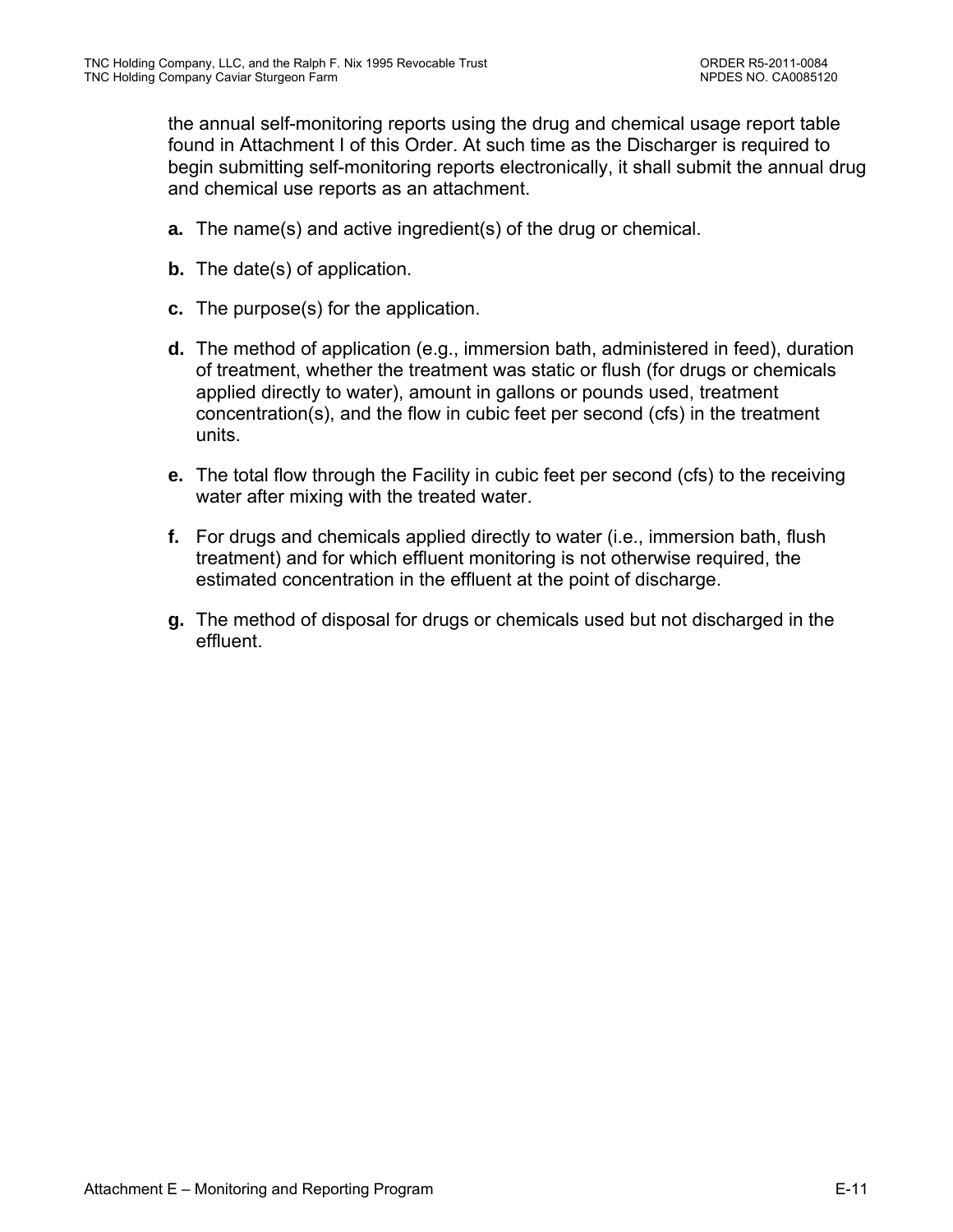## **ATTACHMENT F – FACT SHEET**

## **Table of Contents**

| $\mathsf{L}$ |             |                                                                               |  |
|--------------|-------------|-------------------------------------------------------------------------------|--|
| Ш.           |             |                                                                               |  |
|              | А.          | Description of Wastewater and Biosolids Treatment or Controls  F-5            |  |
|              | В.          |                                                                               |  |
|              | $C_{1}$     | Summary of Historical Requirements and Self-Monitoring Report (SMR) Data  F-6 |  |
|              | D.          |                                                                               |  |
|              | Е.          |                                                                               |  |
| III.         |             |                                                                               |  |
|              | А.          |                                                                               |  |
|              | В.          |                                                                               |  |
|              | $C_{\cdot}$ |                                                                               |  |
|              | D.          |                                                                               |  |
|              | Е.          |                                                                               |  |
| IV.          |             |                                                                               |  |
|              | А.          |                                                                               |  |
|              | В.          |                                                                               |  |
|              |             |                                                                               |  |
|              |             |                                                                               |  |
|              | $C_{\cdot}$ |                                                                               |  |
|              |             |                                                                               |  |
|              |             | 2. Applicable Beneficial Uses and Water Quality Criteria and Objectives F-13  |  |
|              |             |                                                                               |  |
|              |             |                                                                               |  |
|              |             |                                                                               |  |
|              | D.          |                                                                               |  |
|              |             |                                                                               |  |
|              |             |                                                                               |  |
|              |             |                                                                               |  |
|              |             |                                                                               |  |
|              |             |                                                                               |  |
|              | Е.          |                                                                               |  |
|              | F.          |                                                                               |  |
|              |             |                                                                               |  |
| V.           |             |                                                                               |  |
|              | A           |                                                                               |  |
|              | B.          |                                                                               |  |
| VI.          |             |                                                                               |  |
|              | А.          |                                                                               |  |
|              | B.          |                                                                               |  |
|              | D.          |                                                                               |  |
|              | 1.          |                                                                               |  |
|              | 2.          |                                                                               |  |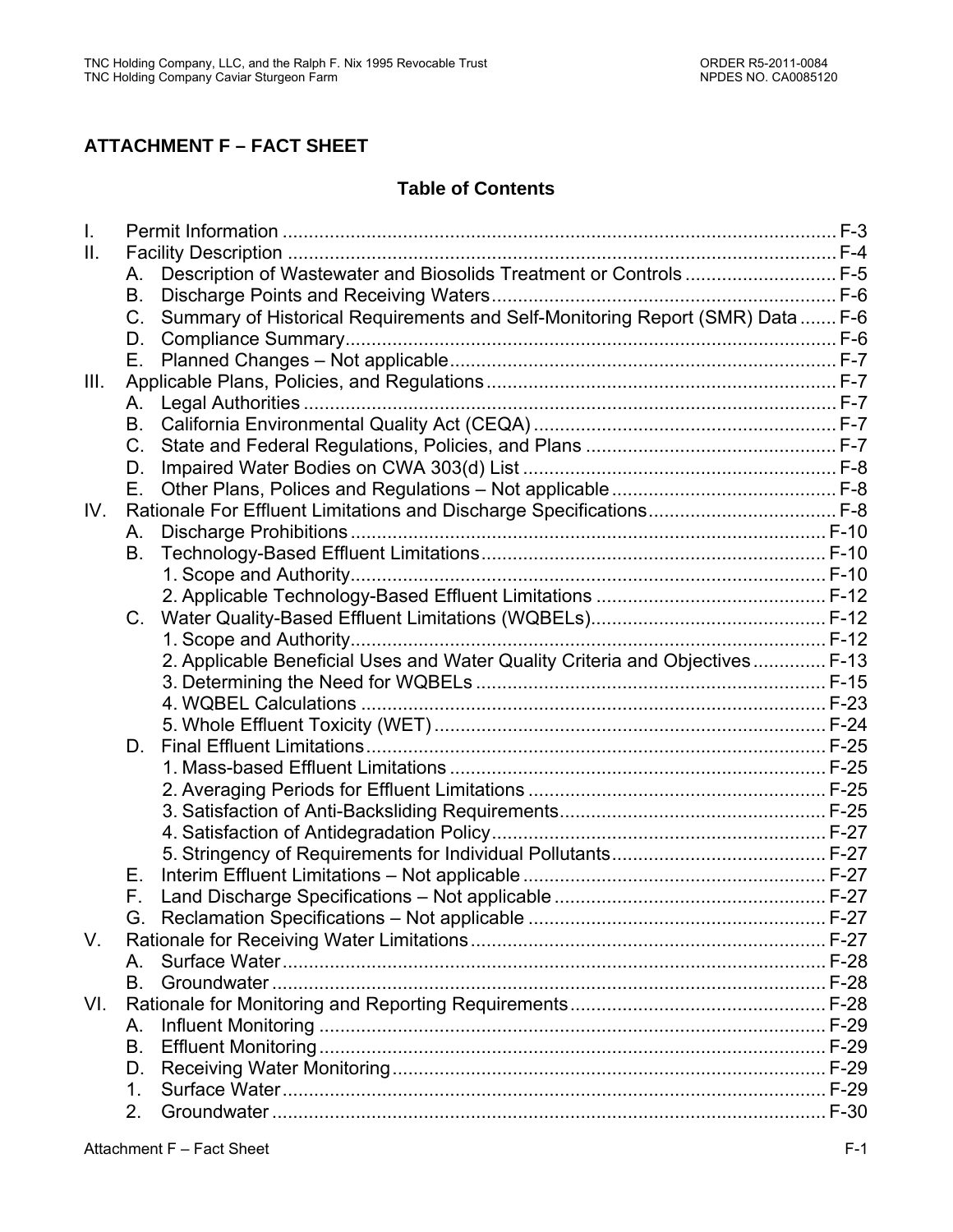| VII. |    |                                                                                   |        |
|------|----|-----------------------------------------------------------------------------------|--------|
|      | A. |                                                                                   |        |
|      | В. |                                                                                   | F-31   |
|      |    |                                                                                   |        |
|      |    |                                                                                   |        |
|      |    |                                                                                   |        |
|      |    | 4. Construction, Operation, and Maintenance Specifications F-33                   |        |
|      |    | 5. Special Provisions for Municipal Facilities (POTWs Only) – Not applicable F-33 |        |
|      |    |                                                                                   | $F-33$ |
|      |    |                                                                                   |        |
|      |    |                                                                                   |        |
|      | A  |                                                                                   |        |
|      | В. |                                                                                   |        |
|      | C. |                                                                                   | F-34   |
|      | D. |                                                                                   |        |
|      | Е. |                                                                                   |        |
|      | F. |                                                                                   |        |
|      | G. |                                                                                   | $F-35$ |
|      |    |                                                                                   |        |

## **List of Tables**

| Table F-3. Summary of Technology-based Effluent Limitations Discharge Point No. 001 F-12 |  |
|------------------------------------------------------------------------------------------|--|
|                                                                                          |  |
| Table F-5. Summary of Final Effluent Limitations Discharge Point No. 001  F-25           |  |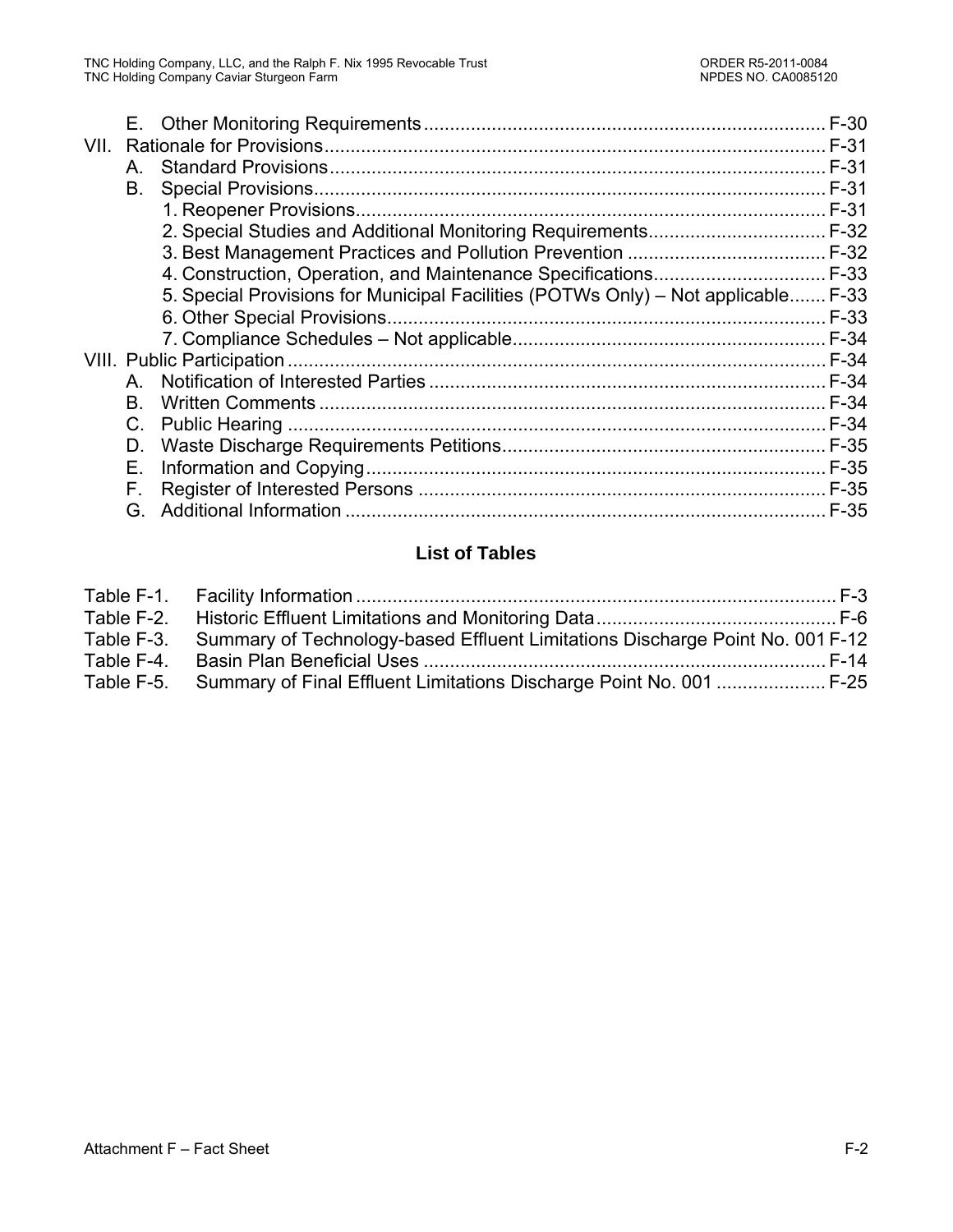# **ATTACHMENT F – FACT SHEET**

As described in the Findings in Section II of this Order, this Fact Sheet includes the legal requirements and technical rationale that serve as the basis for the requirements of this Order.

This Order has been prepared under a standardized format to accommodate a broad range of discharge requirements for Dischargers in California. Only those sections or subsections of this Order that are specifically identified as "not applicable" have been determined not to apply to this Discharger. Sections or subsections of this Order not specifically identified as "not applicable" are fully applicable to this Discharger.

## **I. PERMIT INFORMATION**

The following table summarizes administrative information related to the Facility.

| <b>WDID</b>                                            | 5B34NP00009                                                                                       |  |  |  |  |
|--------------------------------------------------------|---------------------------------------------------------------------------------------------------|--|--|--|--|
| <b>Discharger</b>                                      | TNC Holding Company, LLC, and the Ralph F. Nix Revocable Trust                                    |  |  |  |  |
| <b>Name of Facility</b>                                | TNC Holding Company Caviar Sturgeon Farm, Wilton                                                  |  |  |  |  |
|                                                        | 10822 Gay Road                                                                                    |  |  |  |  |
| <b>Facility Address</b>                                | Wilton, CA 95693                                                                                  |  |  |  |  |
|                                                        | Sacramento County                                                                                 |  |  |  |  |
| <b>Facility Contact, Title and</b><br><b>Phone</b>     | Steve Wheeler, Farm Manager, 916-544-2464                                                         |  |  |  |  |
| <b>Authorized Person to Sign</b><br>and Submit Reports | Tom Trauger, General Manager, 415-543-3007                                                        |  |  |  |  |
| <b>Mailing Address</b>                                 | 60 Dorman Avenue                                                                                  |  |  |  |  |
|                                                        | San Francisco, CA 94124                                                                           |  |  |  |  |
| <b>Billing Address</b>                                 | Same as mailing address                                                                           |  |  |  |  |
| <b>Type of Facility</b>                                | Concentrated Aquatic Animal Production/ Fish Hatchery (CAAP<br>Facility), SIC Codes 0921 and 0273 |  |  |  |  |
| <b>Major or Minor Facility</b>                         | Minor                                                                                             |  |  |  |  |
| <b>Threat to Water Quality</b>                         | $\overline{2}$                                                                                    |  |  |  |  |
| <b>Complexity</b>                                      | B                                                                                                 |  |  |  |  |
| <b>Pretreatment Program</b>                            | Not applicable                                                                                    |  |  |  |  |
| <b>Reclamation Requirements</b>                        | Not applicable                                                                                    |  |  |  |  |
| <b>Facility Permitted Flow</b>                         | 3.1 million gallons per day                                                                       |  |  |  |  |
| <b>Facility Design Flow</b>                            | Not applicable                                                                                    |  |  |  |  |
| Watershed                                              | North Valley Floor Hydrologic Unit                                                                |  |  |  |  |
| <b>Receiving Water</b>                                 | Unnamed tributary of Cosumnes River                                                               |  |  |  |  |
| <b>Receiving Water Type</b>                            | Inland surface water                                                                              |  |  |  |  |

| <b>Facility Information</b><br>Table F-1. |
|-------------------------------------------|
|-------------------------------------------|

**A.** TNC Holding Company, LLC is the owner and operator of the TNC Holding Company Caviar Sturgeon Farm (Facility), formerly the Tsar Nicoulai Caviar Sturgeon Farm, having acquired through foreclosure in January 2011 the personal property assets and business of Tsar Nicoulai Caviar, LLC. The Ralph F. Nix 1995 Revocable Trust owns 5-acres of the property at 10822 Gay Road, Wilton, California on which the Facility's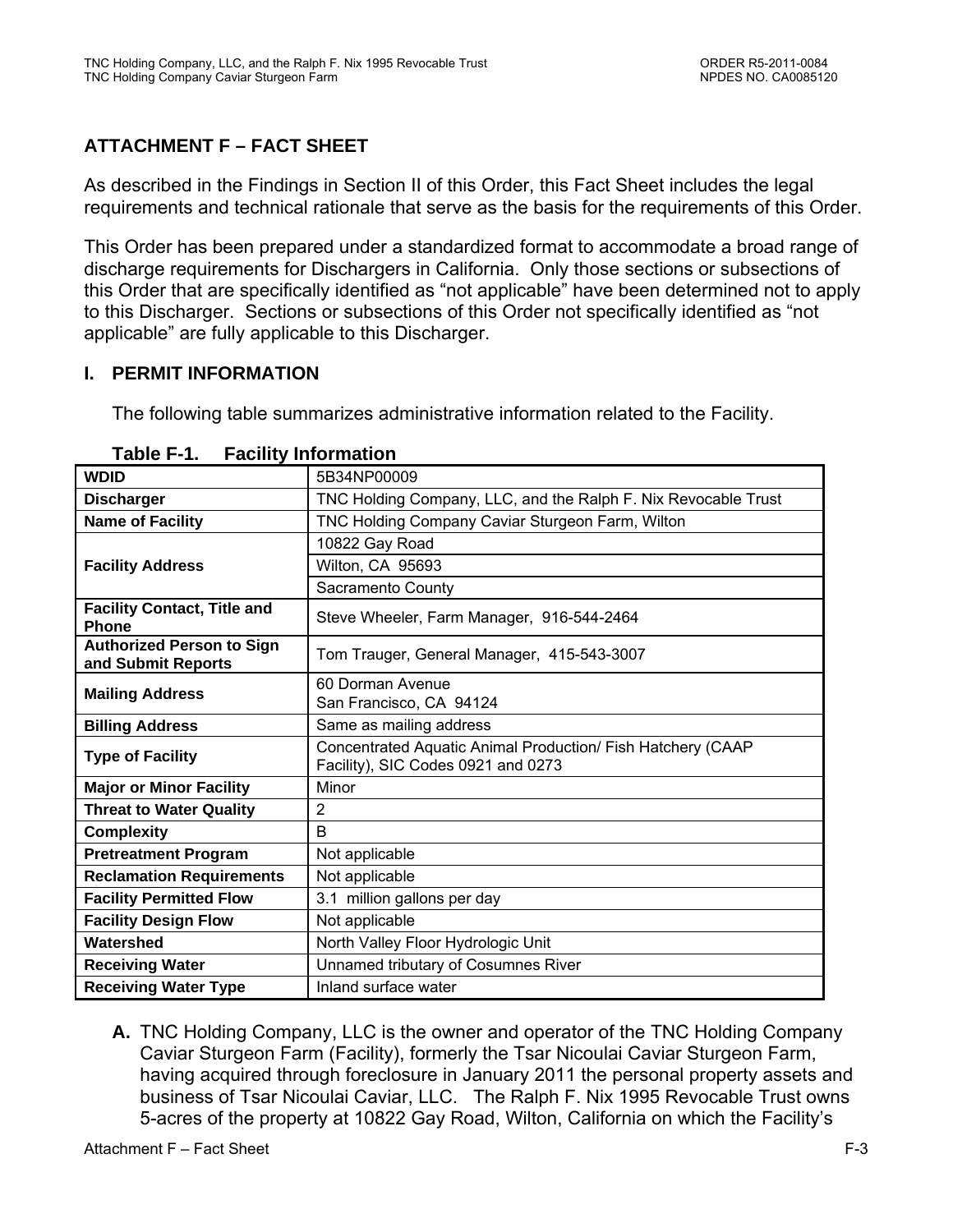treatment pond is located. Title to the remaining 10 acres on which the Facility is located remains in Tsar Nicoulai Caviar, LLC, subject to a deed of trust in favor of TNC Holding Company, LLC, to secure additional indebtedness of the prior operator to TNC Holding Company, LLC. Together TNC Holding Company, LLC, and the Ralph F. Nix 1995 Revocable Trust are hereinafter referred to as Discharger. TNC Holding Company, LLC, is responsible for maintaining compliance with this Order. The Ralph F. Nix 1995 Revocable Trust is not responsible for the Facility's operations or the discharge to surface waters. The Ralph F. Nix 1995 Revocable Trust is also not responsible for the solids drying beds on the parcels it owns; however, it is ultimately responsible if enforcement actions against TNC Holding Company, LLC, are ineffective or would be futile, or if enforcement is necessary to protect public health or the environment. This Order includes provision that will allow the Central Valley Water Board to re-open this Order should the sole ownership of the Facility property be transferred to TNC Holding Company, LLC.

For the purposes of this Order, references to the "discharger" or "permittee" in applicable federal and state laws, regulations, plans, or policy are held to be equivalent to references to the Discharger herein.

- **B.** The Facility discharges wastewater to a Sacramento County drainage ditch, which discharges to an unnamed tributary of the Cosumnes River, a water of the United States, and is currently regulated by Order R5-2005-0080 which was adopted on 25 June 2005 and expired on 1 June 2010. The terms and conditions of the current Order have been automatically continued and remain in effect until new Waste Discharge Requirements (WDRs) and National Pollutant Discharge Elimination System (NPDES) permit are adopted pursuant to this Order.
- **C.** The prior discharger/operator of the Facility filed a report of waste discharge (ROWD) and submitted an application for renewal of its WDRs and NPDES permit on 11 December 2009.Supplemental information was requested on 2 August 2010 and received on the same date. Pre-permitting site visits were conducted on 7 December 2010 and 29 March 2011.

## **II. FACILITY DESCRIPTION**

The Facility is located approximately 0.8 miles southwest of Wilton, California (Sacramento County) within Assessor's Parcel Numbers (APNs) 134-0173-013 and 134-0173-014, as shown in Attachment B. TNC Holding Company, LLC, uses and occupies 10 acres owned by the former operator, Tsar Nicoulai Caviar, LLC, subject to a deed of trust in favor of TNC Holding Company, LLC; and TNC Holding Company, LLC leases the additional adjacent five acres from the Ralph F. Nix 1995 Revocable Trust on which the Facility's treatment pond is located.

According to the prior Discharger's ROWD, the Facility raises white sturgeon (Acipenser transmontanus) for sale as fresh and smoked meat, and for caviar. The Facility, while under the ownership and control of the prior operator, reported production of 210,000 pounds of white sturgeon in 2009, with approximately 22,000 pounds of food used during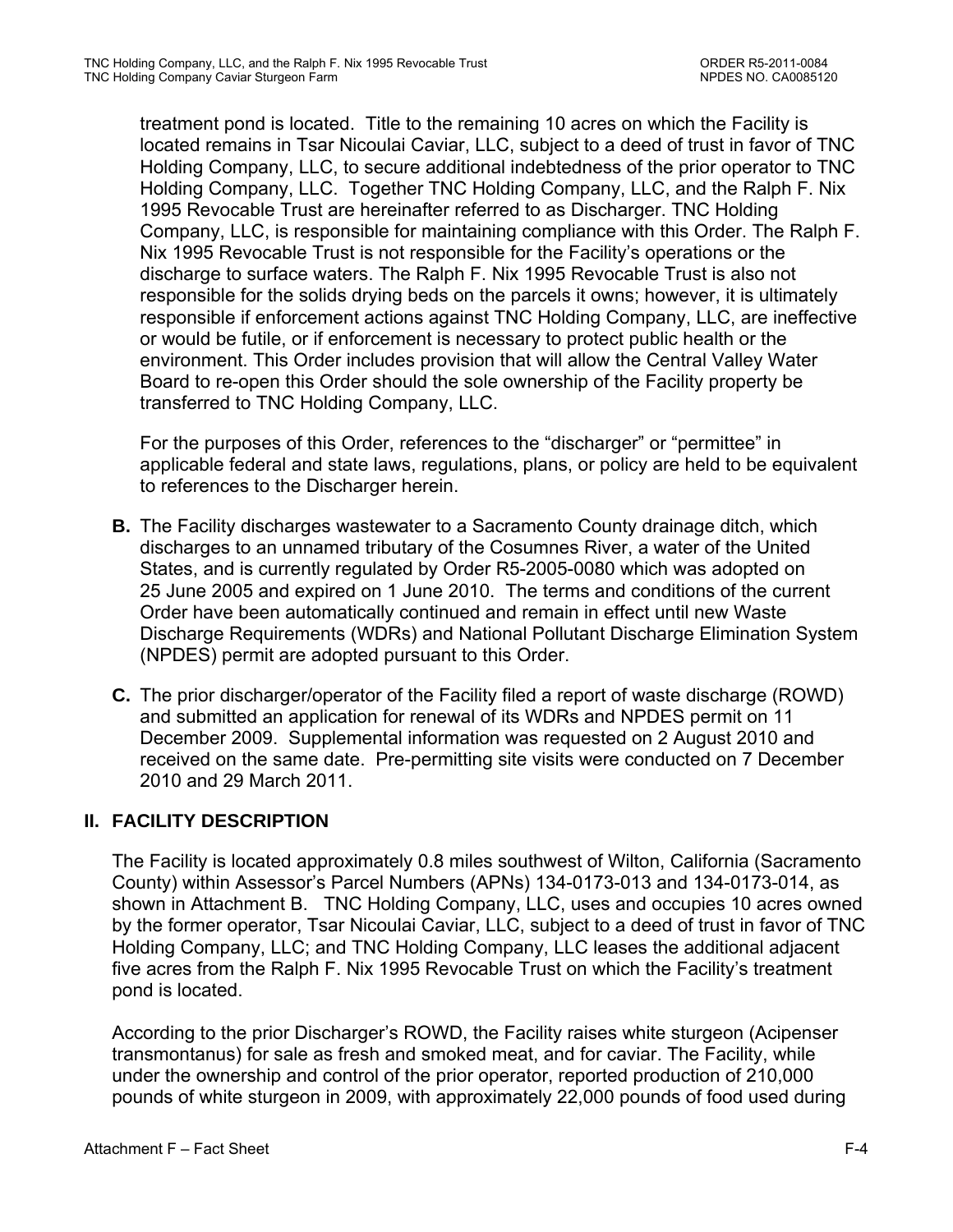the month of maximum feeding (August). Under the NPDES program, the Facility is considered a concentrated aquatic animal production (CAAP) facility.

The wastewater discharges from the Facility include unused food, fish excrement, and algae. The Discharger currently uses sodium chloride (salt) and hydrogen peroxide to control fish infections from surface abrasions and the spread of fish disease. According to the ROWD the Discharger does not currently use or plan to use any other aquaculture chemicals or drugs in its operations.

## **A. Description of Wastewater and Biosolids Treatment or Controls**

Process supply water is obtained from two wells located in the southeast corner of the Facility. The combined capacity of the two process supply wells is 890 gallons per minute. The supply water passes through a degassing/aeration tower before it is mixed with process re-circulation water and fed to the fish tanks. Up to 90 percent, on a longterm basis, of the Facility's process wastewater will be re-circulated.

Facility source water from the degassing/aeration tower flows to a return canal where it mixes with re-circulated wastewater. The water is then pumped through an underground distribution matrix to eighteen 50-ft diameter lined steel grow-out tanks. Wastewater from the grow-out tanks, containing fish excrement and unused food, is discharged to a drainage canal to three large drum filters to remove particulates down to 60 micrometers. Sludge from the drum filters is collected in four settlement tanks configured in series. After filtration, wastewater is channeled through a 2.7 million gallon, U-shaped pond containing aquatic vascular vegetation for direct nutrient uptake and settling. Residual ammonia and dissolved organics are removed by a media based biofiltration system placed within the U-shaped pond. During short periods when the drum filters are offline for repair or maintenance, wastewater can directly enter the U-shaped pond, where solids will settle to the bottom and eventually be degraded. While the drum filters do improve the treatment performance of the ponds, they are not a critical treatment component for permit compliance. The treatment pond has proven to be capable of adequately treating the solids and/or meeting the permit requirements during periods when the drum filters are offline for brief periods during filter maintenance. Treated wastewater from the pond is routed to the return canal. From the return canal water can be directed through two post treatment ponds (#1 and #2) for further nutrient removal and temperature modification prior to being re-circulated to the return canal. Water can also be pumped from the return canal into the distribution matrix where it is sent back to the fish tanks as described above. . Water is discharged from the distribution matrix described above on an as-needed basis to control system water level and temperature in the grow-out tanks.

Less than 300 pounds per day of solid waste is accumulated through the filtration system and is dewatered in four plastic settlement tanks. After dewatering, the sludge collected in the filtration system, as well as other process solids (like fish carcasses), are transported off-site to a disposal facility (either a permitted landfill or land application site).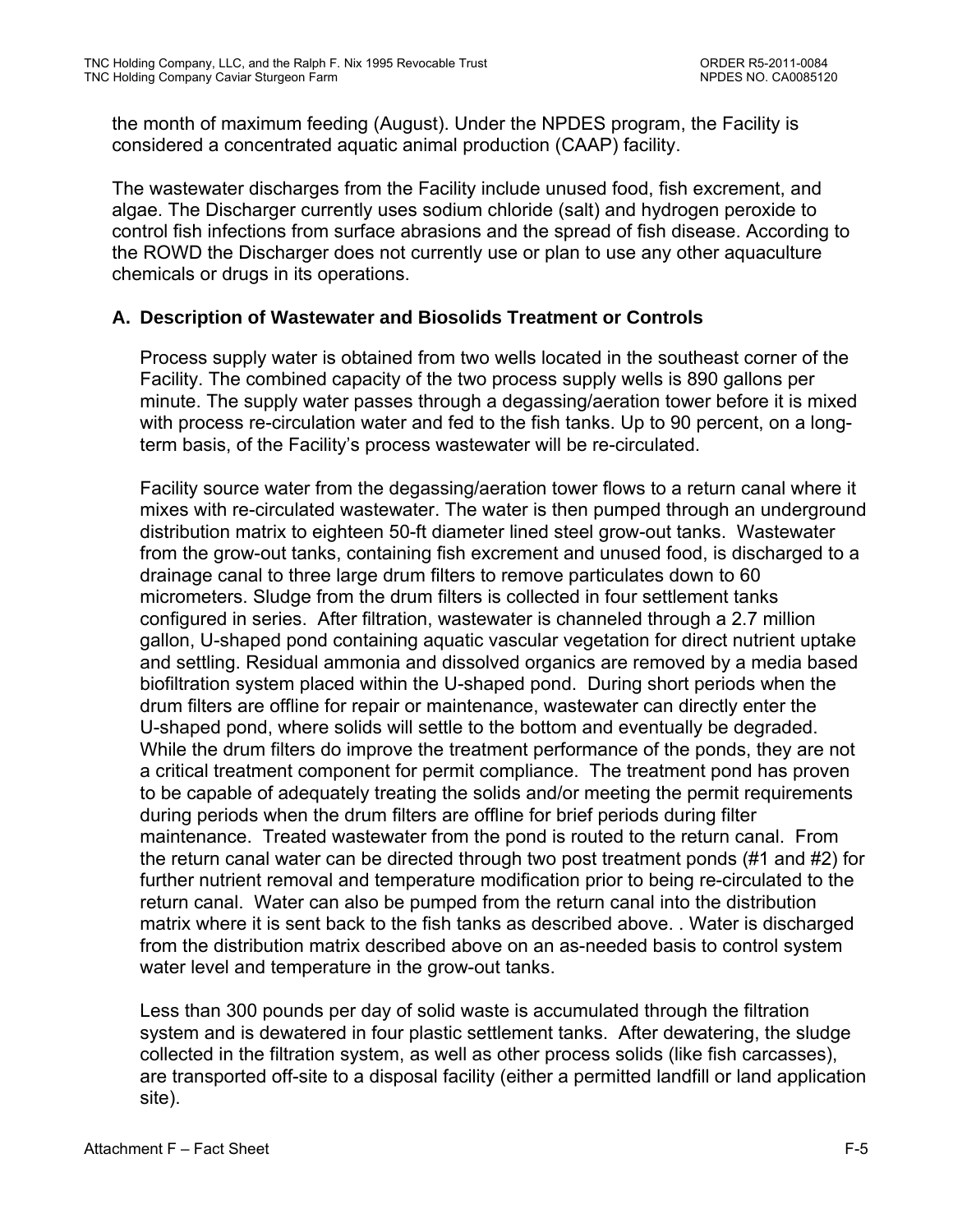Water hyacinths and duckweed (500,000 lbs) harvested from the treatment pond are currently dried on-site in a 2,500 square foot unlined drying bed located on a 2 acre parcel of the Facility's farm adjacent to the return canal (see Attachment C). Runoff from this drying area is directed to the return canal and receives treatment in the pond system. The Discharger is in the process of constructing a second unlined drying bed for plant material harvested from the treatment ponds at the south-east corner of the Facility (see Attachment C). The runoff from this drying area will be directed to an onsite basin. After drying, the harvested plant material is land applied in accordance with the Best Management Practices Plan.

## **B. Discharge Points and Receiving Waters**

Treated wastewater from the Facility is discharged through Discharge Point No. 001, into a Sacramento County drainage ditch along the south side of Gay Road. Once offsite, wastewater flow continues along the natural storm drainage route, and discharges to an unnamed tributary of the Cosumnes River and is ultimately discharged to the Cosumnes River at a point latitude 38° 24' 03" N and longitude 121° 16' 53" W.

## **C. Summary of Historical Requirements and Self-Monitoring Report (SMR) Data**

Effluent limitations contained in Order R5-2005-0080 for discharges from Discharge Point No. 001 (Monitoring Location EFF-001) and representative monitoring data from the term of Order No R5-2005-0080 are as follows:

|                            |                   |                           | <b>Effluent Limitation</b> |                                | - -<br><b>Monitoring Data</b>                                   |                                                                |                                                    |  |
|----------------------------|-------------------|---------------------------|----------------------------|--------------------------------|-----------------------------------------------------------------|----------------------------------------------------------------|----------------------------------------------------|--|
| <b>Parameter</b>           | <b>Units</b>      | Average<br><b>Monthly</b> | Average<br><b>Weekly</b>   | <b>Maximum</b><br><b>Daily</b> | <b>Highest</b><br>Average<br><b>Monthly</b><br><b>Discharge</b> | <b>Highest</b><br>Average<br><b>Weekly</b><br><b>Discharge</b> | <b>Highest</b><br><b>Daily</b><br><b>Discharge</b> |  |
| <b>Flow</b>                | mgd               | 1.2                       |                            | 3.1                            | 0.518                                                           | $\overline{\phantom{a}}$                                       | 0.762                                              |  |
| Iron, Total                | $\mu$ g/L         | 300                       |                            |                                | 620                                                             | ۰                                                              | 620                                                |  |
| Manganese,<br>Total        | µg/L              | 50                        |                            |                                | 97                                                              | $\overline{\phantom{a}}$                                       | 97                                                 |  |
| Nitrate<br>Nitrogen        | mg/L              | 10                        |                            |                                | 8.9                                                             | $\overline{\phantom{a}}$                                       | 8.9                                                |  |
| Ammonia,<br>Total          | mg/L              | 0.59                      |                            |                                | 0.68                                                            | $\blacksquare$                                                 | 0.68                                               |  |
| Electrical<br>Conductivity | umhos/cm          | 700                       |                            |                                | 330                                                             | ۰                                                              | 330                                                |  |
| pH                         | standard<br>units |                           | $6.5 - 8.5$                |                                |                                                                 | $6.64 - 7.94$                                                  |                                                    |  |

**Table F-2. Historic Effluent Limitations and Monitoring Data** 

## **D. Compliance Summary**

The Central Valley Water Board issued three Administrative Civil Liability (ACL) Complaints against the prior Discharger/owner during the previous permit term. The current Discharger is not responsible or liable for the violations addressed in the ACL complaints. ACL Complaint R5-2008-0575 recorded two effluent limitation violations, and determined one to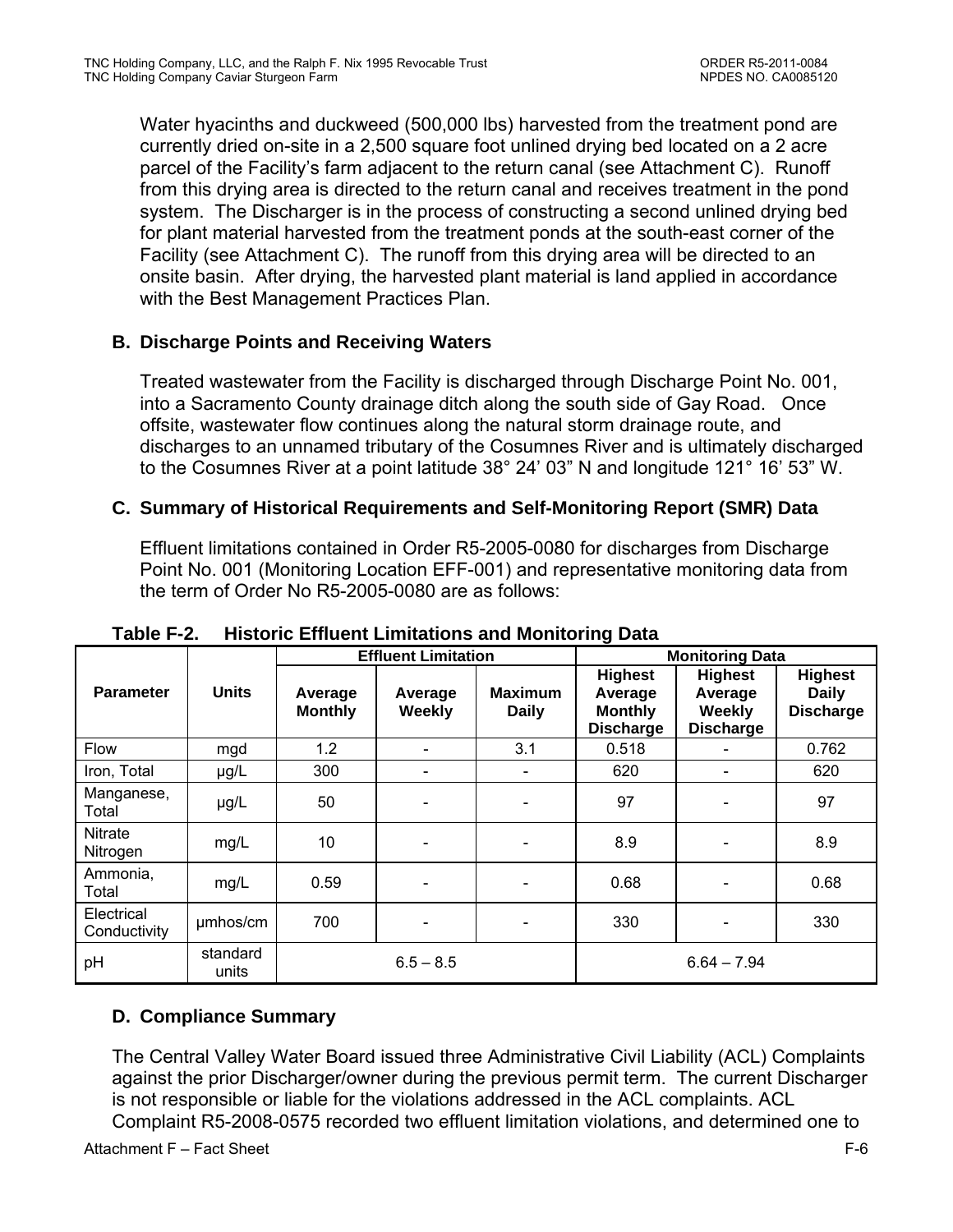be a serious violation (violation of iron limitation) and assessed a mandatory minimum penalty of \$3,000. ACL Complaint R5-2009-0517 recorded three effluent limitation violations, and determined one (violation of iron limitation) to be a serious violation and assessed a mandatory minimum penalty of \$3,000. ACL Complaint R5-2010-0511 recorded seven effluent limitation violations, and determined two to be serious violations (violation of iron limitation) and five to be non-serious violation (violation of ammonia and manganese limitations) and assessed a mandatory minimum penalty of \$12,000.

## **E. Planned Changes – Not applicable**

## **III. APPLICABLE PLANS, POLICIES, AND REGULATIONS**

The requirements contained in this Order are based on the applicable plans, policies, and regulations identified in the Findings in section II of this Order. The applicable plans, policies, and regulations relevant to the discharge include the following:

## **A. Legal Authorities**

This Order is issued pursuant to regulations in the Clean Water Act (CWA) and the California Water Code (CWC) as specified in the Finding contained at section II.C of this Order.

## **B. California Environmental Quality Act (CEQA)**

This Order meets the requirements of CEQA as specified in the Finding contained at section II.E of this Order.

## **C. State and Federal Regulations, Policies, and Plans**

- **1. Water Quality Control Plans.** This Order implements the following water quality control plans as specified in the Finding contained at section II.H of this Order.
	- **a.** *Water Quality Control Plan, Fourth Edition (Revised September 2009), for the Sacramento and San Joaquin River Basins* (Basin Plan)
- **2. National Toxics Rule (NTR) and California Toxics Rule (CTR).** This Order implements the NTR and CTR as specified in the Finding contained at section II.I of this Order.
- **3. State Implementation Policy (SIP).** This Order implements the SIP as specified in the Finding contained at section II.J of this Order.
- **4. Alaska Rule.** This Order is consistent with the Alaska Rule as specified in the Finding contained at section II.L of this Order.
- **5. Antidegradation Policy.** As specified in the Finding contained at section II.N of this Order and as discussed in detail in the Fact Sheet (Attachment F, Section IV.D.4.), the discharge is consistent with the antidegradation provisions of 40 CFR 131.12 and State Water Resources Control Board (State Water Board) Resolution 68-16.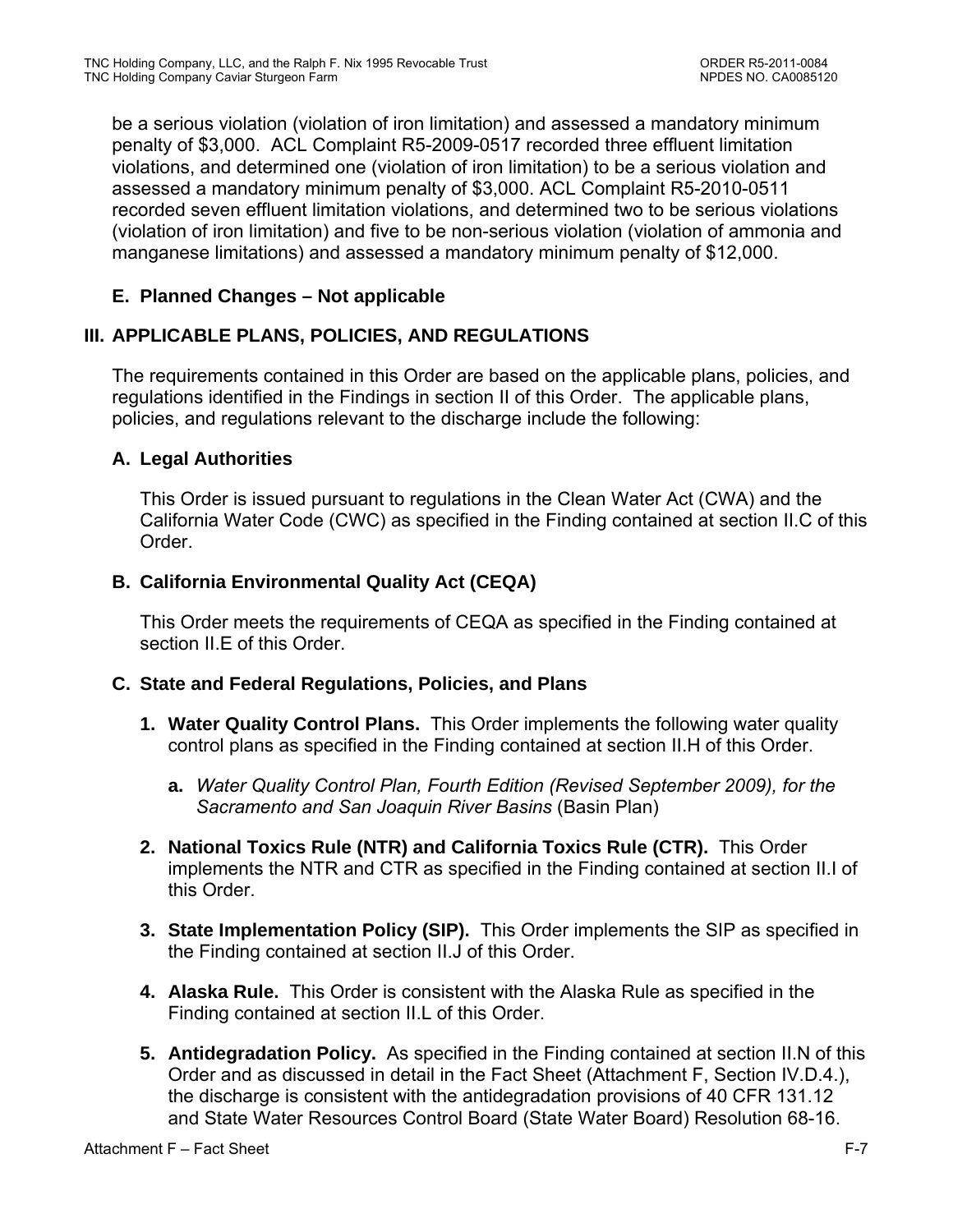- **6. Anti-Backsliding Requirements.** This Order is consistent with anti-backsliding policies as specified in the Finding contained at section II.O of this Order. Compliance with the anti-backsliding requirements is discussed in the Fact Sheet (Attachment F, Section IV.D.3).
- **7. Storm Water Requirements.** USEPA promulgated federal regulations for storm water on 16 November 1990 in 40 CFR Parts 122, 123, and 124. The NPDES Industrial Storm Water Program does not regulate storm water discharges from Concentrated Aquatic Animal Production Facilities or Fish Hatcheries.
- **8. Endangered Species Act.** This Order is consistent with the Endangered Species Act as specified in the Finding contained at section II.P of this Order.

## **D. Impaired Water Bodies on CWA 303(d) List**

- **1.** Under section 303(d) of the 1972 CWA, states, territories and authorized tribes are required to develop lists of water quality limited segments. The waters on these lists do not meet water quality standards, even after point sources of pollution have installed the minimum required levels of pollution control technology. On 12 November 2010 USEPA gave partial approval to California's 2010 section 303(d) List of Water Quality Limited Segments. The Basin Plan references this list of Water Quality Limited Segments (WQLSs), which are defined as "…*those sections of*  lakes, streams, rivers or other fresh water bodies where water quality does not meet *(or is not expected to meet) water quality standards even after the application of appropriate limitations for point sources* (40 CFR Part 130, et seq.)." The Basin Plan also states, "*Additional treatment beyond minimum federal standards will be imposed on dischargers to [WQLSs]. Dischargers will be assigned or allocated a maximum allowable load of critical pollutants so that water quality objectives can be met in the segment*." The unnamed tributary of the Cosumnes River is not listed as an impaired water body, however, the Cosumnes River is listed as impaired due to exotic species.
- **2. Total Maximum Daily Loads (TMDLs).** USEPA requires the Central Valley Water Board to develop TMDLs for each 303(d) listed pollutant and water body combination. A TMDL for exotic species in the Cosumnes River is scheduled for development in 2019.
- **3.** The 303(d) listings and TMDLs have been considered in the development of the Order. The receiving water for this discharge is not listed as impaired and no applicable wasteload allocations have been developed for the receiving water.

## **E. Other Plans, Polices and Regulations – Not applicable**

## **IV. RATIONALE FOR EFFLUENT LIMITATIONS AND DISCHARGE SPECIFICATIONS**

Effluent limitations and toxic and pretreatment effluent standards established pursuant to sections 301 (Effluent Limitations), 302 (Water Quality Related Effluent Limitations), 304 (Information and Guidelines), and 307 (Toxic and Pretreatment Effluent Standards) of the CWA and amendments thereto are applicable to the discharge.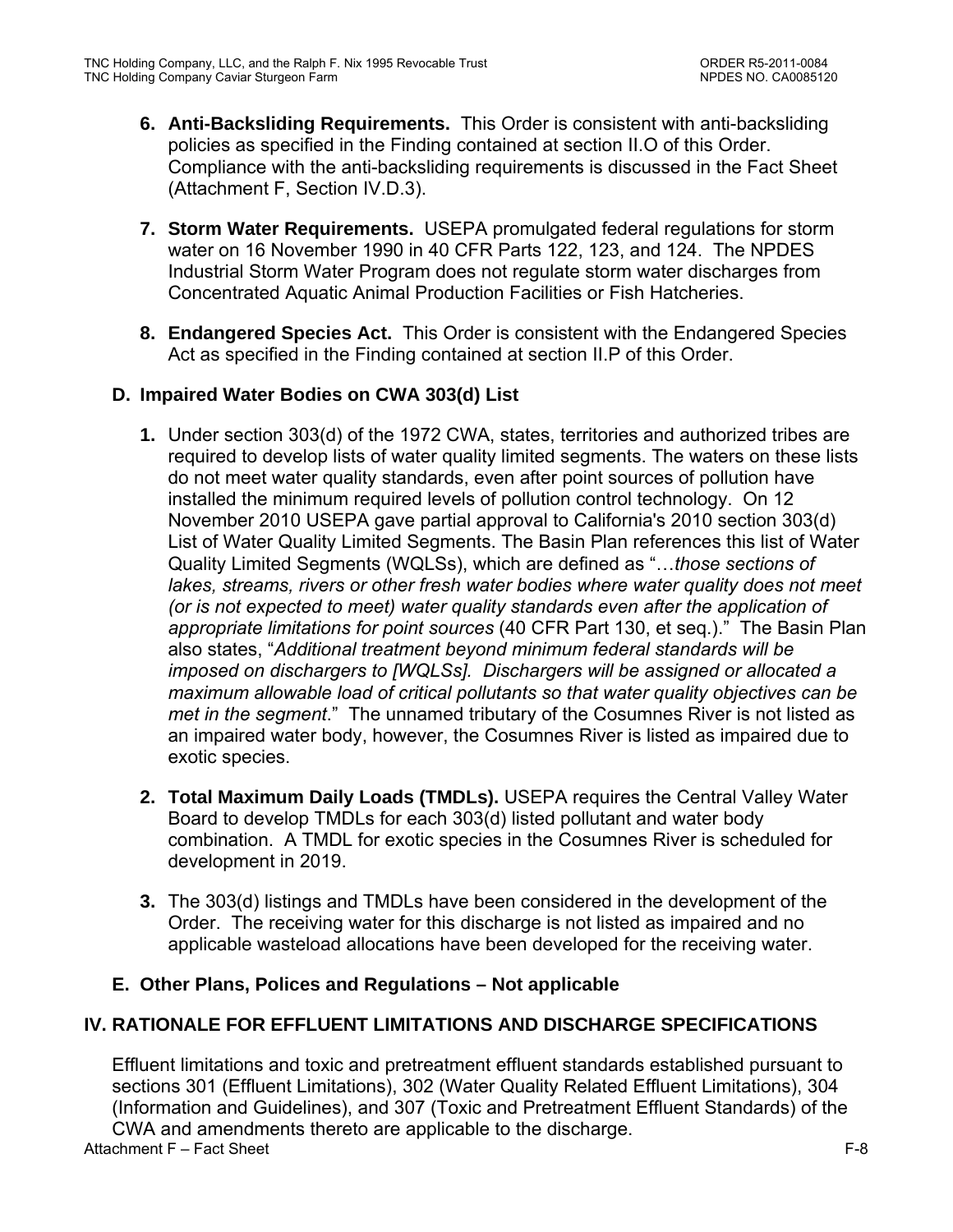The CWA mandates the implementation of effluent limitations that are as stringent as necessary to meet water quality standards established pursuant to state or federal law [33 U.S.C., §1311(b)(1)(C); 40 CFR 122.44(d)(1)]. NPDES permits must incorporate discharge limits necessary to ensure that water quality standards are met. This requirement applies to narrative criteria as well as to criteria specifying maximum amounts of particular pollutants. Pursuant to federal regulations, 40 CFR 122.44(d)(1)(i), NPDES permits must contain limits that control all pollutants that "*are or may be discharged at a level which will cause, have the reasonable potential to cause, or contribute to an excursion above any state water quality standard, including state narrative criteria for water quality*." Federal regulations, 40 CFR 122.44(d)(1)(vi), further provide that "[w]*here a state has not established a water quality criterion for a specific chemical pollutant that is present in an effluent at a concentration that causes, has the reasonable potential to cause, or contributes to an excursion above a narrative criterion within an applicable State water quality standard, the permitting authority must establish effluent limits*."

The CWA requires point source dischargers to control the amount of conventional, nonconventional, and toxic pollutants that are discharged into the waters of the United States. The control of pollutants discharged is established through effluent limitations and other requirements in NPDES permits. There are two principal bases for effluent limitations in the Code of Federal Regulations: 40 CFR 122.44(a) requires that permits include applicable technology-based limitations and standards; and 40 CFR 122.44(d) requires that permits include WQBELs to attain and maintain applicable numeric and narrative water quality criteria to protect the beneficial uses of the receiving water where numeric water quality objectives have not been established. The Basin Plan at page IV-17.00 contains an implementation policy, "*Policy for Application of Water Quality Objectives*" that specifies that the Central Valley Water Board "*will, on a case-by-case basis, adopt numerical limitations in orders which will implement the narrative objectives*." This Policy complies with 40 CFR 122.44(d)(1). With respect to narrative objectives, the Central Valley Water Board must establish effluent limitations using one or more of three specified sources, including: (1) USEPA's published water quality criteria, (2) a proposed state criterion (i.e., water quality objective) or an explicit state policy interpreting its narrative water quality criteria (i.e., the Central Valley Water Board's "*Policy for Application of Water Quality Objectives*") (40 CFR 122.44(d)(1)(vi)(A), (B) or (C)), or (3) an indicator parameter.

Attachment F – Fact Sheet F-9 The Basin Plan includes numeric site-specific water quality objectives and narrative objectives for toxicity, chemical constituents, discoloration, radionuclides, and tastes and odors. The narrative toxicity objective states: "*All waters shall be maintained free of toxic substances in concentrations that produce detrimental physiological responses in human, plant, animal, or aquatic life*." (Basin Plan at III-8.00.) The Basin Plan states that material and relevant information, including numeric criteria, and recommendations from other agencies and scientific literature will be utilized in evaluating compliance with the narrative toxicity objective. The narrative chemical constituents objective states that waters shall not contain chemical constituents in concentrations that adversely affect beneficial uses. At minimum, "…*water designated for use as domestic or municipal supply (MUN) shall not contain concentrations of chemical constituents in excess of the maximum contaminant levels (MCLs)" in Title 22 of CCR.* The Basin Plan further states that, to protect all beneficial uses, the Central Valley Water Board may apply limits more stringent than MCLs. The narrative tastes and odors objective states: *"Water shall not contain taste- or odor-*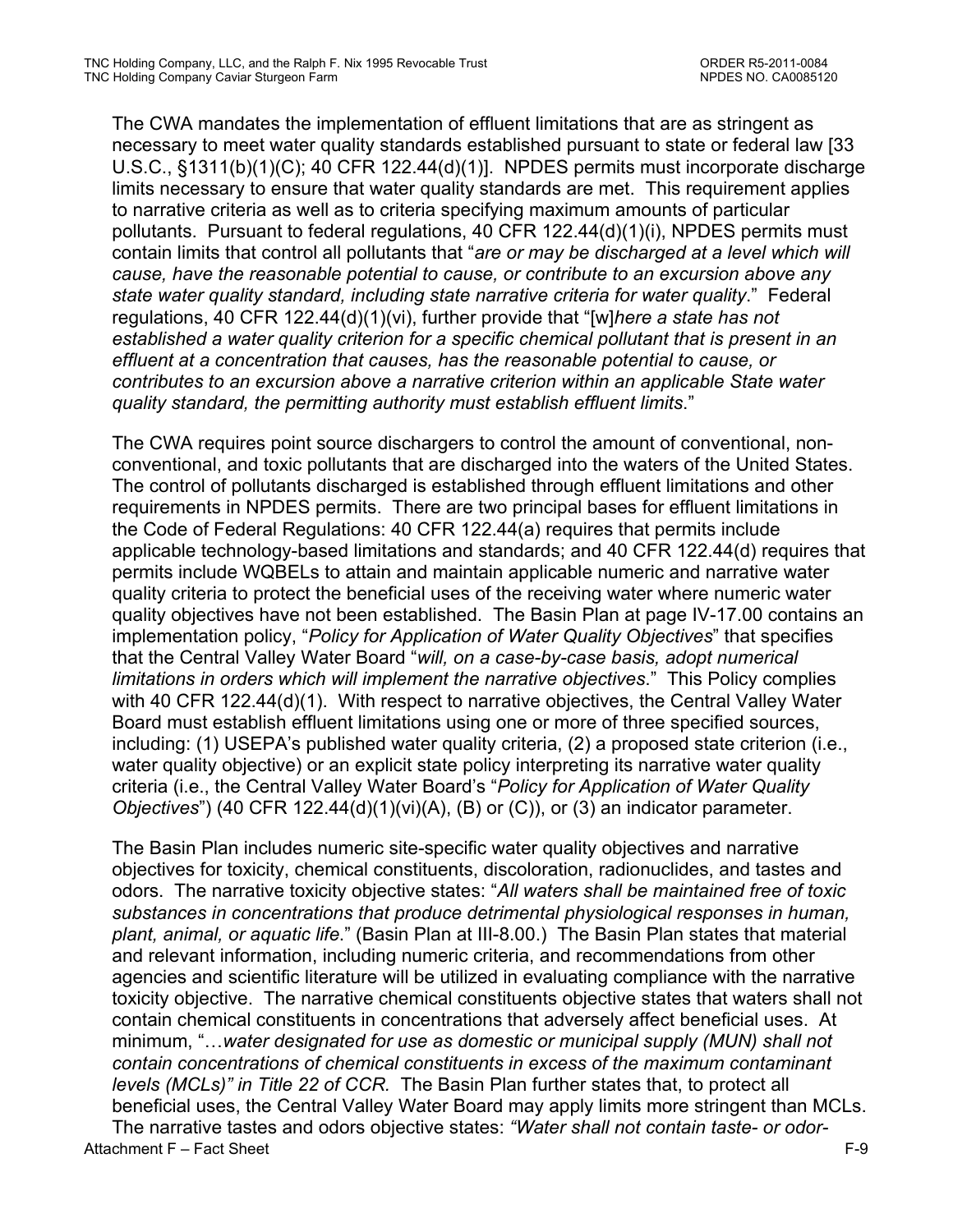*producing substances in concentrations that impart undesirable tastes or odors to domestic or municipal water supplies or to fish flesh or other edible products of aquatic origin, or that cause nuisance, or otherwise adversely affect beneficial uses*."

## **A. Discharge Prohibitions**

- **1.** As stated in section I.G of Attachment D, Standard Provisions, this Order prohibits bypass from any portion of the treatment facility. Federal regulations, 40 CFR 122.41(m), define "bypass" as the intentional diversion of waste streams from any portion of a treatment facility. This section of the federal regulations, 40 CFR 122.41(m)(4), prohibits bypass unless it is unavoidable to prevent loss of life, personal injury, or severe property damage. In considering the Central Valley Water Board's prohibition of bypasses, the State Water Board adopted a precedential decision, Order WQO 2002-0015, which cites the federal regulations, 40 CFR 122.41(m), as allowing bypass only for essential maintenance to assure efficient operation, provided that the bypass does not cause violation of effluent and/or receiving water limitations.
- **2.** Fish raised in CAAP facilities may become vulnerable to disease and parasite infestations. Various aquaculture drugs and chemicals may be used periodically at CAAP facilities to ensure the health and productivity of the confined fish population, as well as to maintain production efficiency. Aquaculture drugs and chemicals may be used to treat fish for parasites, fungal growths and bacterial infections. Also, aquaculture drugs and chemicals are sometimes used to anesthetize fish prior to spawning or "tagging" processes. The Discharger confirmed in the ROWD submittal and its comments on the tentative Order, that salt and hydrogen peroxide are the only chemical additives that will be used at the Facility. Hydrogen peroxide will readily decompose into water and oxygen. Therefore, this Order prohibits the use and discharge of aquaculture drugs and chemicals, other than salt and hydrogen peroxide, from the Facility without first submitting a ROWD and receiving a permit authorizing the discharge from the Central Valley Water Board.

### **B. Technology-Based Effluent Limitations**

## **1. Scope and Authority**

Section 301(b) of the CWA and implementing USEPA permit regulations at 40 CFR 122.44 require that permits include conditions meeting applicable technology-based requirements at a minimum, and any more stringent effluent limitations necessary to meet applicable water quality standards. The discharge authorized by this Order must meet minimum federal technology-based requirements based on Effluent Limitations Guidelines and Standards for the Concentrated Aquatic Animal Production Point Source Category in 40 CFR Part 451, and as defined in 40 CFR 122.24.

The CWA requires that technology-based effluent limitations be established based on several levels of controls: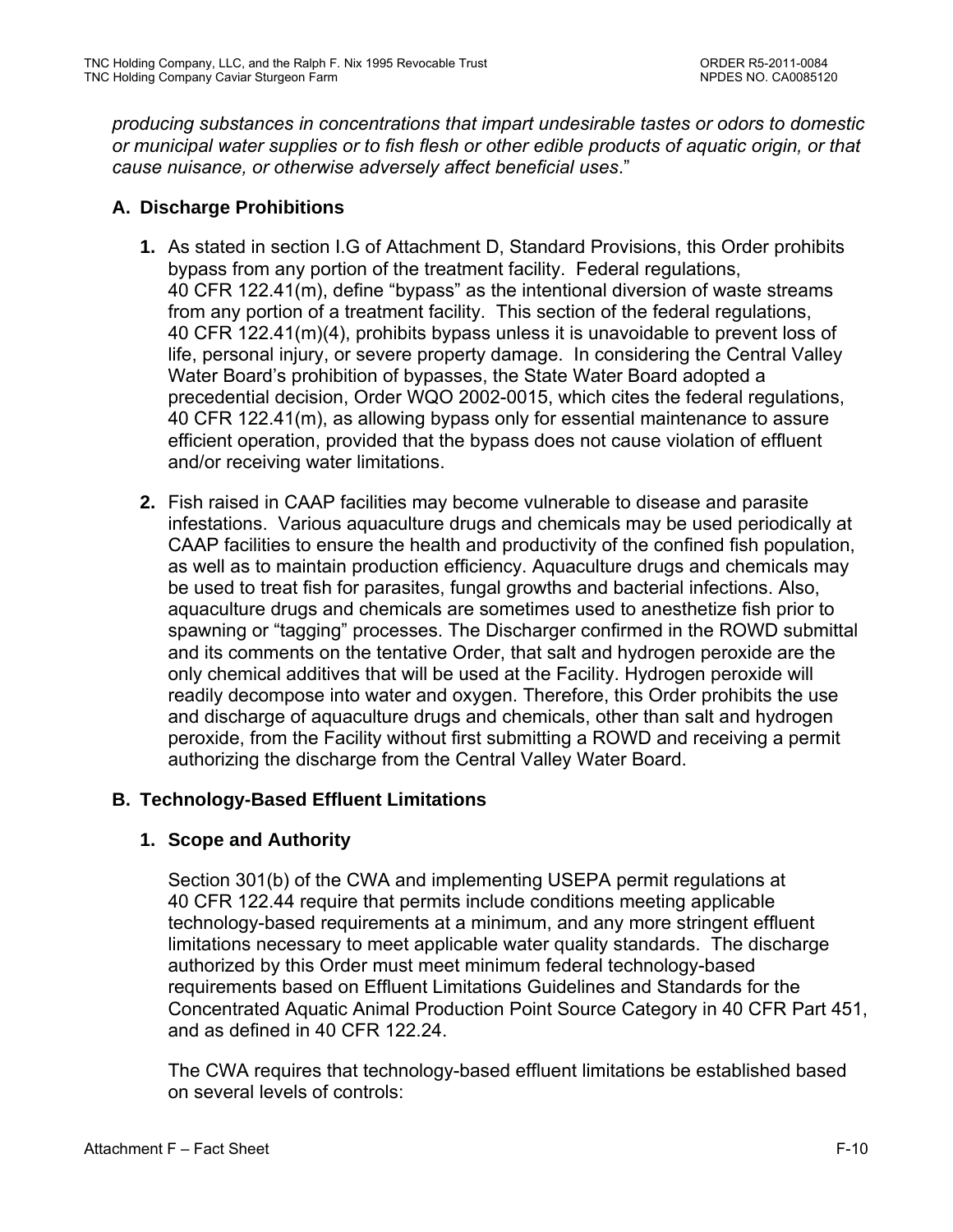- **a.** Best practicable treatment control technology (BPT) represents the average of the best performance by plants within an industrial category or subcategory. BPT standards apply to toxic, conventional, and non-conventional pollutants.
- **b.** Best available technology economically achievable (BAT) represents the best existing performance of treatment technologies that are economically achievable within an industrial point source category. BAT standards apply to toxic and nonconventional pollutants.
- **c.** Best conventional pollutant control technology (BCT) represents the control from existing industrial point sources of conventional pollutants including BOD, TSS, fecal coliform, pH, and oil and grease. The BCT standard is established after considering the "cost reasonableness" of the relationship between the cost of attaining a reduction in effluent discharge and the benefits that would result, and also the cost effectiveness of additional industrial treatment beyond BPT.
- **d.** New source performance standards (NSPS) represent the best available demonstrated control technology standards. The intent of NSPS guidelines is to set limitations that represent state-of-the-art treatment technology for new sources.

The CWA requires USEPA to develop effluent limitations, guidelines and standards (ELGs) representing application of BPT, BAT, BCT, and NSPS. CWA section 402(a)(1) and 40 CFR 125.3 authorize the use of best professional judgment (BPJ) to derive technology-based effluent limitations on a case-by-case basis where ELGs are not available for certain industrial categories and/or pollutants of concern. Where BPJ is used, the permit writer must consider specific factors outlined in 40 CFR 125.3.

On 23 August 2004 USEPA published Effluent Limitation Guidelines and New Source Performance Standards for the Concentrated Aquatic Animal Production Point Source Category. These ELGs became effective on 22 September 2004. The ELG regulation establishes national technology-based effluent discharge requirements for flow-through and recirculation systems and for net pens based on BPT, BCT, BAT and NSPS. In its proposed rule, published on 12 September 2002, USEPA proposed to establish numeric limitations for a single constituent – total suspended solids (TSS) – while controlling the discharge of other constituents through narrative requirements. In the final rule, however, USEPA determined that, for a nationally applicable regulation, it would be more appropriate to promulgate qualitative TSS limitations in the form of solids control best management practices (BMP) requirements. Furthermore, the final ELG does not include numeric effluent limitations for non-conventional and toxic constituents, such as aquaculture drugs and chemicals, but also relies on narrative limitations to address these constituents. The final ELG applies to CAAP facilities that produce, hold or contain 100,000 pounds or more of aquatic animals per year (any 12 month period). The Discharger's facility is therefore subject to ELG requirements.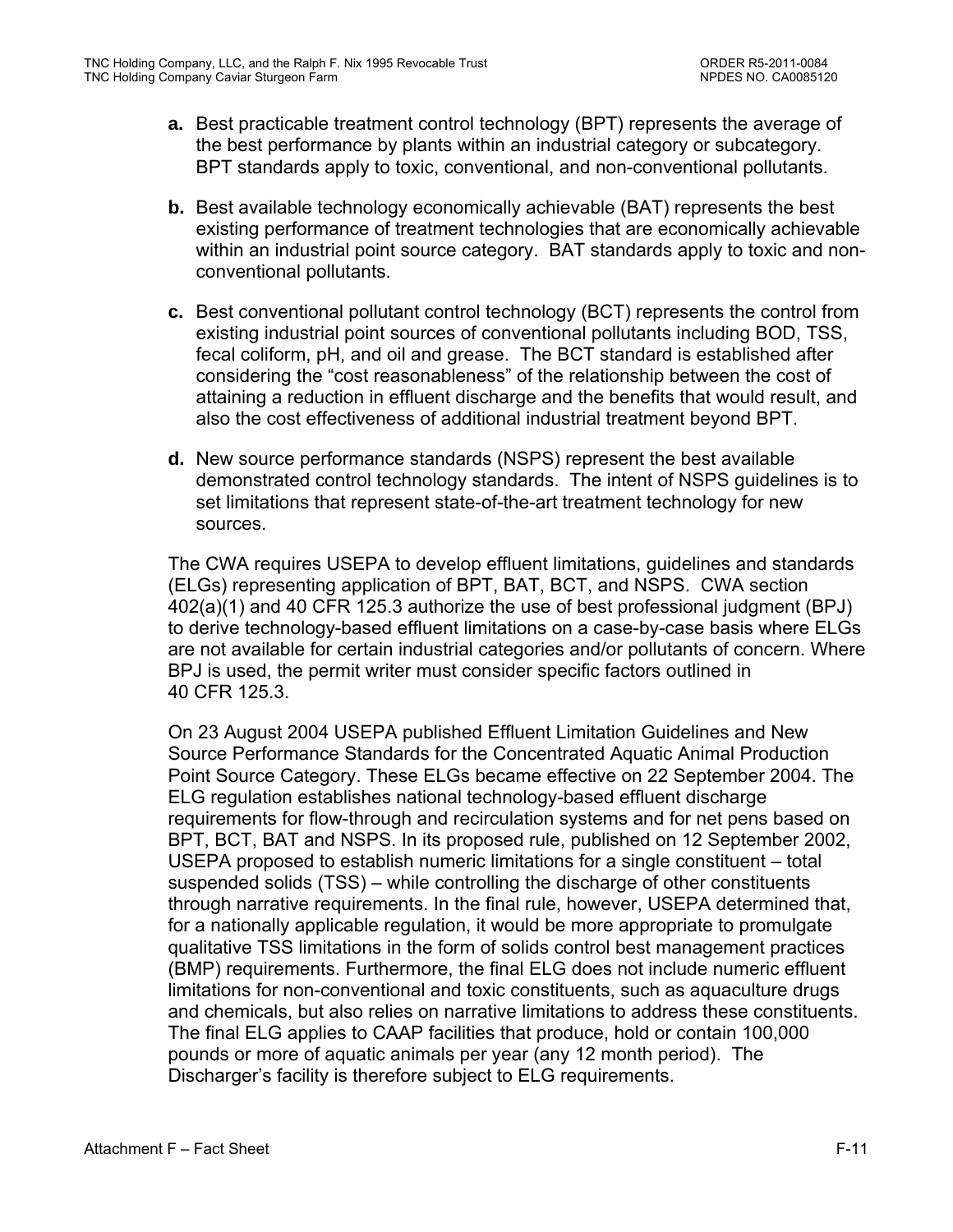### **2. Applicable Technology-Based Effluent Limitations**

**a. TSS.** USEPA's final ELG for the aquaculture industry does not include numeric effluent limitations on any conventional, non-conventional, or toxic constituents. Rather, USEPA promulgated qualitative limitations in the form of BMP requirements. Technology-based requirements in this Order are based on the ELG. To comply with the ELG, this Order includes a narrative effluent limitation that requires the Discharger to minimize the discharge of TSS through implementing BMPs established in compliance with the Special Provision contained in section VI.C.3 of this Order.

Based on effluent samples , from July 2006 to September 2010, the minimum, maximum and average TSS for the discharge was reported as non-detect, 10 mg/l, and 23 mg/l, respectively. These results indicate the Discharger is continuing to implement the BMPs to prevent or minimize the discharge of TSS to the waters of the State. Therefore, the Discharger's current BMPs for TSS are considered adequate.

**b. Flow.** This Order contains a maximum daily effluent discharge flow limitation of 3.1 mgd and an average monthly effluent discharge flow limitation of 1.2 mgd based on review of flow data during the previous permit term and consistent with Order R5-2005-0080.

|                  |       | <b>Effluent Limitations</b> |                   |                                |                                 |                                        |  |
|------------------|-------|-----------------------------|-------------------|--------------------------------|---------------------------------|----------------------------------------|--|
| <b>Parameter</b> | Units | Average<br><b>Monthly</b>   | Average<br>Weekly | <b>Maximum</b><br><b>Daily</b> | Instantaneous<br><b>Minimum</b> | <b>Instantaneous</b><br><b>Maximum</b> |  |
| <b>Flow</b>      | mgd   | 1.2                         |                   | 3.1                            | -                               | -                                      |  |
| <b>TSS</b>       | mg/L  |                             |                   |                                |                                 |                                        |  |

#### **Table F-3. Summary of Technology-based Effluent Limitations Discharge Point No. 001**

 The Discharger shall minimize the discharge of TSS through implementing BMPs established in compliance with Special Provision VI.C.3 of this Order.

### **C. Water Quality-Based Effluent Limitations (WQBELs)**

### **1. Scope and Authority**

Section 301(b) of the CWA and 40 CFR 122.44(d) require that permits include limitations more stringent than applicable federal technology-based requirements where necessary to achieve applicable water quality standards.

40 CFR 122.44(d)(1)(i) mandates that permits include effluent limitations for all pollutants that are or may be discharged at levels that have the reasonable potential to cause or contribute to an exceedance of a water quality standard, including numeric and narrative objectives within a standard. Where reasonable potential has been established for a pollutant, but there is no numeric criterion or objective for the pollutant, WQBELs must be established using: (1) USEPA criteria guidance under CWA section 304(a), supplemented where necessary by other relevant information; (2) an indicator parameter for the pollutant of concern; or (3) a calculated numeric

1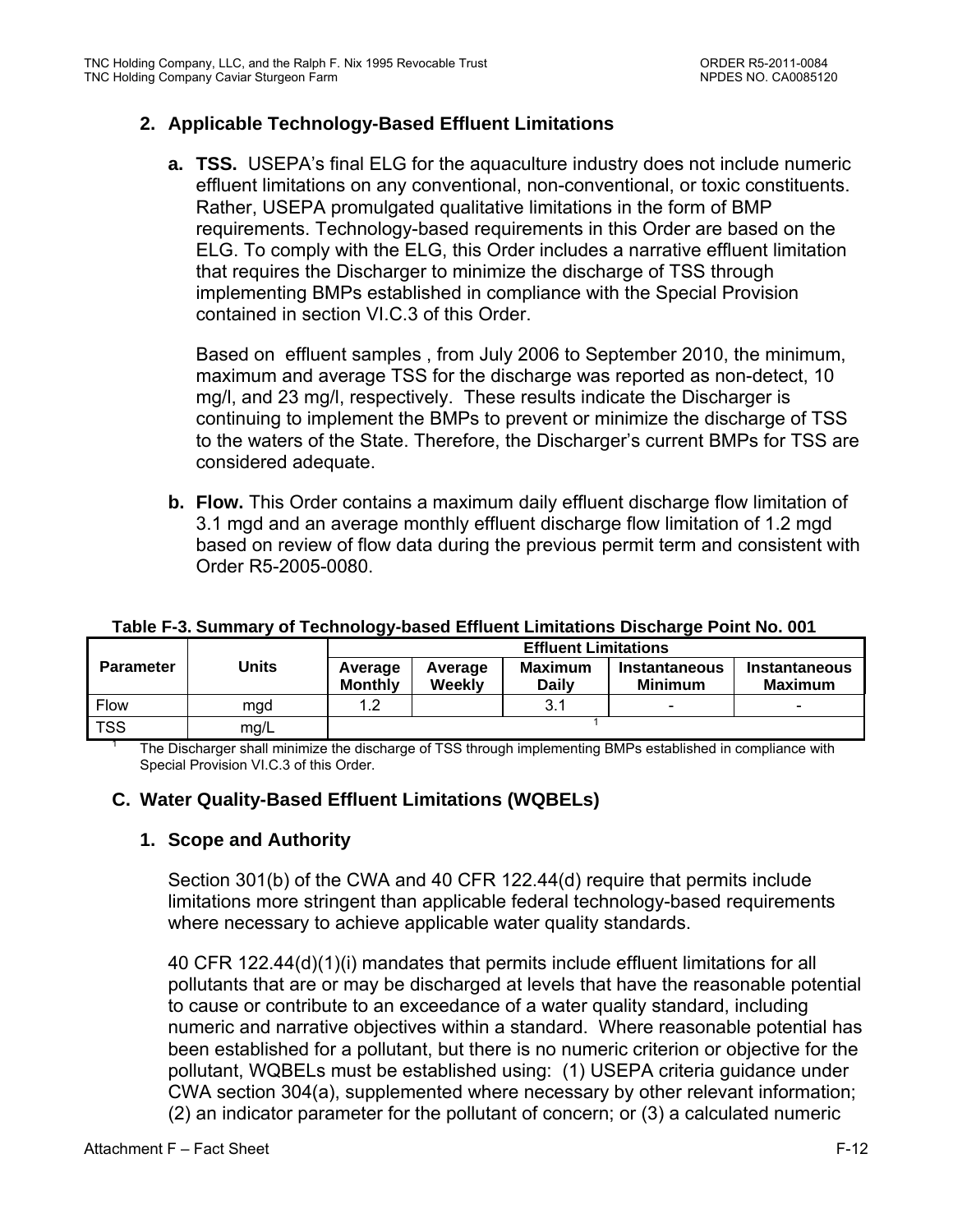water quality criterion, such as a proposed state criterion or policy interpreting the state's narrative criterion, supplemented with other relevant information, as provided in 40 CFR 122.44(d)(1)(vi).

The process for determining reasonable potential and calculating WQBELs when necessary is intended to protect the designated uses of the receiving water as specified in the Basin Plan, and achieve applicable water quality objectives and criteria that are contained in other state plans and policies, or any applicable water quality criteria contained in the CTR and NTR.

### **2. Applicable Beneficial Uses and Water Quality Criteria and Objectives**

The Basin Plan designates beneficial uses, establishes water quality objectives, and contains implementation programs and policies to achieve those objectives for all waters addressed through the plan. In addition, the Basin Plan implements State Water Board Resolution No. 88-63, which established state policy that all waters, with certain exceptions, should be considered suitable or potentially suitable for municipal or domestic supply.

The Basin Plan on page II-1.00 states: "*Protection and enhancement of existing and potential beneficial uses are primary goals of water quality planning…*" and with respect to disposal of wastewaters states that "...*disposal of wastewaters is [not] a prohibited use of waters of the State; it is merely a use which cannot be satisfied to the detriment of beneficial uses.*"

The federal CWA section 101(a)(2), states: "*it is the national goal that wherever attainable, an interim goal of water quality which provides for the protection and propagation of fish, shellfish, and wildlife, and for recreation in and on the water be achieved by July 1, 1983.*" Federal Regulations, developed to implement the requirements of the CWA, create a rebuttable presumption that all waters be designated as fishable and swimmable. Federal Regulations, 40 CFR sections 131.2 and 131.10, require that all waters of the State regulated to protect the beneficial uses of public water supply, protection and propagation of fish, shell fish and wildlife, recreation in and on the water, agricultural, industrial and other purposes including navigation. Section 131.3(e), 40 CFR, defines existing beneficial uses as those uses actually attained after 28 November 1975, whether or not they are included in the water quality standards. Federal Regulation, 40 CFR section 131.10 requires that uses be obtained by implementing effluent limitations, requires that all downstream uses be protected and states that in no case shall a state adopt waste transport or waste assimilation as a beneficial use for any waters of the United States.

**a. Receiving Water and Beneficial Uses.** The Facility discharges into the Sacramento County stormwater system then to an unnamed tributary of the Consumnes River before then discharging to the Consumnes River itself.

The Basin Plan at II-2.00 states that the beneficial uses of any specifically identified water body generally apply to its tributary streams. The Basin Plan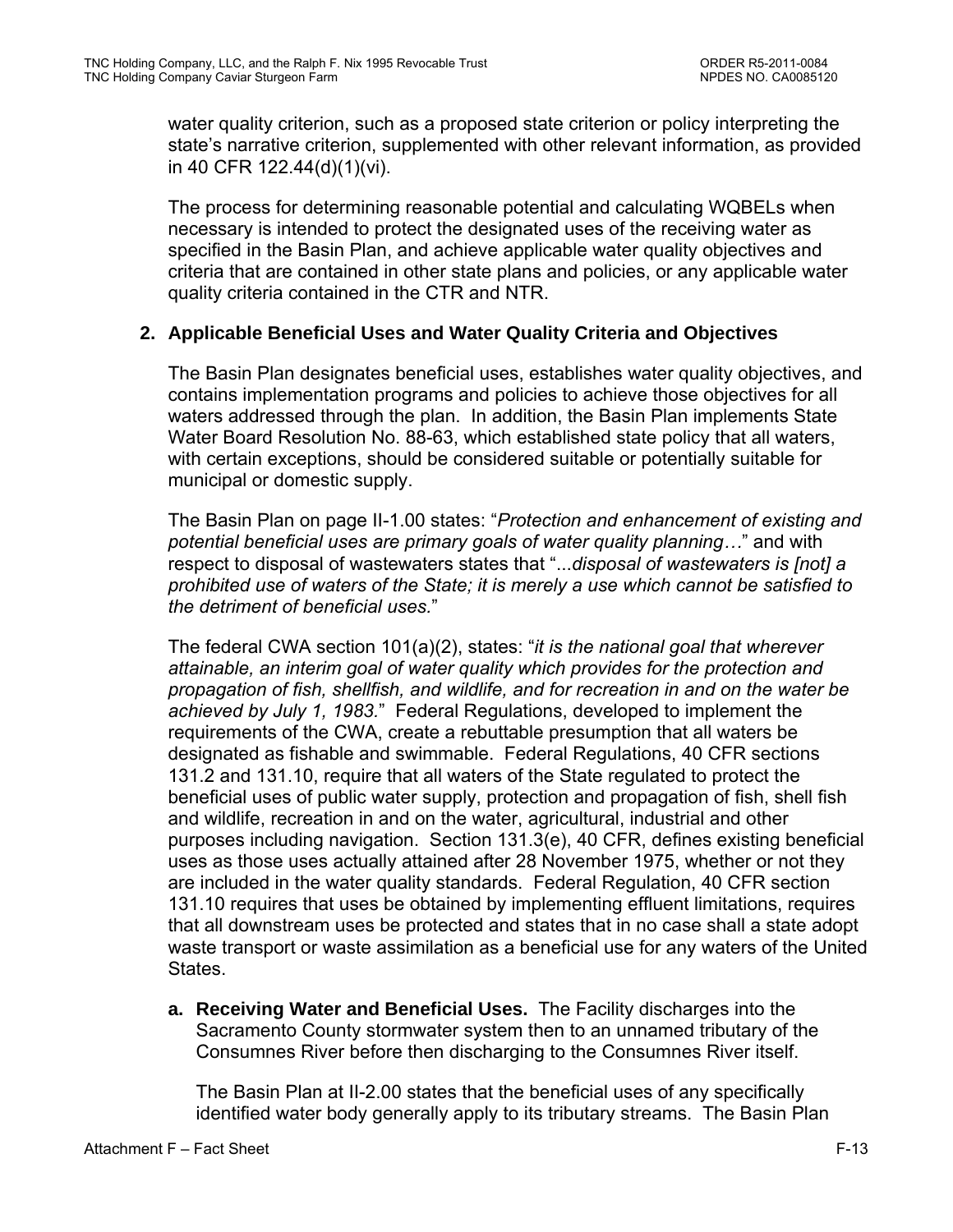does not specifically identify beneficial uses for unnamed tributary of the Consumnes River but does identify present and potential uses for the Consumnes River, to which the unnamed tributary of the Consumnes River is tributary. Thus, beneficial uses applicable to the unnamed tributary of the Consumnes River are as follows:

| <b>Discharge Point</b> | <b>Receiving Water Name</b>                       | <b>Beneficial Uses</b>                                                                                                                                                                                                                                                                                                                                                                                                                                                         |
|------------------------|---------------------------------------------------|--------------------------------------------------------------------------------------------------------------------------------------------------------------------------------------------------------------------------------------------------------------------------------------------------------------------------------------------------------------------------------------------------------------------------------------------------------------------------------|
| 001                    | Unnamed Tributary of the<br><b>Cosumnes River</b> | Existing:<br>Municipal and domestic supply (MUN); agricultural supply,<br>including irrigation and stock watering (AGR); water contact<br>recreation, including canoeing and rafting (REC-1); non-<br>contact water recreation (REC-2); warm freshwater habitat<br>(WARM); cold freshwater habitat (COLD); migration of<br>aquatic organisms, warm and cold (MIGR); spawning,<br>reproduction, and/or early development, warm and cold<br>(SPWN); and wildlife habitat (WILD). |

- **b. Effluent and Ambient Background Data.** The reasonable potential analysis (RPA), as described in section IV.C.3 of this Fact Sheet, was based on effluent data submitted in SMRs and obtained during compliance inspections.
- **c. Hardness-Dependent CTR Metals Criteria.** The *California Toxics Rule* and the *National Toxics Rule* contain water quality criteria for seven metals that vary as a function of hardness. The lower the hardness the lower the water quality criteria. The metals with hardness-dependent criteria include cadmium, copper, chromium III, lead, nickel, silver, and zinc.

This Order has established the criteria for hardness-dependent metals based on the reasonable worst-case ambient hardness as required by the SIP<sup>1</sup>, the CTR<sup>2</sup> and State Water Board Order WQO 2008-0008 (City of Davis). The SIP and the CTR require the use of "receiving water" or "actual ambient" hardness, respectively, to determine effluent limitations for these metals. (SIP, § 1.2; 40 CFR § 131.38(c)(4), Table 4, note 4.) The CTR does not define whether the term "ambient," as applied in the regulations, necessarily requires the consideration of upstream as opposed to downstream hardness conditions. Therefore, where reliable, representative data are available, the hardness value for calculating criteria can be the downstream receiving water hardness, after mixing with the effluent (Order WQO 2008-0008, p. 11). The Central Valley Water Board thus has considerable discretion in determining ambient hardness (*Id.*, p.10.).

 $\frac{1}{1}$ <sup>1</sup> The SIP does not address how to determine the hardness for application to the equations for the protection of aquatic life when using hardness-dependent metals criteria. It simply states, in Section 1.2, that the criteria shall be properly

adjusted for hardness using the hardness of the receiving water.<br><sup>2</sup> The CTR requires that, for waters with a hardness of 400 mg/L (as CaCO<sub>3</sub>), or less, the actual ambient hardness of the surface water must be used. It further requires that the hardness values used must be consistent with the design discharge conditions for design flows and mixing zones.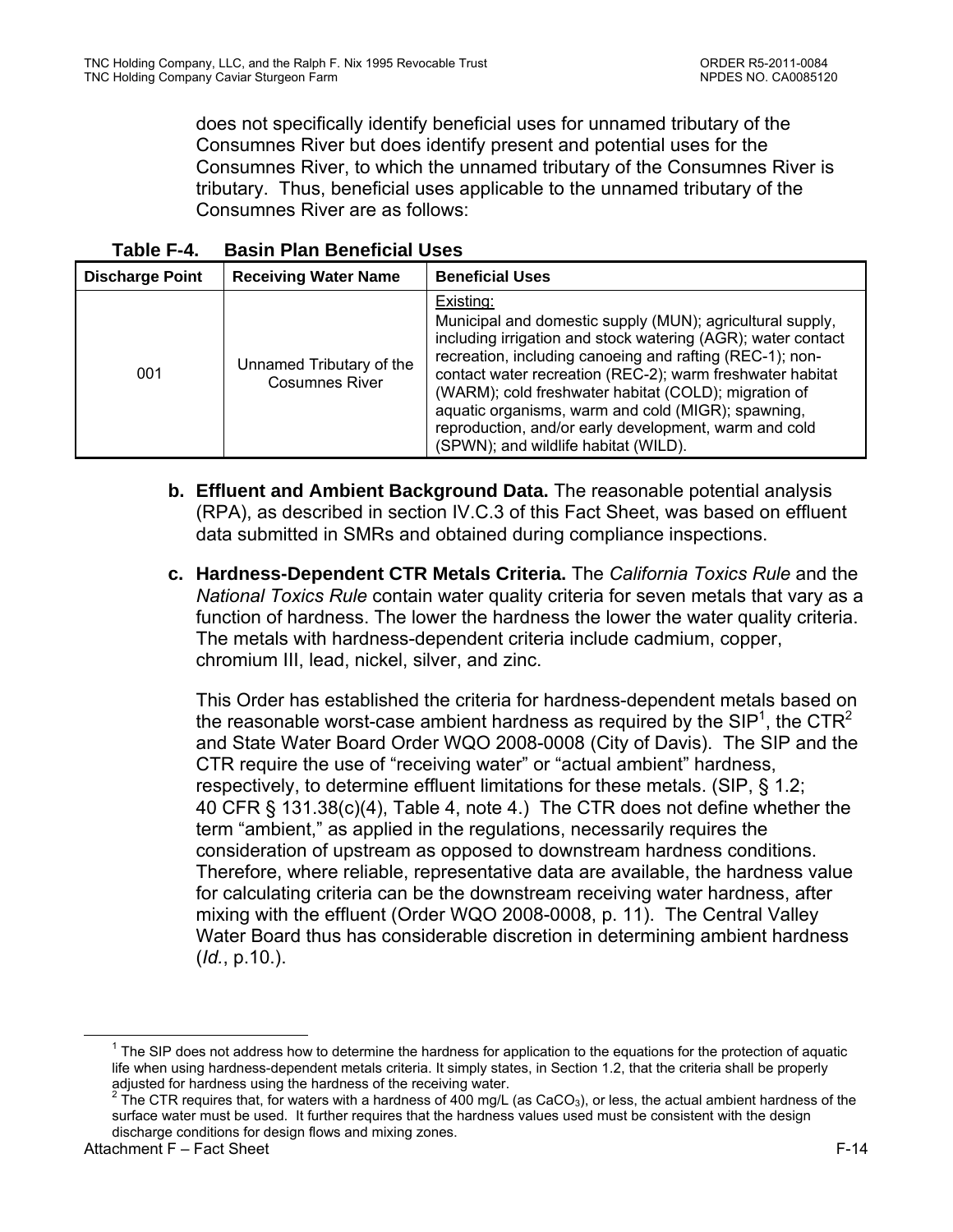The reasonable worst-case receiving water condition is when there is zero receiving water flow. Therefore, the effluent dominated condition represents the reasonable worst-case condition for determining the downstream receiving water hardness for calculating the CTR hardness-dependent metals criteria. The downstream hardness under this condition is represented by the lowest observed effluent hardness value, which was utilized in calculating the criteria values for hardness dependent metals.

## **d. Assimilative Capacity/Mixing Zone**

The receiving water body is an unnamed tributary of the Cosumnes River that flows through neighboring properties, and is utilized in a private pond. The Central Valley Water Board finds that based on the available information and on the Discharger's application, that unnamed tributary of the Cosumnes River, absent the discharge, is an ephemeral stream. The ephemeral nature of the unnamed tributary of the Cosumnes River means that the designated beneficial uses must be protected, but that no credit for receiving water dilution is available. Although the discharge, at times, maintains the aquatic habitat, constituents may not be discharged that may cause harm to aquatic life. At other times, natural flows within the unnamed tributary of the Cosumnes River help support the aquatic life. Both conditions may exist within a short time span, where the unnamed tributary of the Cosumnes River would be dry without the discharge and periods when sufficient background flows provide hydraulic continuity with the Cosumnes River. Dry conditions occur primarily in the summer months, but dry conditions may also occur throughout the year, particularly in low rainfall years. The lack of dilution results in more stringent effluent limitations to protect contact recreational uses, drinking water standards, agricultural water quality goals and aquatic life. Therefore, the Central Valley Water Board has evaluated the need for water quality-based effluent limitations for pollutants without benefit of dilution in this Order. These water quality-based effluent limitations are based on the application of water quality criteria or objectives at the point of discharge (Discharge Point No. 001).

## **3. Determining the Need for WQBELs**

**a.** The Central Valley Water Board conducted the RPA in accordance with section 1.3 of the SIP. Although the SIP applies directly to the control of CTR priority pollutants, the State Water Board has held that the Central Valley Water Board may use the SIP as guidance for water quality-based toxics control.<sup>3</sup> The SIP states in the introduction "*The goal of this Policy is to establish a standardized approach for permitting discharges of toxic pollutants to non-ocean surface waters in a manner that promotes statewide consistency*." Therefore, in this Order the RPA procedures from the SIP were used to evaluate reasonable potential for both CTR and non-CTR constituents based on information submitted as part of the application, in studies, and as directed by monitoring and reporting

Attachment F – Fact Sheet F-15  $\begin{array}{c|c}\n\hline\n1 & 3\n\end{array}$ <sup>3</sup> See Order WQO 2001-16 (Napa) and Order WQO 2004-0013 (Yuba City).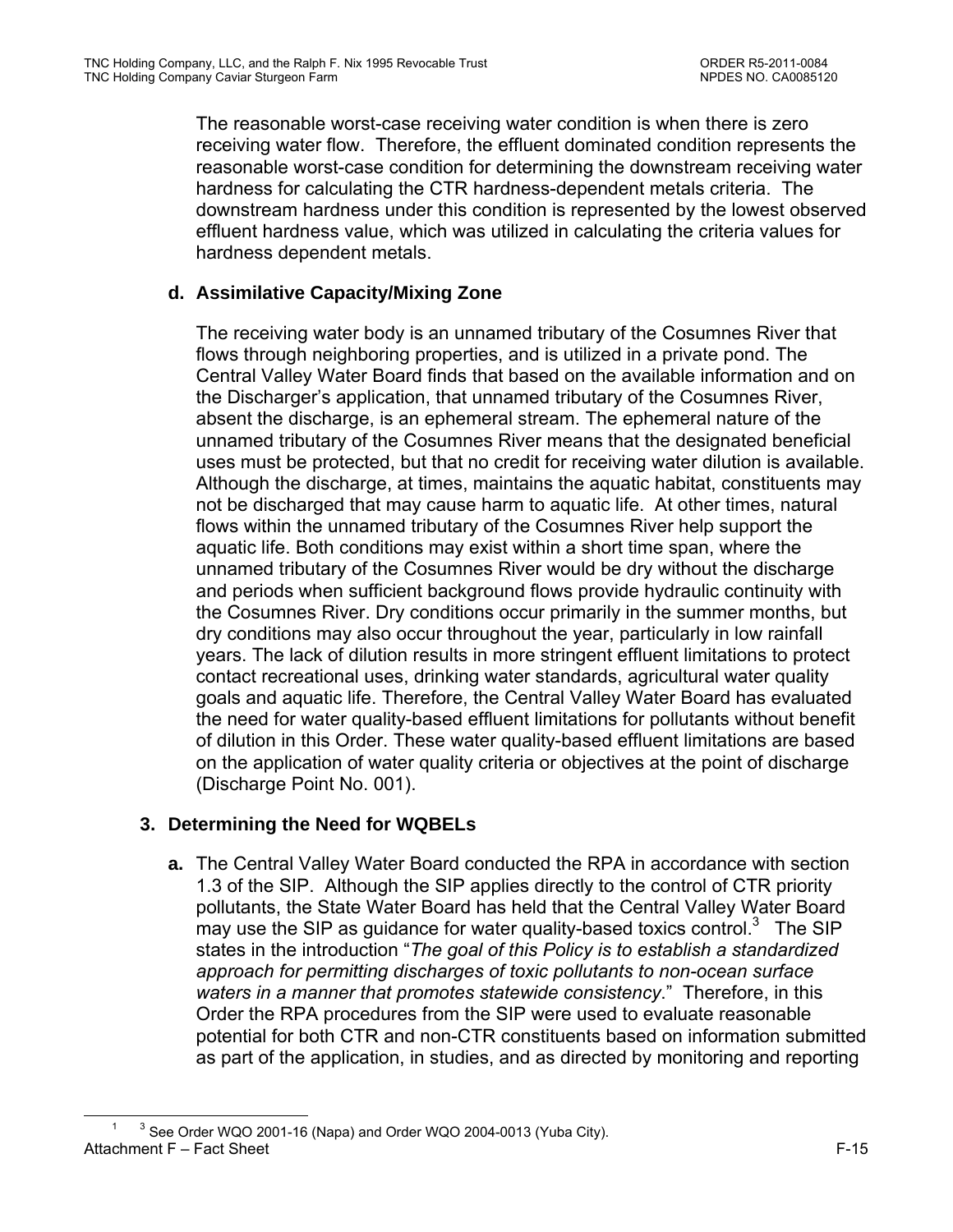programs. Effluent data from January 2007 – December 2009 were used to conduct the RPA.

**b. Constituents with No Reasonable Potential.** WQBELs are not included in this Order for constituents that do not demonstrate reasonable potential; however, monitoring for those pollutants is established in this Order as required by the SIP. If the results of effluent monitoring demonstrate reasonable potential, this Order may be reopened and modified by adding an appropriate effluent limitation.

### **i. Aluminum**

**(a) WQO.** Absent numeric aquatic life criteria for aluminum, WQBELs are based on the narrative toxicity objective. The Basin Plan's Policy for Application of Water Quality Objectives requires the Central Valley Water Board to consider, "on a case-by-case basis, direct evidence of beneficial use impacts, all material and relevant information submitted by the discharger and other interested parties, and relevant numerical criteria and guidelines developed and/or published by other agencies and organizations. In considering such criteria, the Board evaluates whether the specific numerical criteria which are available through these sources and through other information supplied to the Board, are relevant and appropriate to the situation at hand and, therefore, should be used in determining compliance with the narrative objective." Relevant information includes, but is not limited to, USEPA recommended criteria. (Basin Plan, p. IV.-17.00; see also, 40 CFR 122.44(d)(vi).)

The Central Valley Water Board considered all available material and relevant information submitted by the discharger and other interested parties, and relevant numerical criteria and guidelines developed and/or published by other agencies and organizations, the USEPA National Recommended Ambient Water Quality Criteria (NAWQC) and supporting studies, National Recommended Water Quality Criteria–Correction, the Arid West Water Quality Research Project and supporting studies, and site-specific aluminum studies conducted by other dischargers within the Central Valley Region in evaluating the appropriate criteria for protection of the beneficial uses of the Cosumnes River, and the unnamed tributary to the Cosumnes River to comply with the narrative toxicity objective.

Footnote L to the National Recommended Ambient Water Quality Criteria Correction (1999) summary table for aluminum indicates that the chronic aquatic life criterion is based on studies conducted under specific receiving water conditions with a low pH (6.5 to 6.6 pH units) and low hardness (<10 mg/L as  $CaCO<sub>3</sub>$ ). USEPA advises that a water effects ratio may be more appropriate to better reflect the actual toxicity of aluminum to aquatic organisms. Monitoring data demonstrates that these conditions are not similar to those in the Cosumnes River, which consistently has an upstream hardness concentrations ranging from 19 to 52 mg/L (as CaCO<sub>3</sub>) and the pH ranging from  $6.6 - 7.9$  s.u. Thus, it is unlikely that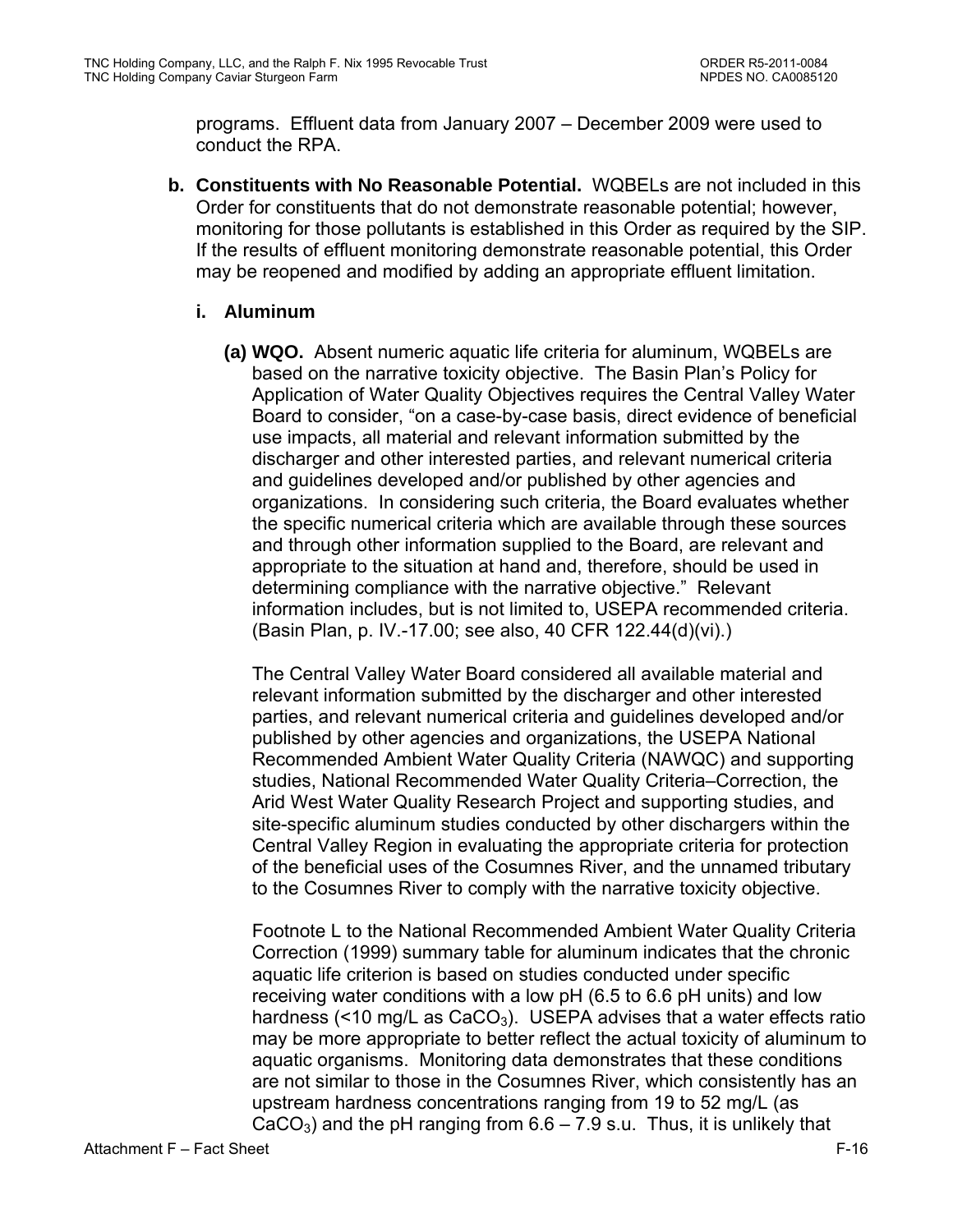application of the chronic criterion of 87 µg/L is necessary to protect aquatic life in Cosumnes River. Furthermore, the effluent hardness ranges from 60 to 96 mg/L (as  $CaCO<sub>3</sub>$ ) and the pH ranges from 6.64 -7.94 s.u., so the application of the chronic criterion of 87 µg/L is unlikely to be necessary to protect aquatic life in the effluent dominated unnamed tributary to the Cosumnes River as well.

Aluminum toxicity studies and water effects ratio studies<sup>4 5 6 7</sup> have been performed in several Central Valley waters that demonstrate the application of the chronic criterion of 87 µg/L is not necessary to protect aquatic life.

Based on the above information, the acute (1-hour) and chronic (4-day average) aquatic life criteria for aluminum are 750 µg/L. These criteria interpret the narrative toxicity objective using best professional judgment and are protective of the aquatic life beneficial use. The Department of Public Health (DPH) established a secondary Maximum Contaminant Level - Consumer Acceptance Limit (MCL) for aluminum for the protection of the MUN beneficial use at 200 μg/L that implements the Basin Plan's narrative chemical constituents objective.

**(b) RPA Results.** The maximum effluent concentration (MEC) for aluminum was 220 µg/L, and the maximum annual average effluent concentration of aluminum was 160 µg/L. Therefore, aluminum in the discharge does not have a reasonable potential to cause or contribute to an in-stream excursion above the narrative chemical constituents objective and the narrative toxicity objective. Based on 13 data points from January 2007 through December 2009, the effluent aluminum data ranged from nondetect to 220 µg/L. A sample collected in December 2009 was measured at 600 µg/L, however, this sample is considered an outlier and was not used in the RPA. The average and standard deviation of the data was 76 µg/L and 59 µg/L, respectively. Therefore, the one sample measuring 600 µg/L was nearly 8 standard deviations from the mean, which is clearly an outlier and not representative of the effluent.

### **ii. Manganese**

**(a) WQO**. The Basin Plan includes a water quality objective that "…*water designated for use as domestic or municipal supply (MUN) shall not contain concentrations of chemical constituents in excess of the maximum contaminant levels (MCLs) specified in the following provisions of Title 22 of the California Code of Regulations…Tables 64449-A (Secondary Maximum Contaminant Levels-Consumer Acceptance Limits) and 64449-B* 

 $\overline{4}$ City of Modesto, Aluminum Water Effect Ratio Study Plan (November 2005)…

<sup>5</sup> City of Yuba City, Aluminum Water Effect Ratio Study Plan (January 2007) 6

City of Manteca, Aluminum Water Effect Ratio Study (March 2007) 7

City of Auburn, Aluminum Toxicity Study (November 2010) …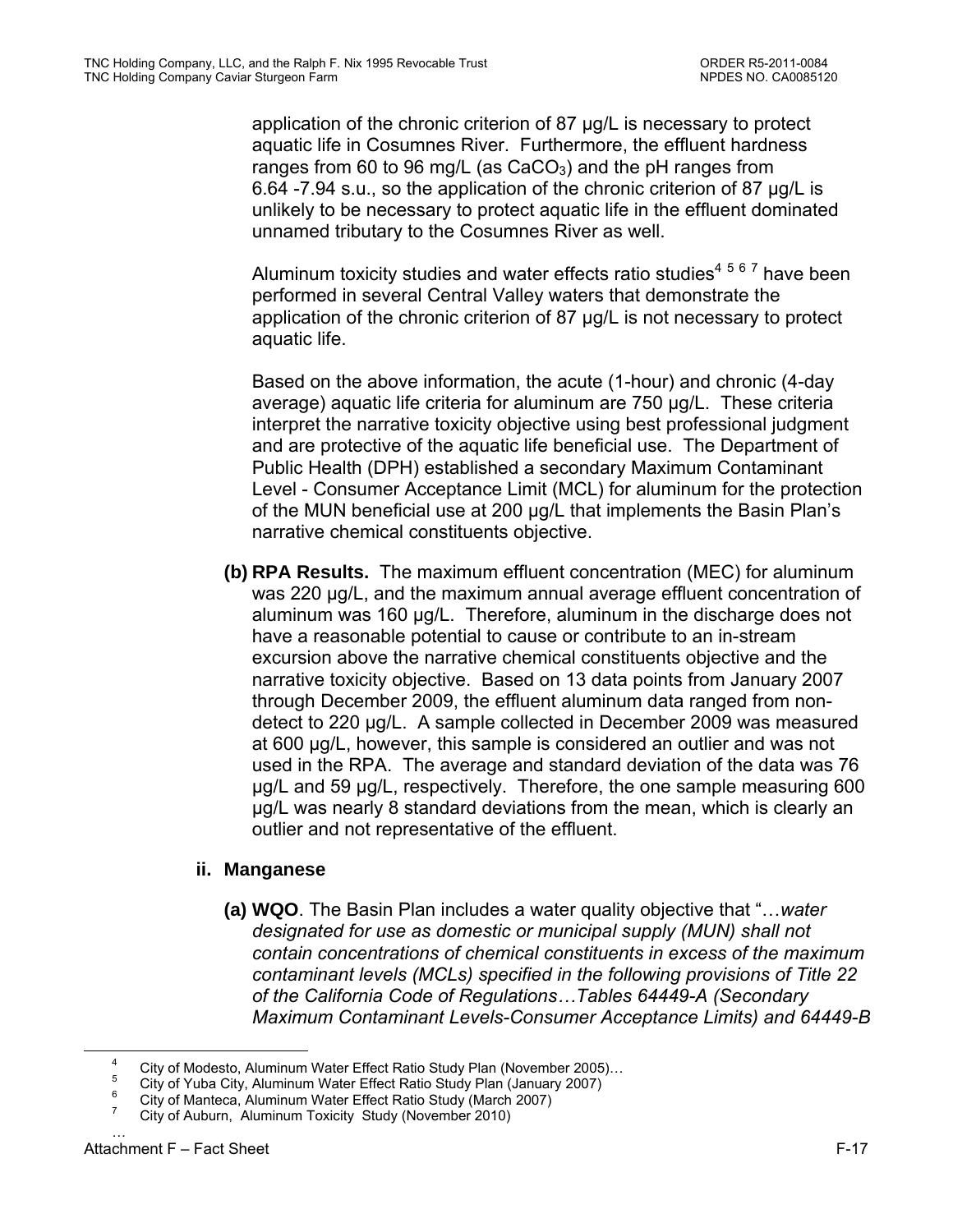*(Secondary Maximum Contaminant Levels-Ranges) of Section 64449*." Municipal and domestic supply is a beneficial use of the Receiving Water. DPH established a secondary Maximum Contamination Limit (MCL) of 50 µg/L for manganese which is protective of the Basin Plan's WQO and is applied as an annual average.

**(b) RPA Results**. Based on monthly effluent monitoring data from 2007 to 2009, the maximum running annual average for manganese was 32 µg/L. Therefore, the discharge does not have reasonable potential to cause or contribute to an exceedance of the applicable water quality objective in the receiving water.

## **iii. Salinity (EC)**

**(a) WQO.** There are no USEPA water quality criteria for the protection of aquatic organisms for electrical conductivity (EC), total dissolved solids (TDS), sulfate, and chloride. The Basin Plan contains a chemical constituent objective that incorporates state MCLs, contains a narrative objective, and contains numeric water quality objectives for EC, TDS, sulfate, and chloride.

| <b>Parameter</b>    | <b>Agricultural WQ</b> | Secondary MCL <sup>3</sup> | <b>Effluent</b> |                |  |
|---------------------|------------------------|----------------------------|-----------------|----------------|--|
|                     | Goal <sup>1</sup>      |                            | Average         | <b>Maximum</b> |  |
| $EC$ ( $µmbos/cm$ ) | Varies $2$             | 900, 1600, 2200            | 242             | 330            |  |
| TDS (mg/L)          | Varies                 | 500, 1000, 1500            | 188             | 360            |  |
| Sulfate (mg/L)      | Varies                 | 250, 500, 600              | 8.5             | 8.5            |  |
| Chloride (mg/L)     | Varies                 | 250, 500, 600              | 6.2             | 15             |  |

**Table F-4. Salinity Water Quality Criteria/Objectives** 

1 Agricultural water quality goals based on *Water Quality for Agriculture*, Food and Agriculture Organization of the United Nations—Irrigation and Drainage Paper No. 29, Rev. 1 (R.S. Ayers and

<sup>2</sup> The EC level in irrigation water that harms crop production depends on the crop type, soil type, irrigation methods, rainfall, and other factors. An EC level of 700 umhos/cm is generally considered to present no risk of salinity impacts to crops. However, many crops are grown successfully with higher

salinities.<br><sup>3</sup> The secondary MCLs are stated as a recommended level, upper level, and a short-term maximum level.

> **(1) Chloride.** The secondary MCL for chloride is 250 mg/L, as a recommended level, 500 mg/L as an upper level, and 600 mg/L as a short-term maximum. The recommended agricultural water quality goal for chloride, that would apply the narrative chemical constituent objective, is 106 mg/L as a long-term average based on Water Quality for Agriculture, Food and Agriculture Organization of the United Nations—Irrigation and Drainage Paper No. 29, Rev. 1 (R.S. Ayers and D.W. Westcot, Rome, 1985). The 106 mg/L water quality goal is intended to protect against adverse effects on sensitive crops when irrigated via sprinklers.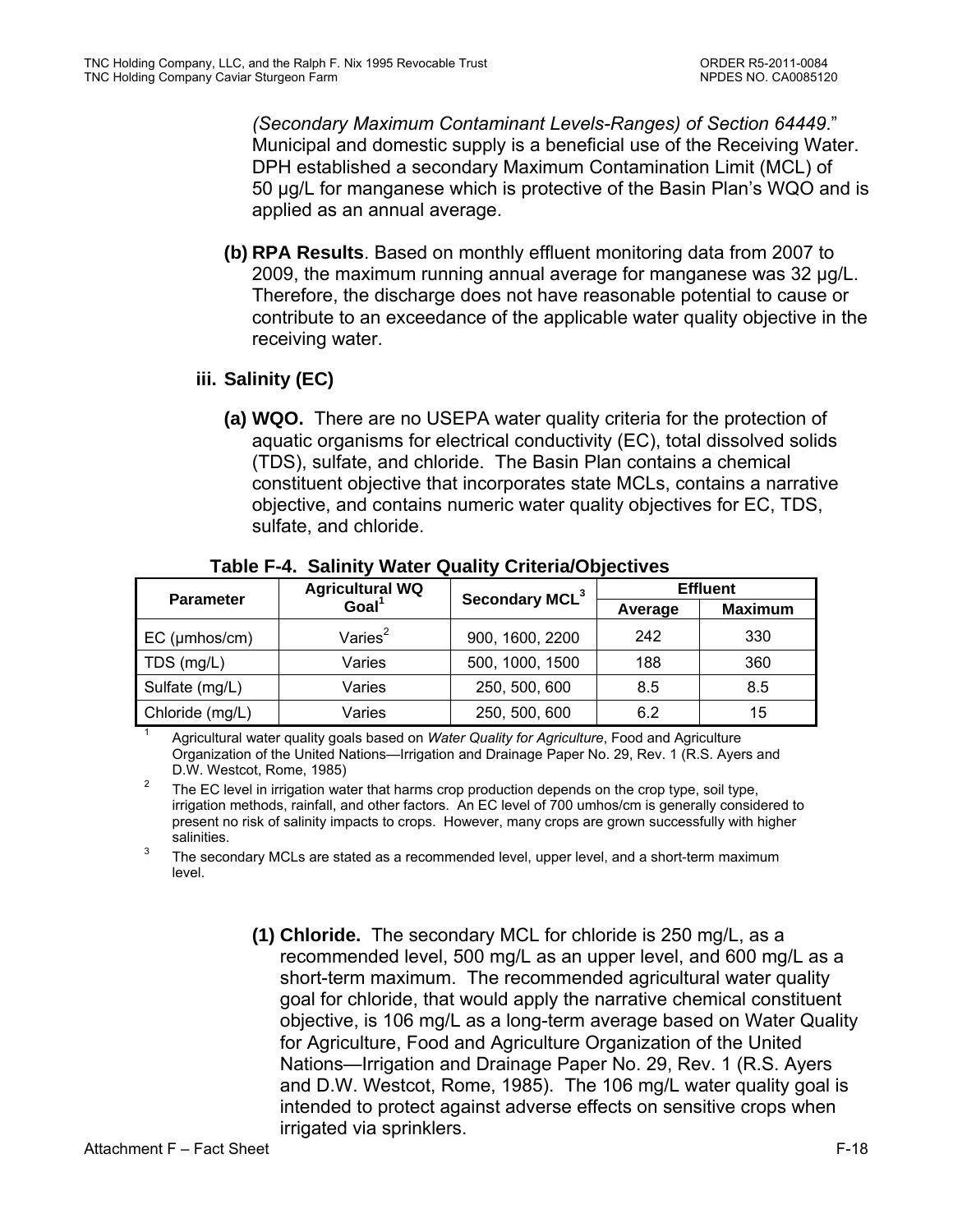- **(2) Electrical Conductivity.** The secondary MCL for EC is 900 µmhos/cm as a recommended level, 1600 µmhos/cm as an upper level, and 2200 µmhos/cm as a short-term maximum. The agricultural water quality goal, that would apply the narrative chemical constituents objective, is 700 µmhos/cm as a long-term average based on Water Quality for Agriculture, Food and Agriculture Organization of the United Nations—Irrigation and Drainage Paper No. 29, Rev. 1 (R.S. Ayers and D.W. Westcot, Rome, 1985). The 700 µmhos/cm agricultural water quality goal is intended to prevent reduction in crop yield, i.e. a restriction on use of water, for salt-sensitive crops, such as beans, carrots, turnips, and strawberries. These crops are either currently grown in the area or may be grown in the future. Most other crops can tolerate higher EC concentrations without harm, however, as the salinity of the irrigation water increases, more crops are potentially harmed by the EC, or extra measures must be taken by the farmer to minimize or eliminate any harmful impacts.
- **(3) Sulfate.** The secondary MCL for sulfate is 250 mg/L as a recommended level, 500 mg/L as an upper level, and 600 mg/L as a short-term maximum.
- **(4) Total Dissolved Solids.** The secondary MCL for TDS is 500 mg/L as a recommended level, 1000 mg/L as an upper level, and 1500 mg/L as a short-term maximum. The recommended agricultural water quality goal for TDS, that would apply the narrative chemical constituent objective, is 450 mg/L as a long-term average based on Water Quality for Agriculture, Food and Agriculture Organization of the United Nations—Irrigation and Drainage Paper No. 29, Rev. 1 (R.S. Ayers and D.W. Westcot, Rome, 1985). Water Quality for Agriculture evaluates the impacts of salinity levels on crop tolerance and yield reduction, and establishes water quality goals that are protective of the agricultural uses. The 450 mg/L water quality goal is intended to prevent reduction in crop yield, i.e. a restriction on use of water, for salt-sensitive crops. Only the most salt sensitive crops require irrigation water of 450 mg/L or less to prevent loss of yield. Most other crops can tolerate higher TDS concentrations without harm, however, as the salinity of the irrigation water increases, more crops are potentially harmed by the TDS, or extra measures must be taken by the farmer to minimize or eliminate any harmful impacts.

## **(b) RPA Results**.

- **(1) Chloride.** Chloride concentrations in the effluent ranged from 2.2 mg/L to 15 mg/L, with an average of 6.2 mg/L. These levels do not exceed the agricultural water goal.
- **(2) Electrical Conductivity.** A review of the Discharger's monitoring reports shows an average effluent EC of 242 µmhos/cm, with a range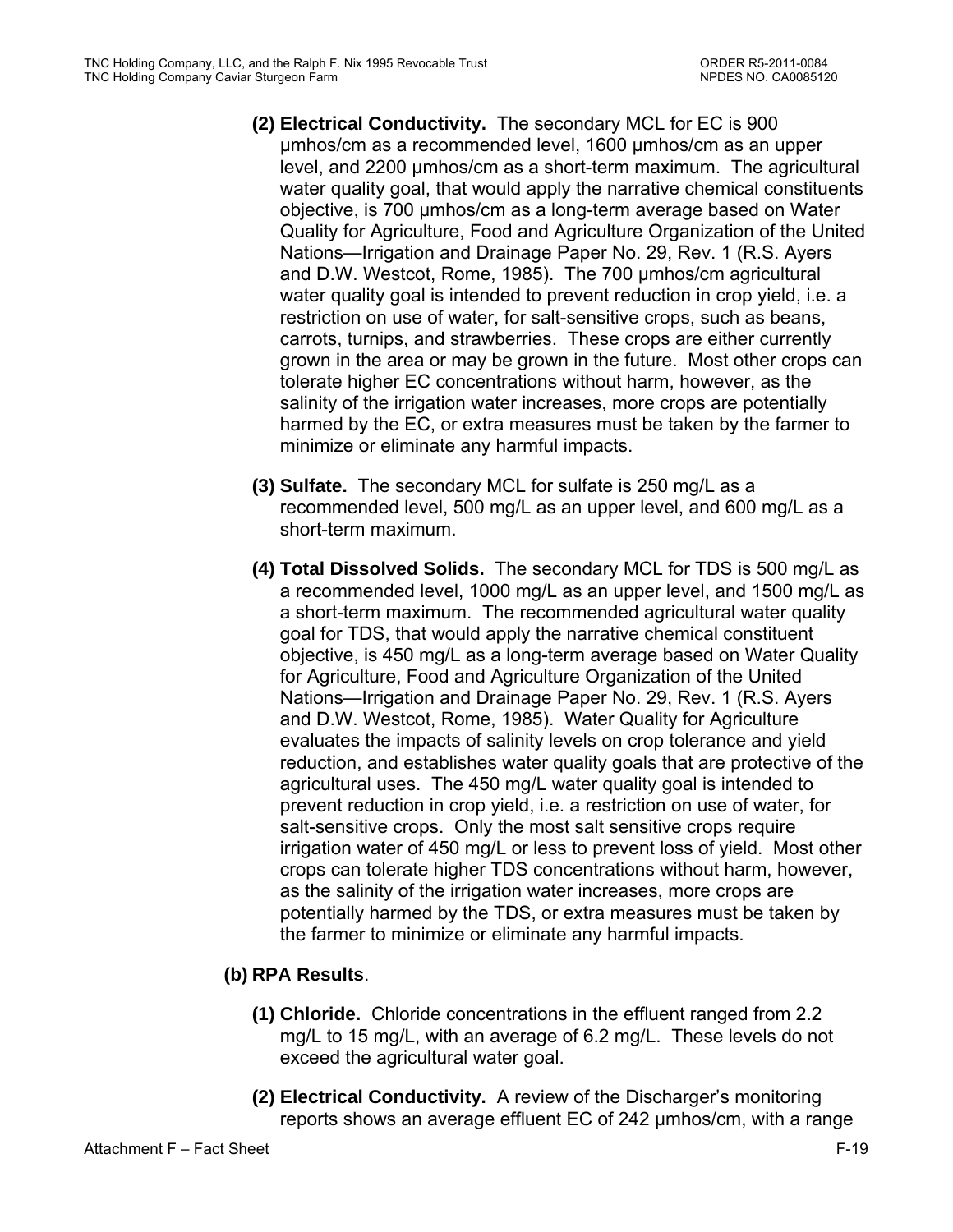from 190 µmhos/cm to 330 µmhos/cm. These levels do not exceed the agricultural water goal.

**(3) Sulfate.** A review of the Discharger's monitoring reports shows a single sample sulfate concentration of 8.5 mg/L. This level does not exceed the secondary MCL value of 250 mg/L.

**(4) Total Dissolved Solids.** The average TDS effluent concentration was 187.8 mg/L with concentrations ranging from 140 mg/L to 360 mg/L. These levels do not exceed the applicable water quality objectives.

Based on monthly effluent monitoring data from 2006 to 2010, the discharge does not demonstrate reasonable potential to cause or contribute to an exceedance of the applicable water quality objectives for the salinity objectives in the receiving water. Therefore, WQBELs for salinity constituents are not included in this Order. The previous Order included WQBELs for EC due to use of salt for fish treatments. Based on available data since adoption of the previous Order, the use of salt does not result in salinity concentrations in the discharge that exceed the applicable water quality objectives. Therefore, the WQBELs have not been carried forward. Compliance with the federal antibacksling regulations is discussed in Section IV.D.3 of the Fact Sheet.

**c. Constituents with Reasonable Potential.** The Central Valley Water Board finds that the discharge has a reasonable potential to cause or contribute to an in-stream excursion above a water quality standard for aluminum, iron, and manganese. WQBELs for these constituents are included in this Order. A summary of the RPA is provided in Attachment G, and a detailed discussion of the RPA for each constituent is provided below.

## **i. Ammonia**

**(a) WQO.** The NAWQC for the protection of freshwater aquatic life for total ammonia, recommends acute (1-hour average; criteria maximum concentration or CMC) standards based on pH and chronic (30-day average; criteria continuous concentration or CCC) standards based on pH and temperature. USEPA also recommends that no 4-day average concentration should exceed 2.5 times the 30-day CCC. USEPA found that as pH increased, both the acute and chronic toxicity of ammonia increased. Salmonids were more sensitive to acute toxicity effects than other species. However, while the acute toxicity of ammonia was not influenced by temperature, it was found that invertebrates and young fish experienced increasing chronic toxicity effects with increasing temperature. The Cosumnes River has a beneficial use of cold freshwater habitat and the presence of salmonids and early fish life stages in the Cosumnes River is well-documented. However, the discharge from the Facility is to a storm water ditch that is located about 1 mile upstream of the Cosumnes River where salmonids are present. The ammonia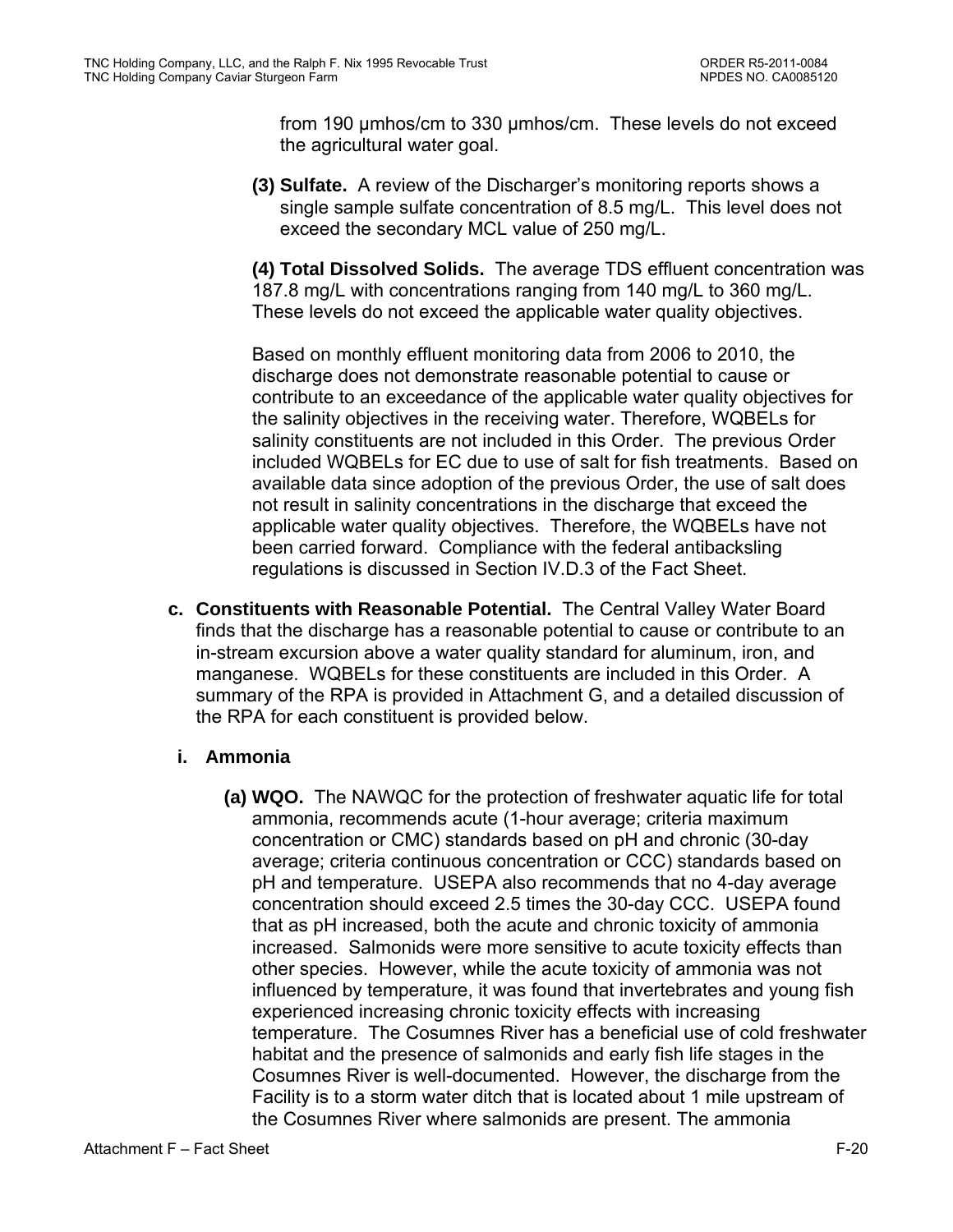discharged to the storm water ditch will naturally undergo nitrification prior to reaching the downstream river. Therefore, the use of the recommended acute criterion for waters where salmonids are absent is protective of the ditch and the downstream river. The maximum permitted effluent pH is 8.5, as the Basin Plan objective for pH in the receiving stream is the range of 6.5 to 8.5. In order to protect against the worstcase short-term exposure of an organism, a pH value of 8.5 was used to derive the acute criterion. The resulting acute criterion is 3.2 mg/L.

Paired effluent data for temperature and pH were used to calculate the 30-day CCC. This was done based on 490 samples taken between 1 May 2009 and 31 March 2011. The lowest 30-day CCC calculated during this period was 1.56 mg/L as N and was based on a paired 30-day average pH of 8.1, 30-day average temperature of 19.4°C, which occurred from 20 September 2010 to 19 October 2010, and early fish life stages present. The 4-day average concentration is derived in accordance with the USEPA criterion as 2.5 times the 30-day CCC. Based on the 30-day CCC of 1.56 mg/L (as N), the 4-day average concentration that should not be exceeded is 3.90 mg/L (as N).

- **(b) RPA Results.** Untreated Cold Water Concentrated Aquatic Animal Production Facility discharges contain ammonia. Nitrification is a biological process that converts ammonia to nitrite and nitrite to nitrate. Inadequate or incomplete nitrification may result in the discharge of ammonia to the receiving stream. Ammonia is known to cause toxicity to aquatic organisms in surface waters. Discharges of ammonia in toxic concentrations would violate the Basin Plan's narrative toxicity objective. The MEC for ammonia was 0.68 mg/L. Although the effluent does not exceed the applicable water quality objectives for ammonia, Section 1.3, Step 7, of the SIP, allows that WQBELs can be required based on other information. If not properly treated, wastewater from CAAP facilities may contain ammonia in concentrations that may cause or contribute to an exceedance of the Basin Plan's narrative toxicity objective. Hence, WQBELs for ammonia are included in this Order.
- **(c) WQBELs.** The Central Valley Water Board calculates WQBELs in accordance with SIP procedures for non-CTR constituents, and ammonia is a non-CTR constituent. The SIP procedure assumes a 4-day averaging period for calculating the long-term average discharge condition (LTA). However, USEPA recommends modifying the procedure for calculating permit limits for ammonia using a 30-day averaging period for the calculation of the LTA corresponding to the 30-day CCC. Therefore, while the LTAs corresponding to the acute and 4-day chronic criteria were calculated according to SIP procedures, the LTA corresponding to the 30-day CCC was calculated assuming a 30-day averaging period. The lowest LTA representing the acute, 4-day CCC, and 30-day CCC is then selected for deriving the AMEL and the MDEL. The remainder of the WQBEL calculation for ammonia was performed according to the SIP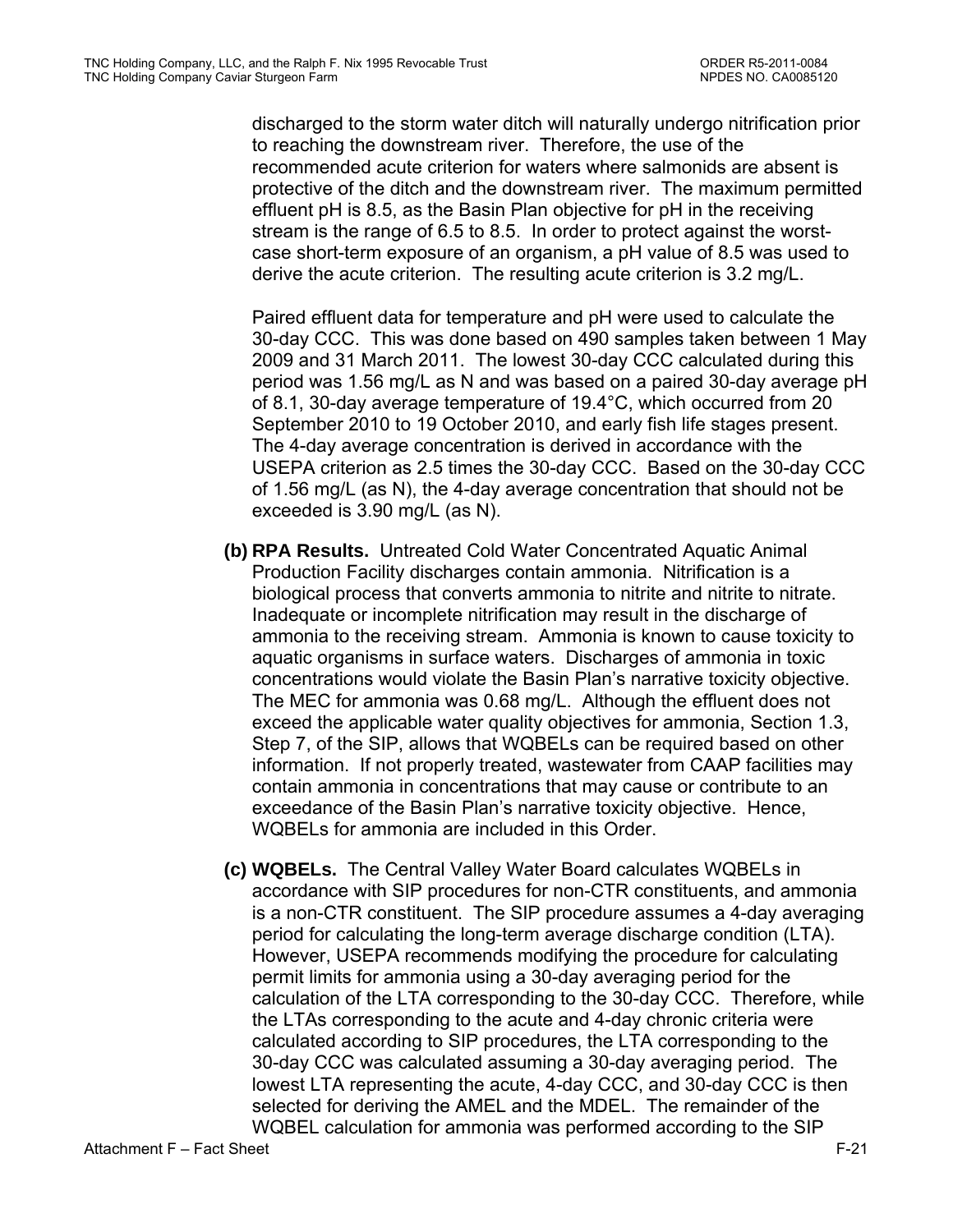procedures. This Order contains a final AMEL and MDEL for ammonia of 1.4 mg/L and 3.2 mg/L, respectively, based on the acute criterion value.

- **(d) Plant Performance and Attainability.** Analysis of the effluent data shows that the MEC is less than the WQBELs. The Central Valley Water Board concludes, therefore, that immediate compliance with these effluent limitations is feasible.
- **ii. Iron**
	- **(a) WQO.** The Department of Public Health (DPH) establishes a secondary Maximum Contaminant Level (MCL) of 300 ug/L for iron which is protective of the Basin Plan's chemical constituent objective.
	- **(b) RPA Results.** The MEC for iron was 620 µg/L while the maximum annual average for iron was 306 µg/L in 2009. Therefore, iron in the discharge has a reasonable potential to cause or contribute to an in-stream excursion above the CTR criterion for the protection of human health.
	- **(c) WQBELs.** Due to no assimilative capacity, dilution credits are not allowed for development of the WQBELs for iron**.** This Order contains a final annual average effluent limitation for iron of 300 µg/L based on the secondary MCL.
	- **(d) Plant Performance and Attainability.** Analysis of the effluent data shows that the maximum annual average effluent concentration of 306 µg/L exceeds the WQBELs. Based on the sample results for the effluent, the limitations appear to put the Discharger in immediate noncompliance. New or modified control measures may be necessary in order to comply with the effluent limitations, and the new or modified control measures cannot be designed, installed and put into operation within 30 calendar days. Furthermore, the effluent limitations for iron are a new regulatory requirement within this permit, which becomes applicable to the waste discharge with the adoption of this Order, which was adopted after 1 July 2000. Therefore, a compliance time schedule for compliance with the iron effluent limitations is established in a separate Time Schedule Order (TSO) No. R5-2011-0085 in accordance with CWC section 13301, that requires preparation of a pollution prevention plan in compliance with CWC section 13263.3.
- **iii. pH**
	- **(a) WQO.** The Basin Plan includes a water quality objective for surface waters (except for Goose Lake) that the *"…pH shall not be depressed below 6.5 nor raised above 8.5.*"
	- **(b) RPA Results.** The discharge of aquaculture wastewater has a reasonable potential to cause or contribute to an excursion above the Basin Plan's numeric objectives for pH.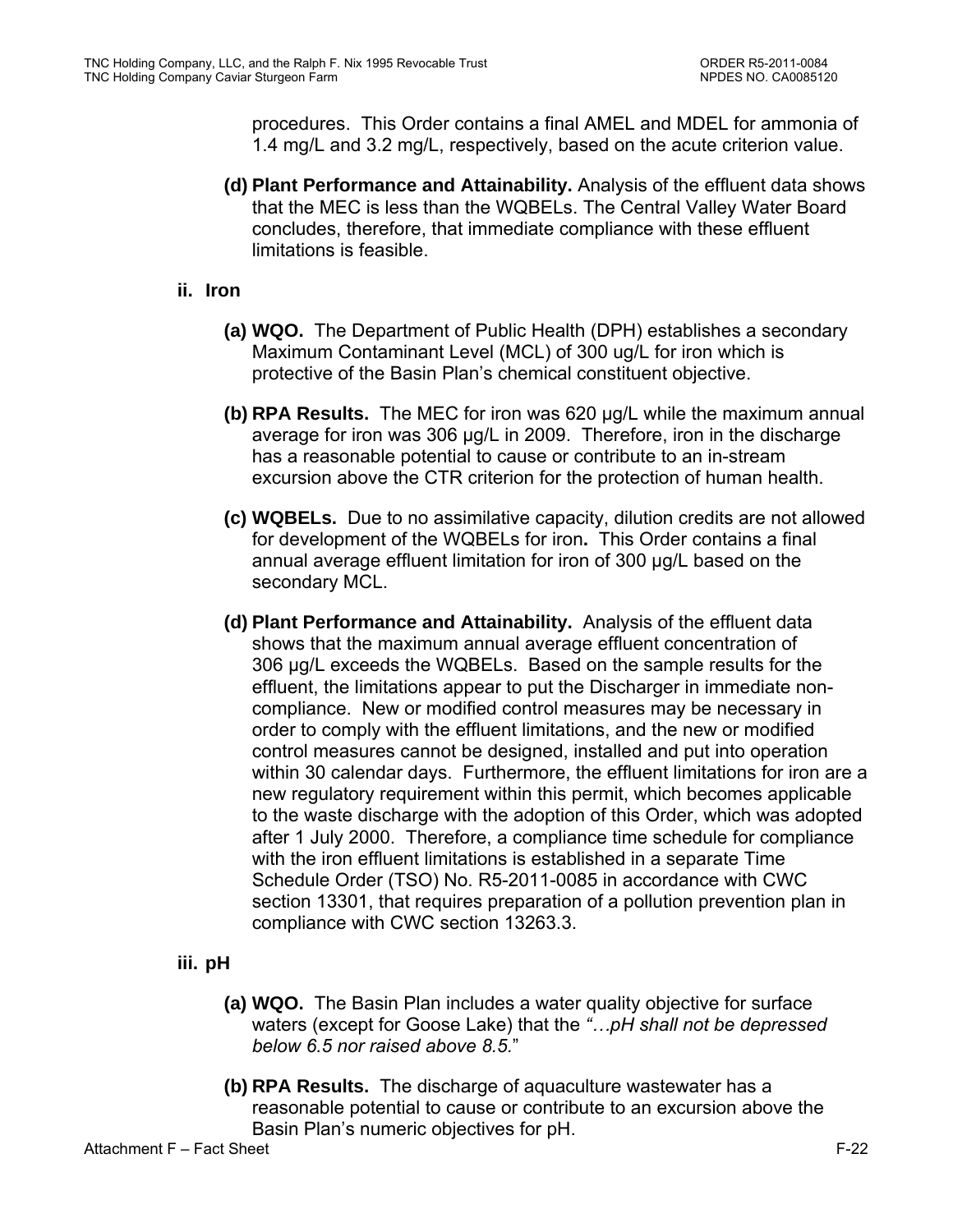- **(c) WQBELs.** Effluent limitations for pH of 6.5 as an instantaneous minimum and 8.5 as an instantaneous maximum are included in this Order based on protection of the Basin Plan objectives for pH.
- **(d) Plant Performance and Attainability.** Analysis of the effluent data shows that the MEC of  $6.64 - 7.94$  s.u. is with the range of the applicable WQBEL. The Central Valley Water Board concludes, therefore, that immediate compliance with these effluent limitations is feasible.

## **4. WQBEL Calculations**

- **a.** This Order includes WQBELs for pH, ammonia, and iron. The general methodology for calculating WQBELs based on the different criteria/objectives is described in subsections IV.C.4.b through e, below. See Attachment H for the WQBEL calculations.
- **b. Effluent Concentration Allowance.** For each water quality criterion/objective, the ECA is calculated using the following steady-state mass balance equation from Section 1.4 of the SIP:

*ECA = C + D(C – B) where C>B, and ECA = C where C≤B* 

where:

ECA = effluent concentration allowance

- $D =$  dilution credit
- $C =$  the priority pollutant criterion/objective
- $B =$  the ambient background concentration.

According to the SIP, the ambient background concentration (B) in the equation above shall be the observed maximum with the exception that an ECA calculated from a priority pollutant criterion/objective that is intended to protect human health from carcinogenic effects shall use the arithmetic mean concentration of the ambient background samples. For ECAs based on MCLs, which implement the Basin Plan's chemical constituents objective and are applied as annual averages, an arithmetic mean is also used for B due to the long-term basis of the criteria.

- **c. Basin Plan Objectives and MCLs.** For WQBELs based on site-specific numeric Basin Plan objectives or MCLs, the effluent limitations are applied directly as the ECA as either an MDEL, AMEL, or average annual effluent limitations, depending on the averaging period of the objective.
- **d. Aquatic Toxicity Criteria.** WQBELs based on acute and chronic aquatic toxicity criteria are calculated in accordance with Section 1.4 of the SIP. The ECAs are converted to equivalent long-term averages (i.e.,  $LTA<sub>acute</sub>$  and  $LTA<sub>chronic</sub>$ ) using statistical multipliers and the lowest LTA is used to calculate the AMEL and MDEL using additional statistical multipliers.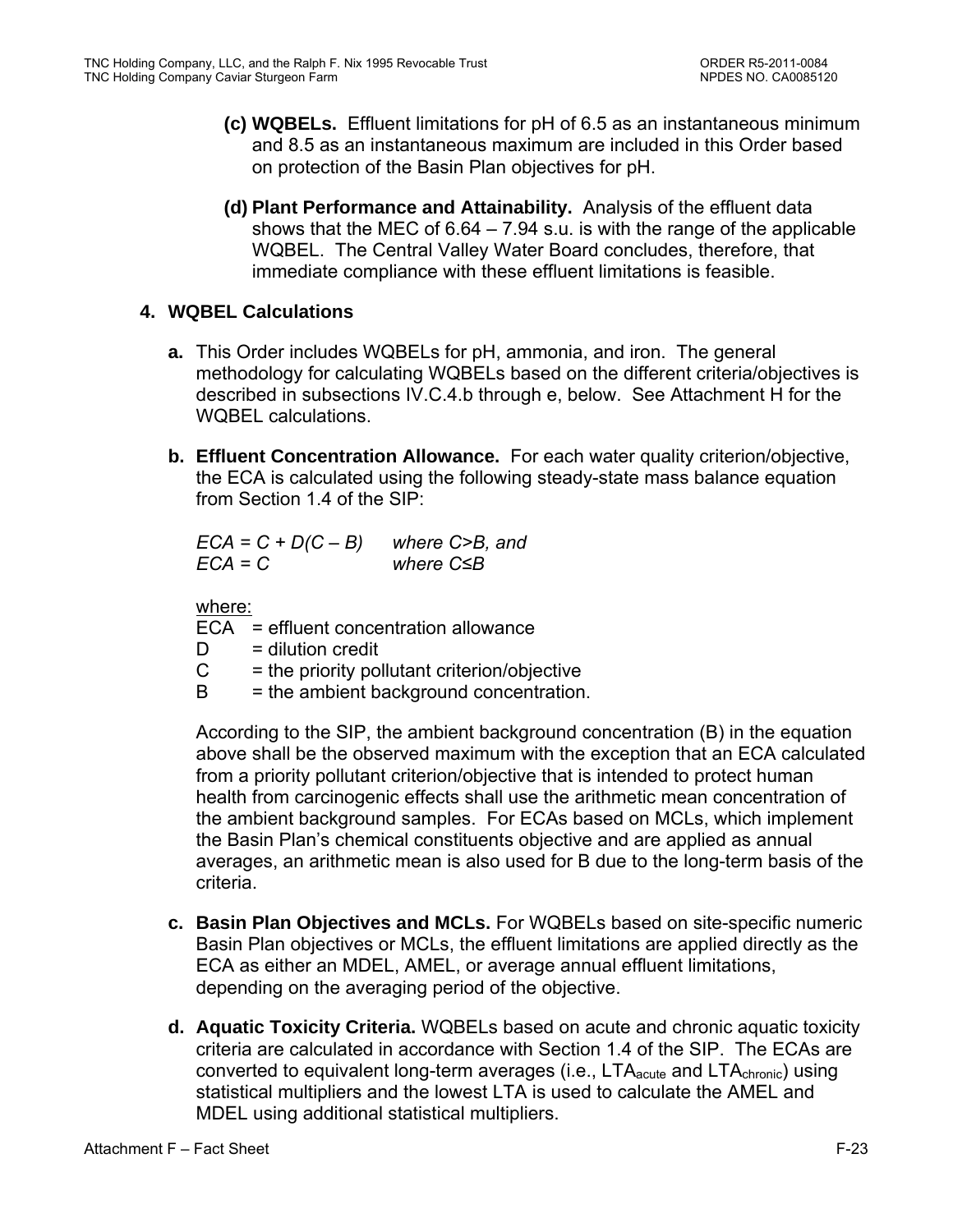**e. Human Health Criteria.** WQBELs based on human health criteria, are also calculated in accordance with Section 1.4 of the SIP. The ECAs are set equal to the AMEL and a statistical multiplier was used to calculate the MDEL.

$$
AMEL = mult_{AMEL} \left[ min(M_{A}ECA_{acute}, M_{C}ECA_{chronic}) \right]
$$
\n
$$
MDEL = mult_{ADEL} \left[ min(M_{A}ECA_{acute}, M_{C}ECA_{chronic}) \right]
$$
\n
$$
MDEL = mult_{ADEL} \left[ min(M_{A}ECA_{acute}, M_{C}ECA_{chronic}) \right]
$$
\n
$$
LTA_{chronic}
$$

$$
MDEL_{HH} = \left(\frac{mult_{MDEL}}{mult_{AMEL}}\right) AMEL_{HH}
$$

#### where:

 $mult_{AMFI}$  = statistical multiplier converting minimum LTA to AMEL  $mult<sub>MDEL</sub>$  = statistical multiplier converting minimum LTA to MDEL  *= statistical multiplier converting acute ECA to LTA* $_{\text{acute}}$  $MC =$  statistical multiplier converting chronic ECA to  $LTA_{\text{chronic}}$ 

## **5. Whole Effluent Toxicity (WET)**

- **a. Acute Aquatic Toxicity.** The Basin Plan contains a narrative toxicity objective that states, "*All waters shall be maintained free of toxic substances in concentrations that produce detrimental physiological responses in human, plant, animal, or aquatic life.*" (Basin Plan at page III-8.00) The Basin Plan also states that, *"…effluent limits based upon acute biotoxicity tests of effluents will be prescribed where appropriate…*". USEPA Region 9 provided guidance for the development of acute toxicity effluent limitations in the absence of numeric water quality objectives for toxicity in its document titled "Guidance for NPDES Permit Issuance", dated February 1994. In section B.2. "Toxicity Requirements" (pgs. 14-15) it states that, "*In the absence of specific numeric water quality objectives for acute and chronic toxicity, the narrative criterion 'no toxics in toxic amounts' applies. Achievement of the narrative criterion, as applied herein, means that ambient waters shall not demonstrate for acute toxicity: 1) less than 90% survival, 50% of the time, based on the monthly median, or 2) less than 70% survival, 10% of the time, based on any monthly median. For chronic toxicity, ambient waters shall not demonstrate a test result of greater than 1 TUc.*"
- **b. Chronic Aquatic Toxicity.** The Basin Plan contains a narrative toxicity objective that states, "*All waters shall be maintained free of toxic substances in concentrations that produce detrimental physiological responses in human, plant, animal, or aquatic life.*" (Basin Plan at page III-8.00)

Due to the nature of operations and chemical treatments at this Facility, its effluent contains only two toxic pollutants at any given time that may have an effect on whole effluent toxicity (i.e., ammonia and sodium chloride). Therefore, the Central Valley Water Board is using a chemical-specific approach to determine "reasonable potential" for discharges of aquaculture drugs and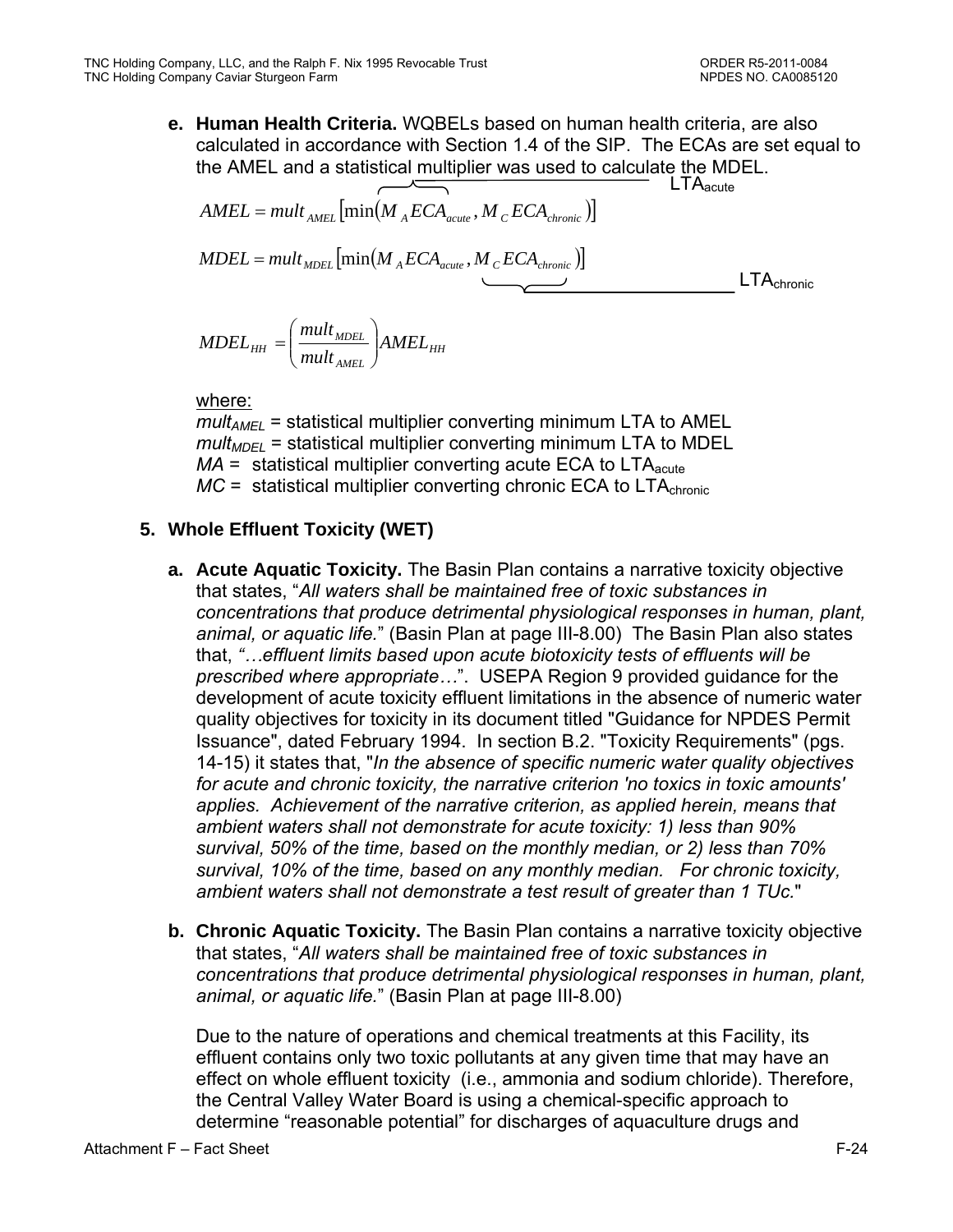chemicals, and ammonia. As such it is not necessary to include an acute toxicity effluent limitation or require acute or chronic WET testing.

# **D. Final Effluent Limitations**

|                    |                | <b>Effluent Limitations</b> |                                |                                        |                                        |  |  |  |  |  |
|--------------------|----------------|-----------------------------|--------------------------------|----------------------------------------|----------------------------------------|--|--|--|--|--|
| <b>Parameter</b>   | <b>Units</b>   | Average<br><b>Monthly</b>   | <b>Maximum</b><br><b>Daily</b> | <b>Instantaneous</b><br><b>Minimum</b> | <b>Instantaneous</b><br><b>Maximum</b> |  |  |  |  |  |
| Flow               | mgd            | 1.2                         | 3.1                            | $- -$                                  | $- -$                                  |  |  |  |  |  |
| Iron, Total        | µg/L           | 300                         | $-$                            | $-$                                    | $\qquad \qquad \qquad -$               |  |  |  |  |  |
| Total Ammonia as N | mg/L           | 1.4                         | 3.2                            | $-$                                    | $\qquad \qquad \qquad -$               |  |  |  |  |  |
|                    | lbs/day        | 14                          | 83                             | $-$                                    | $\qquad \qquad \qquad -$               |  |  |  |  |  |
| pH                 | standard units |                             | --                             | 6.5                                    | 8.5                                    |  |  |  |  |  |

## **Table F-5. Summary of Final Effluent Limitations Discharge Point No. 001**

<sup>1.</sup> Calendar annual average effluent limit.

## **1. Mass-based Effluent Limitations**

40 CFR 122.45(f)(1) requires effluent limitations be expressed in terms of mass, with some exceptions, and 40 CFR 122.45(f)(2) allows pollutants that are limited in terms of mass to additionally be limited in terms of other units of measurement. This Order includes effluent limitations expressed in terms of mass and concentration. In addition, pursuant to the exceptions to mass limitations provided in 40 CFR 122.45(f)(1), some effluent limitations are not expressed in terms of mass, such as pH and temperature, and when the applicable standards are expressed in terms of concentration (e.g., CTR criteria and MCLs) and mass limitations are not necessary to protect the beneficial uses of the receiving water.

## **2. Averaging Periods for Effluent Limitations**

40 CFR 122.45 (d) requires maximum daily and average monthly discharge limitations for all dischargers other than publicly owned treatment works unless impracticable.

For effluent limitations based on Secondary MCLs, this Order includes annual average effluent limitations. The Secondary MCLs are drinking water standards contained in Title 22 of the California Code of Regulations. Title 22 requires compliance with these standards on an annual average basis, when sampling at least quarterly. Since it is necessary to determine compliance on an annual average basis, it is impracticable to calculate average weekly and average monthly effluent limitations.

## **3. Satisfaction of Anti-Backsliding Requirements**

The effluent limitations in this Order are at least as stringent as the effluent limitations in the existing Order, with the exception of effluent limitations for ammonia, EC, nitrate, iron, and manganese. The effluent limitations for these pollutants are less stringent than those in Order R5-2005-0080. This relaxation of effluent limitations is consistent with the anti-backsliding requirements of the CWA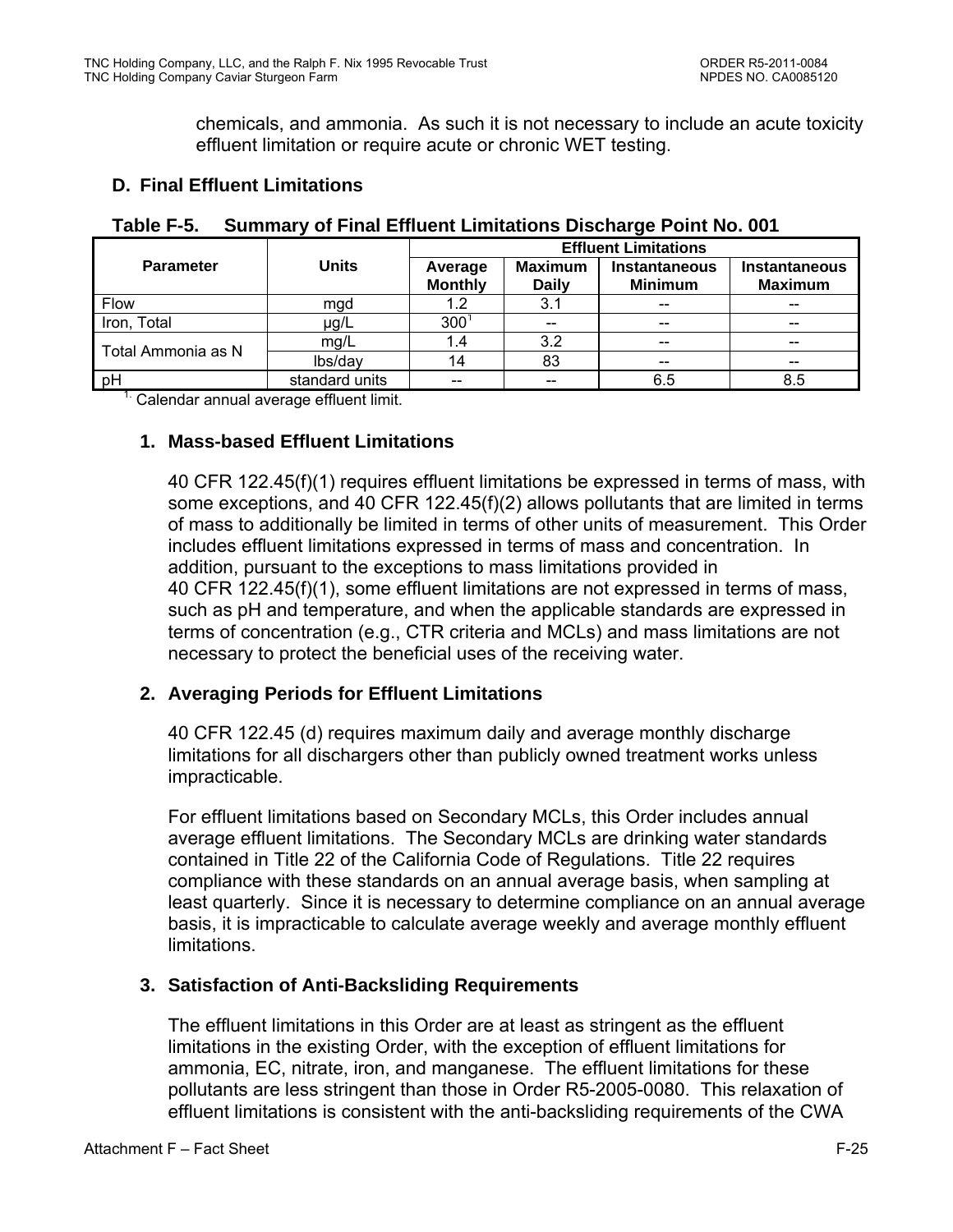and federal regulations. These changes are also consistent with the antidegradation provisions of 40 CFR 131.12 and State Water Board Resolution 68-16. Any impact on existing water quality will be insignificant.

**Nitrate and Manganese.** Nitrate and manganese do not demonstrate reasonable potential and therefore the effluent limitations are being removed. Removal of the WQBELs in the previous permit is in accordance with CWA sections 303(d)(4) and 402(o), which allow for the removal of WQBELs for attainment waters where antidegradation requirements are satisfied. Removal of the WQBELs is consistent with the antidegradation provisions of 40 CFR 131.12 and State Water Board Resolution 68-16. Therefore, the modifications to these effluent limitations do not violate anti-backsliding requirements.

**Iron.** Order R5-2005-0080 required AMEL for iron. The AMEL contained in Order R5-2005-0080 for this pollutant has been revised to annual average effluent limitation consistent with input from DPH and the fact that secondary MCL is designed to protect human health over long exposure periods.

Order R5-2005-0080 established final mass-based effluent limitation for iron. 40 CFR 122.45(f)(1)(ii) states that mass limitations are not required when applicable standards and limitations are expressed in terms of other units of measurement. The numerical effluent limitation for iron established in this Order is based on water quality standards and objectives, which are expressed in terms of concentration. Pursuant to 40 CFR 122.25(f)(1)(ii), expressing the effluent limitations in terms of concentration is in accordance with federal regulations. Since this Order includes a flow limit, the removal of mass limits will not result in an increase in the mass of this pollutant. Compliance with the concentration-based limit will ensure that significantly less mass of the pollutant is discharged to the receiving water. Discontinuing massbased effluent limitation for this parameter is consistent with the antidegradation provisions of 40 CFR 131.12 and State Water Board Resolution 68-16. Any impact on existing water quality will be insignificant. Therefore, relaxation of effluent limitation is allowed under CWA section 303(d)(4).

**Ammonia.** The WQBELs for ammonia are less stringent than previous Order R5-2005-0080. The WQBELs were revised based on extensive pH and temperature effluent data that was not previously available at the time Order R5-2005-0080 was adopted. The relaxation of the WQBELs based on the new information is consistent with the federal Antibacksliding regulations and complies with the antidegradation provisions of 40 CFR 131.12 and State Water Board Resolution 68-16. Any impact on existing water quality will be insignificant.

**Electrical Conductivity (EC).** Based on monthly effluent monitoring data from 2006 to 2009 EC does not demonstrate reasonable potential to cause or contribute to an exceedance of the applicable water quality objectives in the receiving water. Therefore, the effluent limitations for EC have been removed. The maximum effluent concentration for EC was 330 µmhos/cm, which is well below the agricultural goal of 700 µmhos/cm for EC. Removal of the WQBELs in the previous permit is in accordance with CWA sections 303(d)(4) and 402(o), which allow for the removal of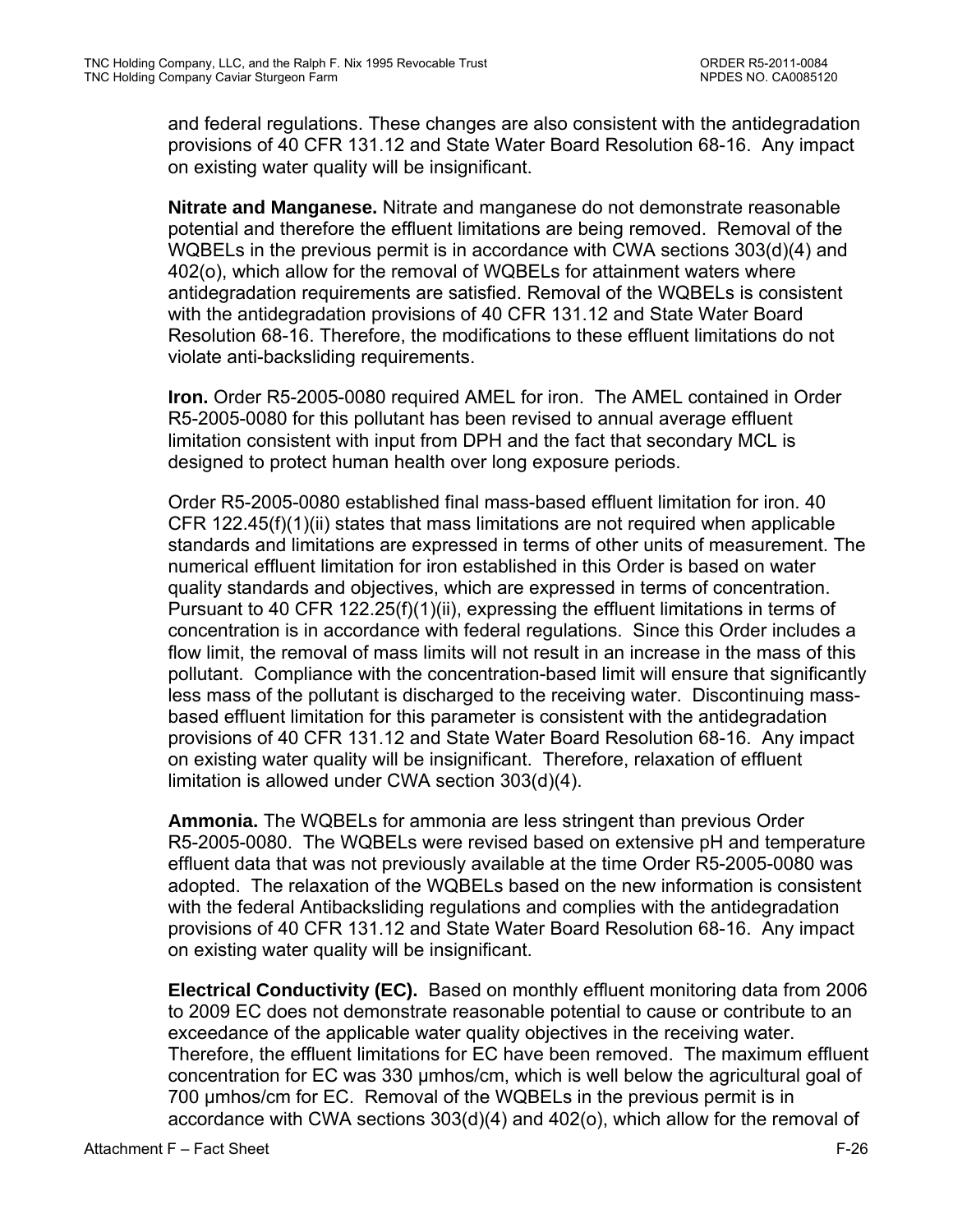WQBELs for attainment waters where antidegradation requirements are satisfied. Removal of the WQBELs is consistent with the antidegradation provisions of 40 CFR 131.12 and State Water Board Resolution 68-16. Therefore, based on "new information', the modification to these effluent limitations does not violate antibacksliding requirements. However, since this Order authorizes the use sodium chloride at the Facility, monthly monitoring for EC is required.

## **4. Satisfaction of Antidegradation Policy**

This Order does not allow for an increase in flow or mass of pollutants to the receiving water. Therefore, a complete antidegradation analysis is not necessary. The Order requires compliance with applicable federal technology-based standards and with WQBELs where the discharge could have the reasonable potential to cause or contribute to an exceedance of water quality standards. The permitted discharge is consistent with the antidegradation provisions of 40 CFR 131.12 and State Water Board Resolution 68-16. Compliance with these requirements will result in the use of best practicable treatment or control of the discharge. The impact on existing water quality will be insignificant.

## **5. Stringency of Requirements for Individual Pollutants**

This Order contains both technology-based effluent limitations and WQBELs for individual pollutants. The technology-based effluent limitations consist of narrative restrictions on TSS. The WQBELs consist of restrictions on pH, ammonia, and iron. This Order's technology-based pollutant restrictions implement the minimum, applicable federal technology-based requirements.

### **E. Interim Effluent Limitations – Not applicable**

**F. Land Discharge Specifications – Not applicable** 

## **G. Reclamation Specifications – Not applicable**

## **V. RATIONALE FOR RECEIVING WATER LIMITATIONS**

Basin Plan water quality objectives to protect the beneficial uses of surface water and groundwater include numeric objectives and narrative objectives, including objectives for chemical constituents, toxicity, and tastes and odors. The toxicity objective requires that surface water and groundwater be maintained free of toxic substances in concentrations that produce detrimental physiological responses in humans, plants, animals, or aquatic life. The chemical constituent objective requires that surface water and groundwater shall not contain chemical constituents in concentrations that adversely affect any beneficial use or that exceed the maximum contaminant levels (MCLs) in Title 22, CCR. The tastes and odors objective states that surface water and groundwater shall not contain taste- or odorproducing substances in concentrations that cause nuisance or adversely affect beneficial uses. The Basin Plan requires the application of the most stringent objective necessary to ensure that surface water and groundwater do not contain chemical constituents, toxic substances, radionuclides, or taste and odor producing substances in concentrations that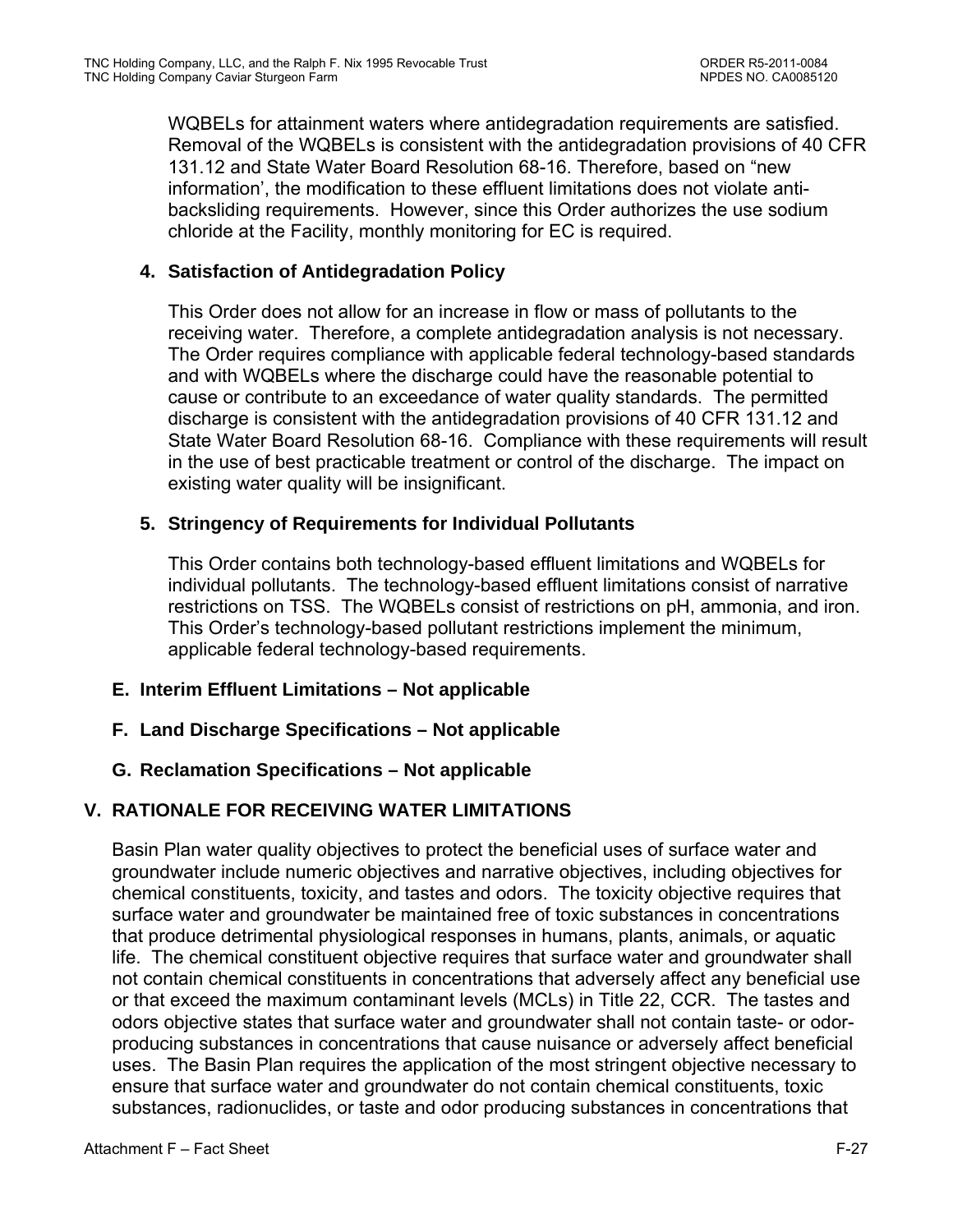adversely affect domestic drinking water supply, agricultural supply, or any other beneficial use.

## **A. Surface Water**

CWA section 303(a-c), requires states to adopt water quality standards, including criteria where they are necessary to protect beneficial uses. The Central Valley Water Board adopted water quality criteria as water quality objectives in the Basin Plan. The Basin Plan states that "[t]*he numerical and narrative water quality objectives define the*  least stringent standards that the Central Valley Water Board will apply to regional *waters in order to protect the beneficial uses.*" The Basin Plan includes numeric and narrative water quality objectives for various beneficial uses and water bodies. This Order contains Receiving Water Limitations based on the Basin Plan numerical and narrative water quality objectives for Biostimulatory Substances, Chemical Constituents, Color, Dissolved Oxygen, Floating Material, Oil and Grease, pH, Pesticides, Radioactivity, Sediment, Settleable Material, Suspended Material, Tastes and Odors, Temperature, Toxicity and Turbidity.

### **B. Groundwater**

- 1. The Basin Plan designates the beneficial uses of groundwater in the discharge area as MUN, AGR, industrial service supply (IND), and industrial process supply (PRO).
- 2. There is discharge to underlying groundwater from the Facility's U-shaped treatment pond, unlined fish solids drying beds, and other onsite unlined wastewater conveyance channels. The constituents of concern are ammonia and nitrate. Groundwater monitoring for these constituents is required.
- 3. Consistent with Order No, R5-2005-0080, and based on the State Antidegradation Policy, State Water Board Resolution 68-16, the following Groundwater Limitation is included in this Order:

Release of waste constituents from any storage, treatment, or disposal component associated with the Facility shall not, in combination with other sources of the waste constituents, cause groundwater within influence of the Facility and discharge area(s) to contain waste constituents in concentrations in excess of natural background quality or the applicable water quality objectives, whichever is greater.

### **VI. RATIONALE FOR MONITORING AND REPORTING REQUIREMENTS**

40 CFR 122.48 requires that all NPDES permits specify requirements for recording and reporting monitoring results. Water Code sections 13267 and 13383 authorizes the Central Valley Water Board to require technical and monitoring reports. The Monitoring and Reporting Program (Attachment E) of this Order, establishes monitoring and reporting requirements to implement federal and state requirements. The following provides the rationale for the monitoring and reporting requirements contained in the Monitoring and Reporting Program for the Facility. The monitoring reports required by this Order are necessary to determine compliance with the Order.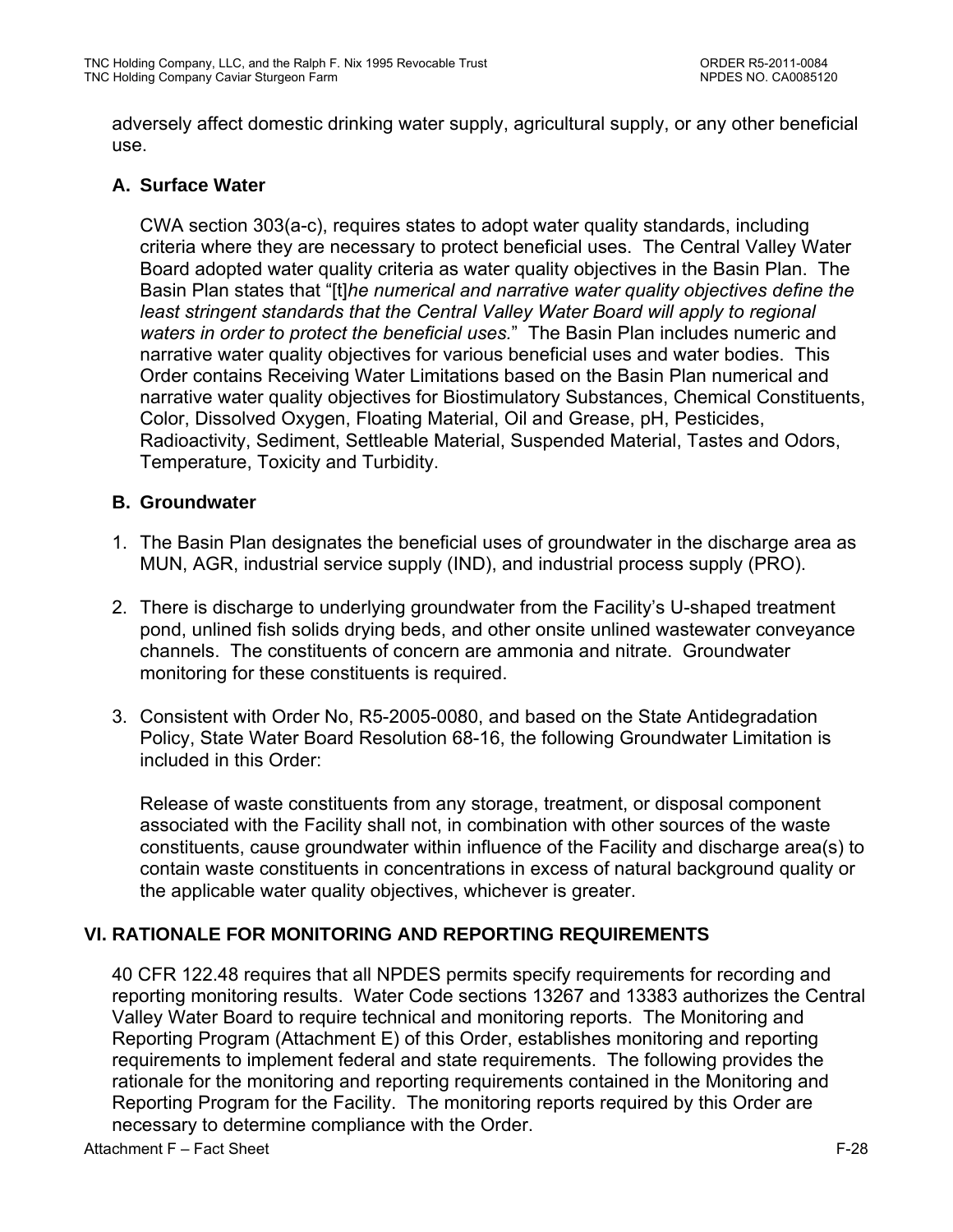# **A. Influent Monitoring**

**1.** Process supply water is obtained from two wells located in the southeast corner of the Facility. Monitoring of this source water after treatment in the degassing/aeration tower is required once per year. This monitoring is required to characterize the influent source water from the groundwater supply wells.

# **B. Effluent Monitoring**

- **1.** Pursuant to the requirements of 40 CFR 122.44(i)(2) effluent monitoring is required for all constituents with effluent limitations. Effluent monitoring is necessary to assess compliance with effluent limitations, assess the effectiveness of the treatment process, and to assess the impacts of the discharge on the receiving stream and groundwater.
- **2.** Effluent monitoring for flow, pH, temperature, dissolved oxygen, total ammonia nitrogen, total iron, and TSS have been retained from Order R5-2005-0080 to determine compliance with effluent limitations for these parameters.
- **3.** In accordance with Section 1.3 of the SIP, periodic monitoring for priority pollutants is required for which criteria or objectives apply and for which no effluent limitations have been established. However, low volume discharges can be exempt from this monitoring. The discharge does not contain priority pollutants at levels that exceed the CTR criteria. The pollutants in the discharge are well known and do not change. Therefore, the Discharger is exempt from priority pollutant monitoring.
- **4**. Monitoring data collected over the existing permit term for arsenic, CBOD<sub>5</sub>, fluoride, MBAS, nitrite, oil and grease, and phosphorus did not demonstrate reasonable potential to exceed water quality objectives/criteria. Thus, specific monitoring requirements for these parameters have not been retained from Order R5-2005-0080.

## **C. Whole Effluent Toxicity Testing Requirements – Not applicable**

## **D. Receiving Water Monitoring**

## **1. Surface Water**

a. This Order contains receiving surface water limitations as required to comply with the Basin Plan's water quality objectives. However, receiving surface water monitoring is not feasible and, therefore, not required in this Order. Sampling for compliance with the receiving surface water limitations will be established through monitoring of the Facility's effluent.

The Facility discharges to a Sacramento County drainage ditch. Once offsite, wastewater flow continues along the natural storm drainage route, discharges to an unnamed tributary of the Cosumnes River, into a pond on a neighboring parcel, and ultimately to the Cosumnes River. The unnamed tributary is an ephemeral stream, containing no flow for much of the year, making upstream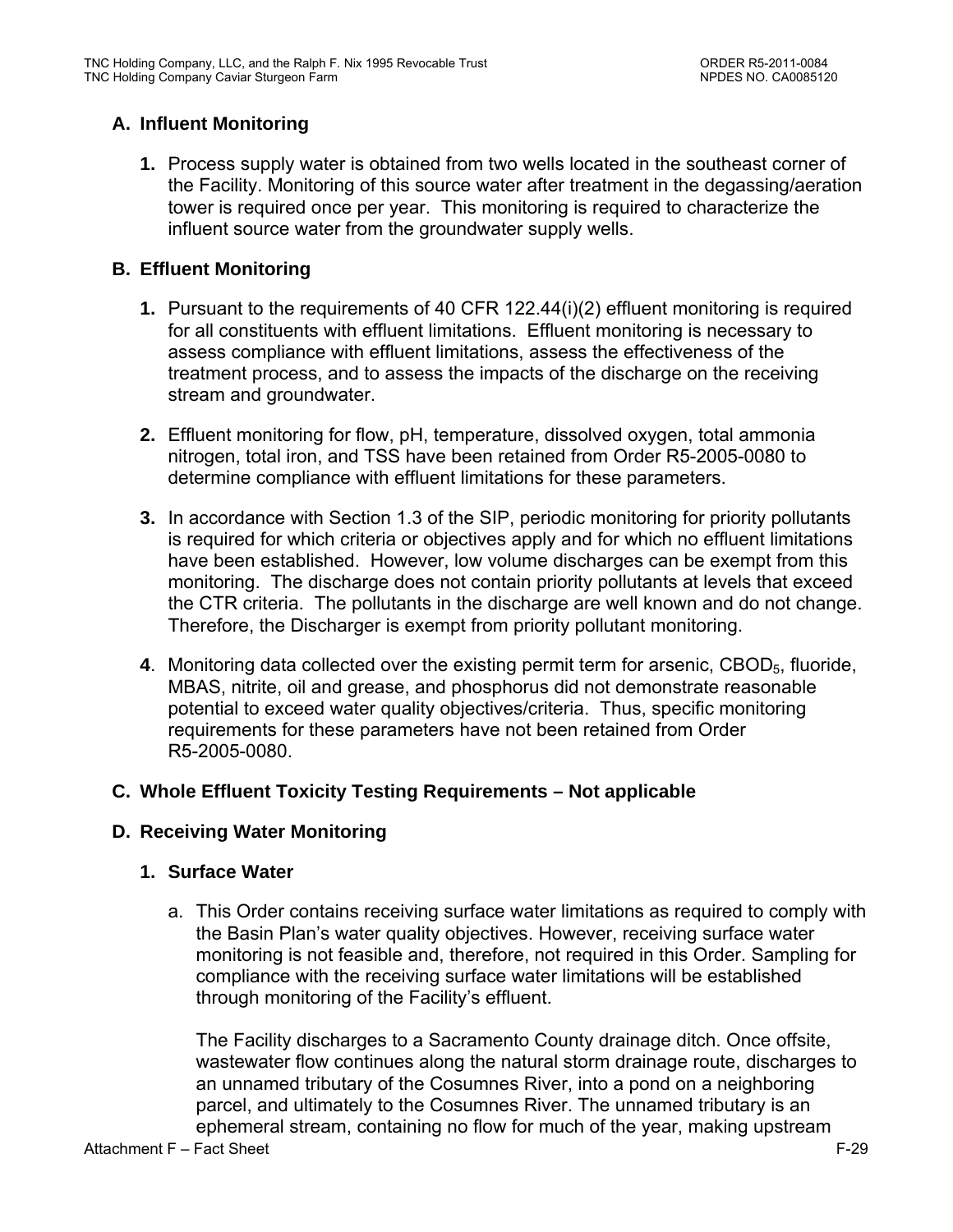monitoring infeasible. Furthermore, since the discharge flows through open areas prior to entering downstream waters, impacts from any discharges entering the drainage course could mask actual impacts of the discharge on downstream waters.

## **2. Groundwater**

- **a.** CWC section 13267 states, in part, "*(a) A Central Valley Water Board, in establishing…waste discharge requirements… may investigate the quality of any waters of the state within its region" and "(b) (1) In conducting an investigation…, the Central Valley Water Board may require that any person who… discharges… waste…that could affect the quality of waters within its region shall furnish, under penalty of perjury, technical or monitoring program reports which the Central Valley Water Board requires. The burden, including costs, of these reports shall bear a reasonable relationship to the need for the report and the benefits to be obtained from the reports.*" The burden, including costs, of these reports shall bear a reasonable relationship to the need for the report and the benefits to be obtained from the reports. In requiring those reports, the Central Valley Water Board shall provide the person with a written explanation with regard to the need for the reports, and shall identify the evidence that supports requiring that person to provide the reports. The Monitoring and Reporting Program is issued pursuant to CWC section 13267. The groundwater monitoring and reporting program required by this Order and the Monitoring and Reporting Program are necessary to assure compliance with these waste discharge requirements. The Discharger is responsible for the discharges of waste at the facility subject to this Order.
- **b.** Monitoring of the groundwater must be conducted to determine if the discharge has caused an increase in constituent concentrations, when compared to background. If monitoring indicates that the discharge has incrementally increased constituent concentrations in groundwater above background, this permit may be reopened and modified. Until groundwater monitoring is sufficient, this Order contains Groundwater Limitations that allow groundwater quality to be degraded for certain constituents when compared to background groundwater quality, but not to exceed water quality objectives. If groundwater quality has been degraded by the discharge, the incremental change in pollutant concentration (when compared with background) may not be increased. If groundwater quality has been or may be degraded by the discharge, this Order may be reopened and specific numeric limitations established consistent with Resolution 68-16 and the Basin Plan.

## **E. Other Monitoring Requirements**

1. **Solids Disposal Monitoring**. This Order requires an annual solids disposal report describing the annual volume of solids generated by the Facility and specifying the disposal practices. Solids include collected screenings, sludges, and other solids, including fish carcasses, but not including harvested water hyacinths and duckweed. Solids disposal monitoring is required to evaluate compliance with Construction,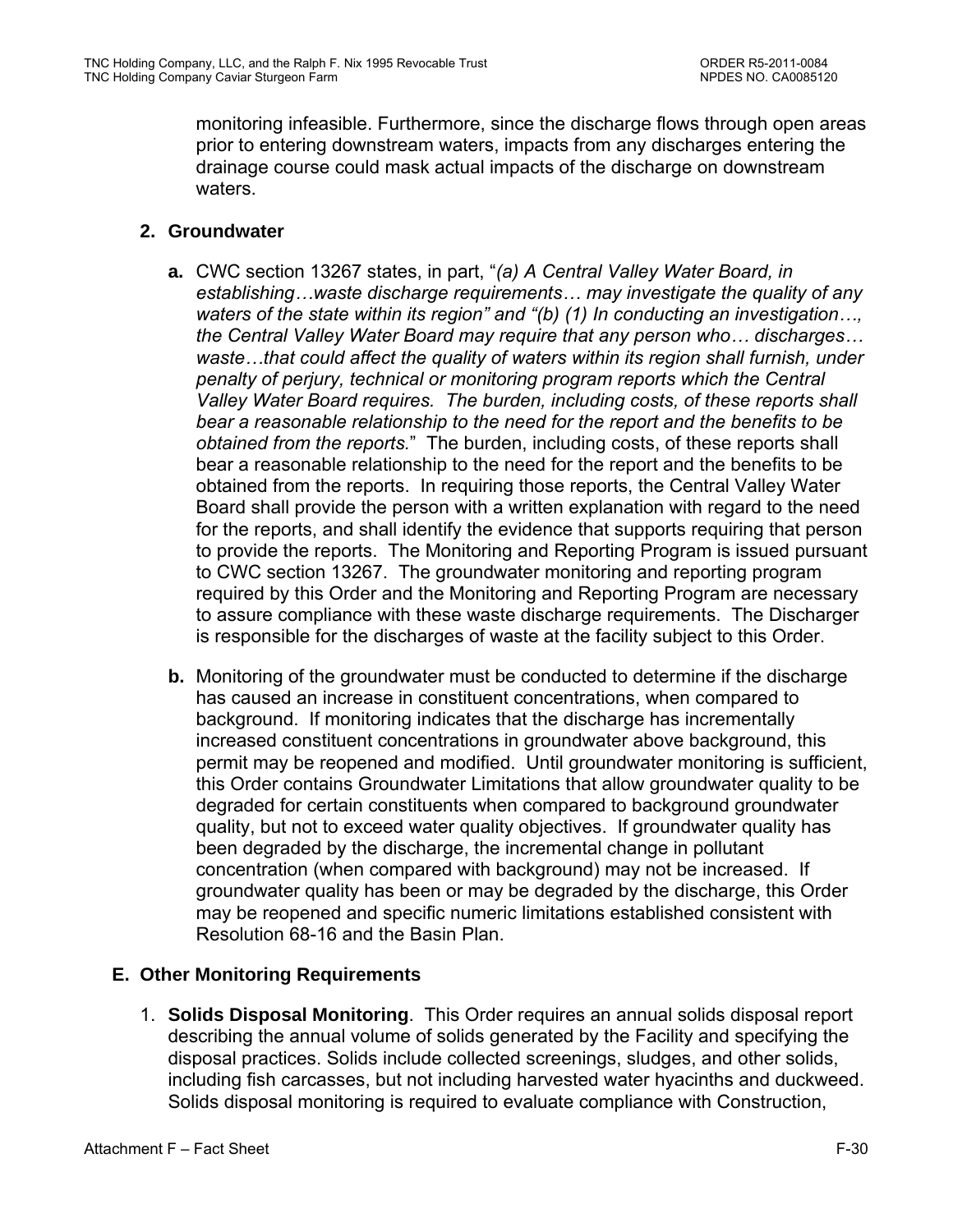Operation, and Maintenance Specifications, Section VI.C. 2.e, of Limitations and Discharge Requirements of this Order.

2. **Treatment Pond Monitoring**. Treatment pond monitoring is required to evaluate compliance with Construction, Operation, and Maintenance Specifications, Section VI.C.4.a., of this Order (i.e., monitoring for pH, dissolved oxygen, and freeboard). In addition, monitoring for chemical constituents that are also monitored in the groundwater have been required in this Order to have the ability to determine if constituent concentrations in the ponds are causing or contributing to degradation of the groundwater (i.e., monitoring for total nitrogen, total ammonia, and nitrate nitrogen).

# **VII. RATIONALE FOR PROVISIONS**

# **A. Standard Provisions**

Standard Provisions, which apply to all NPDES permits in accordance with 40 CFR 122.41, and additional conditions applicable to specified categories of permits in accordance with 40 CFR 122.42, are provided in Attachment D. The discharger must comply with all standard provisions and with those additional conditions that are applicable under 40 CFR 122.42.

40 CFR 122.41(a)(1) and (b) through (n) establish conditions that apply to all Stateissued NPDES permits. These conditions must be incorporated into the permits either expressly or by reference. If incorporated by reference, a specific citation to the regulations must be included in the Order. 40 CFR 123.25(a)(12) allows the state to omit or modify conditions to impose more stringent requirements. In accordance with 40 CFR 123.25, this Order omits federal conditions that address enforcement authority specified in 40 CFR 122.41(j)(5) and (k)(2) because the enforcement authority under the CWC is more stringent. In lieu of these conditions, this Order incorporates by reference CWC section 13387(e).

## **B. Special Provisions**

CWC sections 13267 and 13383 authorize the Central Valley Water Board to require the submittal of technical reports. The technical reports required by this Order, as described in this Section, are necessary to determine compliance with the Order and to ensure protection of beneficial uses of the receiving water.

## **1. Reopener Provisions**

This Order may be reopened for modification, or revocation and reissuance, as a result of the detection of a reportable priority pollutant generated by special conditions included in this Order. These special conditions may be, but are not limited to, fish tissue sampling, whole effluent toxicity, monitoring requirements on internal waste stream(s), and monitoring for surrogate parameters. Additional requirements may be included in this Order as a result of the special condition monitoring data.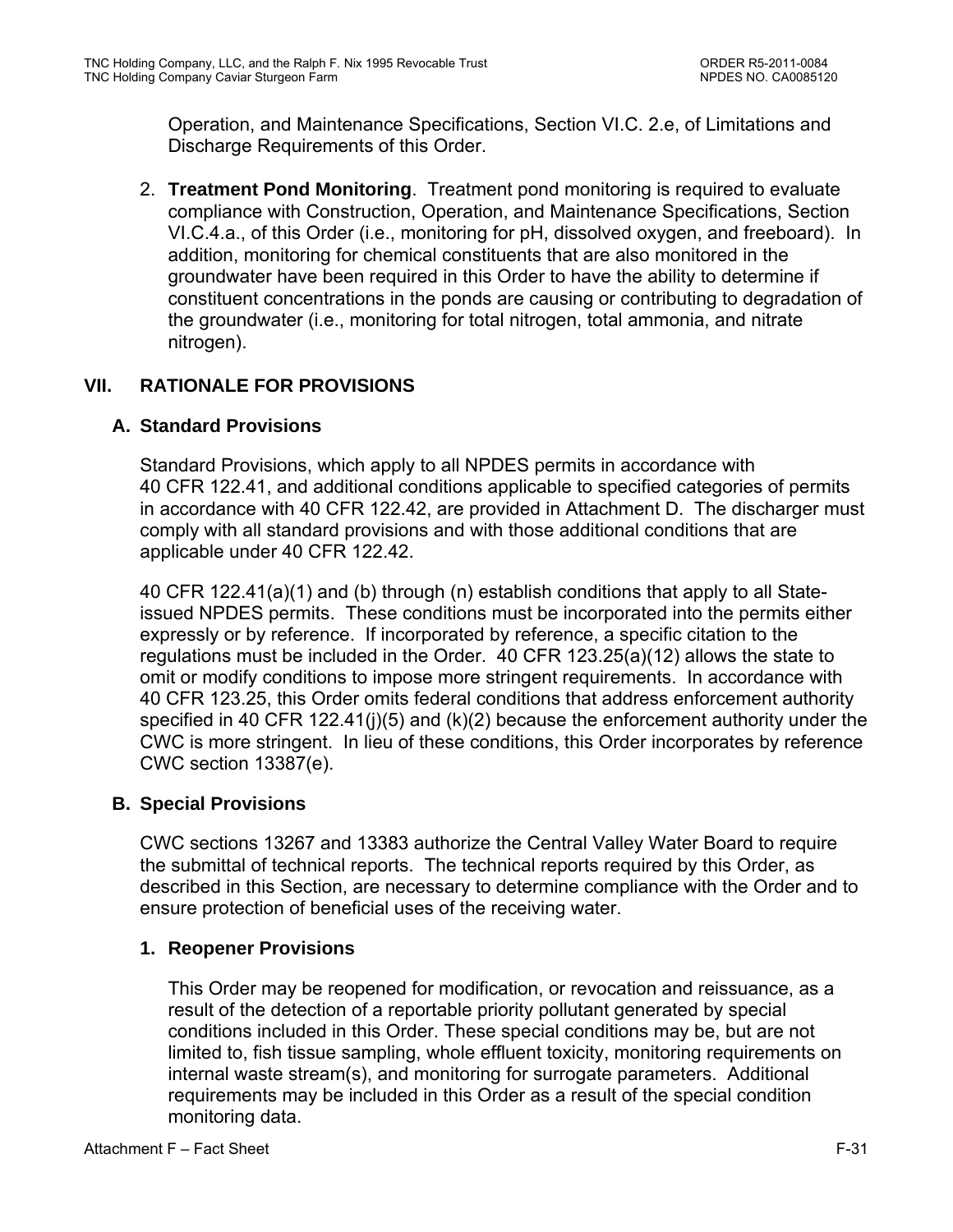Conditions that necessitate a major modification of a permit are described in 40 CFR section 122.62, including:

- **a.** If new or amended applicable water quality standards are promulgated or approved pursuant to Section 303 of the CWA, or amendments thereto, this permit may be reopened and modified in accordance with the new or amended standards.
- **b.** When new information, that was not available at the time of permit issuance, would have justified different permit conditions at the time of issuance.

## **2. Special Studies and Additional Monitoring Requirements**

- **a. Chemical and Aquaculture Drug Reporting Requirements.** As described in Section IV.B.1 of this Fact Sheet, the final Effluent Limitation Guidelines (ELG) includes the following reporting and narrative requirements for CAAP facilities that are subject to 40 CFR Part 451:
	- **i.** Must notify the permitting authority of the use of any investigational new animal drug (INAD) and any extra-label drug use where the use may lead to a discharge to waters of the United States.
	- **ii.** Reporting requirement for failure in or damage to the structure of an aquatic animal containment system, resulting in an unanticipated material discharge of pollutant to waters of the United States.
	- **iii.** Develop and maintain a best management practice (BMP) plan for solids control, material storage, structural maintenance, record keeping, and training.

Prior to using any new chemical or aquaculture drug at the Facility, the Discharger is required to submit to the Central Valley Water Board a RWD and be issued waste discharge requirements and/or NPDES permit authorizing the discharge. The RWD must contain the reporting and toxicity testing of the new chemical or aquaculture drug as specified in Section VI.C.2.a of this Order. These reporting and toxicity testing requirements are needed for the Central Valley Water Board to determine if the discharge of a new drug or chemical by the Facility has reasonable potential to cause, or contribute to an in-stream excursion above any chemical-specific water quality criteria, narrative water quality objective for chemical constituents from the Basin Plan, or narrative water quality objective for toxicity from the Basin Plan.

### **3. Best Management Practices and Pollution Prevention**

**a. Best Management Practices.** Best Management Practices plan requirements are established based on requirements in Effluent Limitations Guidelines and New Source Performance Standards for the Concentrated Aquatic Animal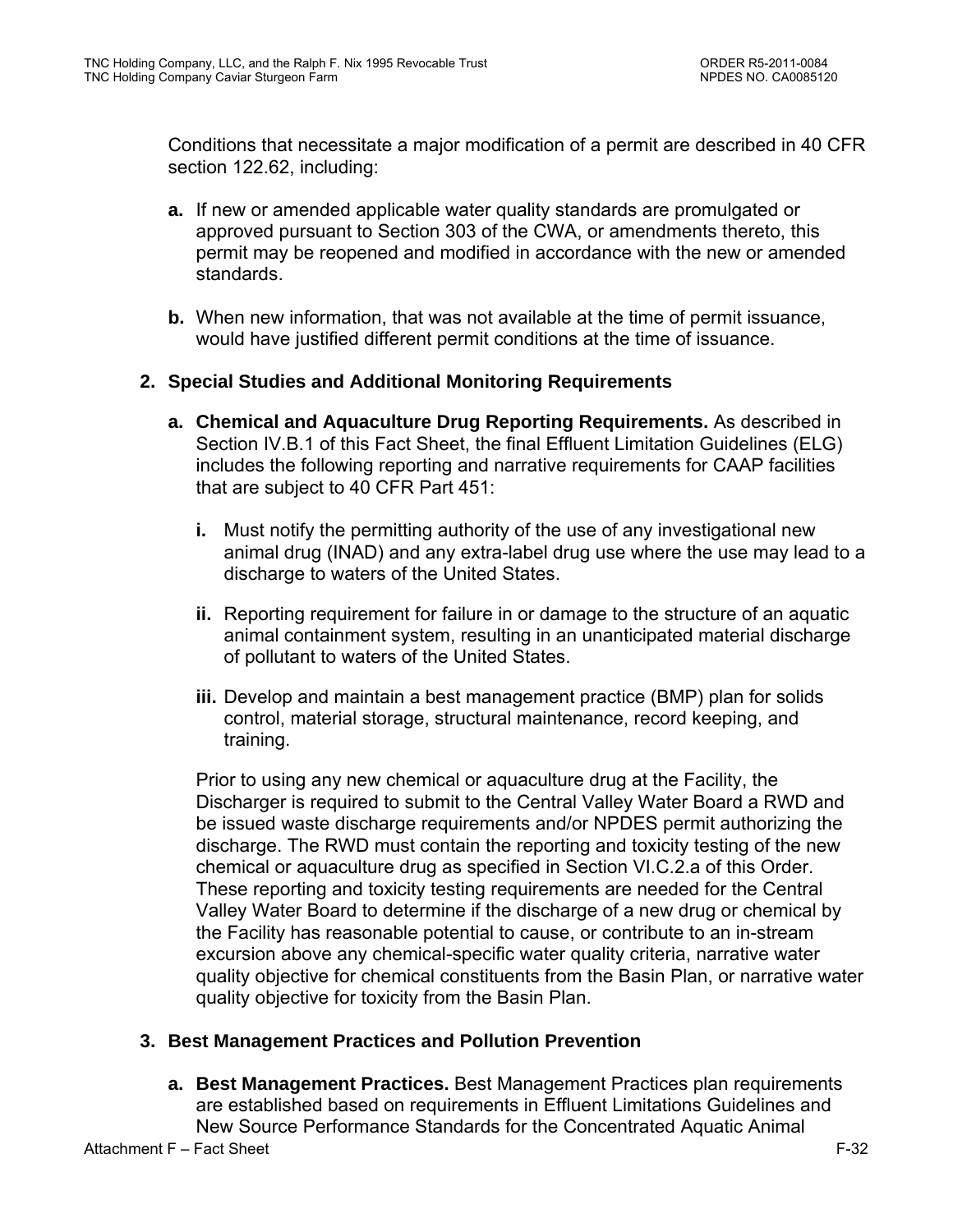Production Point Source Category at 40 CFR 451. CAAP facilities that are subject to the federal ELG are required to develop and maintain a BMP plan that address the following requirements: solids control, material storage, structural maintenance, recordkeeping, and training. The Discharger must make the BMP plan available to the Central Valley Water Board upon request.

**b. Storm Water.** Storm water discharges from the Facility are to be regulated under the General Permit for Discharges of Storm Water Associated with Industrial Activities (State Water Resources Control Board, Water Quality Order 97-03- DWQ, NPDES General Permit No. CAS000001). During inspections of the Facility, it has been observed that proper BMPs are not being implemented to minimize pollutants in onsite storm water from flowing to surface waters. The Facility includes a storage area containing large amounts of metal (i.e., equipment components, empty 55-gallon drums, piping, fencing, and rusting corrugated metal sheets) which were stored directly on the ground surface. The storm water drainage from this area can flow to surface waters. Therefore, this Order requires the Discharger to enroll in the State Water Board's industrial storm water general order.

## **4. Construction, Operation, and Maintenance Specifications**

- **a. Solids Disposal Specifications.** These provisions are operational requirements to ensure the proper disposal of solids on the site.
- **b. Treatment Pond Specifications**. These provisions are operational requirements for the treatment pond to ensure the facilities do not cause nuisance odors or adversely impact groundwater.
- **c. Mosquito Control.** These provisions require that the Discharger manage the Facility's ponds and grounds to prevent the breeding of mosquitoes. Based on findings from Facility site visits and inspections, the current operational and site conditions at the Facility indicate excessive standing water and vegetation that is conducive to habitats for mosquitoes and other vectors and may result in the Facility creating a condition of nuisance. Surrounding landowners have complained about mosquito problems originating at the Facility. Provision VI.C.4.b requires the Discharger to implement adequate operation and maintenance practices to prevent breeding of mosquitoes and to ensure the Facility does not create a condition of nuisance.

## **5. Special Provisions for Municipal Facilities (POTWs Only) – Not applicable**

## **6. Other Special Provisions**

**a. Ownership Change.** To maintain the accountability of the operation of the Facility, the Discharger is required to notify the succeeding owner or operator of the existence of this Order by letter if, and when, there is any change in control or ownership of land or waste discharge facilities presently owned or controlled by the Discharger.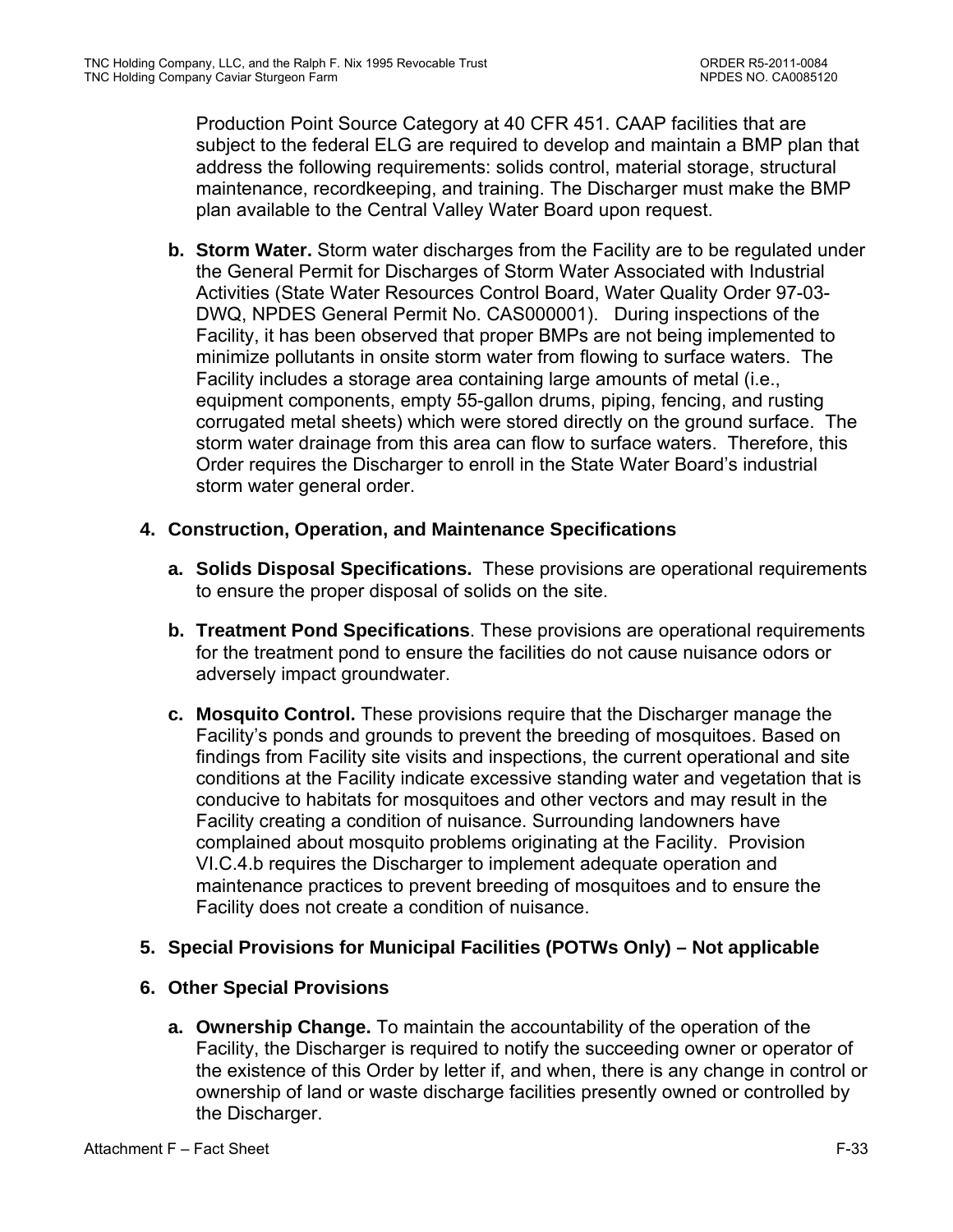## **7. Compliance Schedules – Not applicable**

### **VIII. PUBLIC PARTICIPATION**

The Central Valley Water Board is considering the issuance of WDRs that will serve as an NPDES permit for the Facility. As a step in the WDR adoption process, the Central Valley Water Board staff has developed tentative WDRs. The Central Valley Water Board encourages public participation in the WDR adoption process.

### **A. Notification of Interested Parties**

The Central Valley Water Board has notified the Discharger and interested agencies and persons of its intent to prescribe waste discharge requirements for the discharge and has provided them with an opportunity to submit their written comments and recommendations. Notification was provided through posting of a Notice of Public Hearing.

### **B. Written Comments**

The staff determinations are tentative. Interested persons are invited to submit written comments concerning these tentative WDRs. Comments must be submitted either in person or by mail to the Executive Office at the Central Valley Water Board at the address above on the cover page of this Order.

To be fully responded to by staff and considered by the Central Valley Water Board, written comments must be received at the Central Valley Water Board offices by 5:00 p.m. on **24 October 2011.**

### **C. Public Hearing**

The Central Valley Water Board will hold a public hearing on the tentative WDRs during its regular Board meeting on the following date and time and at the following location:

| Date:     | 30 November/1/2 December 2011                                                                                               |
|-----------|-----------------------------------------------------------------------------------------------------------------------------|
| Time:     | 8:30a.m.                                                                                                                    |
| Location: | Regional Water Quality Control Board, Central Valley Region<br>11020 Sun Center Dr., Suite #200<br>Rancho Cordova, CA 95670 |

Interested persons are invited to attend. At the public hearing, the Central Valley Water Board will hear testimony, if any, pertinent to the discharge, WDRs, and permit. Oral testimony will be heard; however, for accuracy of the record, important testimony should be in writing.

Please be aware that dates and venues may change. Our Web address is www.waterboards.ca.gov/centralvalley where you can access the current agenda for changes in dates and locations.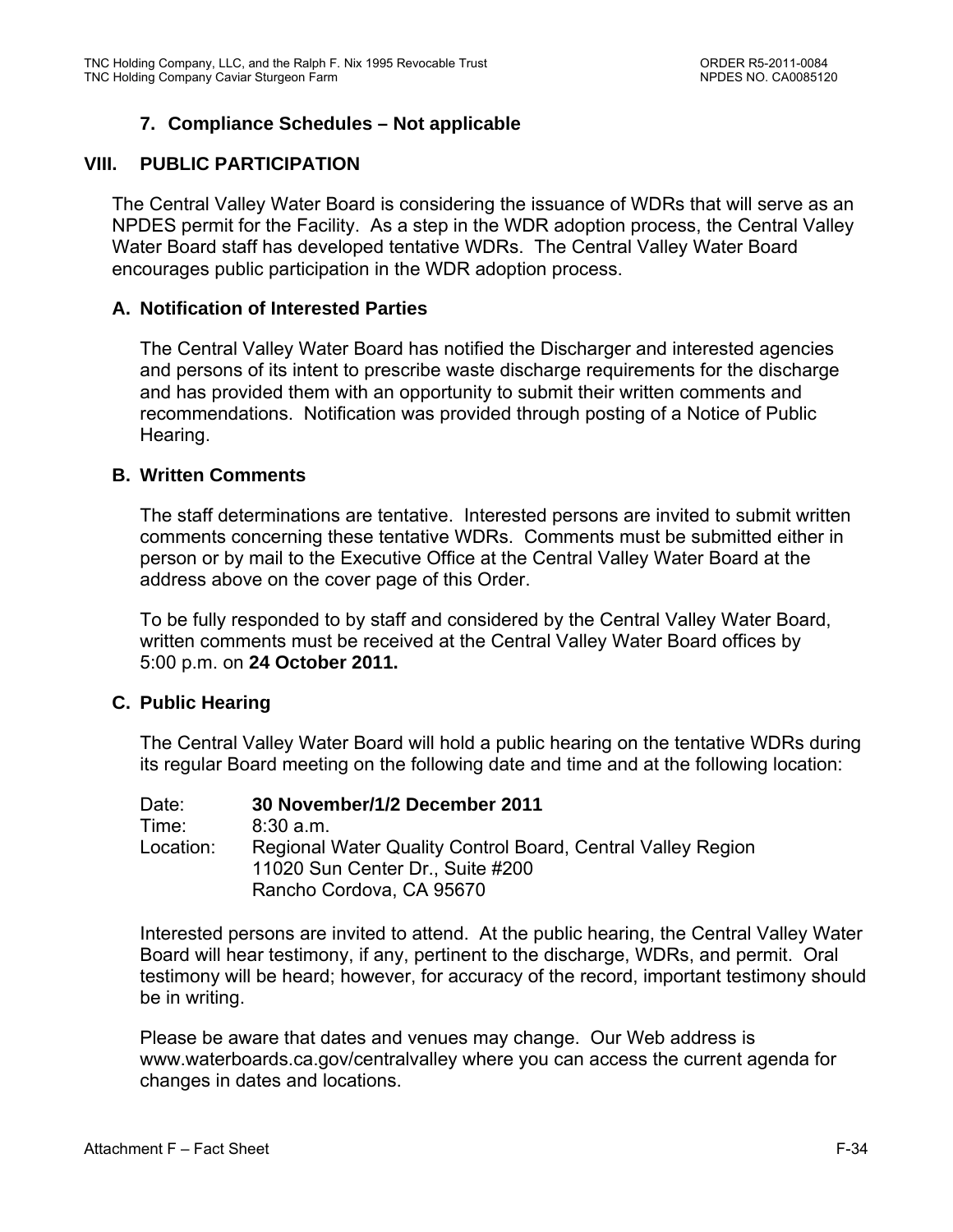## **D. Waste Discharge Requirements Petitions**

Any aggrieved person may petition the State Water Board to review the decision of the Central Valley Water Board regarding the final WDRs. The petition must be submitted within 30 days of the Central Valley Water Board's action to the following address:

State Water Resources Control Board Office of Chief Counsel P.O. Box 100, 1001 I Street Sacramento, CA 95812-0100

### **E. Information and Copying**

The Report of Waste Discharge, related documents, tentative effluent limitations and special provisions, comments received, and other information are on file and may be inspected at the address above at any time between 8:30 a.m. and 4:45 p.m., Monday through Friday. Copying of documents may be arranged through the Central Valley Water Board by calling (916) 464-3291.

### **F. Register of Interested Persons**

Any person interested in being placed on the mailing list for information regarding the WDRs and NPDES permit should contact the Central Valley Water Board, reference this Facility, and provide a name, address, and phone number.

#### **G. Additional Information**

Requests for additional information or questions regarding this order should be directed to Anand Mamidi at (916) 464-4853.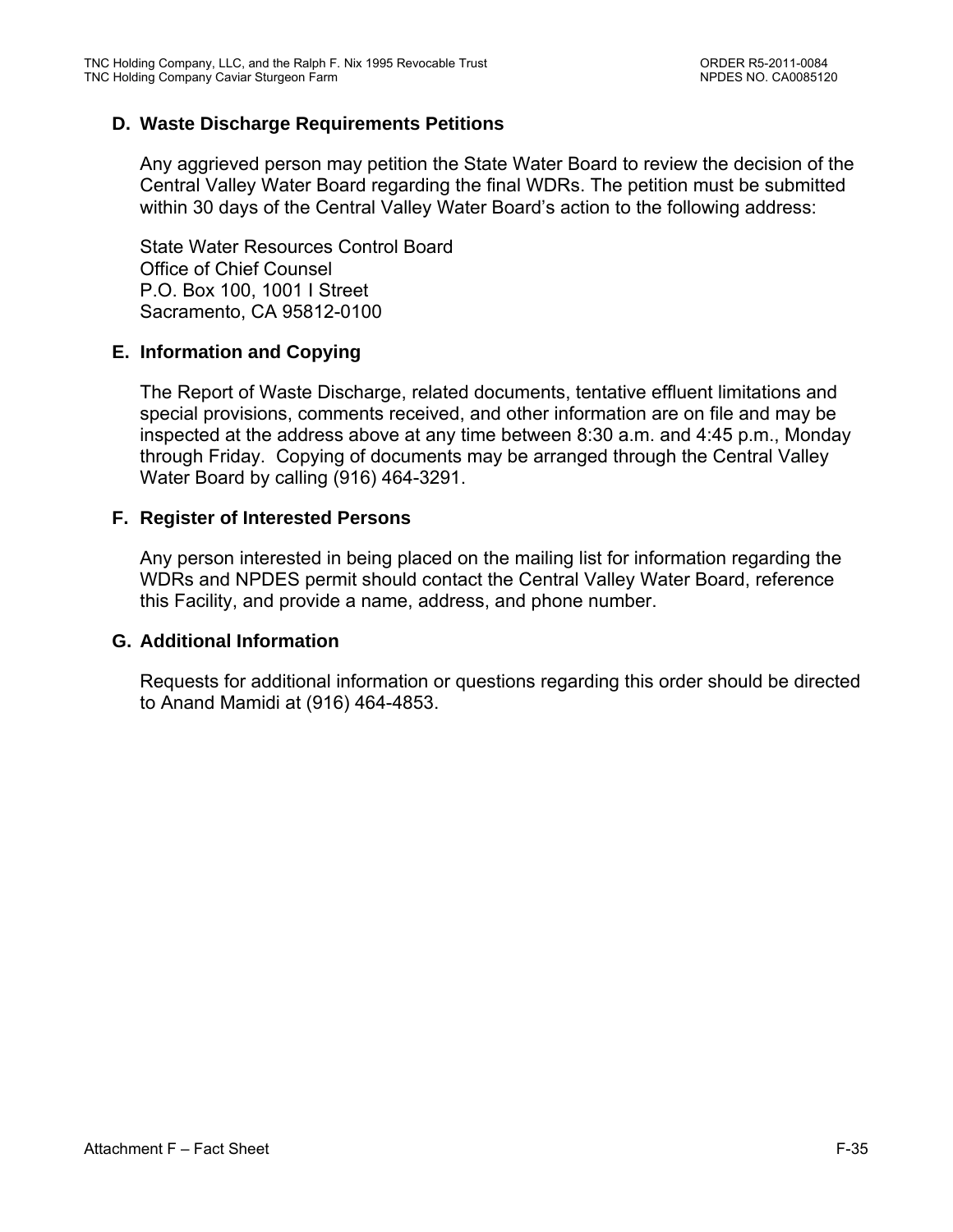#### **ATTACHMENT G – SUMMARY OF REASONABLE POTENTIAL ANALYSIS**

| <b>Constituent</b> | <b>Units</b> | <b>MEC</b>       | B         | $\mathbf{C}$ | <b>CMC</b> | <b>CCC</b> | Water &<br>Org | Org.<br>Only | <b>Basin</b><br>Plan | <b>MCL</b> | <b>Reasonable</b><br><b>Potential</b> |
|--------------------|--------------|------------------|-----------|--------------|------------|------------|----------------|--------------|----------------------|------------|---------------------------------------|
| Ammonia            | mg/L         | 0.69             | <b>NA</b> | 1.56         | 2.14       | 1.56       |                |              |                      |            |                                       |
| Antimony           | $\mu$ g/L    | 0.83             | <b>NA</b> | 6            |            |            | 14             | 4300         |                      | 6          | Ν                                     |
| Arsenic            | µg/L         | 4.5              | <b>NA</b> | 10           | 340        | 150        |                |              |                      | 10         | N                                     |
| Copper             | µg/L         | 1.1              | <b>NA</b> | 6.03         | 8.65       | 6.03       | 1300           |              |                      | 1000       | N                                     |
| Mercury            | µg/L         | 0.00121          | <b>NA</b> | 0.05         |            |            | 0.05           | 0.051        |                      |            | N                                     |
| Nickel             | µg/L         | 1.9              | <b>NA</b> | 33.86        | 305        | 33.86      | 610            | 4600         |                      | 100        | Ν                                     |
| Zinc               | $\mu$ g/L    | 7.3              | <b>NA</b> | 77.72        | 77.7       | 77.72      |                |              |                      | 5000       | N                                     |
| Aluminum           | $\mu$ g/L    | 220/160          | <b>NA</b> | 200          | 750        | 750        |                |              |                      | 200        | Ν                                     |
| <b>Barium</b>      | µg/L         | 58               | <b>NA</b> | 1000         |            |            |                |              |                      | 1000       | Ν                                     |
| Chloride           | mg/L         | 15               | <b>NA</b> | 106          | 860        | 230        |                |              | 106                  |            | N                                     |
| Chromium, Total    | $\mu$ g/L    | 1.6              | <b>NA</b> | 50           |            |            |                |              |                      | 50         | N                                     |
| EC                 | umhos/cm     | 330              | <b>NA</b> | 700          |            |            |                |              | 700                  | 900        | Ν                                     |
| Fluoride           | $\mu$ g/L    | 170              | <b>NA</b> | 1000         |            |            |                |              | 1000                 | 2000       | N                                     |
| Iron               | µg/L         | 306 <sup>1</sup> | <b>NA</b> | 300          |            | 1000       |                |              |                      | 300        | $\vee$                                |
| Manganese          | $\mu$ g/L    | $\overline{38}$  | <b>NA</b> | 50           |            |            |                |              | 200                  | 50         | N                                     |
| <b>MBAS</b>        | µg/L         | 120              | <b>NA</b> | 500          |            |            |                |              |                      | 500        | N                                     |
| Nitrate            | mg/L         | 8.9              | <b>NA</b> | 10           |            |            |                |              |                      | 10         | Ν                                     |
| Nitrite            | mg/L         | 0.19             | <b>NA</b> |              |            |            |                |              |                      |            | Ν                                     |
| Sulfate            | mg/L         | 8.5              | <b>NA</b> | 250          |            |            |                |              |                      | 250        | N                                     |
| <b>TDS</b>         | mg/L         | 360              | <b>NA</b> | 450          |            |            |                |              | 450                  |            | Ν                                     |

General Note: All inorganic concentrations are given as a total recoverable.

MEC = Maximum Effluent Concentration

B = Maximum Receiving Water Concentration or lowest detection level, if non-detect

C = Criterion used for Reasonable Potential Analysis

CMC = Criterion Maximum Concentration (CTR or NTR)

CCC = Criterion Continuous Concentration (CTR or NTR)

Water & Org = Human Health Criterion for Consumption of Water & Organisms (CTR or NTR)

Org. Only = Human Health Criterion for Consumption of Organisms Only (CTR or NTR)

Basin Plan = Numeric Site-specific Basin Plan Water Quality Objective

MCL = Drinking Water Standards Maximum Contaminant Level

 $NA = Not Available$ 

ND = Non-detect

1 Maximum annual average effluent concentration.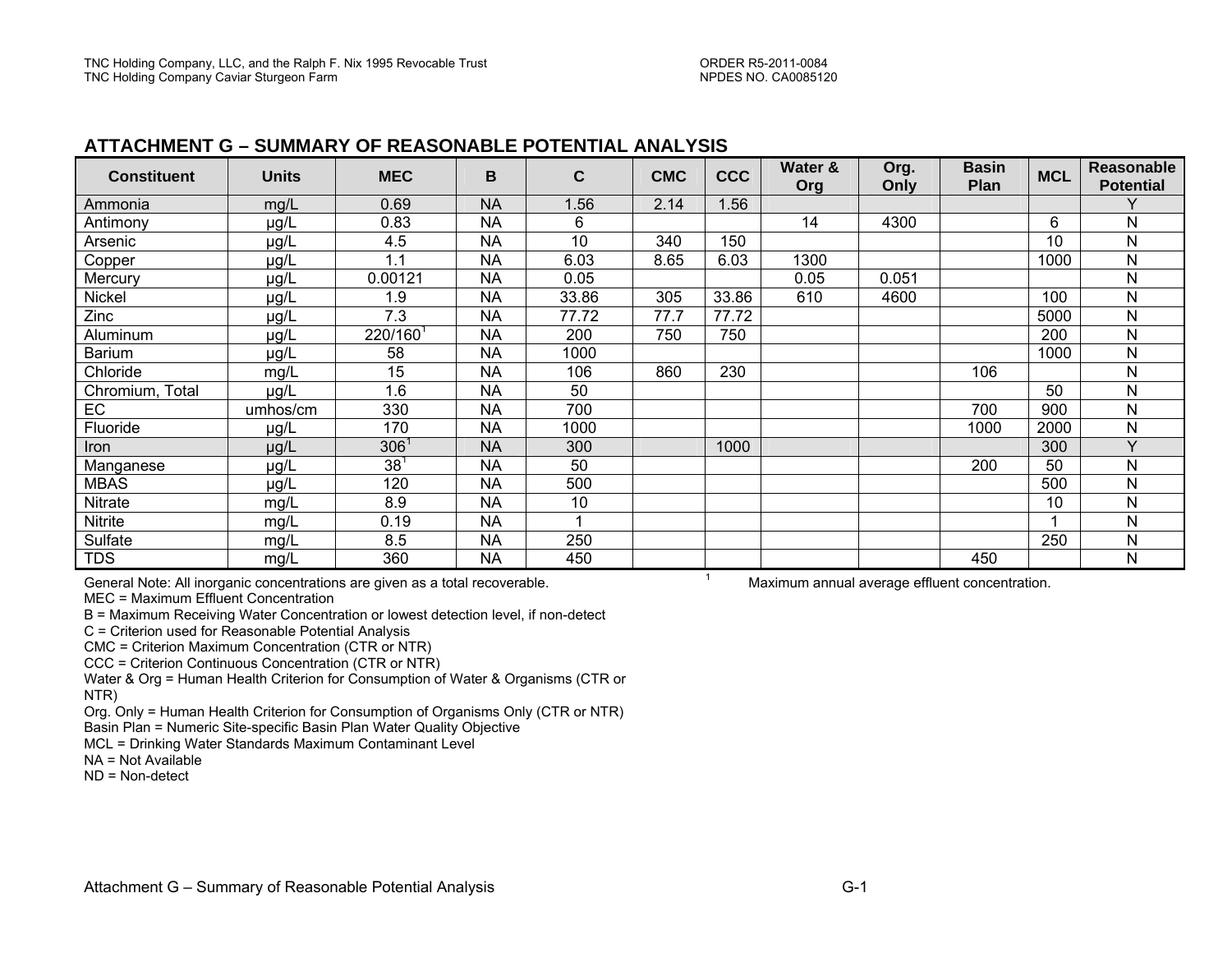### **ATTACHMENT H – CALCULATION OF WQBELS**

|                                                                                              | <b>Most Stringent</b><br>Criteria     |             |             | <b>Dilution Factors</b> |                                       | <b>HH Calculations</b> |                                |                                        | <b>Aquatic Life Calculations</b> |                         |     |                     |     |                   |                                   |             |                                        | <b>Final Effluent</b><br>Limitations |             |     |
|----------------------------------------------------------------------------------------------|---------------------------------------|-------------|-------------|-------------------------|---------------------------------------|------------------------|--------------------------------|----------------------------------------|----------------------------------|-------------------------|-----|---------------------|-----|-------------------|-----------------------------------|-------------|----------------------------------------|--------------------------------------|-------------|-----|
| <b>Units</b><br>Parameter                                                                    | ÷                                     | ပ<br>Σ<br>ပ | ပ<br>ల<br>Ō |                         | CMC                                   | ပ<br>ပ္ပ               | 졸<br>ECA <sub>HH</sub><br>AMEL | 핌<br>Ŧ.<br>EL/M<br>Iltiplie<br>a<br>M⊒ | <b>MDEL</b>                      | ECA<br>tiplie<br>◀<br>Σ | -   | ပ် ≞<br>ш<br>௨<br>Σ |     | ⋖<br>5<br>۵۱<br>- | 볾<br><b>AMEL</b><br>ultiplie<br>2 | <b>AMEL</b> | $\sigma$<br>Φ<br>훤<br>ш<br>÷<br>≞<br>Σ | <b>MDEL</b>                          | ᇤ<br>Σ<br>m |     |
| Ammonia<br>Nitrogen,<br>mg/L<br>Total (as N)<br><b>LICEDA Ambient Water Quality Criteria</b> | $\hspace{0.05cm}$ – $\hspace{0.05cm}$ | 3.2         | $.56^{1}$   | $- -$                   | $\hspace{0.05cm}$ – $\hspace{0.05cm}$ | $- -$                  | $- -$                          | $- -$                                  | $- -$                            | 0.24                    | 0.8 | 0.71                | 1.1 | 0.8               | l.8                               | 1.4         | 4.1                                    | 3.2                                  | . . 4       | 3.2 |

USEPA Ambient Water Quality Criteria.